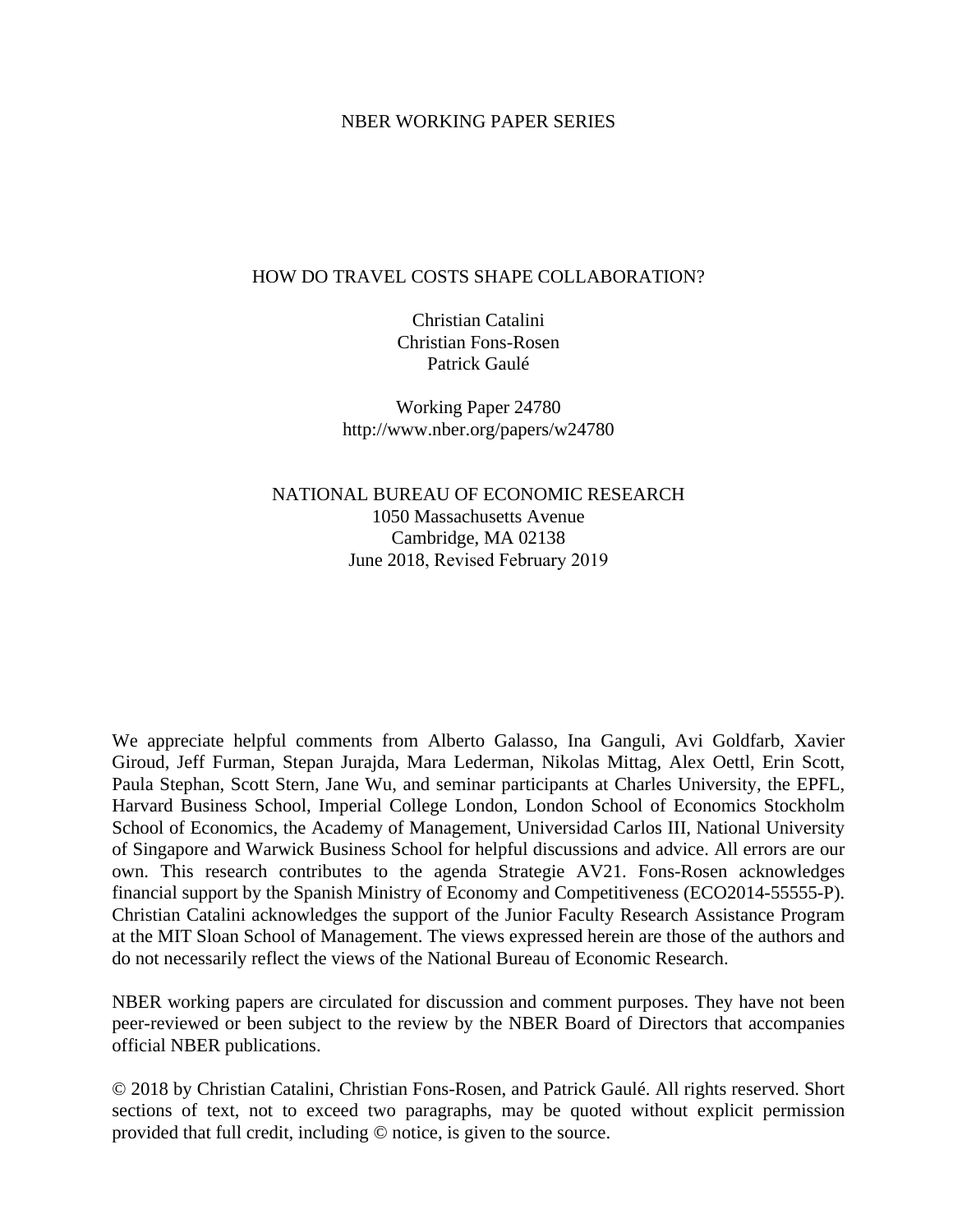How Do Travel Costs Shape Collaboration? Christian Catalini, Christian Fons-Rosen, and Patrick Gaulé NBER Working Paper No. 24780 June 2018, Revised February 2019 JEL No. L93,O18,O3,O31,O33,R4

#### **ABSTRACT**

We develop a simple theoretical framework for thinking about how geographic frictions, and in particular travel costs, shape scientists' collaboration decisions and the types of projects that are developed locally versus over distance. We then take ad- vantage of a quasi-experiment – the introduction of new routes by a low-cost airline – to test the predictions of the theory. Results show that travel costs constitute an important friction to collaboration: after a low-cost airline enters, the number of collaborations increases between 0.3 and 1.1 times, a result that is robust to multiple falsification tests and causal in nature. The reduction in geographic frictions is particularly beneficial for high quality scientists that are otherwise embedded in worse local environments. Consistent with the theory, lower travel costs also endogenously change the types of projects scientists engage in at different levels of distance. After the shock, we observe an increase in higher quality and novel projects, as well as projects that take advantage of complementary knowledge and skills between sub-fields, and that rely on specialized equipment. We test the generalizability of our findings from chemistry to a broader dataset of scientific publications, and to a different field where specialized equipment is less likely to be relevant, mathematics. Last, we discuss implications for the formation of collaborative R&D teams over distance.

Christian Catalini MIT Sloan School of Management 100 Main Street, E62-480 Cambridge, MA 02142 and NBER catalini@mit.edu

Patrick Gaulé University of Bath patrickgaule@gmail.com

Christian Fons-Rosen Universitat Pompeu Fabra and CEPR Barcelona GSE Carrer Ramon Trias Fargas, 25-27 08005 Barcelona SPAIN christian.fons-rosen@upf.edu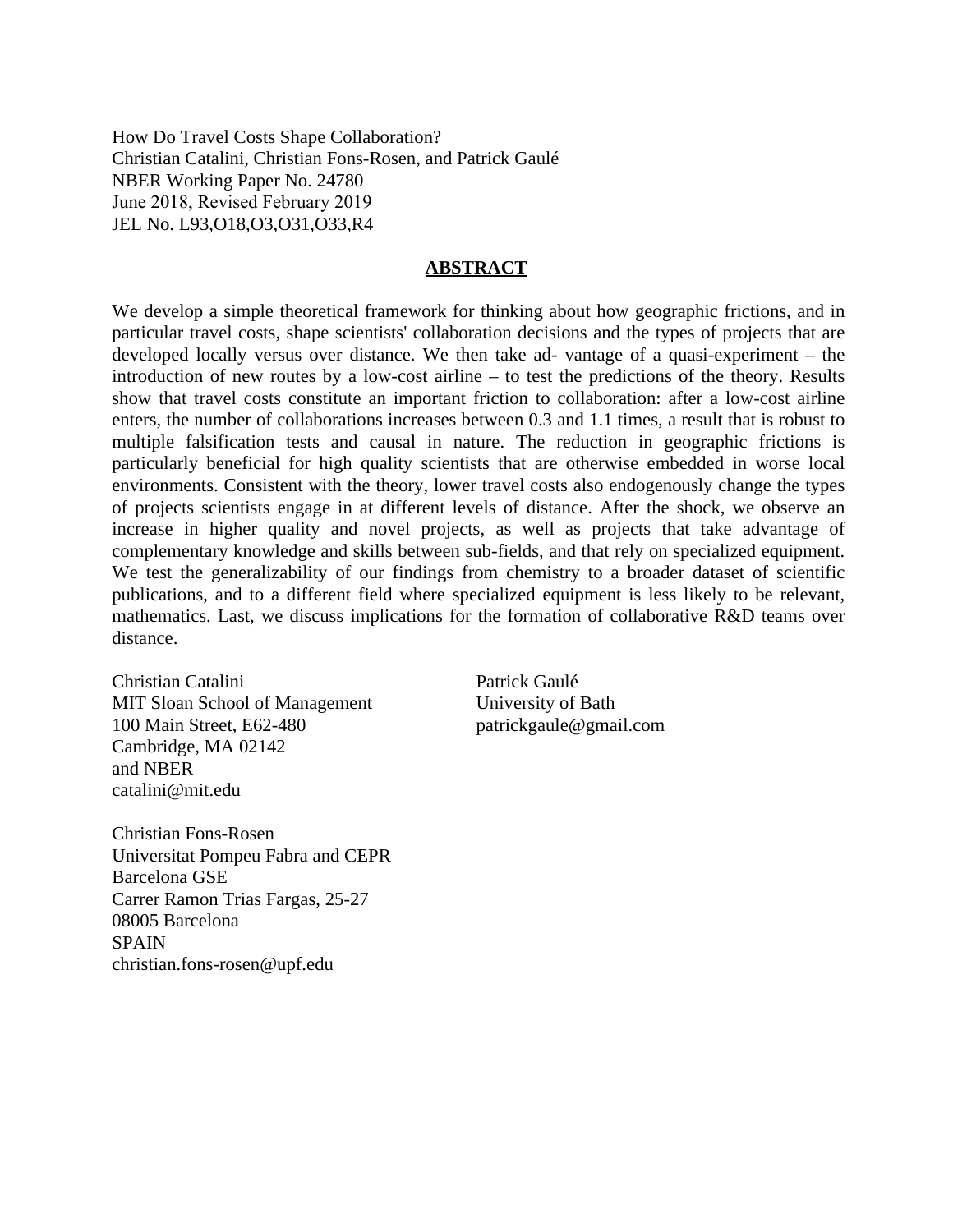# 1 Introduction

The drastic reduction in communication costs brought by the diffusion of the internet initially led to claims about a future in which technology could overcome geographic frictions and facilitate the rapid exchange of ideas, goods and services independent of distance (Cairncross, 1997; Friedman, 2005). Empirically, this "death of distance" hypothesis has found limited support, as most evidence points to agglomeration mattering more, not less, than before across a variety of settings (Leamer & Levinsohn, 1995; Blum & Goldfarb, 2006; Forman et al., 2005; Agrawal et al., 2015). Instead of substituting for co-location, digital interactions often complement it (Agrawal & Goldfarb,  $2008$ ),<sup>1</sup> resulting in non-obvious changes in how teams and organizations structure collaborations and develop new ideas when communication costs are low, but teamwork and R&D require specialized expertise and resources that are geographically dispersed (Adams et al. 2005; Jones, Wuchty & Uzzi 2008; Wuchty, Jones & Uzzi 2007).<sup>2</sup>

Moreover, not all types of interactions have benefited in the same way from improvements in communication technology. Co-location plays a disproportionate role in the serendipitous discovery of new collaborators and ideas (Catalini, 2017), and in the absence of offline opportunities for interaction, search frictions can prevent individuals from finding ideal collaborators even within the boundaries of the same institution (Boudreau et al., 2017). Similarly, exchanges that require the transfer of complex information and tacit knowledge (Polanyi, 1958; Von Hippel, 1994) still heavily rely on face-to-face interactions (Rosenthal & Strange, 2001; Gaspar & Glaeser, 1998; Storper & Venables 2004). As a result, firms, communities of experts and teams invest substantial amounts of time, effort and resources to ensure that the right individuals can be co-located – even if only temporarily – to discuss ideas, make

<sup>&</sup>lt;sup>1</sup>Agrawal & Goldfarb's (2008) study of Bitnet, an internet predecessor, finds that as more academic institutions joined the network, collaboration among affected scientists increased. Interestingly, their results hint at the technology being a complement to offline interactions, as co-authorship increases disproportionately among university pairs that are co-located. Other studies have found an effect of Bitnet on collaborations in the academic life sciences (Ding et al. 2010), and of the internet on cooperative R&D between firms (Forman & Zeebroeck 2012).

<sup>2</sup>By 2000, less than 20% of papers in science and engineering were single authored. Similar patterns, and in particular the rise of coauthorship and distant coauthorship, have been documented in economics. See Gaspar & Glaeser (1998), Hamermesh & Oster (2004), Rosenblatt & Mobius (2004).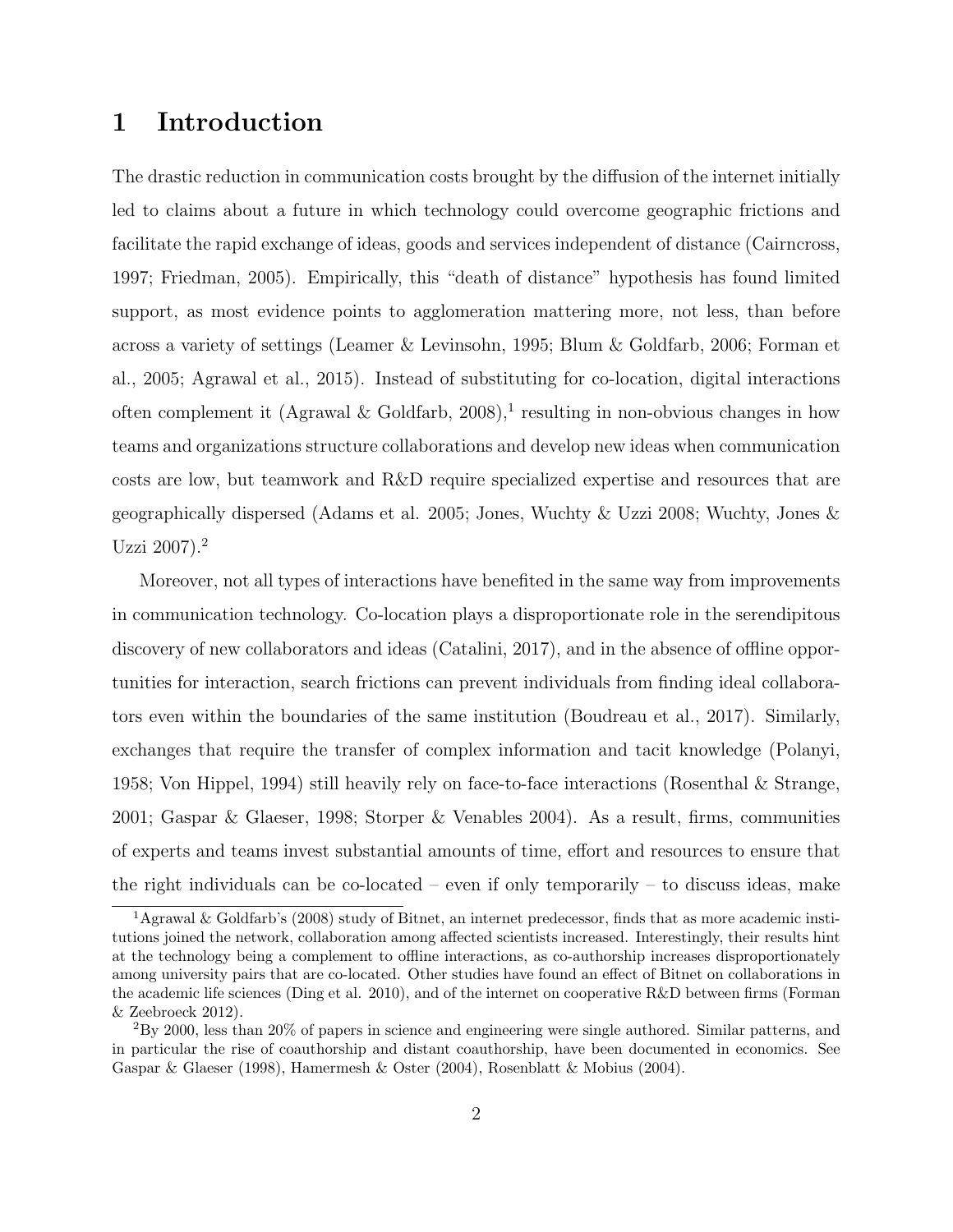progress on projects, and develop the relationships that can later support more effective interactions over distance. Such temporary forms of co-location have been shown to foster both idea diffusion and the formation of new collaborations (Chai & Freeman, 2018).<sup>3</sup>

If face-to-face interactions are instrumental in finding and evaluating new collaborators, establishing trust, and advancing joint work, then as communication costs drop, if they are a complement and not a substitute to remote interactions, they should become more valuable. Furthermore, their absence would likely constitute the key remaining friction in the formation and operation of geographically distributed teams. Ironically, by making online communication extremely efficient, the internet may have enhanced the role that travel technology plays in the economy.

The objective of this paper is to develop and test a simple theoretical framework for thinking about how geographic frictions, and in particular travel costs, shape collaboration decisions and the types of projects that are developed locally versus over distance. The model highlights a key trade-off individuals face when deciding if they should work with a local versus a distant collaborator: whereas the global pool of potential collaborators is often deeper and may therefore offer an ideal match, collaboration over distance incurs additional communication and travel costs. We build on this basic tension in a context where individuals endogenously allocate effort to projects based on their potential, and where a project's variance in outcomes or the need for complementary expertise, equipment or resources can influence with whom a project is pursued. The simple framework captures an increasingly relevant challenge: to be able to solve problems of rising complexity, teams of specialized experts have to be put together (Jones, 2009), but this often involves collaboration over distance.

We take advantage of a quasi-experiment – the introduction of new routes by a major low-cost airline – to test the predictions of the theory within the context of collaborations

<sup>3</sup>Chai & Freeman (2018) compare collaboration patterns among attendees of the Gordon conference before and after the event in a difference-in-differences framework using a carefully constructed control group of qualitatively similar non-participants. They find that attendees are more likely to be cited by, and collaborate with other participants, especially if they were new to this community of experts. In a related paper, Campos, de Leon & Mcquilin (2018) document that a conference cancellation led to a decrease in individuals likelihood of co-authoring together.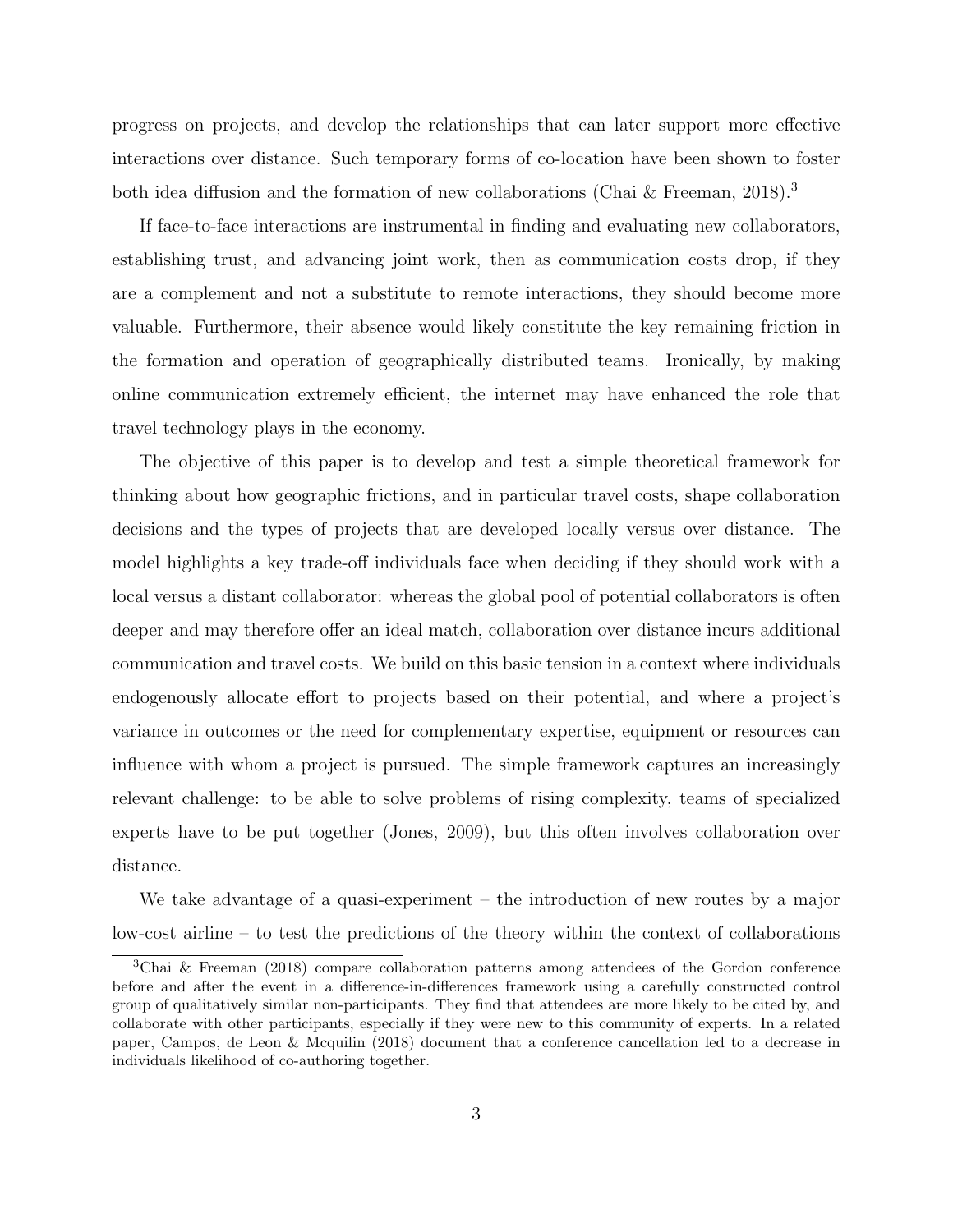between scientific labs. The setting allows us to observe the full set of scientists at risk of collaboration in any given year as well as important characteristics about them such as their age, career stage, past productivity, area of specialization, and departmental funding.

The cheaper fares brought by the expansion of the low-cost airline (Southwest Airlines)<sup>4</sup> are part of a broader, 50% reduction in the cost of air travel that took place in the United States over the last 30 years (Perry 2014).<sup>5</sup> Furthermore, they provide a source of plausibly exogenous variation in the cost of conducting research between scientists at the affected airports.

Using a difference-in-differences empirical strategy we are able to recover a causal estimate of the effect of a reduction in travel costs not only on the rate of collaboration, but more importantly on the type of projects scientists pursue. Results show that travel costs are an important friction to collaboration: after Southwest entry, the number of collaborations increases between 0.3 and 1.1 times, a result that is robust to multiple falsification tests and causal in nature. The reduction in geographic frictions is particularly beneficial for high quality scientists that are otherwise embedded in worse local environments, although women scientists do not seem to benefit. Consistent with the theory, lower travel costs also endogenously change the types of projects scientists engage in locally versus over distance. After the shock, we observe an increase in higher quality and more novel projects, as well as projects that take advantage of complementary knowledge and skills between sub-fields, or that rely on specialized equipment. We test the generalizability of our findings within chemistry to a broader dataset of scientific publications, and to mathematics, a field where specialized equipment is less likely to be relevant. Last, we discuss implications for the formation of collaborative R&D teams in the presence of geographic frictions.

The rest of the paper is as follows: in Section 2 we provide additional institutional details about scientific collaboration, on how chemistry differs from others fields, and the data we

<sup>4</sup>Southwest has been described as the most significant development in the market structure of the U.S. airline industry by the Transportation Research Board (1999) and by industrial economists (Morrison 2001, Borenstein & Rose 2007, Goolsbee & Syverson 2008).

<sup>&</sup>lt;sup>5</sup>Kim, Morse & Zingales (2009) and Freeman, Ganguli & Murciano-Goroff (2014) note that secular declines in both communication costs and air travel costs may have facilitated long distance collaborations.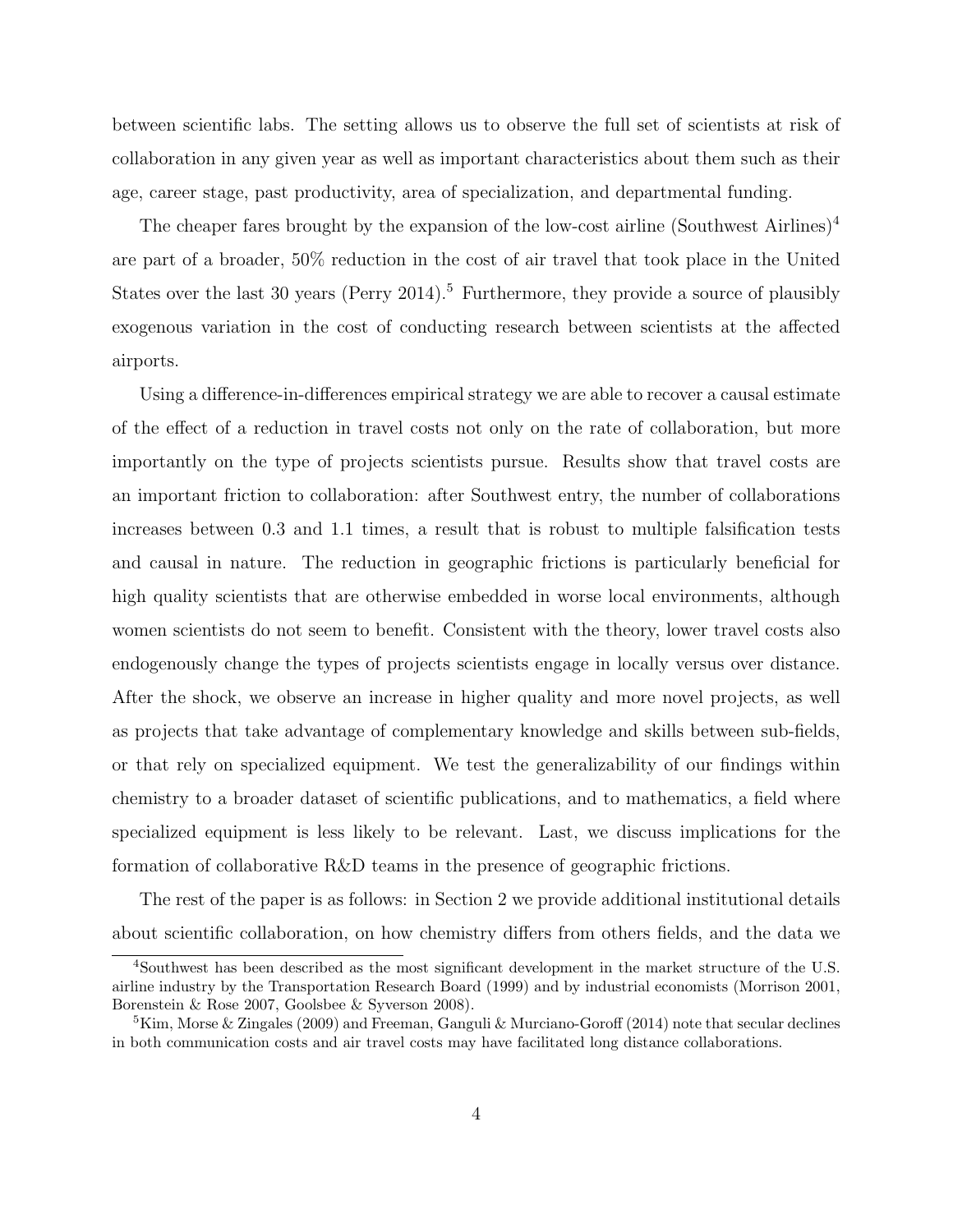use. Section 3 introduces our empirical strategy and main results, together with a series of robustness tests and extensions targeted at assessing the generalizability of our findings to different samples. Section 4 develops a model to guide the interpretation of the findings, as well as the exploration of more nuanced hypotheses about the type of projects pursued in response to a reduction in geographic frictions. Section 5 tests these additional predictions, and Section 6 concludes.

# 2 Scientific Collaboration

Scientific research is an increasingly collaborative endeavour, as reflected in the growing number of authors per paper over time (Wuchty, Jones & Uzzi, B., 2007). Collaborations are typically formed to combine skills and knowledge (Freeman, Ganguli, and Murciano-Goroff 2014), to access complementary generalist or specialist talent and resources (Teodoridis, 2015; Sauermann and Haeussler, 2017), and to expand the knowledge frontier when information is tacit and difficult to transfer or recombine without extensive, direct interactions (Stephan 2012). Increasing complexity has also been linked to a rising need for interdisciplinary teams (Falk-Krzesinski, 2011; Milojevi, 2014), with Wu et al. (2019) showing that both small and large teams play an important, but different role in pushing the knowledge frontier. Using a large-scale dataset of papers, patents and software products developed over 60 years, the authors show that while smaller teams are associated with more disruptive work and exploration, larger ones are systematically linked to advancing existing ideas and execution.

In terms of team formation, empirical evidence shows that researchers typically source collaborations through their professional networks (Freeman, Ganguli, and Murciano-Goroff 2014), through serendipitous interactions with colocated individuals (Catalini, 2017) and conferences (Boudreau et al., 2017; Campos, de Leon & Mcquilin, 2018; Chai & Freeman 2018), and by relying on the information disclosed in scientific publications. As Walsh & Nee (2015) highlight, science is organized around increasingly complex teams that resemble the operations of small R&D-intensive firms, with knowledge as their core output.

Substantial differences, however, exist across different scientific disciplines in how col-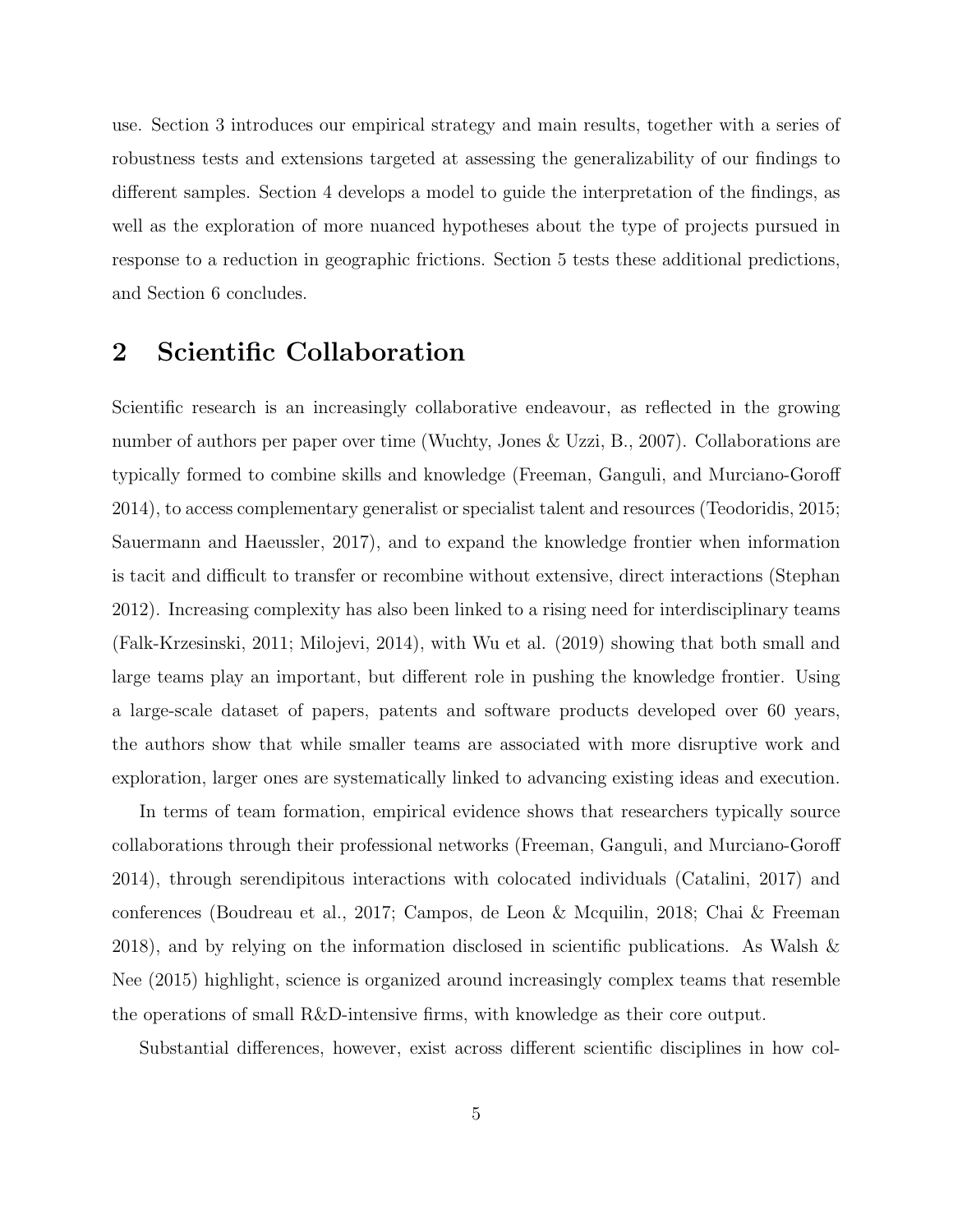laboration and research is organized: for example, while mathematicians and theoretical physicists rarely work in labs, most research in chemistry, life sciences and experimental physics – also because of different capital, talent and infrastructure requirements – takes place in labs (Stephan 2012).

Our core analysis is focused on collaborations within chemistry. While chemistry largely remains a lab-based science, it has also not embraced the larger scale, big science projects observed in physics. Team size in chemistry – as measured by the number of co-authors – is lower than in biology and physics, though higher than in mathematics (Adams et al. 2005). Chemistry labs are run by a faculty member (principal investigator) who obtains funding for the lab, directs research projects, appears as a co-author on all publications, oversees resource allocation and effectively decides whether to collaborate or not with other labs. In our sample, the median number of co-authors per paper is 4, and many of the authors are graduate students, post-docs or technicians. These perform most of the experiments and day-to-day work on a project.

While many research projects involve a single principal investigator, collaborations between labs and principal investigators are common as well. Consistent with the findings from large scale surveys of scientists (Freeman, Ganguli, and Murciano-Goroff 2014), in our conversations with U.S. principal investigators in chemistry, complementary expertise, skills, materials or new types of experiments are all mentioned as reasons for collaboration across labs. As in other fields of science, collaborations in chemistry are sourced through the principal investigators and junior members' professional networks, serendipitous interactions at conferences, email, etc. In the paper, we focus on collaborations between principal investigators, which are essentially collaborations between different labs.

## 2.1 Data Sources and Key Outcomes of Interest

To examine the effect of the changes in travel costs induced by the entry of Southwest Airlines on scientific collaboration, we combine data on scientists with publication records and air transportation information. Within the chemistry and mathematics samples, biographical information on scientists enables us to effectively disambiguate publication data, while also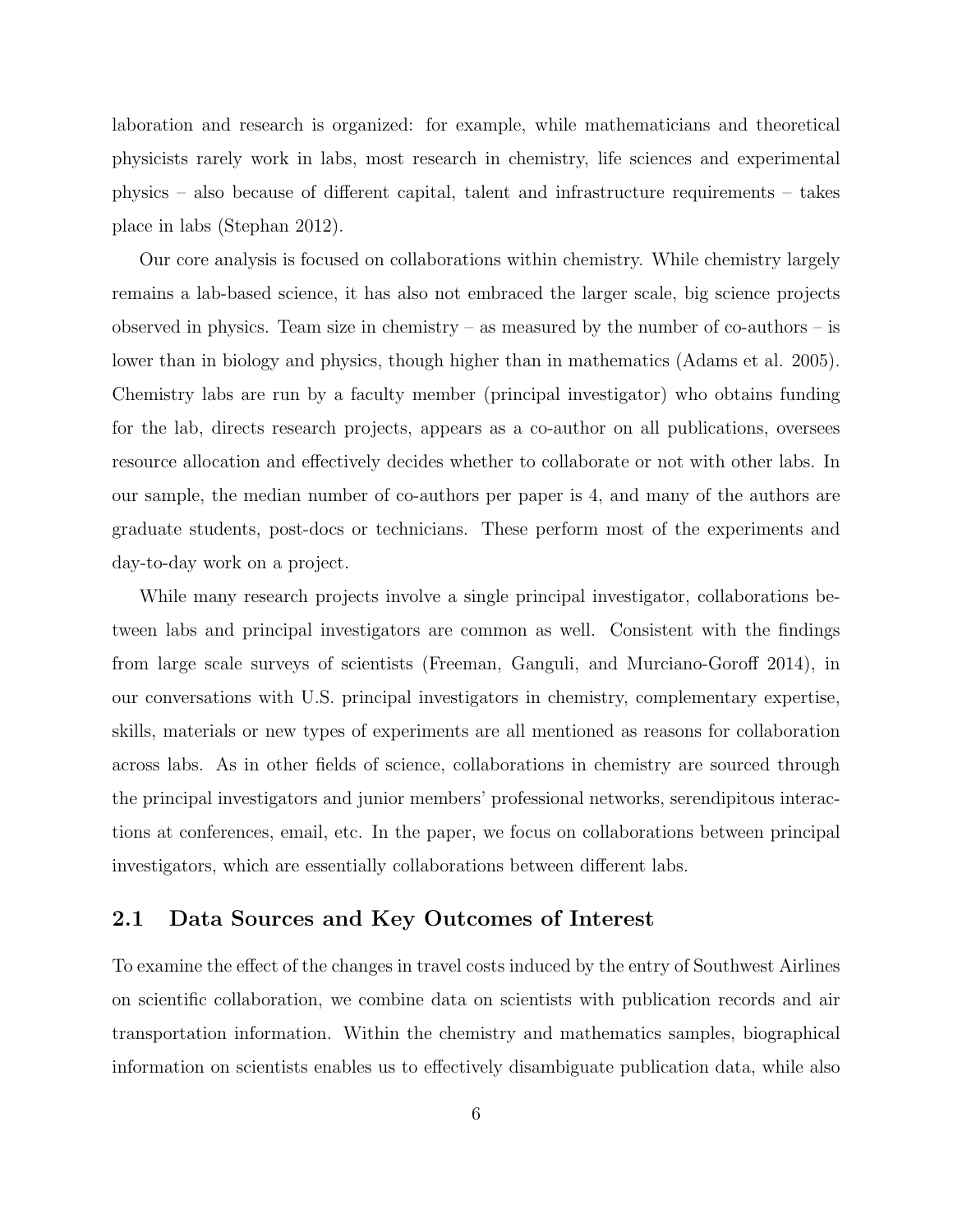allowing us to separate faculty members from other types of authors. We now discuss in more detail the data sources we use and key outcomes we focus on throughout the paper.

Air Transportation Data - To recover information on when Southwest operated flights between different routes, as well as information on prices, passengers and miles flown, we use data from the Airline Origin and Destination Survey (DB1B) of the U.S. Bureau of Transportation Statistics. The DB1B is a 10% random sample of airline tickets from reporting carries in each quarter. For each itinerary, the DB1B records all connecting airports (including origin and destination), the itinerary fare, and other information. This data is publicly available only from 1993, hence we will focus on Southwest entry decisions that occur after 1993.

**Match Between Airports and Universities.** We compute distances between airports and universities using Google Maps. The matching between universities and airports is complicated by the fact that the same metropolitan area could be served by multiple airports (e.g. O'Hare and Midway in Chicago), or that a college town could be half-way between two airports. We chose to match universities to all airports within a 50 miles radius. We code the year of Southwest entry for a pair of universities as the first year in which Southwest operates a flight on any route whose endpoints (airports) are within 50 miles of the respective universities. Results are robust to narrowing this definition further (e.g. 25 miles, 10 miles), see Table A-11.

**Data on Scientists**. Our focus is on collaborations between faculty members (and therefore effectively across labs) in the discipline of chemistry<sup>6</sup>, in part due to data availability, and in part because of the short publications cycles in this discipline. For biographical information on scientists, our data source is the directory of graduate research published by the American Chemical Society. Intended as a source of information for prospective graduate students, this directory provides comprehensive listings of faculty affiliated with U.S. departments granting PhDs in chemistry, chemical engineering and biochemistry. Besides

 $6$ Chemistry, which focuses on the composition, structure, transformations and properties of matter, is a large discipline, with chemistry PhD graduates accounting for around 15% of U.S. PhD life and physical science graduates (NSF 2015).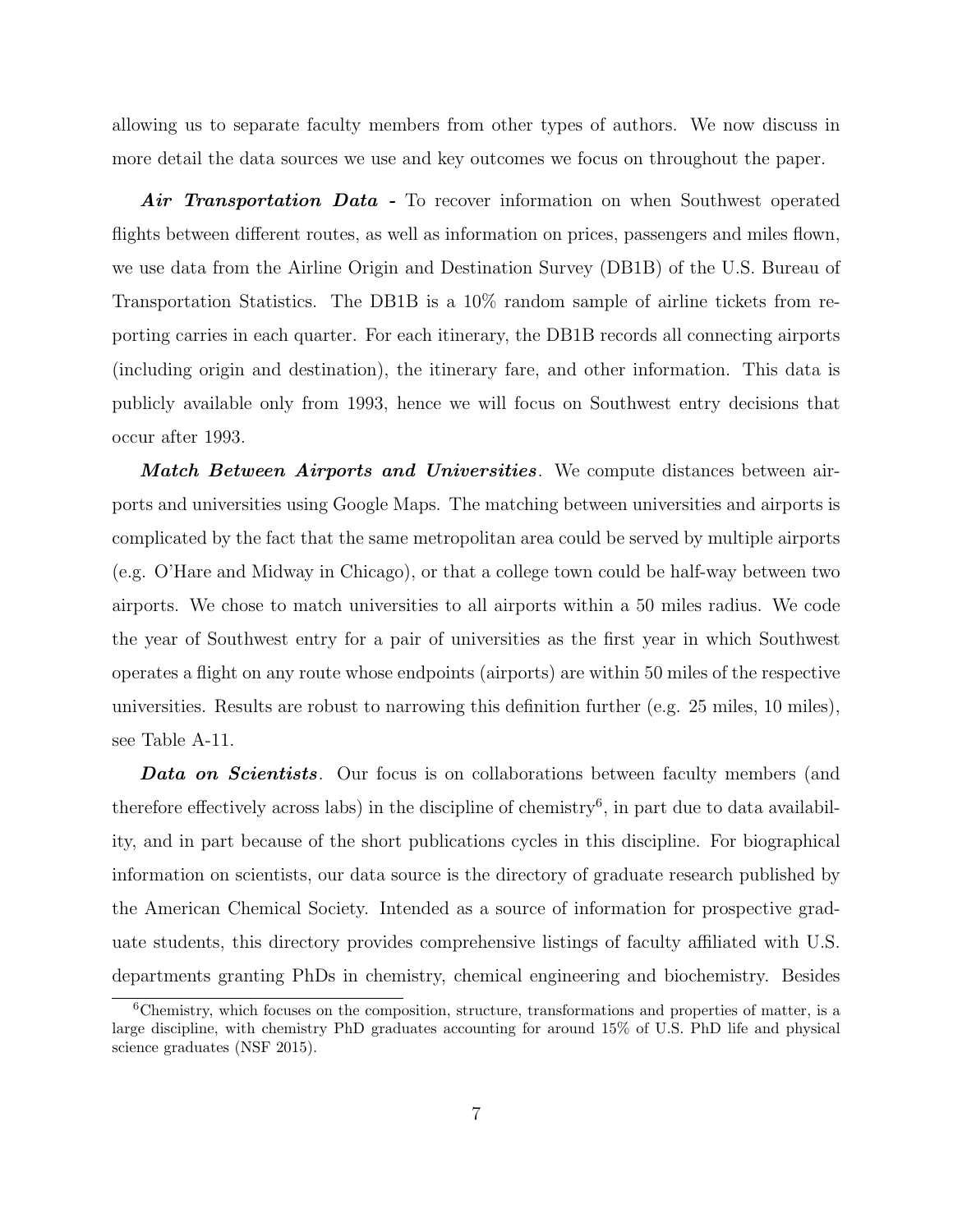faculty names and departmental affiliations, the directory provides information on year of birth, gender and education. The directory is published biannually in print and since 1999 on the web.<sup>7</sup> We combine the directories from 1991 to 2013 to build a longitudinal panel of over 20,000 scientists. We complement this information with department-level R&D expenditures from The National Science Foundation (NSF) Survey of Research and Development Expenditures at Universities and Colleges.

**Publication Data**. We match faculty names to publication data from Scopus covering more than 200 chemistry journals (including all journals from the American Chemical Society), multidisciplinary journals and major journals in neighboring disciplines.<sup>8</sup> Within chemistry, the match between publications and scientists is facilitated by the fact that we know institutional affiliations from the American Chemical Society faculty data. We match publications to faculty based on last name, first and (if non-missing) middle initials, department and university affiliation. From publication data, we construct for each scientist time-varying measures of past productivity (with a moving average over the last three years of publication counts weighted by journal impact factor). We also infer our main outcome, copublications, from bibliometric data combined with faculty data.

A key strength of our data is that we know when individuals enter and exit the profession and therefore are at risk of collaborating with others. If we were inferring copublications from publication data only, we could hardly distinguish between active scholars and individuals that have retired or are not doing research in the field. Papers are counted as a copublication between all pairs of faculty members involved.<sup>9</sup>

<sup>7</sup>The American Chemical Society also produced a CD-ROM for the years 1991-1993.

<sup>8</sup>Scopus is one of the two major bibliometric databases (along with ISI Web of Science). Our set of chemistry journals includes all journals from the American Chemical Society, as well as any chemistry journal with an impact factor above 2. Our set of multidisciplinary journals includes Nature, Science, Cell and the Proceedings of the National Academy of Sciences. Our set of major journals in neighboring disciplines includes all journals with an impact factor above 6 in physics, biology, material science and nanotechnology.

<sup>&</sup>lt;sup>9</sup>The majority (75%) of papers matched to a faculty member have exactly one faculty author,  $21\%$ percent have two, and less than 4% have more than two authors. Both papers with one faculty author and papers with multiple faculty authors typically have several non-faculty authors. We focus on faculty authors because they are the ones usually making the decision to collaborate. Papers in chemistry journals that are not matched to any of our U.S. faculty authors are likely to be from foreign scientists, scientists working in corporate environments and federal labs.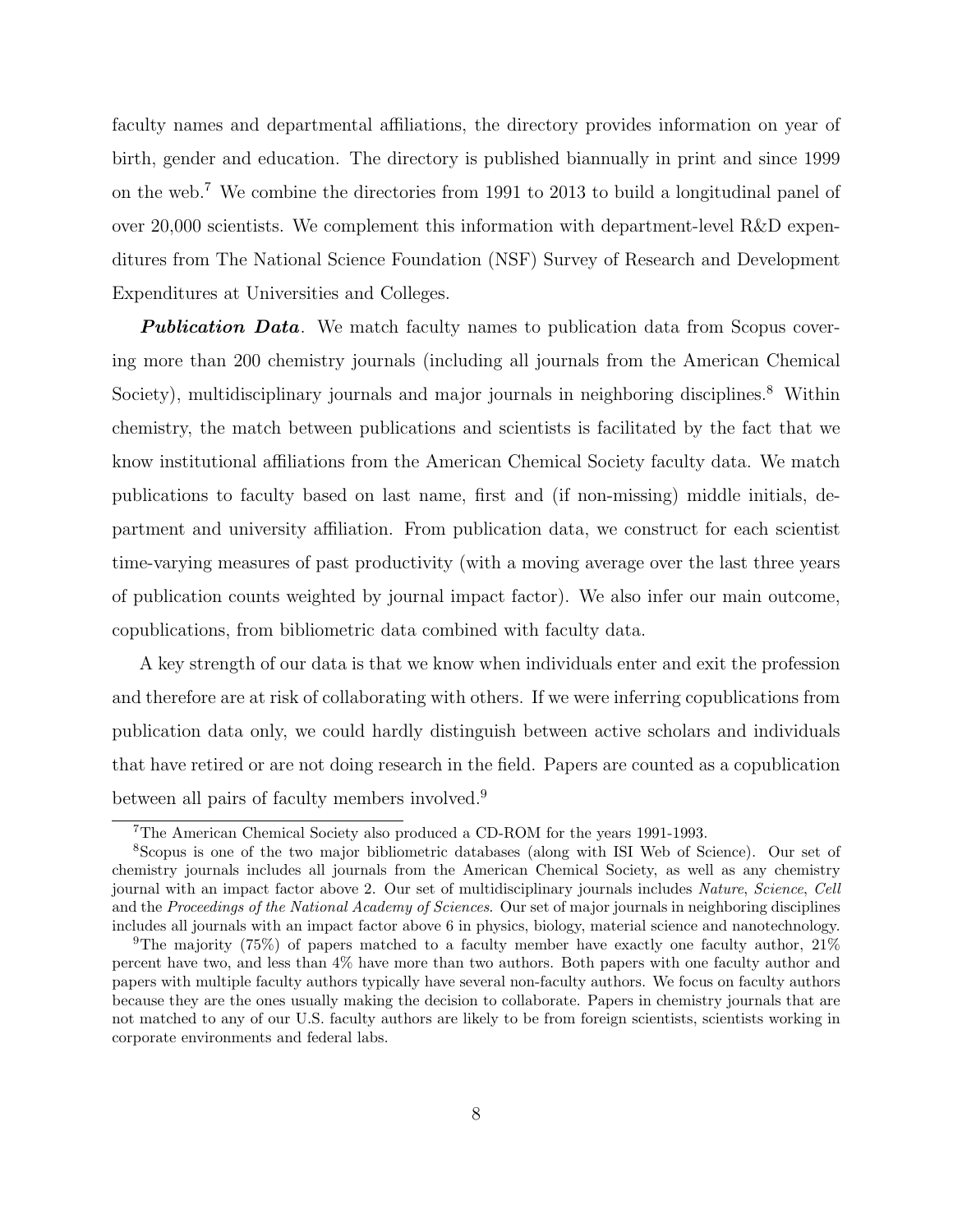**Additional Key Outcomes**. For part of the analysis, we weight copublications by the citations they receive as a proxy for their impact and quality. Citation counts originate from Scopus, are at the article level and are counted from the year of publication until 2013. We also construct two distinct groups of measures related to novelty using author keywords. These are based on the entire corpus of articles within chemistry journals and related fields. The first group of measures is based on established approaches from the innovation literature (Boudreau, Guinan, Lakhani, and Riedl, 2016; Criscuolo, Dahlander, Grohsjean and Salter, 2017; Azoulay, Gler, Koak, Murciano-Goroff, and Anttila-Hughes, 2012), and relies on calculating the share of keywords in any given paper that have not been observed before. This allows us to capture both novel uses that gain traction, as well as those that do not. To check the robustness of our results, we also experimented with different definitions of what constitutes a novel use (e.g. bottom 5%, 10% or 25% of the keyword-use distribution), as well as with different aggregation methods (mean share of novelty, max share of novelty, total novelty for the focal papers), finding consistent results. We then replicate this approach for subfields to see if a specific use might have been considered novel in aggregate, but not within a smaller community of science.<sup>10</sup>

The second dimension of novelty we explore is what we label as 'novel trends'. With this measure we are not focused on making sure we capture both failed and successful attempts at developing new concepts (i.e. the variance in outcomes), and instead prioritize identifying emerging new trends in science. A drawback from this measure is that it selects on successful cases where scientists work on concepts that end up gaining broader adoption afterwards. The reason why we find this measure interesting is because it proxies for the focal researchers working on topics that were about to become 'hot'. To do this, for each keyword, we calculate the share of papers in a given year that contains the keyword  $-$  a proxy for how popular it is at any point in time. We then calculate the first and second derivative of this measure relative to the previous year. If both the first and second derivative are positive, then the

 $10$ We are interested in the tension between aggregate and subfield-specific novelty because our theoretical framework predicts that across field collaborations should disproportionately benefit from reductions in travel costs, and want to test if some of these represent arbitrage of ideas between subfields of science.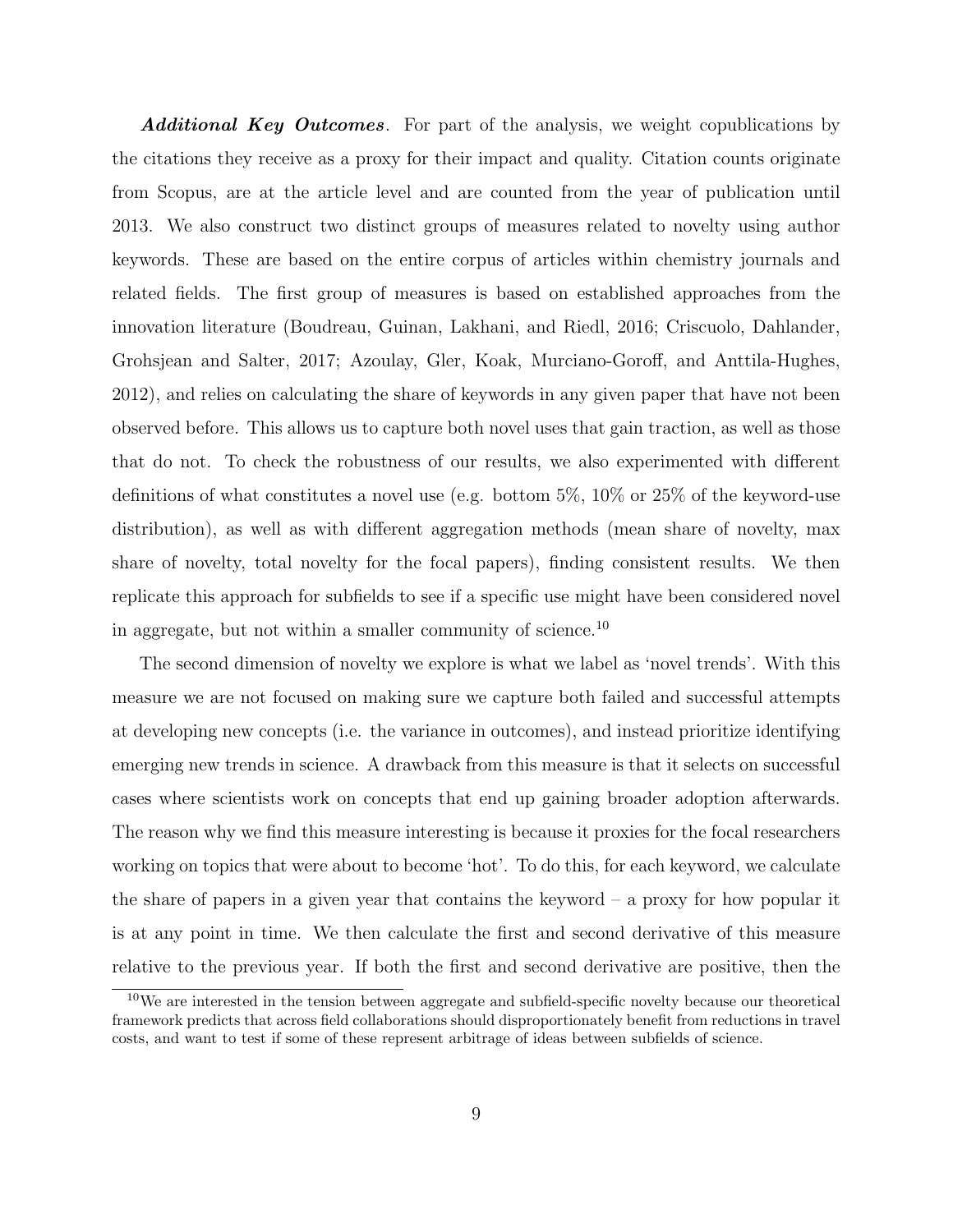keyword is classified as part of a novel trend since its use is quickly accelerating. Additionally, if the first derivative is zero, and the second is positive, then we are at a local minimum right before a keyword takes off, which we also consider as a novel trend. Aggregating up at the paper level, a publication is considered part of a novel trend if it has an above the median number of novel-trend keywords (results are similar if we impose a higher threshold).

We also constructed proxies for the equipment-intensity of publications by first collecting a large-scale list of keywords associated with chemistry equipment,<sup>11</sup> and then checking this list against the keywords used in each paper. Papers with an above the median number of equipment-related keywords are classified as equipment-intensive (similar results are obtained when using the count of equipment keywords). To test the robustness of our approach to a completely different definition, we also classified areas of chemistry as equipment-intensive versus not using the NSF Survey of Federal Funds for Research and Development. In particular, we first use NSF data to compute the share of departmental R&D expenditures devoted to capital. We then calculate the specialization of each department across fields of chemistry to assess which areas they are specialized in. Last, we use these measures to run a regression at the department level linking department-level capital intensity to the relative prevalence of different subfields of chemistry, and rely on the estimates to classify collaborations based on the type of departments they are originated from.<sup>12</sup>

## 2.2 Descriptive Statistics for the Main Sample

Our dataset covers over 20,000 scientists and their collaborations. However, we focus on a specific subset of pairs of scientists who experience Southwest entry and for whom we have variation in collaboration over time. Since all regressions include scientist-pair fixed effects, pairs that never collaborate drop out of the sample. In the Appendix, we show that our main result is robust to replacing scientist-pair fixed effects with city-pair fixed effects

<sup>&</sup>lt;sup>11</sup>This was built by scraping and compiling an inventory of equipment for sale in online catalogues and stores targeted at a wide range of chemistry labs.

<sup>&</sup>lt;sup>12</sup>The regression yields the following classification: physical chemistry, analytical chemistry, and biochemistry as capital-intensive fields; and organic chemistry, inorganic chemistry, and material science as not capital intensive. Discussions with domain experts as well as anecdotal evidence supports this classification.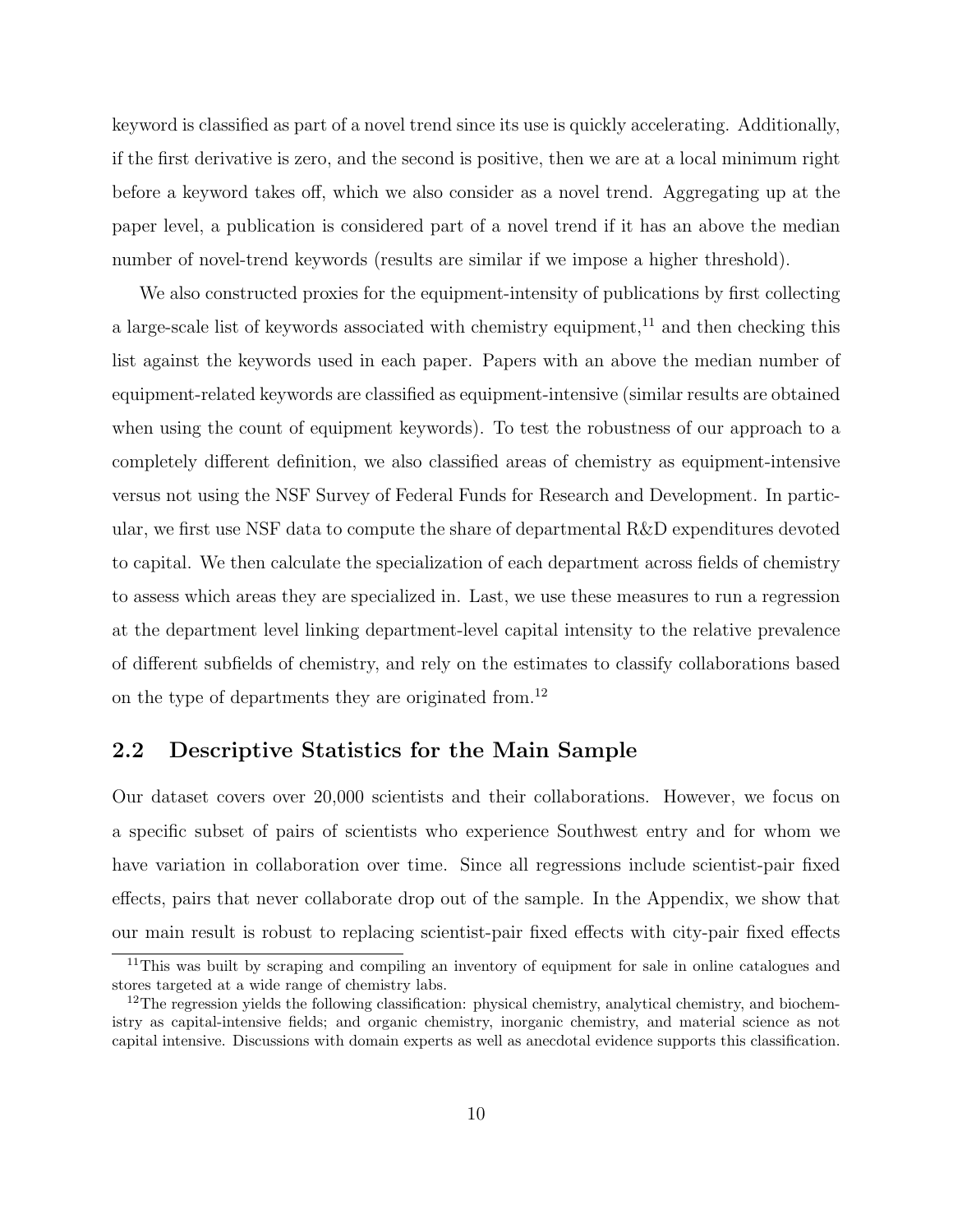and including a random sample of non-collaborating pairs. Our results are also robust to replacing pair fixed effects with individual researcher fixed effects.

We have  $15,244$  pairs of scientists who collaborate at least once.<sup>13</sup> Excluding co-authors that are in the same department, we have 8,311 pairs of scientists in our sample. Only a minority (1,158) of these pairs experience Southwest entry during our analysis period of 1993-2012, either because for the other 7,153 pairs Southwest is already operating a flight, or because Southwest never flies between the relevant endpoints. We drop pairs in locations where Southwest enters but then leaves within two years, as well as pairs where Southwest entry coincides with the move of a scientist.<sup>14</sup> Finally, we also exclude pairs that are within less than 200 miles of each other as air travel is unlikely to be their main travel option.<sup>15</sup> Our final analysis covers 758 pairs of scientists corresponding to 845 individuals.

#### [Insert Table 1 about here]

Table 1 displays descriptive statistics for our chemistry sample at different levels of analysis: individual, individual-pair and individual-pair-year.<sup>16</sup> Most individuals in the sample are male (90%) with an average age at the time of Southwest entry of 49.6 years. We do not observe individual research budgets but as a proxy we use departmental R&D expenses divided by the number of faculty members in the department. The average in our sample is \$279,880 at the time of Southwest entry. According to the NSF Survey, R&D expenses include compensation for R&D personnel, equipment and indirect costs. In terms of specialization,<sup>17</sup> the largest area is physical chemistry  $(32\%)$ , followed by biochemistry  $(22\%)$ . inorganic chemistry  $(14\%)$ , organic chemistry  $(13\%)$  and material science  $(11\%)$ .

<sup>&</sup>lt;sup>13</sup>Our dyadic data is not directed, and thus is symmetric: the pair between i and j is the mirror image of the pair between  $j$  and  $i$ . The 15,244 figure is after dropping an equal number of symmetric observations.

<sup>&</sup>lt;sup>14</sup>Scientists in our sample may move from one department to another, in some cases leading to a change in whether they are connected by Southwest or not. We want changes in Southwest status to be driven by Southwest entry decisions rather than by scientist location decisions, and thus exclude pairs who happen to move in the same year as Southwest enters, the year before or the year after.

<sup>&</sup>lt;sup>15</sup>Results are robust to decreasing this threshold to 100 or 50 miles.

<sup>&</sup>lt;sup>16</sup>Correlation tables, as well as summary statistics for all samples are in the Appendix.

<sup>&</sup>lt;sup>17</sup>Specialization is inferred from the journals in which a scientist publishes. For instance, a faculty member who often publishes in the Journal of Biological Chemistry is assumed to be specialized in biochemistry.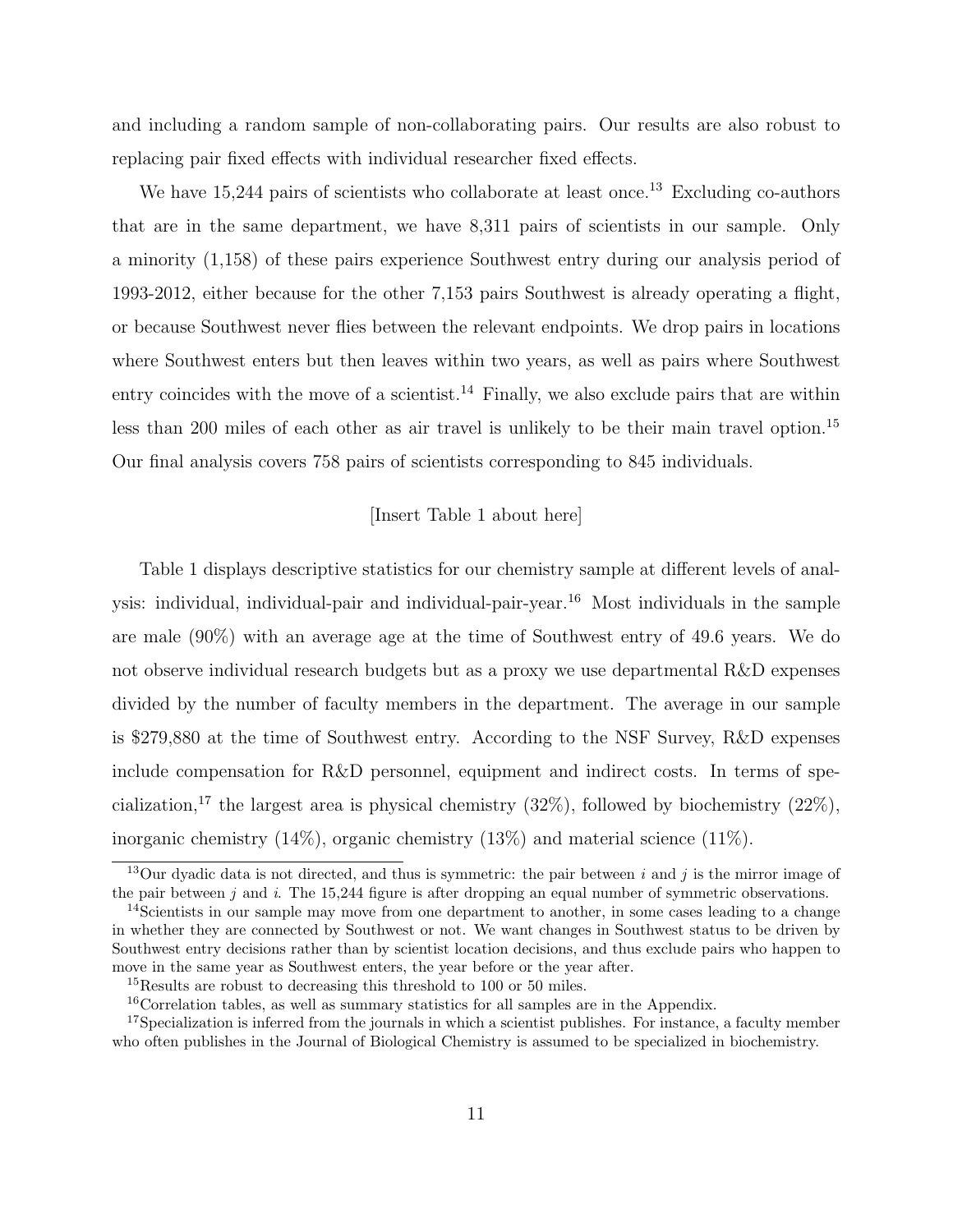We observe the 758 pairs for 17 years on average,  $^{18}$  corresponding to 13,147 observations at the individual-pair-year level. Southwest entry events map to 413 distinct new routes. The median pair experiences Southwest entry in 1999, but we observe Southwest entry from 1994 to 2011. The mean number of copublications over the whole period is 1.9, but the majority of pairs copublishes once. Only 9% of pairs collaborates both before and after Southwest entry.

#### [Insert Table 2 about here]

It is useful to compare our analysis sample to other distant pairs that do not experience Southwest entry. We have approximately 6,000 such pairs. These include pairs where Southwest is already present in the relevant market prior to 1993 when our sample starts, or has not entered by 2012 when it ends. They also include cases where one of the pair members is a new faculty hired after Southwest has already entered. The comparison is shown in Table 2. The pairs that experience Southwest are not statistically different from the others in terms of publications, but are slightly older (51 versus 49 years) and are observed on average for a slightly longer period of time  $(17 \text{ versus } 14 \text{ years})$ .<sup>19</sup> Importantly, there is no significant difference in terms of R&D budgets or propensity to be in different subfields of chemistry.

# 3 Empirical Strategy and Main Results

Our empirical specification is a straightforward difference-in-differences framework at the scientist-pair level where we exploit variation in Southwest entry across different airport pairs over time. It includes scientist-pair fixed effects and is estimated using a Poisson model:

$$
Y_{ijt} = \beta AfterSW_{ijt} + \mu_t + \gamma_{ij} + \epsilon_{ijt}
$$

<sup>&</sup>lt;sup>18</sup>A pair is in our sample for a maximum of 22 years (from 1991 to 2011). We observe some pairs for less than 22 years due to pair members starting their first faculty appointment after 1991, retiring before 2011, or otherwise no longer being listed in the ACS faculty directory (e.g. because they moved to industry or to a foreign country).

<sup>&</sup>lt;sup>19</sup>This makes sense since a longer observation period mechanically increases the chances of experiencing Southwest entry.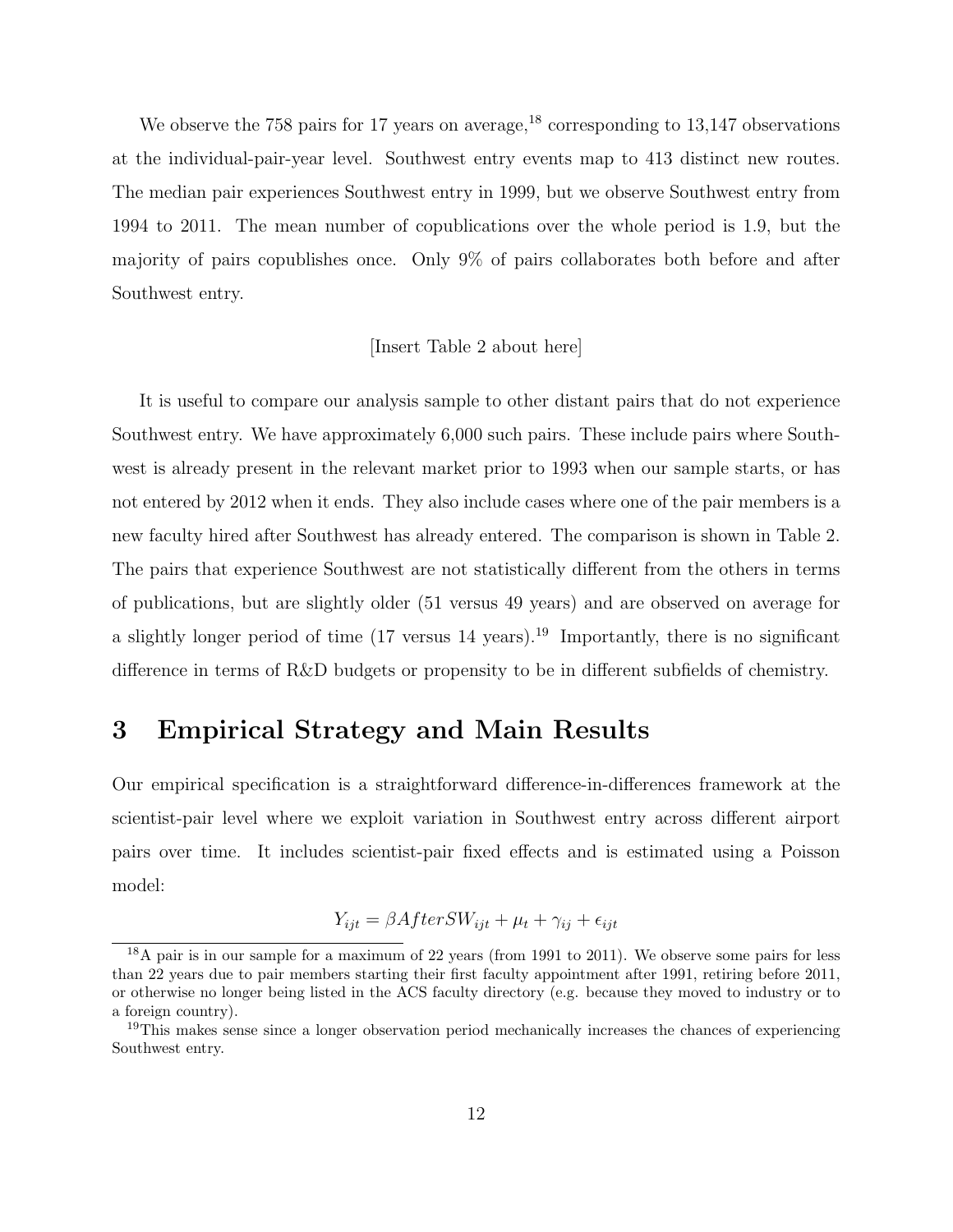where  $Y_{ijt}$  is the number of copublications between scientist i and scientist j in year t, After SW<sub>ijt</sub> is an indicator variable that takes value 1 after Southwest entry,  $\mu_t$  is a year fixed effect,  $\gamma_{ij}$  is a pair fixed effect to control for unobservable, time-invariant differences between pairs of scientists, and  $\epsilon_{ijt}$  is an idiosyncratic error term.

Our analysis examines the change in the rate of collaboration and in the types of papers that emerge over time for pairs that co-author at least once. Since our unit of analysis is the scientist-pair-year and we include pair fixed effects, our main source of variation is the change in Southwest status for treated pairs, where control pairs are constituted by pairs that never experience entry or will experience it in the future. The pair fixed effects completely capture pairs of scientists for which we never see activity, and thus we remove these from the analysis without empirical consequences. Robust standard errors are clustered at the pair level.

## 3.1 Southwest Entry and Changes in Passengers, Prices, Miles and Transfers

Before our main analysis, we check how the arrival of Southwest affects some of the key passenger and fare metrics of interest in the air travel industry. In this exercise, we run regressions at the airport-pair level, and compare a number of outcomes before and after Southwest entry. Regressions include airport-pair fixed effects and year fixed effects. The coefficients in Table 3 reflect the types of changes one would expect to take place after the arrival of a low-cost competitor: the increase in the number of passengers is between 54% and  $57\%^{20}$ , and prices drop by  $17\%$  to  $19\%$ . We do not find any effect on the average miles flown<sup>21</sup> or on direct flights, and the reduction in the number of transfers is extremely small. Overall, results are consistent with Southwest lowering the cost of air travel without drastically changing the types of routes available or the number of miles passengers have to fly to connect between two endpoints.

<sup>&</sup>lt;sup>20</sup>The 95% confidence interval for the number of passengers expressed in percentage change is  $[exp(0.4437−10.0437)]$  $1.96 * 0.005$  – 1;  $exp(0.4437 - 1.96 * 0.005) + 1$  or  $[0.543; 0.574]$ .

 $^{21}$ The data from the Bureau of Public Transportation includes the number of miles flown for each itinerary. Differences in miles flown arise from the number of connections an itinerary involves. We compute average miles flown as the average across all passengers travelling between two airports in a given year.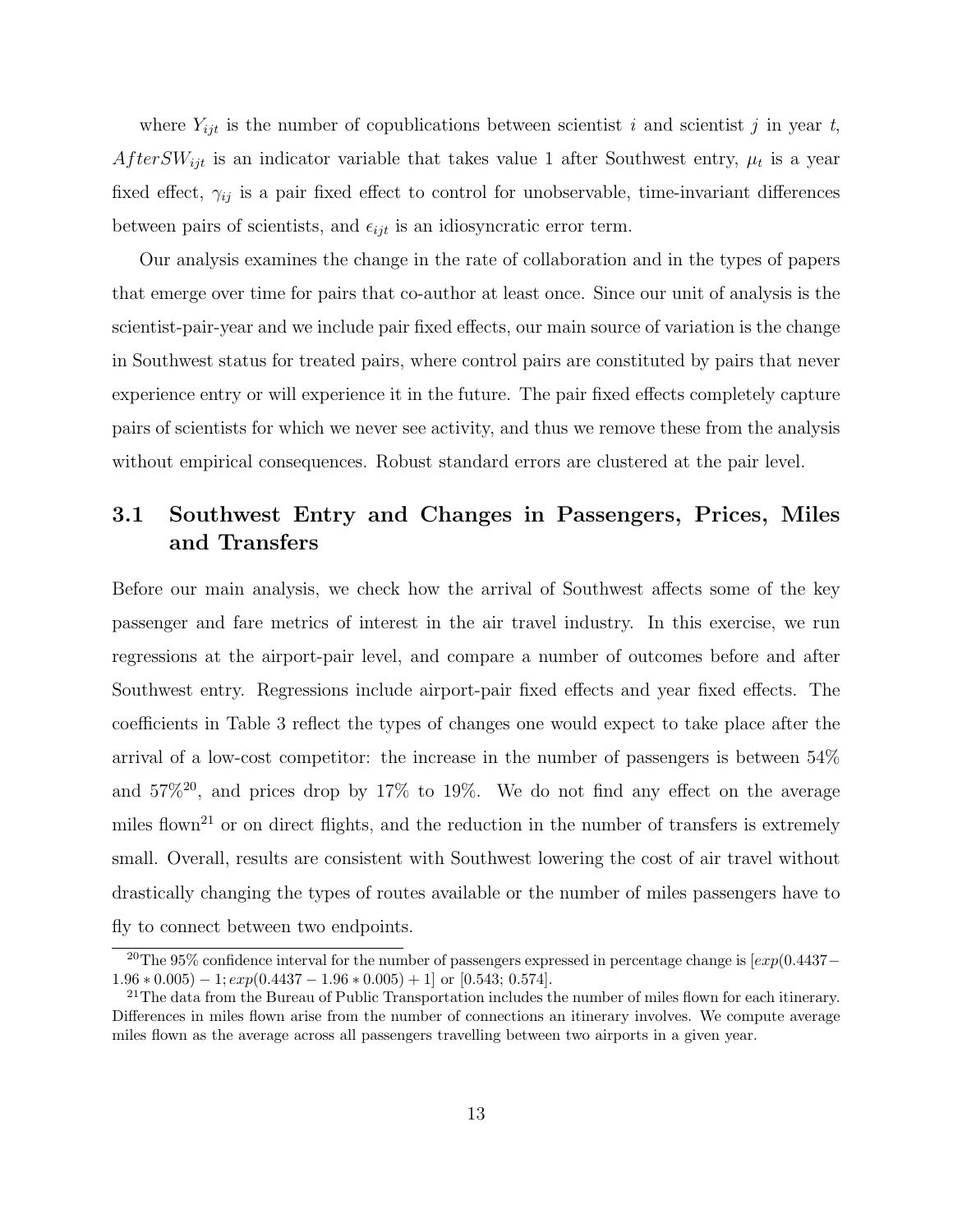[Insert Table 3 about here]

# 3.2 Changes in Collaboration and Evidence for a Causal Interpretation

After a reduction in travel costs, the relative attractiveness of the global pool of potential coauthors should increase, since working with distant collaborators becomes more cost effective. This should lead to an increase in collaboration between the affected locations. As can be seen in Column 1 of Table 4 (which uses our main econometric specification), after Southwest enters we observe a large and significant increase in collaboration between scientists at the connected end points.<sup>22</sup> Relying on a  $95\%$  confidence interval, we estimate that scientific collaboration increases between  $0.3$  and  $1.1$  times.<sup>23</sup> While the magnitude of the effect is large, it is off a small base (the mean of the dependent variable is approximately 0.1), and comparable with previous studies on the impact of communications, search costs and colocation on scientific collaboration: Agrawal & Goldfarb (2008) find that Bitnet increased the likelihood of collaboration between pairs of universities by 40%; Boudreau et al. (2017) find that a 90-minute structured information sharing session led to a 75% higher probability of co-applying for a grant; Catalini (2017) estimates that exogenous co-location increased the chance of a collaboration between labs on the Jussieu campus of Paris by 3.5 times.

#### [Insert Table 4 about here]

One may worry that Southwest entry is systematically correlated with time-varying factors such as growth of the universities (or the regional economies) at both ends of the routes, and therefore that collaboration would have increased even in the absence of a reduction in travel costs. While our main specification already controls for aggregate time trends through

<sup>&</sup>lt;sup>22</sup>Collaboration between scientists is increasing over time. In our regressions, this trend is captured by the inclusion of year fixed effects. Therefore, one can interpret our estimates as the relative percentage increase in collaboration due to Southwest entry once the underlying increasing trend in collaboration has been accounted for.

<sup>&</sup>lt;sup>23</sup>The point estimate is  $\hat{\beta} = 0.505$  and the standard error 0.121. So the lower bound of the 95% confidence interval expressed in percentages is  $(exp(0.505 - 1.96 * 0.121) - 1)/100=30.6\%$ , and the upper bound is  $(exp(0.505 + 1.96 * 0.121) - 1)/100=110.2\%$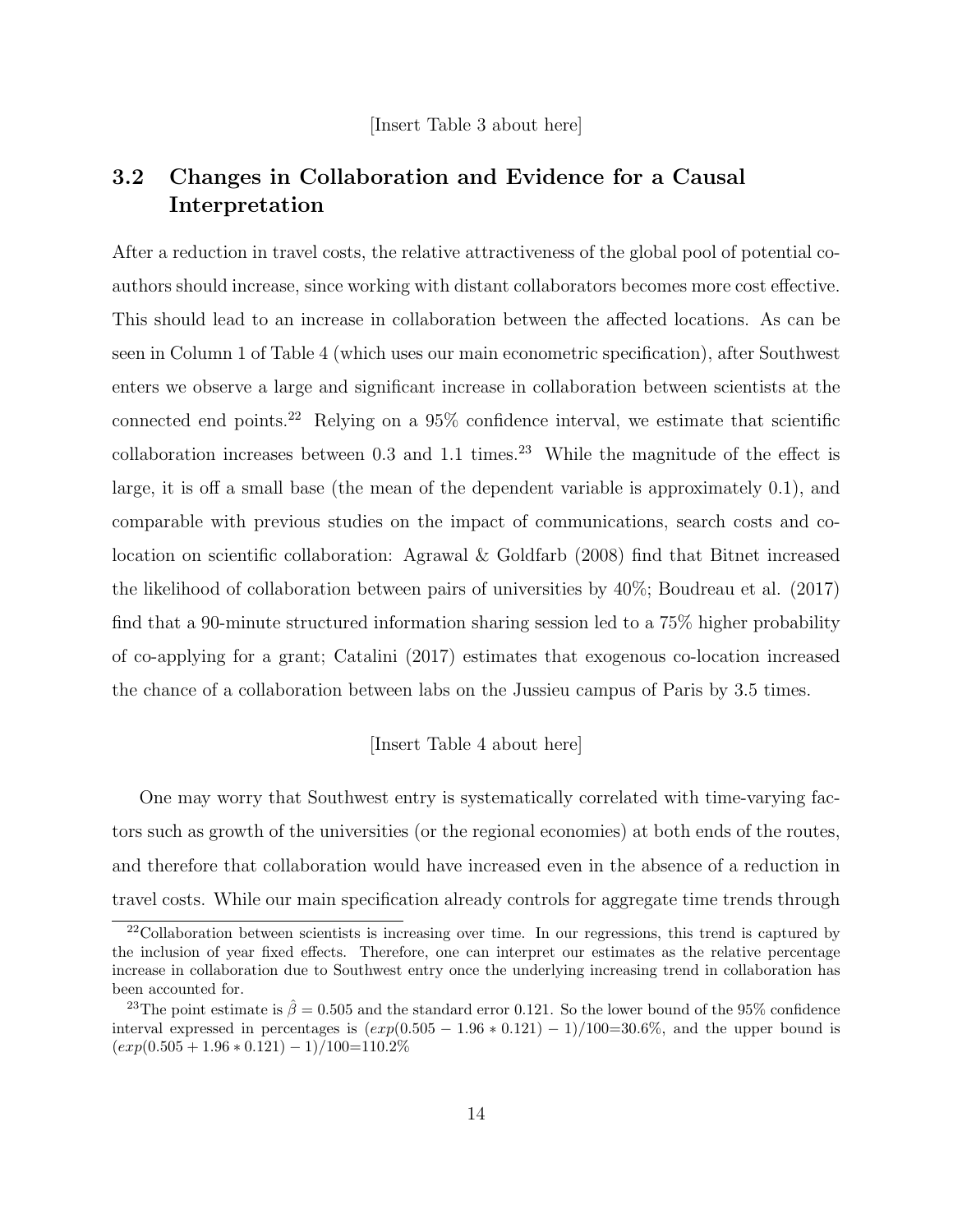year fixed effects, the validity of our results could be threatened by systematic, time-varying factors that affect the target locations around the time of Southwest entry. In Column 2, we mitigate these concerns by controlling for two possible time-varying confounders: the age of the scientist pair, and the (log of) departmental R&D budget per faculty member. The first one accounts for changes in the incentives to collaborate as scientists progress in their careers, the second for changes in the local economies. Whereas the coefficients for the controls are positive and significant, our main result is unaffected. In Column 3, we additionally control for the number of years that have passed since both scientists obtained their PhD, a proxy for their ability to both decide who they want to collaborate with. This estimated coefficient is negative and significant but again does not affect the estimate for Southwest Entry. In Column 4 we study the dynamic effects of the reduction in travel costs by replacing the treatment indicator for Southwest Entry from Column 1 with a set of four dummy variables capturing the years around the treatment. For example, the indicator Southwest Entry  $(-1)$  is equal to one if the focal scientist-pair observation is recorded one year prior to the treatment. The other indicator variables are defined analogously with respect to the year of treatment  $(0)$ , the first year after treatment  $(1)$ , and two or more years after treatment  $(2+)$ .<sup>24</sup> The coefficient for *Southwest entry (-1)*, which would capture any 'effect' of the new airline routes before their introduction, is insignificant, suggesting that there is no collaboration pre-trend in the data, i.e. it is only once travel costs are reduced that the coefficients turn positive and statistically significant.

#### [Insert Figure 1 about here]

A graphical version of a similar exercise with a full set of coefficient estimates for the 5 years before and 5 years after Southwest entry is displayed in Figure 1. There is again no collaboration pre-trend before Southwest launches a route, and it is only after the new route is available that the estimated coefficients are positive and steadily increasing in magnitude.<sup>25</sup>

 $24$ We adopt this particular specification because it is the same used by Bernstein, Giroud, and Townsend (2015) in their study of venture capital monitoring and air travel costs, but show robustness to specifications with additional years in Figure 1.

<sup>&</sup>lt;sup>25</sup>We repeat the same graph within the large sample at the CBSA-pair level in Figure A-1.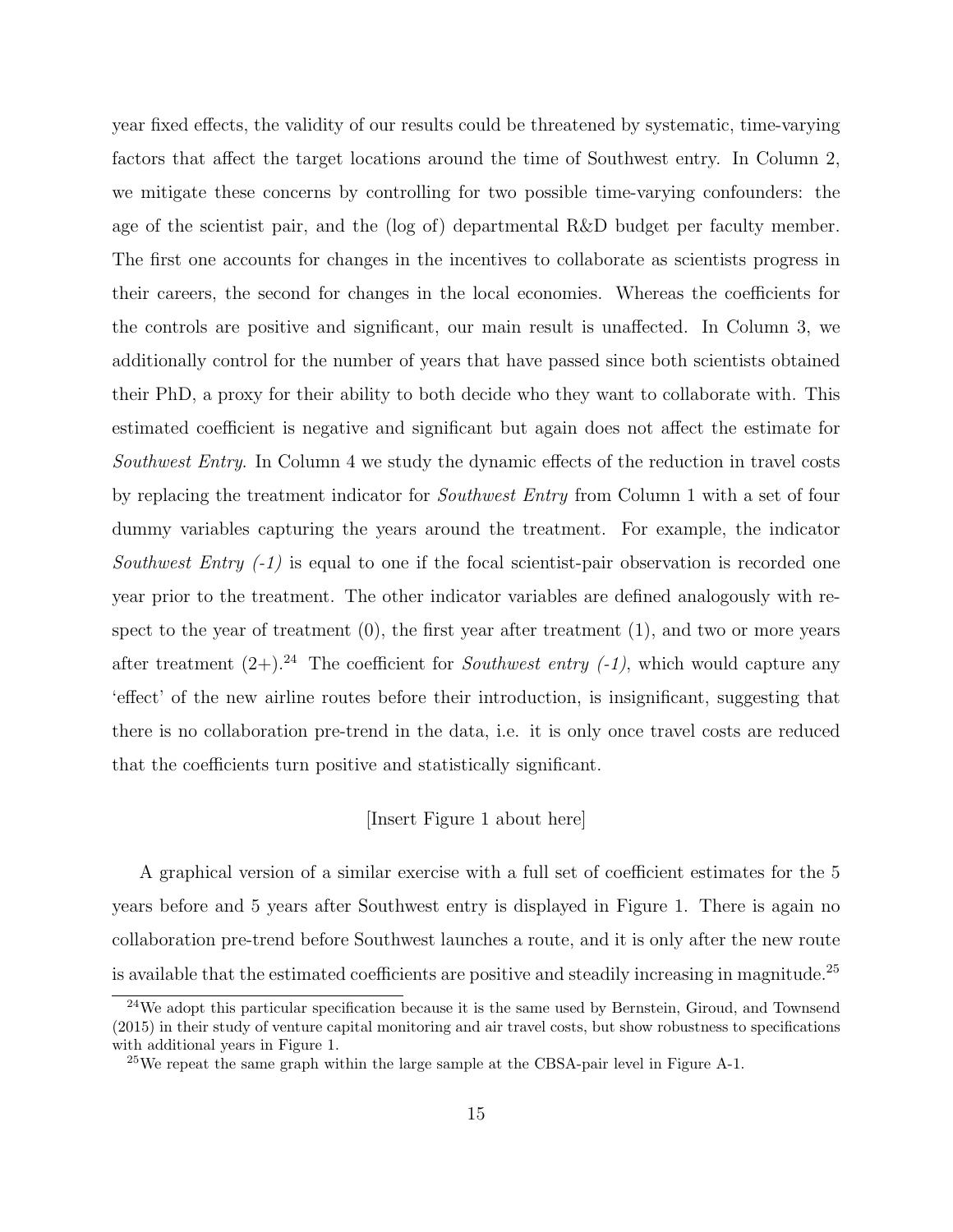It is useful to highlight that publication lags in chemistry are substantially shorter than in the social sciences: when studying the 10 major analytical chemistry journals (1985-1999), Diospatonyi et al. (2001) find median lags between submission and publication of 3 to 10 months, with some journals publishing papers within 2 months of first submission.

In Column 5 of Table 4, we conduct a placebo test where we randomly allocate Southwest entry events to scientist pairs. The coefficient for 'Fake Southwest Entry' is not significant and close to zero, suggesting that it is not the structure of the panel or changes in the data over time that are driving the result. In Column 6 of Table 4, we conduct one more falsification test by looking at entry events (not included in the other regressions) where Southwest withdraws from the market within two years. For these cases, the point estimate of Southwest entry is close to zero and insignificant.<sup>26</sup>

Overall, we believe results in Table 4 and Figure 1 provide robust support for a causal interpretation of our main effect, and reassure us that we are not simply measuring some underlying, unobservable process that takes place with each entry event<sup>27</sup> and drives both Southwest decisions and the increase in scientific collaboration.

While Southwest is the largest U.S. low-cost carrier in terms of number of passengers transported, there are other low cost airlines operating within the same market. In Appendix Table A-1, we explore how our results vary depending on whether a low-cost airline is already operating on a route, as well as whether they differ when other airlines (low-cost or not) start operating a flight in the same year as Southwest. Consistent with the impact of Southwest on travel costs being largest when no low-cost alternatives existed on the same route, estimates are larger when Southwest is the first low-cost to enter (Table A-1, Column  $2$ ),<sup>28</sup> and are

<sup>&</sup>lt;sup>26</sup>While it may seem counterintuitive that early withdrawals are not associated with an effect, but that we also obtain a positive estimate for *Southwest Entry*  $(0)$  in Column 4 of Table 4, it is important to highlight that: a) 98% of early withdraws occur in the year of entry; b) when we separate entry events by quarter of the year, we only find a positive effect for the year of entry when Southwest starts serving a route in the first or second quarter of the year; c) the confidence interval for *Southwest Entry*  $(0)$  in Column 4, and for early withdrawals in Column 6 overlap - so in a statistical sense, we cannot rule out the possibility of a positive effect for these short spells associated with a withdrawal, even if the estimate is noisy.

<sup>&</sup>lt;sup>27</sup>We observe Southwest arrival across multiple locations and years, which makes it unlikely that some other simultaneous event is always co-occurring with the shocks we use.

<sup>28</sup>Our list of low-cost airlines includes AirTran Airways Corporation, JetBlue, Frontier Airlines, Spirit Air Lines, ATA Airlines, Allegiant Air, Virgin America, Sun Country Airlines, ValuJet Airlines and Vanguard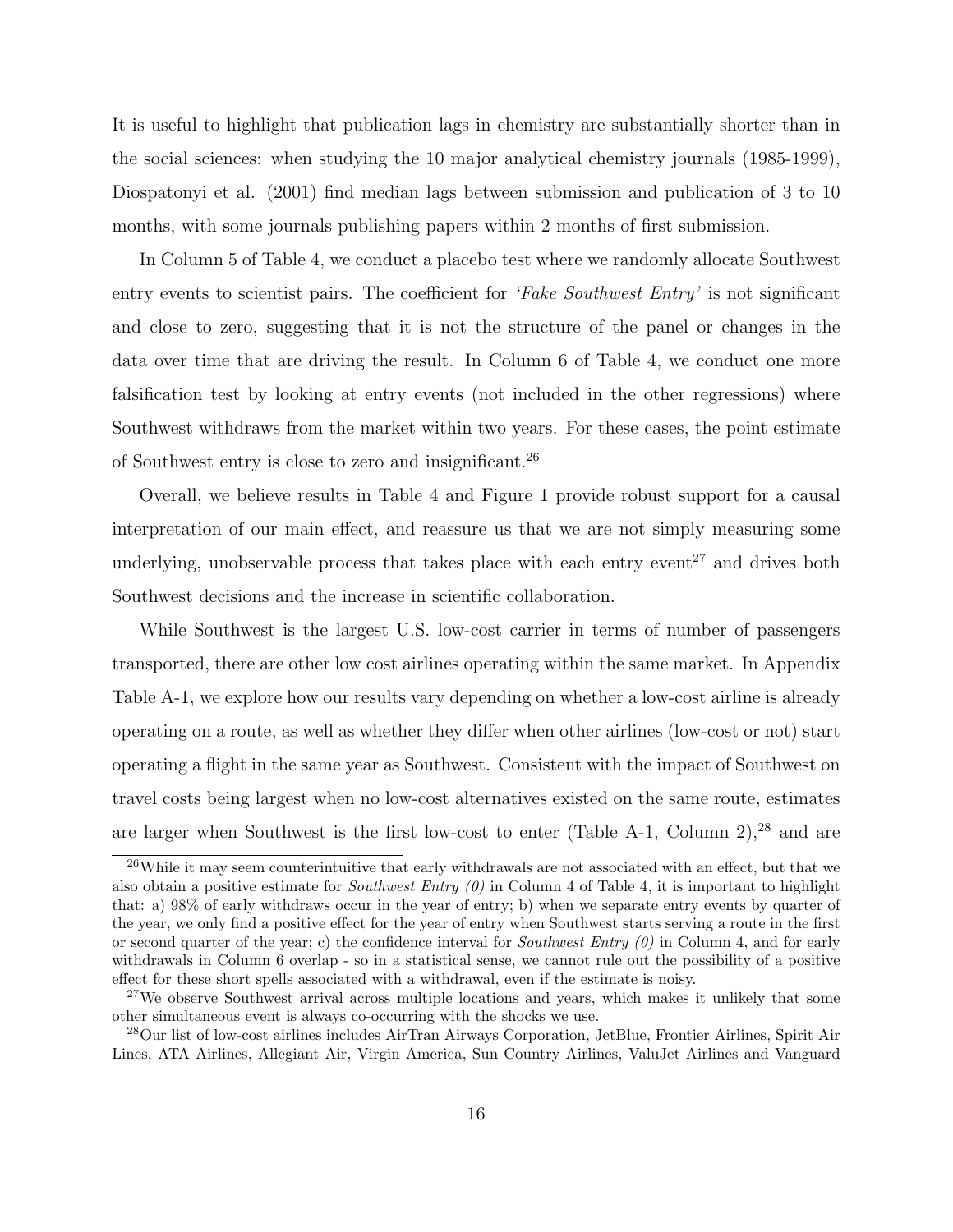positive, but non-significant when another low-cost was already operating between the same airports (Column 3). Results are instead essentially unchanged if we exclude cases where other low-cost airlines enter at the same time (Column 4), other major airlines<sup>29</sup> enter at the same time (Column 5), or any other airline enters at the same time (Column 6). We conclude that our results are robust to considering concurrent entry by other airlines.<sup>30</sup>

Results are also not driven by the fact that our sample includes only pairs that ever collaborate: when we include a random sample of non-collaborating pairs and replace individualpair fixed effects with university-pair fixed effects<sup>31</sup>, we find comparable effects of Southwest entry (see Table A-6). In Appendix Table A-9 we decompose the main effect by pairs of scientists who collaborate both before and after Southwest entry (intensive margin pairs) versus pairs of scientists who collaborate either before or after entry, but not both (extensive margin pairs).<sup>32</sup> We find a stronger effect for intensive margin pairs (Column 3), although the cheaper fares also seem to enable experimentation in the form of new collaborations over distance (Column 2).<sup>33</sup>

In the Appendix, we perform additional robustness to different econometric approaches, functional forms, clustering of standard errors, treatment of outliers and inclusion in the

Airlines.

<sup>&</sup>lt;sup>29</sup>We classify as major airlines: Delta, American Airlines, United Airlines, US Airways, Northwest Airlines, Continental, America West Airlines, Alaska Airlines, Trans World Airlines and Envoy Air. These correspond to the 10 companies with the largest numbers of passengers carried between 1993 and 2012.

<sup>30</sup>One might also wonder about additional modes of transportation. As shown in Appendix Table A-2, we find no effect of Southwest entry in the Northeast corridor, where train travel has been a consistent alternative to flying.

 $31$ If we were to run this regression with individual-pair fixed effects, the non-collaborating pairs would be dropped from the estimation.

 $32$ It is useful to highlight that since our unit of analysis is a pair-year and we observe the extensive margin pairs both before and after entry, the Southwest entry variable is not absorbed by the pair fixed effects and does have variation within these pairs. Some of these extensive margin pairs do not collaborate before the event, and others do not collaborate after, so the estimated effect is a composition of the behavior of both types of pairs. Since the estimate is positive and significant, we infer that on average Southwest entry is associated with more non-previously-collaborating pairs engaging in collaboration than the other way around.

<sup>33</sup>We also investigate whether the stronger effect for the intensive margin pairs is driven by continued collaboration between former doctoral students or postdocs, and their advisors and sponsoring principal investigators. To code these advisor-advisee pairs, we take advantage of the ordering convention for author names in the field (juniors are typically listed first and principal investigators last). Results are reported in Table A-10, and are suggestive of stronger effects among these special pairs, but the sample size is too small to reach a conclusion.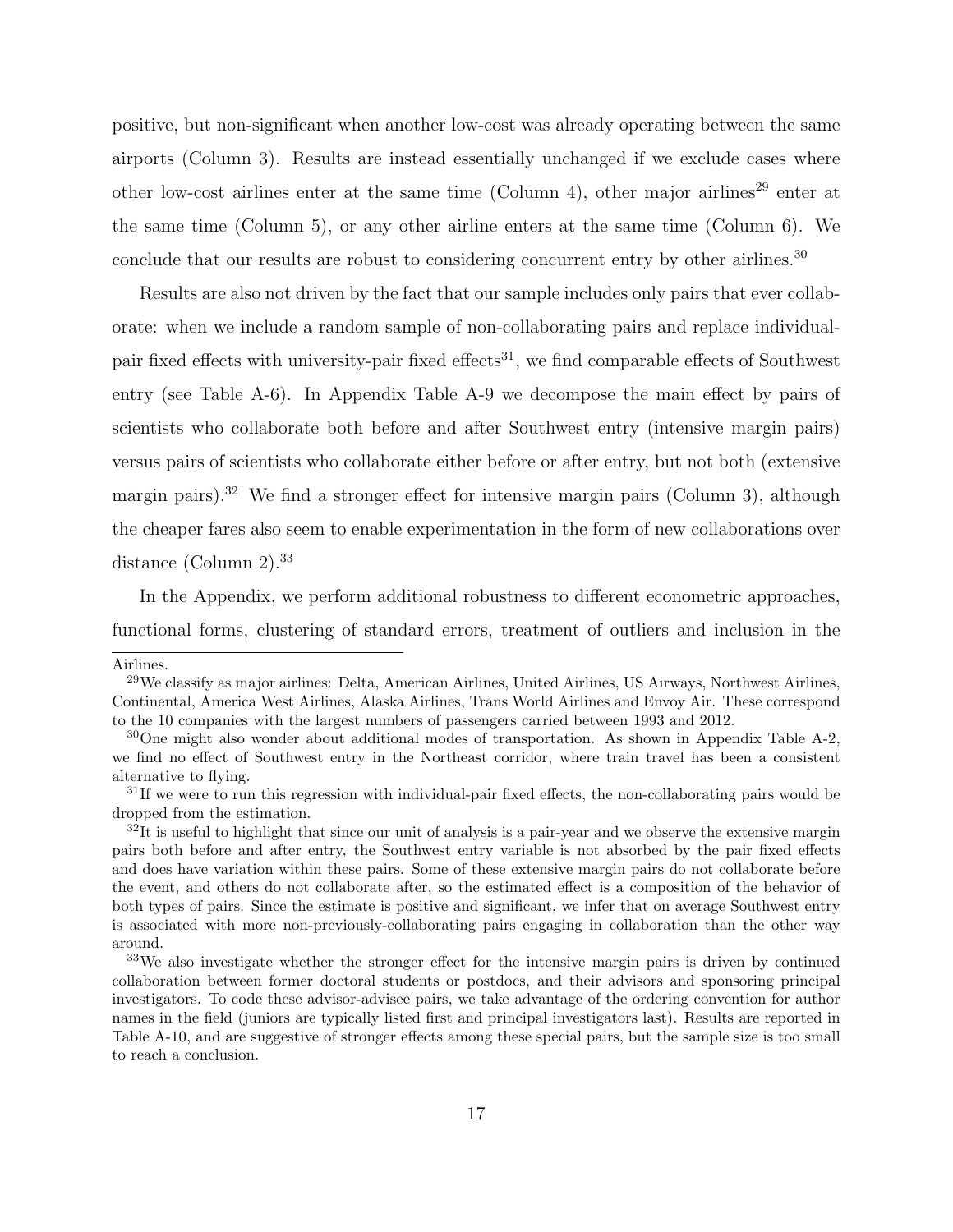sample of non-collaborating pairs. Briefly, we obtain qualitatively and quantitatively similar results using ordinary least squares instead of Poisson (see Table A-3, Column 2). We also obtain a positive and significant coefficient for Southwest entry (though of a somewhat smaller magnitude) when we run a linear probability model with an indicator variable for any copublication in the focal year as the dependent variable (see Table A-3, Column 3). Clustering at the city-pair level, rather than at the individual-pair level, hardly impacts the standard errors (see Table A-4). The coefficient on Southwest entry remains significant when we exclude pairs that have more than two copublications over the entire observation period, or winsorize observations with more than two copublications (see Table A-5).

## 3.3 Extensions and External Validity in Different Samples

The analysis and results presented in the previous section describe the effect of Southwest entry on the rate of collaboration between chemistry faculty members. While this approach has the advantage of leveraging rich individual-level data and offers a cleaner identification strategy, one may also be interested in replicating the analysis within a field with slightly different characteristics, as well as testing external validity within a broader set of fields. To do so, we first perform a deep-dive within mathematics (a field for which we have also collected individual-level data), and then explore regressions at the region-pair level for biology, physics and engineering. Results show that the effect we have identified within chemistry is also present across these samples.

#### 3.3.1 Increases in the Rate of Collaboration within Mathematics

The dataset we use for mathematics includes all U.S. faculty members that have advised at least one PhD student.<sup>34</sup> We observe 431 pairs of individuals that experienced Southwest entry between 1993 and 2012 and have at least one copublication in that period. We adopt the same empirical strategy as in the chemistry sample and regress copublications on an

<sup>34</sup>This database is based on MathSciNet, an abstracting service run by the American Mathematical Project and the Mathematics Genealogy Project, which is targeted at tracking PhD theses in mathematics. We construct a sample of US-based mathematicians who advise at least one PhD student, and deduce their location from the institution their students graduate from.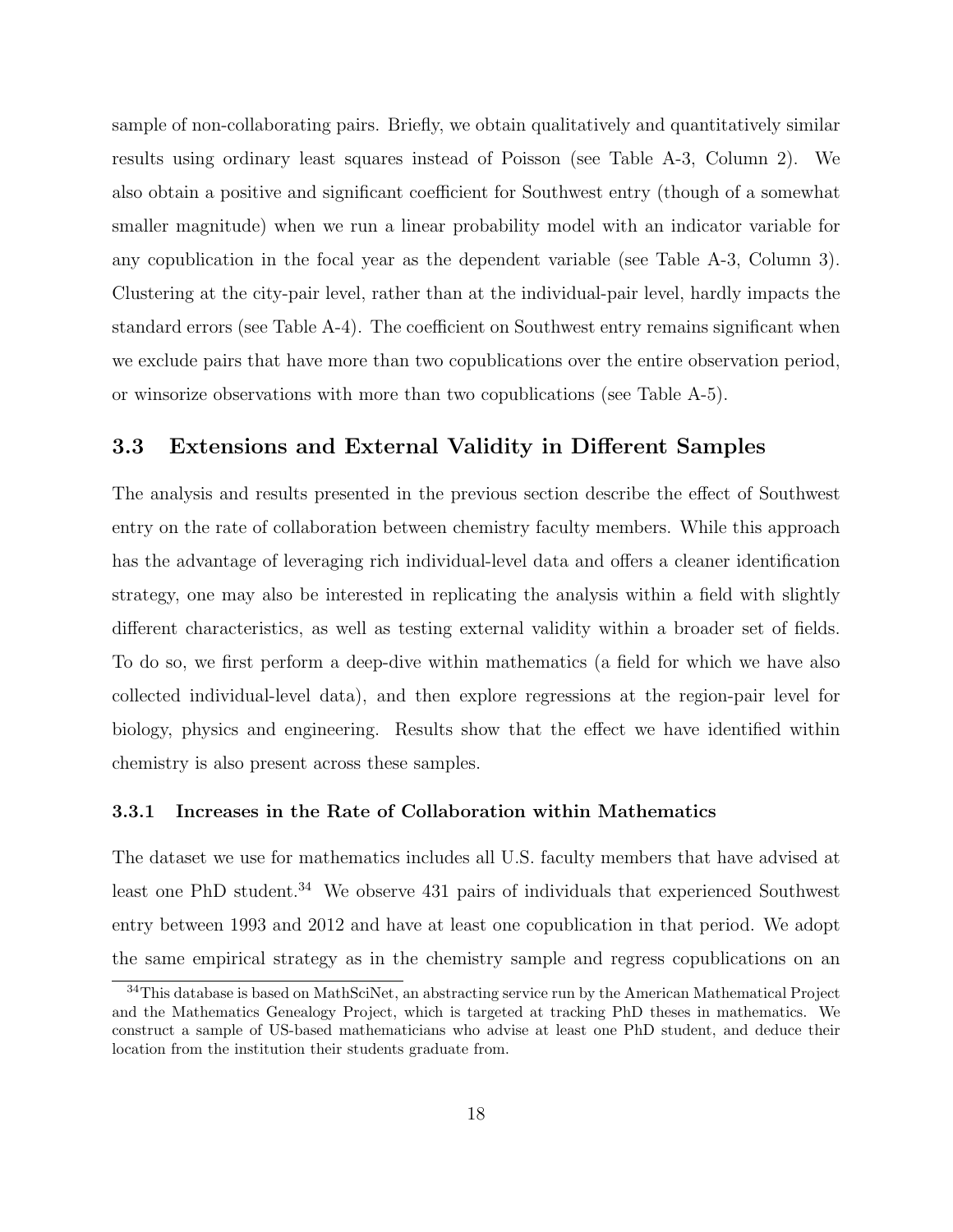indicator variable for Southwest entry, controlling for pair fixed effects and year fixed effects. Results show that Southwest entry significantly increases copublications in mathematics too.

#### [Insert Table 5 about here]

#### 3.3.2 Increases in the Rate of Collaboration Across Regions

To test if the availability of cheaper flights had an effect on scientific collaboration across a broader set of fields, we also use a large-scale publication dataset covering close to a million papers matched to U.S. regions (defined in terms of CBSAs – Core-Based Statistical Areas).<sup>35</sup> Specifically, we explore how collaboration between any two CBSAs changed after Southwest starts operating a new route between them. The unit of analysis is the CBSA-pair-year (48,274 pairs), and we include CBSA-pair fixed effects and year fixed effects to respectively control for underlying differences across regions that are consistent over time, and overall time trend.<sup>36</sup> The regressions also include linear time trends for the origin and destination CBSA. For the estimation, we use a Poisson model with standard errors clustered at the CBSA-pair level.

#### [Insert Table 6 about here]

Results are displayed in Table 6: the point estimates for Southwest entry at this more aggregated level of analysis are significant not just in chemistry but also in biology, physics and engineering. While the estimated coefficients for chemistry, physics and engineering are not statistically different from each other, the difference between chemistry and biology is significant.

<sup>&</sup>lt;sup>35</sup>The starting point for the construction of this sample is the population of scientific articles published in the top 477 scientific journals in biology, chemistry, physics and engineering between 1991 and 2012. We have a total of 2,773,560 papers, of which 1,169,458 have at least one author with a U.S. address. Out of all papers with U.S. addresses, we are able to successfully map 994,672 (85%) to a U.S. CBSA using a combination of three different geocoding services (Google Maps API, Bing Maps API, and the Data Science Toolkit). This allows us to link the vast majority of U.S. papers to the geographic regions involved in their production.

<sup>&</sup>lt;sup>36</sup>While this approach has the advantage of considering different fields of science, it also has important limitations. We can no longer include scientist-pair fixed effects and account for idiosyncratic, unobservable, and time invariant reasons that may drive collaboration between any two scientists. Core-based statistical areas (CBSAs) may also be too large as a unit of analysis for correctly measuring the effects of interest. Finally, our ability to test the full set of predictions of the model is limited.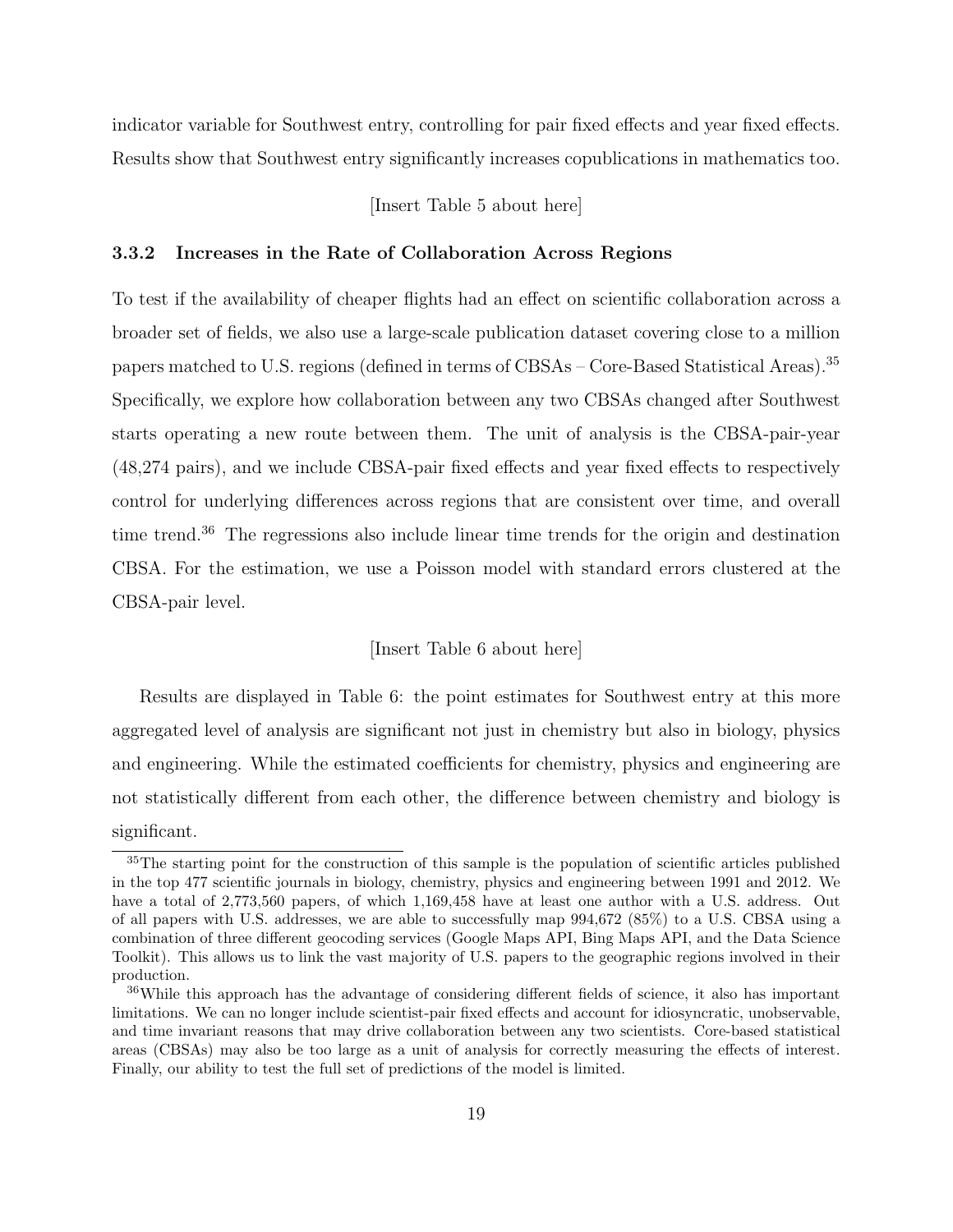Overall, we conclude that the results from the chemistry sample are generalizable to other fields, and that the increase in collaboration is larger within biology. We now turn to developing a simple model to place our main finding into the broader context of how geographic frictions shape collaboration, and to guide the empirical exploration of additional predictions.

# 4 Theoretical Framework

The objective of this section is to develop a simple theoretical framework to highlight key trade-offs scientists face when deciding if they should collaborate with a local or a distant co-author, and how much effort they should dedicate to a collaboration based on its intrinsic potential. The model generates novel predictions about how travel costs shape collaboration decisions, which we then test using our data.

We start by assuming that because the global pool of potential co-authors offers more variety than the local one, it is on average possible to find better matches when team formation is not constrained by geographic distance. The quality of a match may depend on complementary ideas, knowledge, skills, equipment, and resources that a co-author brings to a project. Of course, because of agglomeration forces, as the size, specialization and quality of a region's local pool increases, scientists will rely less on distant co-authors. To account for this, in an extension of the baseline model we allow for the share of 'first best' co-authors available locally to vary.<sup>37</sup>

Our setup is straightforward: ideas are born with intrinsic quality  $q$ , but require effort  $e$ to be developed and achieve their full potential v. Since scientists observe a noisy signal of  $q$ before starting a project, they will allocate more effort, time and resources to projects that have higher potential (i.e. in our model, effort is endogenous to potential). At the same time,

 $37$ The fraction of first best co-authors in the global pool is assumed to be z. Since the global pool can be seen as an average over all possible local pools, the fraction of first best co-authors in a given local pool w can be either higher, lower, or equal to z. If  $w > z$ , then scientists will never collaborate over distance, as they would incur additional costs but would not be more likely to find an ideal co-author over distance. Therefore, the range of values of w that provides a meaningful trade-off is  $0 \leq w \leq z$ . To simplify the exposition, in the paper we will assume  $w = 0$ . More general cases are discussed in the Appendix.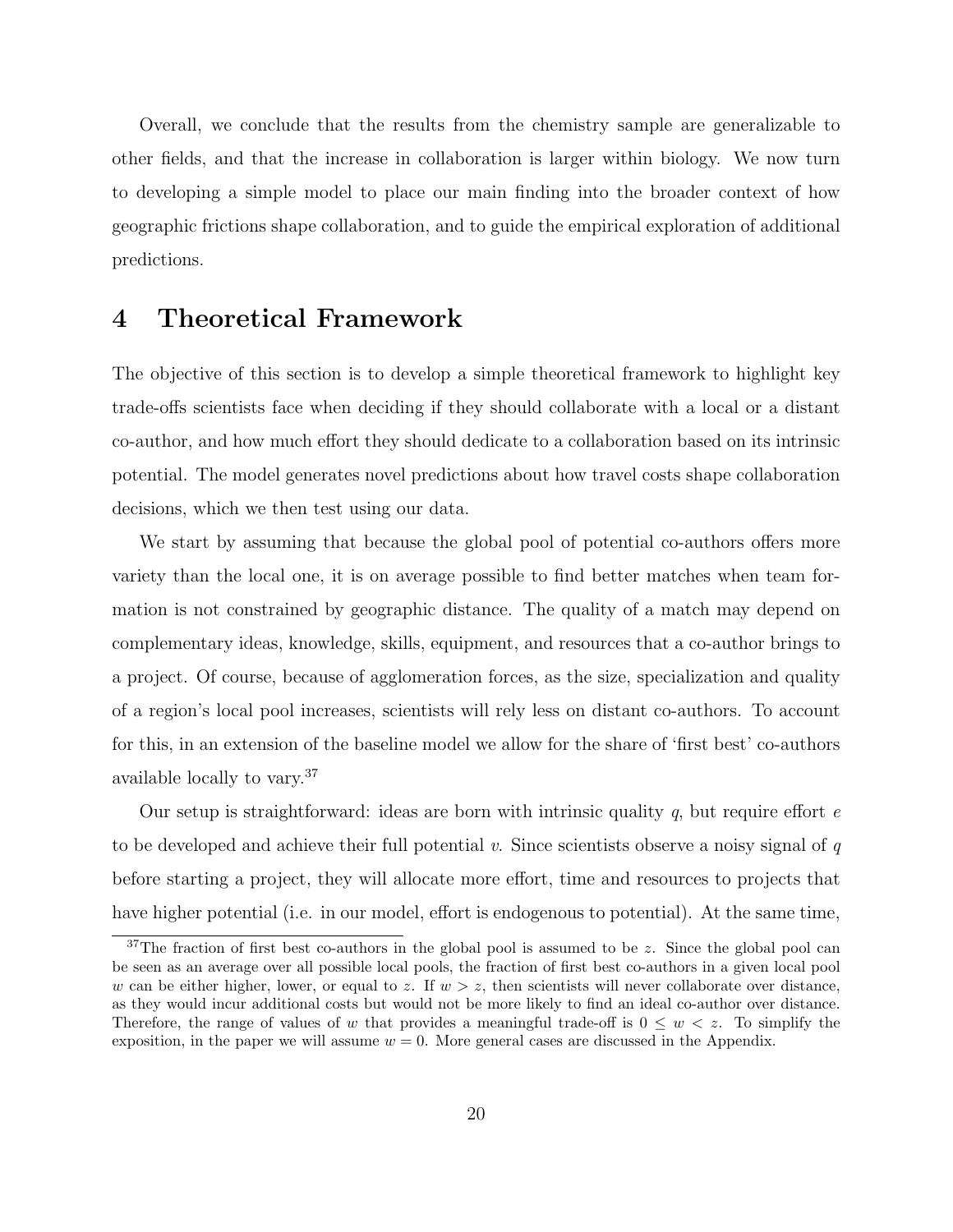since research constitutes an uncertain endeavour, even when scientists apply effort projects are only successful with probability  $p$ , which depends on the quality of the co-author match. Thus, the realized value of a project can be expressed as  $v = p_i q e$ , where  $p_i$  (with  $i = G, B$ ) is higher when a good match between co-authors is achieved  $(p_G)$ , relative to a bad match  $(p_B)$ . Although a two-sided matching framework would be more realistic, in the model we abstract away from a setup where collaboration decisions are influenced by both sides. Our approach follows a partial equilibrium model in which the pool of potential applicants always accepts a collaboration when invited, and where proposers invite potential co-authors only if they know the project is a fit for them and an interesting one for them to pursue.

Whereas the global pool may offer a better match between co-authors (i.e.  $p_G$ ) and increase the chances of realizing a project's full potential  $v$ , collaborating over distance introduces additional costs, as scientists have to travel for face-to-face interactions, and may be less effective at communicating complex information remotely. As a result, scientists face a trade-off between less choice locally, and increased communication and travel costs over distance.

It is important to highlight that the model is not focused on the decision to collaborate or not (see for example Bikard, Murray & Gans, 2015), nor on the type of project to pursue (this is discovered by the scientist at the start), but is explicitly centered on a situation where a scientist is looking for the best co-author for a particular idea. Since we cannot empirically measure search behavior and search frictions, the model also abstracts away from search costs, and assumes that the broader talent pool a scientist is considering is formed by all the individuals a focal researcher is already aware of, has previously met at a conference, has been colocated with, or has read work by. Boudreau et al. (2017) find that search costs constitute a key friction to collaboration even within the same institution, so we make the simplifying assumption of these costs being present both for local and distant collaboration decisions. In the model, we also abstract away from scientists' budgets: although in the regressions we are able to use departmental R&D budget data to explore heterogeneous effects, in the theory we do not account for the fact that scientists at better funded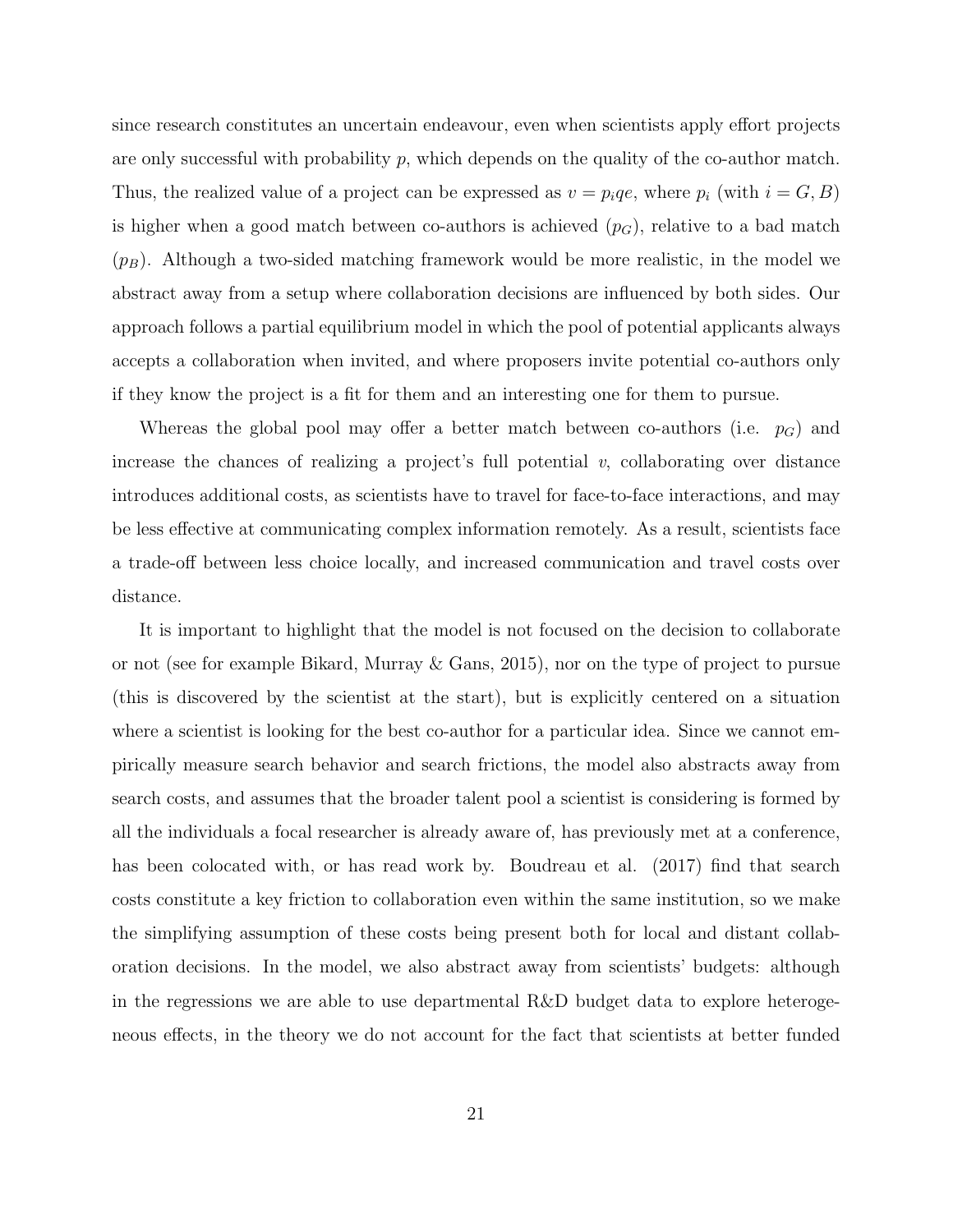institutions, or more productive scientists in general may have access to larger budgets and may be therefore less sensitive to changes in travel costs. If that were the case, then the reduction in travel costs could disproportionately help lower productivity researchers. We also do not model endogenous time to project completion as a function of travel intensity, or team dynamics beyond two authors. Nevertheless, the stylized framework allows us to obtain several additional predictions that we then take to the data.

In the next sections, we perform comparative statics and explore the main tensions of the model in more detail.

### 4.1 Local versus Distant Collaborations

The scientist's payoff from developing an idea with a local co-author for a given level of effort e is:

$$
\pi_L(e) = p_B q e - c(e) \tag{1}
$$

where  $c(e)$  is the cost of effort which we assume for tractability to have the following convex function:  $c(e) = \frac{\alpha}{2}e^2$ . Thus, equation (1) can be re-written as:

$$
\pi_L(e) = p_B q e - \frac{\alpha}{2} e^2 \tag{2}
$$

The first order condition yields an optimal effort level of  $e_L^* = \frac{p_B q}{\alpha}$  $\frac{Bq}{\alpha}$ , which is increasing both in project quality q, and in the quality of the co-author match  $p_B$ . Intuitively, scientists are more willing to apply effort to projects with higher potential, and to projects they are working on with better matched co-authors. Inserting  $e_L^*$  back into (2), we obtain a scientist's payoff for a local collaboration given the optimal effort level as:

$$
\pi_L^* = \frac{(p_B q)^2}{2\alpha}.\tag{3}
$$

How does this compare to a distant collaboration? In our setup, over distance, scientists have a higher chance of securing the ideal co-author because the global pool offers more variety. At the same time, this does not happen all the time, and scientists have to incur additional communication and travel costs  $t_i$  to develop a project over distance. We assume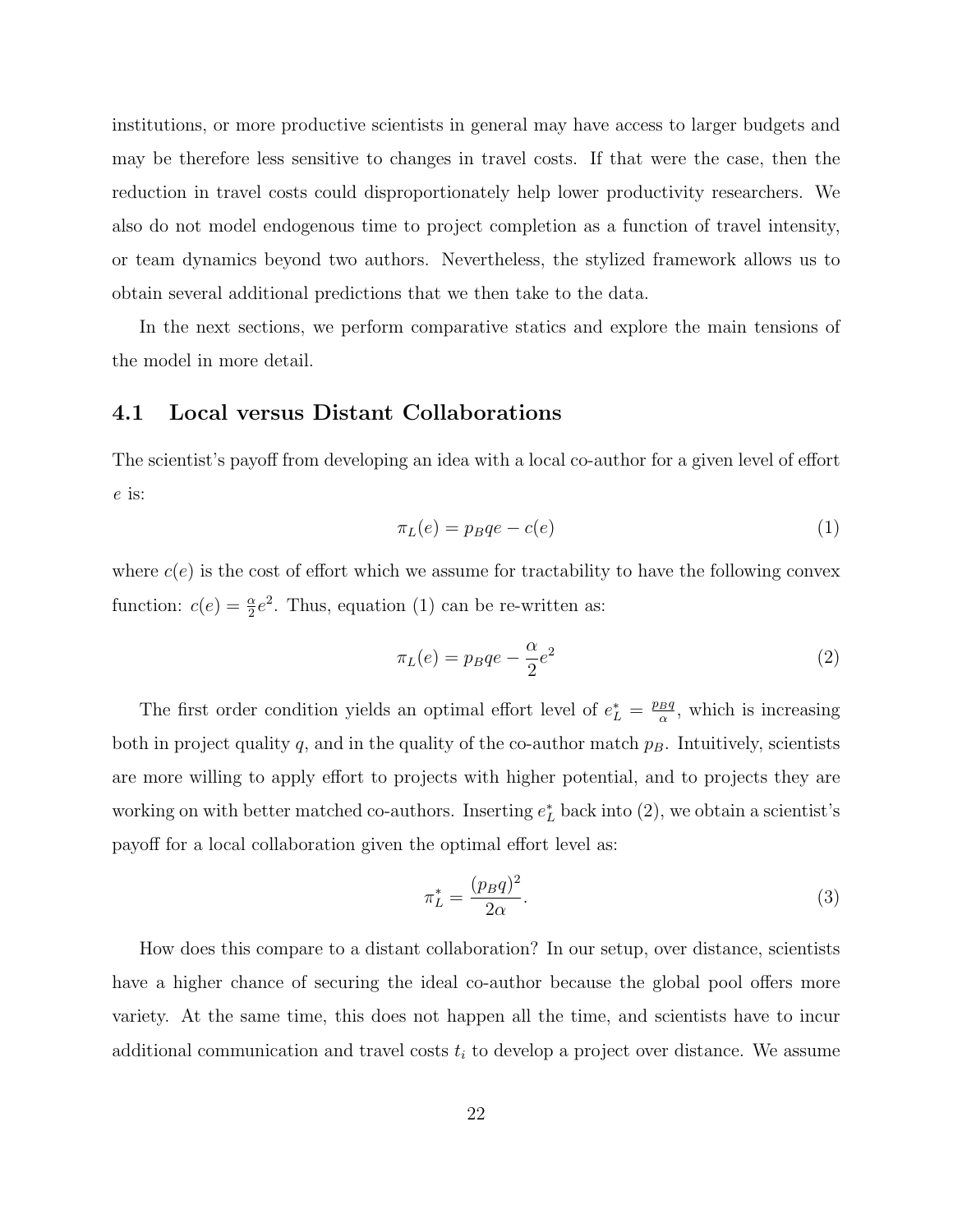that with probability z scientists find a first best co-author and secure  $p_G$ , and with probability  $(1 - z)$  they land a co-author of the exact same level they would have found in the local pool  $p_B$ . Thus, the payoff for a distant collaboration can be written as:

$$
\pi_D(e,t) = (1-z)[p_B q e_B - \alpha \frac{e_B^2}{1+t_B} - \beta t_B^2] + z[p_G q e_G - \alpha \frac{e_G^2}{1+t_G} - \beta t_G^2],\tag{4}
$$

where  $e_i$  and  $t_i$  with  $i = G, B$  are the optimally chosen levels of effort and travel for perfectly matched co-authors  $(p_G)$  versus imperfectly matched ones  $(p_B)$ .

Traveling enters as a convex cost<sup>38</sup> ( $t_i = [0, 1]$ , scaled by a parameter  $\beta$ )<sup>39</sup>, but also increases the chances of success because it improves the ability to communicate complex information, coordinate work and make progress on a project through face-to-face interactions. This trade-off allows for interesting cases to emerge where temporary co-location between distant co-authors is expensive but also helpful, and can therefore lead to both higher and lower payoffs relative to a collaboration on the same project with a local co-author.

The basic dynamic we want to capture is one in which collaboration and communication require less effort when scientists are colocated, but where travel can also be strategically used to recreate the same efficiencies experienced in local collaborations. When communicating over email or phone co-authors may need more time and effort to convey the same concepts and avoid misunderstanding, and when in person meetings are infrequent it may take more time for a team to get everyone up to speed and make progress. In the model, distant coauthors can either spend more effort and communicate over distance, or invest in travel and rely on more effective face-to-face interactions.<sup>40</sup>

For simplicity, we assume that once a local versus distant co-author has been chosen for

<sup>38</sup>Longer air travel incurs additional costs, including a longer time in the air, additional transfers, the inability to perform the trip within a day, accommodation costs, time zones and fatigue. In the data, fare prices also increase more than proportionally with distance (i.e. when we estimate  $TicketPrice =$  $b0 + b1 * Distance + b2 * Distance^2$ , we systematically obtain a coefficient  $b2 > 0$ .

<sup>&</sup>lt;sup>39</sup>If  $t_i = 1$ , face-to-face communication is always available (as with a local collaborator), and the cost of effort would be the same under both scenarios. Advancements in communication technology and virtual reality can be therefore thought of as changes in  $t_i$ .

<sup>&</sup>lt;sup>40</sup>Furthermore, since as co-authors invest more in travel and in-person meetings one could imagine the two effort functions should look more similar, in our model as t converges to its upper bound  $(t = 1)$ ,  $e_i^2/(1 + t_i)$ converges to the cost local co-authors face,  $e_i^2/2$ . I.e., one can think of the effort cost under co-location to be a particular case of a distant collaboration facing the minimum possible cost of effort.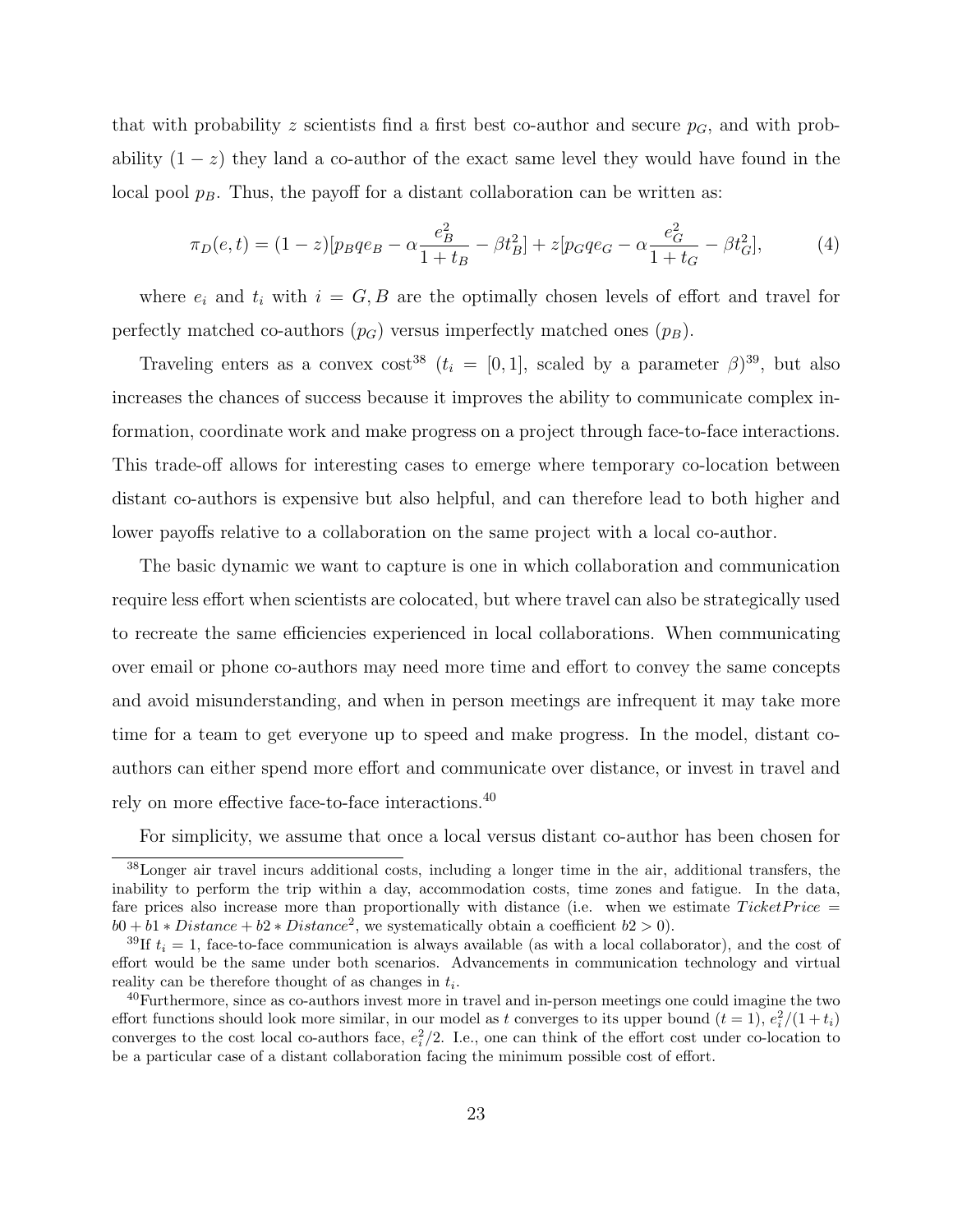a project, it is too costly to switch type without starting a completely new project.<sup>41</sup> We also assume that before a substantial amount of effort and travel is dedicated to a project, the quality of a co-author match has been revealed. The first order conditions with respect to effort and traveling are, respectively:

$$
e_D(t_D) = \frac{p_i q(1 + t_D)}{2\alpha}
$$

$$
\alpha \frac{e_D^2}{(1 + t_D)^2} - 2\beta t_D = 0,
$$

where  $i = B, G$  depends on whether the distant co-author has led to a first best or a second best match. Combining both first order conditions, one can show that the optimal levels of travel and effort for a distant collaboration are:

$$
t_i^* = \frac{(p_i q)^2}{8\alpha\beta} \tag{5}
$$

$$
e_i^* = \frac{p_i q}{2\alpha} (1 + t_i^*) = \frac{p_i q}{2\alpha} (1 + \frac{(p_i q)^2}{8\alpha \beta})
$$
\n(6)

If we plug these back into the payoff function we obtain:

$$
\pi_i^* = \frac{(p_i q)^2}{4\alpha} (1 + \frac{1}{2} t_i^*) = \frac{(p_i q)^2}{4\alpha} (1 + \frac{(p_i q)^2}{16\alpha \beta})
$$
\n(7)

Thus, the overall payoff over distance is:

$$
\pi_D^* = (1 - z)\pi_B^* + z\pi_G^* \tag{8}
$$

Comparing payoff equation (3) for local collaborations with equation (8) for distant ones is informative independent of travel costs (which we discuss in detail in the next section). For example, it allows us to explore how the relative appeal of a local versus a distant collaboration changes as the comparative advantage of the global pool  $(z)$  over the local one varies:

$$
\frac{\partial[\pi_D^* - \pi_L^*]}{\partial z} = \pi_G^* - \pi_B^* > 0 \tag{9}
$$

<sup>41</sup>One intuitive way to think about changing a co-author within our simple framework is to imagine the original project failing, and a new one being launched with a different team.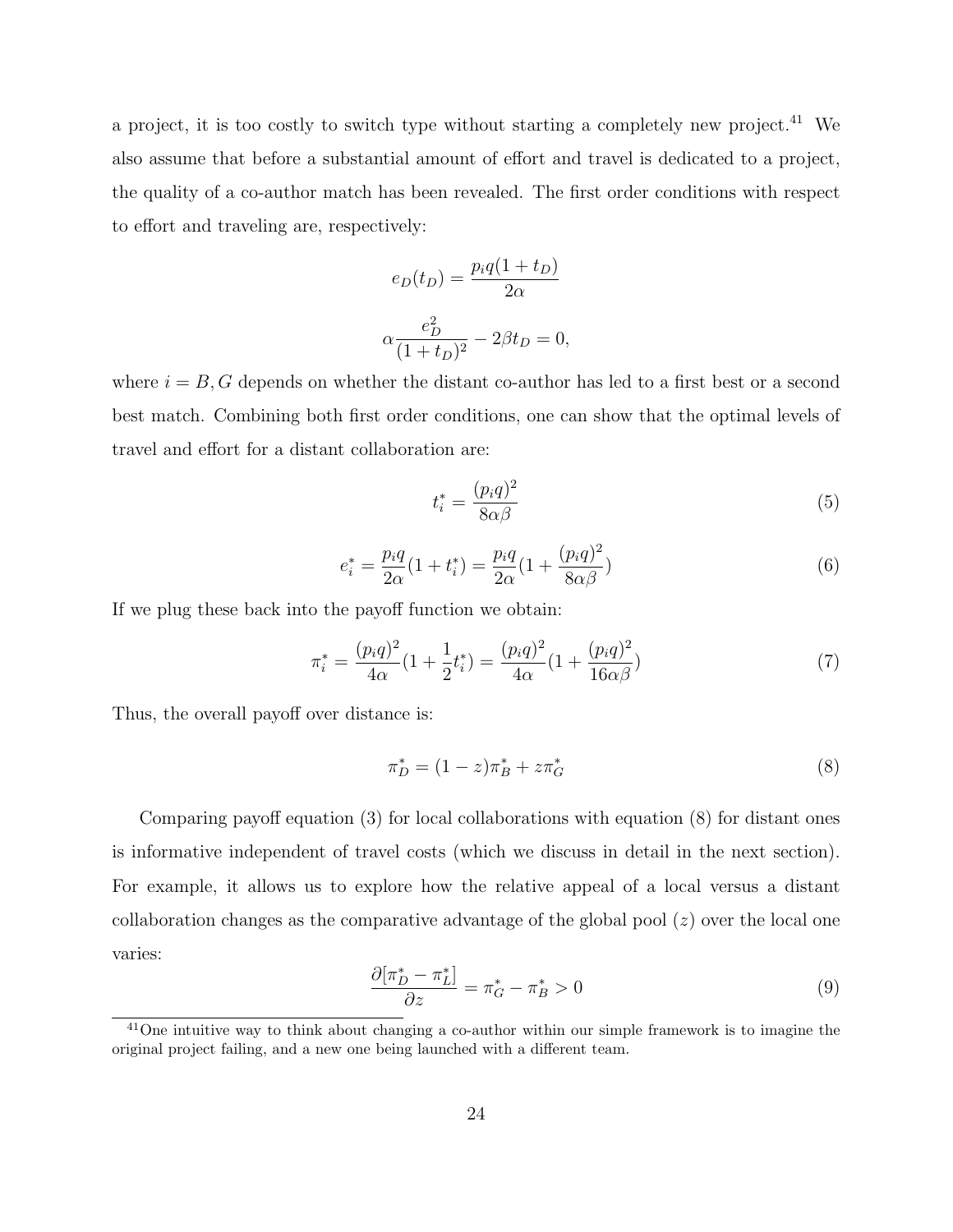Intuitively, an increase in the likelihood of finding a first best co-author in the global pool will lead to a relative increase in the payoff for distant over local collaborations. Similarly, if scientists enjoy a high quality local environment with good matches (e.g. they are in an agglomerated research cluster), they will find limited benefits from collaborating over distance.

Until now, we have assumed that all scientific projects have the same probability of failure. At the same time, novel, exploratory and cross-disciplinary projects are more likely to fail relative to incremental research or work that does not attempt to recombine knowledge across different disciplines (National Academies, 2004; Wang, J., Veugelers, R., Stephan, P., 2017). To account for this we introduce  $\gamma$ , and link it to the overall probability of success through  $p_G = (1 + \gamma)p_B$ . What we want to capture with  $\gamma$  is a tension between exploitation (low  $\gamma$ ) and exploration (high  $\gamma$ ). Exploratory projects, whether because they are novel or because they bring together disciplines that rarely interact with each other, are more likely to fail, and benefit disproportionately from finding the right co-author. The intuition here is that for cross-disciplinary research a scientist needs to find the exact specialist to pursue the project with, $42$  and similarly when novelty is high, the returns from working with a better co-author are also higher. Novel projects are very likely to fail to begin with, and may be particularly sensitive to the weakest member of a team, as discussed in Kremer's (1993) O-Ring theory. Whereas in the baseline model we discuss novelty and across-field specialization together – as they share many similarities and both fit under the broader framework of exploratory versus exploitative research – in the extensions we separate the two constructs further by incorporating uncertainty and higher variance about the potential states of the world in Appendix D, and by modeling co-author specialization directly in Appendix E. Since the implications are similar, in the paper we focus on the simplified implementation based on  $\gamma$ .

For a given  $p_B$ , a low  $\gamma$  means that the quality of the match between co-authors will have a minor influence on the chances of realizing a project's full potential. Low  $\gamma$ , exploitation

<sup>&</sup>lt;sup>42</sup>For example one that is able to understand and interpret the contributions and language from another discipline.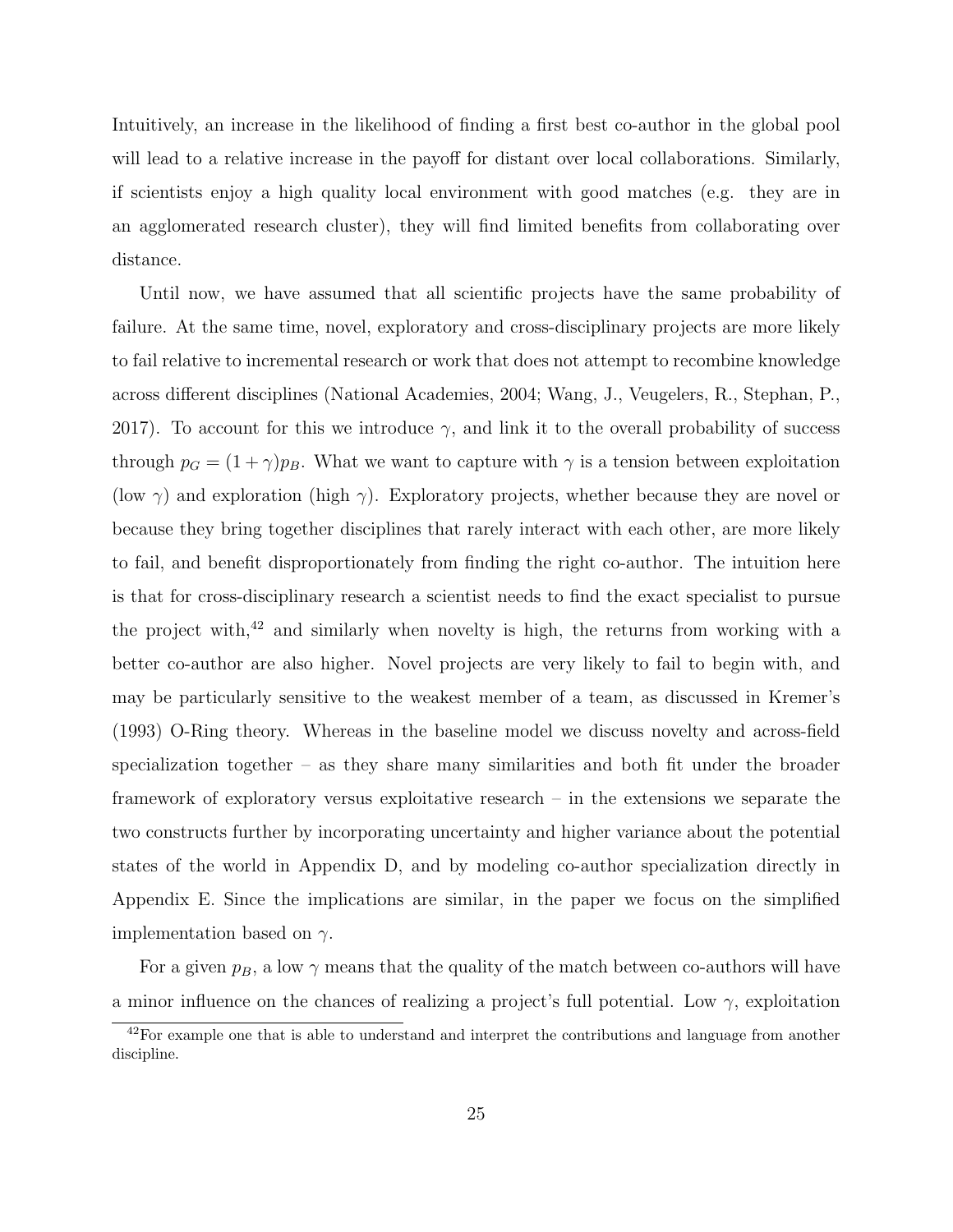projects are therefore relatively more straightforward research where most of the techniques and ideas are established (or everyone has access to similar infrastructure to work on them), and the gap between working with the best possible co-author versus anyone else is small. When  $\gamma$  is low, the relative appeal of the global talent pool is more limited. For high  $\gamma$ , exploration projects, instead, scientists will be more willing to travel to work with the ideal co-author and increase their chances of success:

$$
\frac{\partial[\pi_D^* - \pi_L^*]}{\partial \gamma} = z \frac{\partial[\pi_G^*]}{\partial \gamma} > 0
$$
\n(10)

An extreme example of this from a specialization perspective is a project for which there are only a few leading experts or key labs with the right equipment (e.g. CERN, LIGO etc.), and the difference between working with them relative to working with a local alternative is large.

Last, when comparing local versus distant collaborations, it is useful to point out that increases in the underlying, intrinsic project quality  $(q)$  have an ambiguous effect on the choice of co-author type. As shown in the Appendix, which type of collaborations prevail still depends on the basic trade-off between the quality of the match between scientists and travel costs (since a distant collaboration can still leave a scientist with a match of similar quality to the local alternative).

## 4.2 Reductions in Travel Costs and Changes in the Types of Collaborations

How does a reduction in travel costs affect the types of collaborations scientists engage in? In this section, we perform comparative statics to see how cheaper fares like the ones brought by a low-cost airline change the relative attractiveness of local versus distant collaborations, and how this effect varies for projects of different types (higher versus lower potential, novelty, or interdisciplinarity, etc.). To simplify the notation and exposition, we define  $\theta = \frac{1}{\beta}$  $\frac{1}{\beta}$  (which is the inverse of travel costs) as the "ease of travel". One can think of an improvement in  $\theta$  as better infrastructure that allows scientists to meet with their distant co-authors at a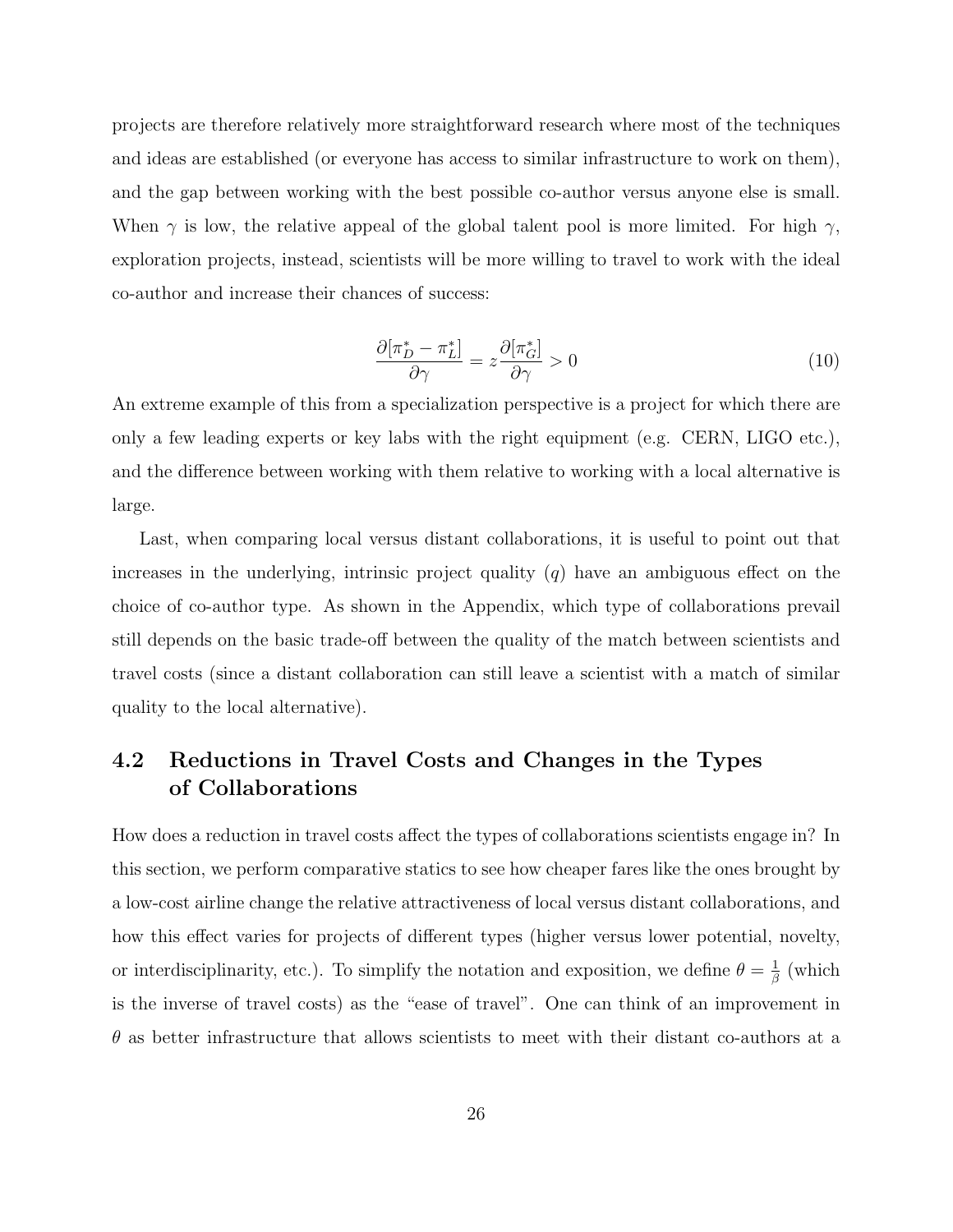lower cost and with lower frictions. The derivative of relative returns with respect to  $\theta$  is:

$$
\frac{\partial[\pi_D^* - \pi_L^*]}{\partial \theta} = (\frac{q^2}{8\alpha})^2[(1-z)p_B^4 + zp_G^4] > 0
$$
\n(11)

 $\theta$  does not matter for the returns to local collaborations  $(\pi_L^*)$  as no travel is required, but it makes face-to-face interactions with distant co-authors less expensive. Therefore, it is intuitive that with better travel technology the relative attractiveness of the global talent pool increases,<sup>43</sup> as accessing it is now more cost effective.

But how does this effect vary with the ex-ante relative competitiveness of the local pool? I.e., how does this vary for regions that offer better versus worse alternatives to begin with? Remember that this is captured in our framework by the share of first best co-authors that are in the global pool z. Taking the first order condition with respect to  $\theta$  and z we obtain:

$$
\frac{\partial[\pi_D^* - \pi_L^*]}{\partial \theta \partial z} = (\frac{q^2}{8\alpha})^2 (p_G^4 - p_B^4) > 0 \tag{12}
$$

Which leads to the following prediction:

**Prediction 1:** A reduction in travel costs will be especially beneficial for researchers that have access, ex-ante, to a relatively worse pool of local co-authors.

Empirically, if highly productive researchers embedded in worse local environments start substituting local collaborations with better matched ones over distance, we should see evidence of crowding out behavior.

If we take the derivative of relative returns with respect to quality too:

$$
\frac{\partial[\pi_D^* - \pi_L^*]}{\partial \theta \partial q} = q(\frac{q^2}{4\alpha})^2[(1-z)p_B^4 + zp_G^4] > 0
$$
\n(13)

we see that after an improvement in the ease of travel, higher quality projects are more likely to be undertaken with better matched co-authors (which are more abundant over distance). The intuition here is that as travel costs fall, scientists are more likely to travel to match with a better co-author. This is disproportionately valuable when the returns to travel and effort on a project are high to begin with, i.e. for ideas of high potential. This leads us to our second prediction:

<sup>&</sup>lt;sup>43</sup>Notice that this holds for the general case of  $0 \leq w < z$ , and is not limited to cases where  $w = 0$ .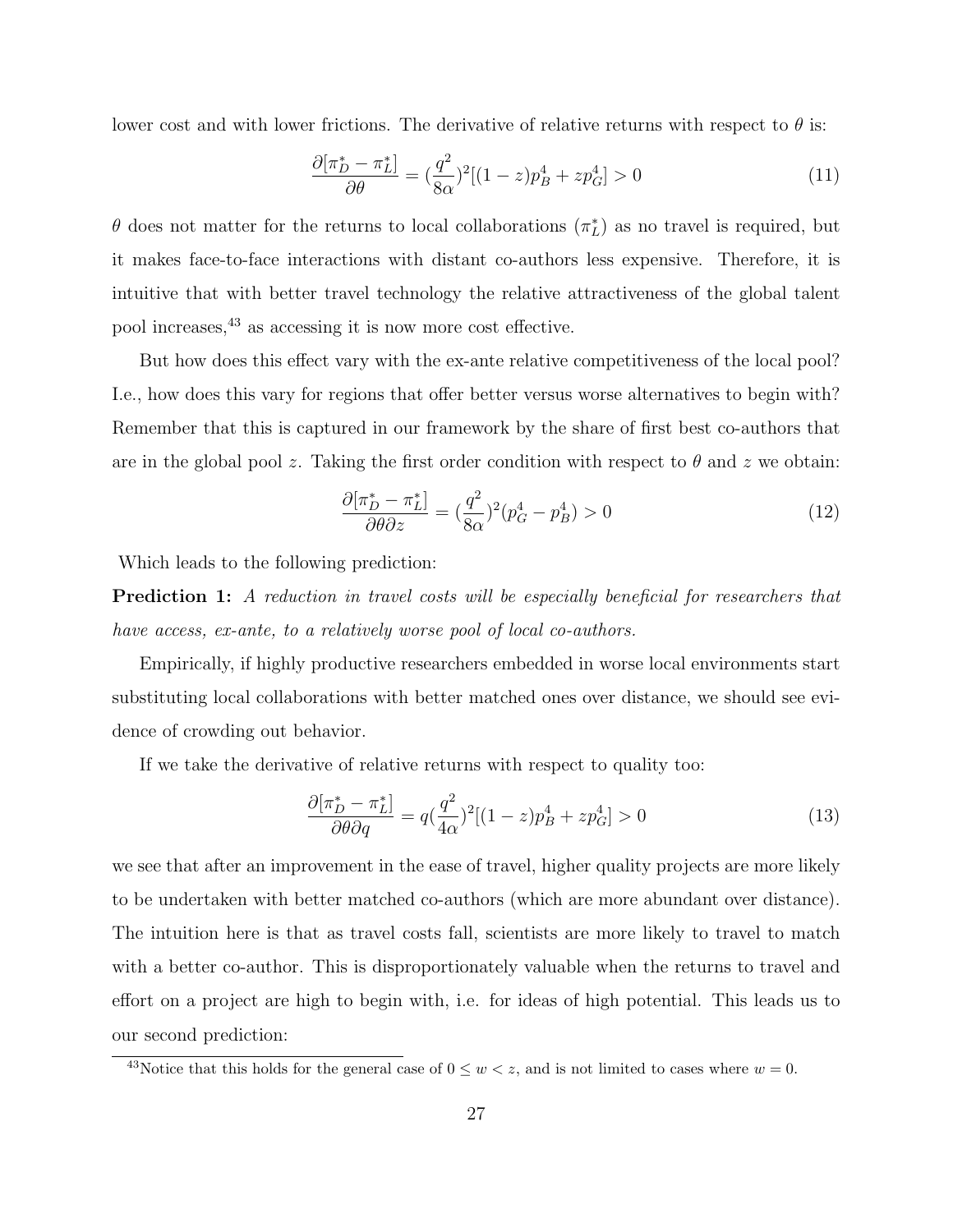**Prediction 2:** A reduction in travel costs will be especially beneficial for distant collaborations on higher quality projects.

Last, if we do not assume that all projects have the same probability of failure and separate exploratory from exploitative projects by introducing  $\gamma$ , we obtain:

$$
\frac{\partial[\pi_D^* - \pi_L^*]}{\partial \theta \partial \gamma} = z(\frac{q^2}{4\alpha})^2 (1+\gamma)^3 p_B^4 > 0 \tag{14}
$$

which shows that a reduction in travel costs makes the global pool disproportionately more appealing for exploratory projects (high  $\gamma$ ),<sup>44</sup> or restated:

**Prediction 3:** A reduction in travel costs will be especially beneficial for distant collaboration on novel or cross-disciplinary projects.

Empirically, to proxy for  $\gamma$  we will rely on how novel the keywords used by the authors on a focal paper are, as well as explore results for collaborations that span different sub-fields of chemistry versus not. We now return to the data to test these predictions.

## 5 Testing the Theoretical Framework

## 5.1 Types of Scientists Affected and Crowding Out

Having shown evidence in Section 3 that Southwest entry led to a plausibly causal increase in collaboration between the affected scientists, we now take advantage of this source of exogenous variation to test the additional predictions from the theoretical framework.

The first prediction of the model focuses on the impact travel costs have on scientists embedded within better versus worse local research environments. Intuitively, agglomerated regions with a greater number of potential collaborators offer on average better local matches to begin with, which makes the global scientist pool relatively less appealing. Since it is difficult to build accurate proxies for the number of ideal co-authors a specific scientist may have access to without traveling, we rely on past productivity to assess if a scientist from a given department is more versus less likely to find a good match locally.

<sup>&</sup>lt;sup>44</sup>Intuitively, in our model this is a result of the complementarity between  $\gamma$  and the quality of a co-author match.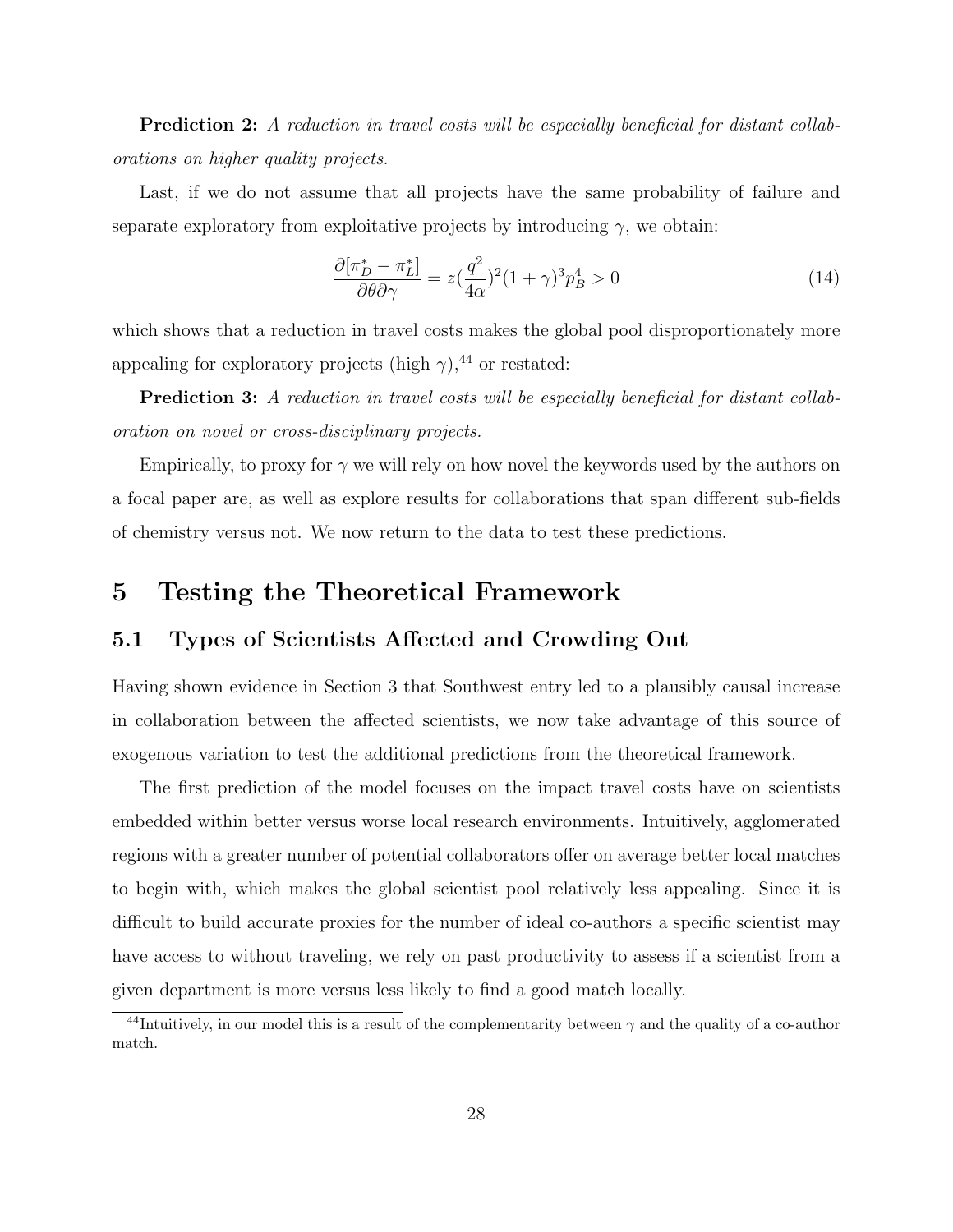As can be seen in Panel A of Table 7 (Columns 1 to 3), the increase in collaboration we observe in chemistry after the arrival of Southwest is driven by scientist pairs where at least one member is more productive than her local peers, and is even more pronounced when both scientists are more productive than their colleagues. In the mathematics sample, where we only have a small number of observations in Column 1, the effect is positive and significant only for pairs that are both more productive than their local peers (Column 3), possibly because distant collaborations are more rare and selected in this field to begin with.

Overall, the cheaper fares seem to be particularly helpful for individuals that are talented, but potentially do not have access to co-authors of comparable quality within their local environment. They might be in peripheral institutions because of imperfections in the labor market, or simply because of their geographic preferences. With lower travel costs, these individuals are able to find and sustain better matches over distance.

#### [Insert Table 7 about here]

As mentioned in the theoretical framework, a natural consequence of highly productive scientists prioritizing distant co-authors in their collaboration portfolio because of the lower fares is a crowding out effect on local collaborations. In Table 8, we explore if the cheaper fares have a negative impact on the local collaboration environment. While local copublications are slightly increasing (Column 1), this result is really a composition of two different, counterveiling effects. On the one hand, less productive pairs seem to be working together more with each other (Column 3). On the other hand, we see a sharp decline in collaborations between above average productivity scientists and their local, below average productivity peers (Column 2).<sup>45</sup> This makes sense as higher productivity individuals are also the ones that respond the most to Southwest entry to begin with. Interestingly, we find this crowding out pattern both in the chemistry and in the mathematics sample, suggesting that when better options become available over distance, highly productive scientists substitute local collaborations with potentially better matched ones over distance.

<sup>&</sup>lt;sup>45</sup> Additionally, when we consider the quality of the local collaborations of these above average productivity scientists and their local, below average productivity peers, we find that it goes down following Southwest entry (Table A-12 column 1), although the effect on novelty is insignificant (Table A-12, Column 2).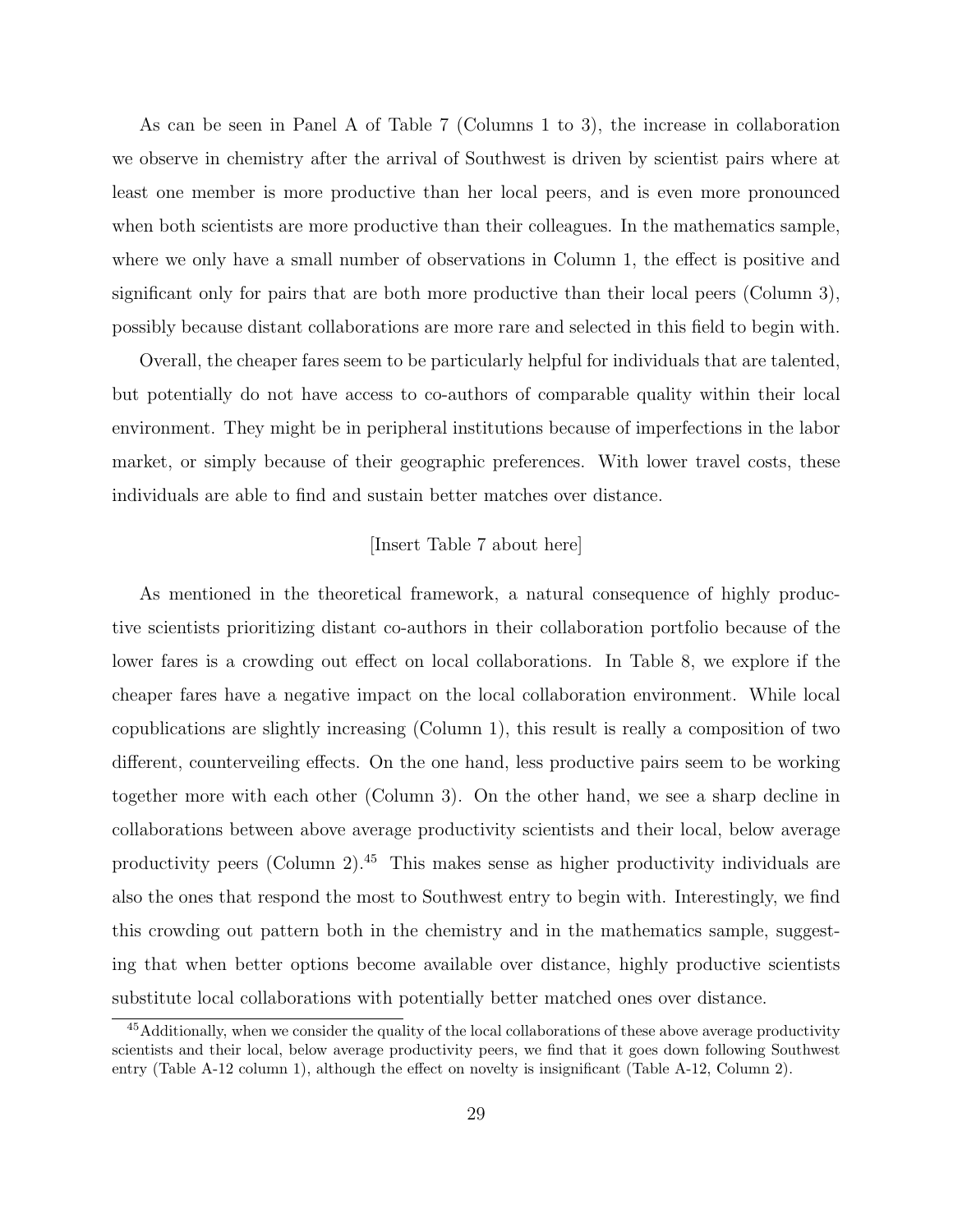#### [Insert Table 8 about here]

In Appendix Table A-7 we present additional splits of the data beyond those predicted by the theory. The effect of Southwest is stronger for younger scientists (Panel A), and scientists that are more distant from each other (Panel C). We do not find a statistically significant difference in effect size by departmental R&D budget (Panel B), even though the estimate for departments with low budgets is almost twice as large as the other ones. Last, pairs where one or both scientists are female do not respond to lower travel costs, possibly because women may have more constrained travel schedules.

## 5.2 Changes in the Type of Projects

The next set of predictions of the model link the reduction in geographic frictions to an increase in the amount of time and effort allocated to higher quality (Prediction 2) and more novel or cross-disciplinary projects with distant co-authors (Prediction 3). As discussed in Section 2.1, we proxy for the quality of projects using citations, and for high  $\gamma$  projects by looking both at projects that span different sub-fields, as well as research that uses novel keywords or belongs to an emerging novel trend. If exploratory projects (high  $\gamma$ ) are more likely to fail, then our estimate will likely underestimate the full impact of a reduction in travel costs on this set of projects, as many will be abandoned and never turn into a publication to begin with.

In terms of project quality, in Column 1 of Table 9 we condition on collaboration and weight the dependent variable, copublications, by citations received (a proxy for scientific impact and quality). Consistent with Prediction 2 and with the idea that lower travel costs induce scientists to allocate disproportionately more effort to distant collaborations as quality increases, we observe a larger effect of Southwest entry on right tail projects.

In terms of interdisciplinarity, in Panel A, Columns 4 to 5 of Table 7 we see that after Southwest enters, collaborations between scientists specialized in different sub-fields of chemistry increase disproportionately relative to other types of collaborations.<sup>46</sup> These in-

<sup>46</sup>A result that we do not find in mathematics, possibly because some of the cross-disciplinary collaborations within chemistry may be driven by access to specialized equipment.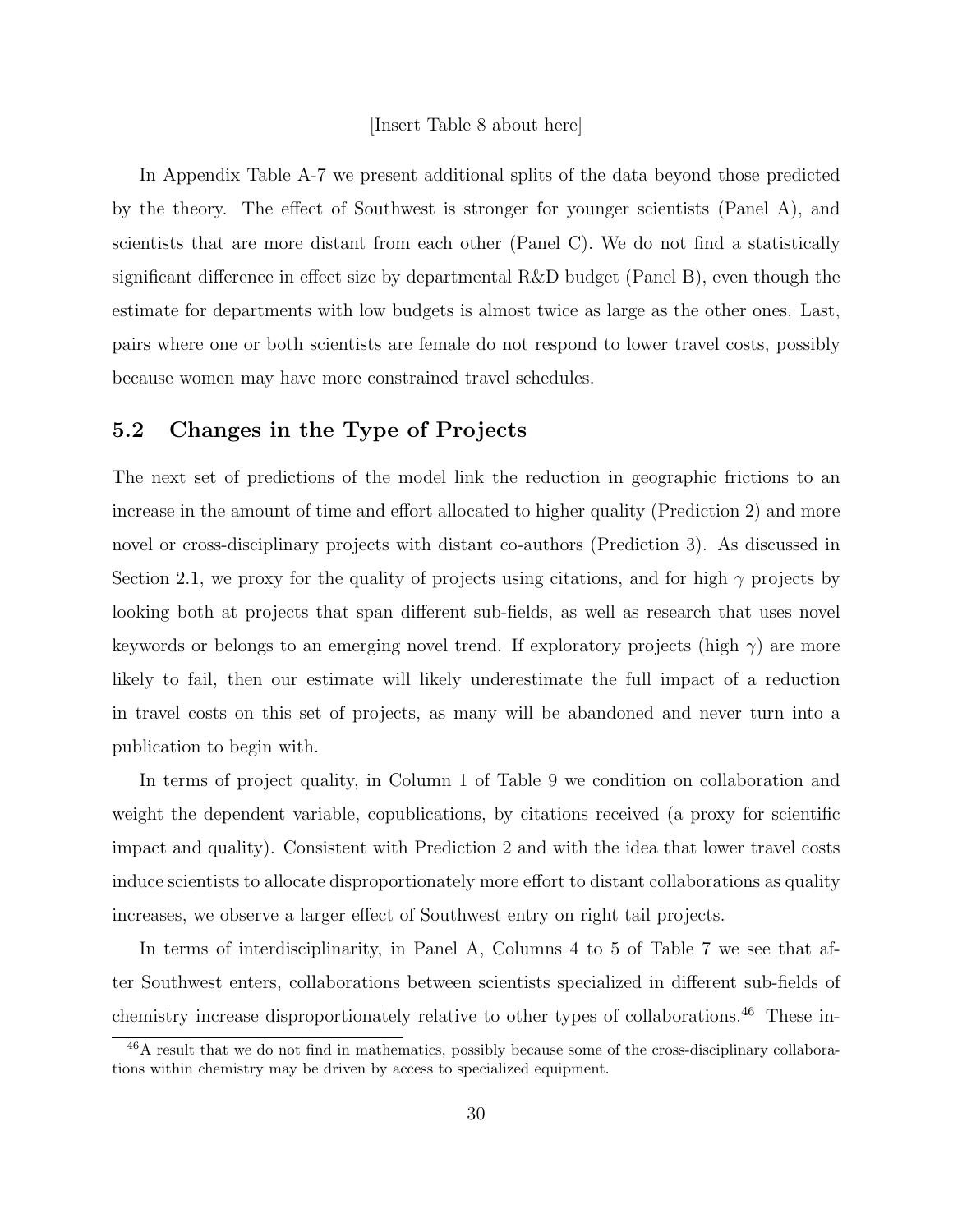terdisciplinary projects may benefit more from face-to-face interactions because of a greater need to exchange complex information which may be new for at least one of the participants, or because these pairs cannot rely on a shared, discipline-specific vocabulary to streamline communications over distance.

Beyond complementarities in ideas and knowledge, cross-disciplinary work between specialized labs can also be captured through complementarities in equipment and infrastructure. In Columns 7 and 8 of Table 9, the dependent variable is respectively the number of equipment-intensive copublications (Equipment 1), and the count of equipment-related keywords used in the focal papers (Equipment 2). $47$  Although these types of collaborations are more rare, the effect of Southwest entry is large and significant, suggesting that at least within chemistry specialization driven by equipment may play a key role in how scientists select into distant collaborations. In Appendix Table A-8, we perform a similar regression without relying on equipment-related keywords, but taking advantage of data on capital intensity by department: results show that the lower fares have the largest effect on collaborations where one of the scientists belongs to a capital-intensive group, and the other one does not.

Last, in Columns 2 to 6 of Table 9 we directly look at different measures of novelty. Results are consistent across the dependent variables and provide further support for Prediction 3. After Southwest enters, we see an increase in collaborations that focus on emerging novel trends and topics that are about to become 'hot' (Column 2), as well as an increase in the use of novel keywords (Columns 3 to 5). Interestingly, when we define novelty within the more narrow confines of a sub-domain (Column 6), the result is insignificant, possibly because some of the novel uses from Columns 2 to 5 may represent ideas that are being slowly incubated within a sub-domain, but have not diffused more broadly yet.

#### [Insert Table 9 about here]

Next, we study how Southwest entry changes the types of collaborations that are pursued at the regional level. The analysis of collaborations at the dyadic level between chemistry

<sup>47</sup>See Section 2.1 for additional details.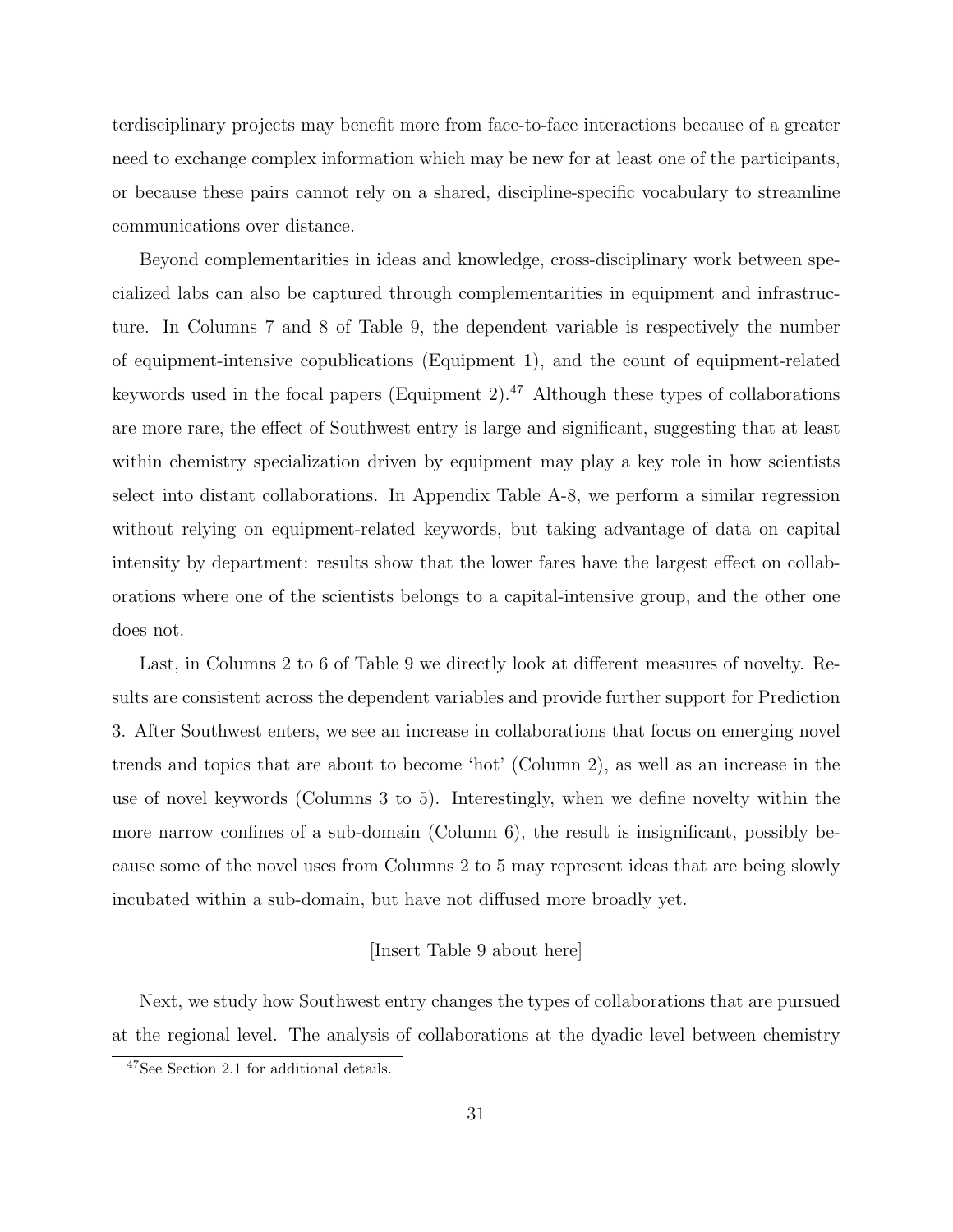faculty members already suggested that lower travel costs are particularly beneficial for higher-quality, interdisciplinary, equipment-intensive and more novel projects. However, the estimates are significant but noisy because of the smaller sample size when looking at these rare outcomes. We therefore replicate our analysis within a broader set of papers in chemistry and related fields. The analysis is at the CBSA-pair-year level and includes CBSA-pair fixed effects and year fixed effects.

#### [Insert Table 10 about here]

The effects (see Table 10) are consistent with our previous findings, and highlight that lower travel costs have a disproportionate effect on the right tail of the quality distribution, and on more novel, cross-disciplinary, and equipment-intensive projects. The impact of these changes is large, with increases in aggregate output between 9% and 40% (Column 1). This corresponds to roughly 300 extra copublications per year.<sup>48</sup> We also find support for the other predictions. Novel ideas increase between 15% to 80% (Column 4), but the estimate is noisy (as in Table 9) when we estimate novelty within sub-fields, and equipment-intensive collaborations increase between 5% and 50%.

Our analyses so far have focused on how reductions in travel costs induced by Southwest entry affect pair-level outcomes. Our model, however, also predicts that higher impact projects should mostly result from distant rather than local collaborations. To test this implication, we focus on individual researchers and change the unit of analysis to a paper, which we flag as local or distant.<sup>49</sup> We then regress the number of citations a paper receives on an indicator variable for whether the paper resulted from a distant collaboration (the omitted category being a local collaboration), controlling for year fixed effects and scientists fixed effects. We find that long-distance collaborations get 6% to 7% more cites than local ones in chemistry, and 21% to 24% more in mathematics (Table 11). These results are consistent with the often reported stylized fact that distant collaborations are more heavily

<sup>&</sup>lt;sup>48</sup>The sample mean for copublications at the CBSA-pair-year level is around 2.1, leading to an increase of 0.42 per CBSA-pair-year. We have around 2,100 pairs per year, of which around one third are in treatment status. So a back of envelope estimate is 0.42\*2100\*0.33=294.

<sup>&</sup>lt;sup>49</sup>Papers not involving a collaboration with another faculty member are excluded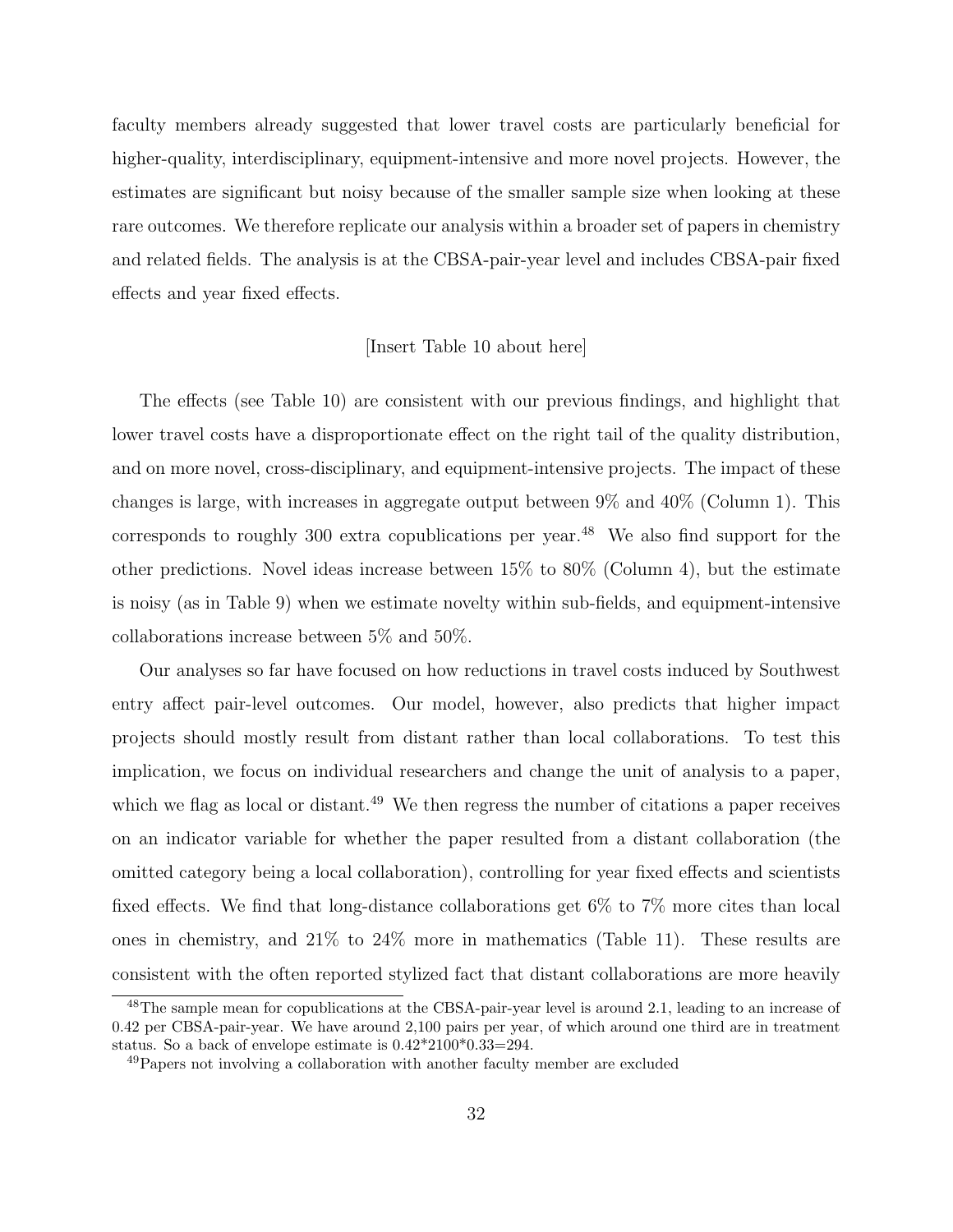cited (Jones, Uzzi & Wuchty 2008).

[Insert Table 11 about here]

# 6 Conclusions

The paper explores how geographic frictions, and in particular travel costs, shape the rate and direction of scientific research. Whereas previous work has mostly focused on communication costs and their impact on the rate of collaboration, our paper emphasizes other effects distance-related frictions can have on innovative outcomes, including the type of projects that are pursued with local versus distant teams.

While both Gaspar & Glaeser (1998) and Kim, Morse & Zingales (2008) have suggested that the secular decline in air travel costs might have led to an increase in scientific collaborations, they do not take their prediction to the data, making this the first study to do so. We build on a vibrant literature that has looked at how scientists respond to reductions in communication costs, and how changes in the infrastructure of collaboration can counterbalance preexisting geographic frictions (Agrawal & Goldfarb 2008, Ding et al. 2010). In particular, our finding that highly productive scientists that are embedded in worse local environments disproportionately benefit from reductions in travel costs is complementary to Agrawal & Goldarb's (2008) result that reductions in communication costs allow for better matches between top tier and middle tier institutions from the same region. It is also consistent with Ding et al.'s (2010) finding that lower communication costs help scientists from non-elite institutions. Relative to reductions in communication costs, which Ding et al. (2010) show have a positive effect on women scientists, in our setting lower travel costs only help men – possibly because women scientists have more constraints on their travel schedules.<sup>50</sup>

The paper also extends work that studied the effect of geographic frictions at a much smaller scale, as it provides insights on how easier access to better distant collaborators influences local collaboration decisions. While studies at the microgeographic level have

<sup>&</sup>lt;sup>50</sup>Policies targeted at reducing geographic frictions through lower travel costs may therefore need to account for the total cost of travel (including the opportunity cost of time) different types of individuals actually face.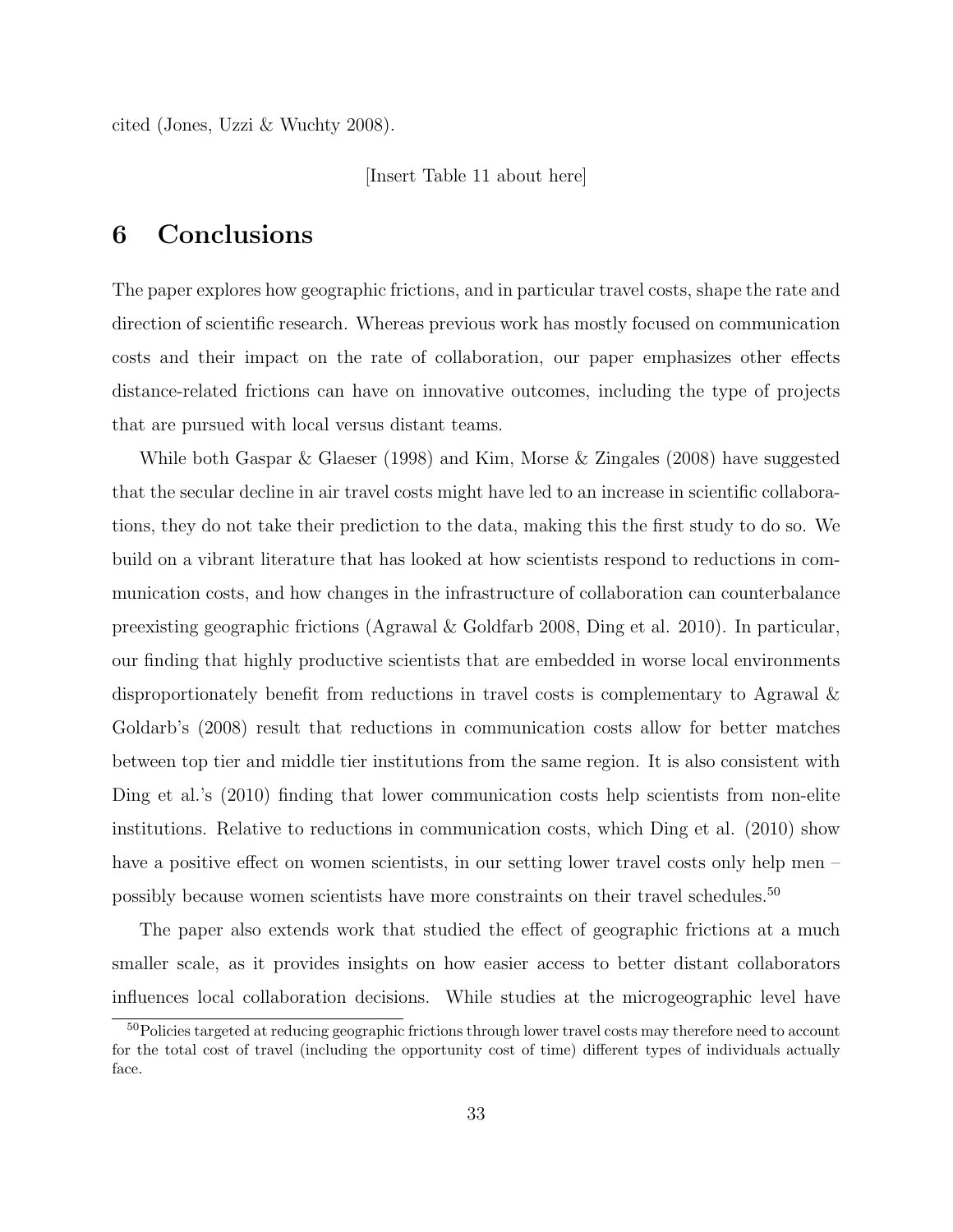shown that co-location influences the probability and quality of collaboration (Catalini, 2017), we show that additional, and at times opposing forces may be at work at a larger scale through travel costs. Our findings also call for more research on the exact form search costs take when scientists explore collaborations with local versus distant co-authors: while our model abstracts away from these frictions, Boudreau et al. (2017) show that they are a major obstacle even for colocated individuals.

Our theoretical framework builds on a tension between lower collaboration costs when co-located, and the availability of a broader set of potential collaborators over distance. We start from this basic trade-off and then explore some of the key choices scientists face when deciding if they should collaborate locally versus over distance, how much effort to allocate to projects of different potential, and who they should pursue a more novel or interdisciplinary project with. We test the predictions from this framework by taking advantage of a source of plausibly exogenous variation in travel costs: the differential timing of entry by a low-cost carrier across multiple U.S. airports. Our difference-in-differences empirical strategy, combined with a series of robustness and falsification tests, supports the idea that the availability of lower fares had a causal effect on the probability and intensity of collaboration between scientists.<sup>51</sup> The effect is particularly pronounced for scientists that are less likely to find co-authors of the same quality within their local environment, is present across multiple fields of science (chemistry, physics, biology, engineering, mathematics), and is robust to controlling for idiosyncratic scientist-pair characteristics, trends in collaboration over time, and department R&D budgets. Moreover, we do not observe a pre-trend in collaboration between scientist pairs that are going to experience lower air travel costs in the future.

Consistent with the theory, the reduction in geographic frictions also transforms the type

<sup>51</sup>A back of the envelope calculation suggests that Southwest entry induced close to 400 copublications among chemistry faculty pairs. The sample mean of 0.1 copublications per year increases by 50% to 0.15 copublications per year after Southwest entry. We have 750 pairs and 10 post-entry years on average, leading to a back of envelope estimate of  $0.05 * 750 * 10 = 375$  copublications. While this number is sizeable, it is small relative to the total number of copublications among chemistry faculty members in this period. However, Southwest entry corresponds to a 20% price reduction affecting only a fraction of faculty pairs (a large fraction of pairs are served by Southwest or other low-cost carriers before our observation period). Over the last 30 years, the cost per mile for air travel across all routes within the U.S. dropped by 50% (Perry 2014). This suggests that reductions in air transportation overall could have had a substantial aggregate effect on collaboration, above and beyond the particular source of variation in air travel cost we use in this paper.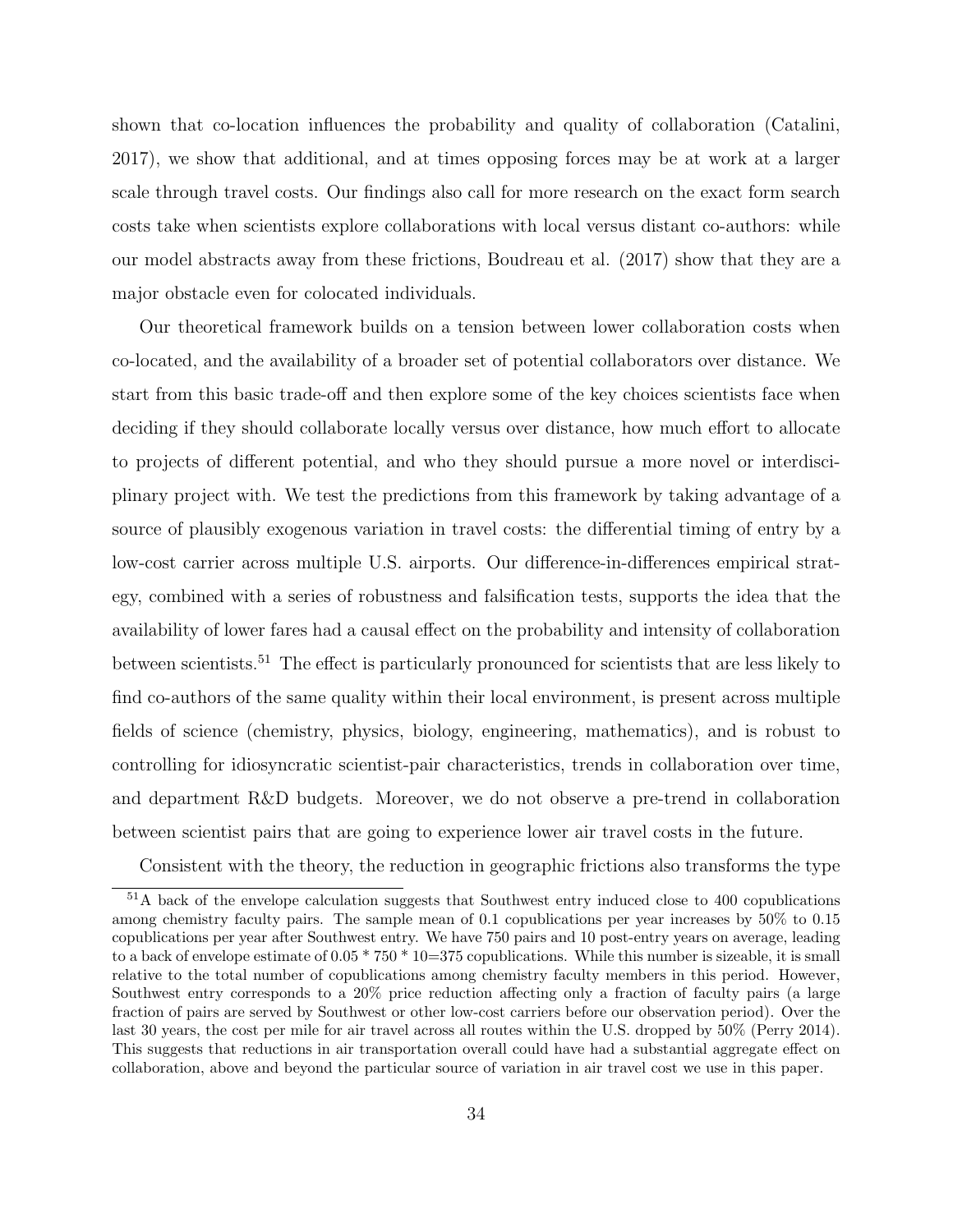of projects that emerge, influencing the direction of innovation:<sup>52</sup> our estimates suggest a sizable increase in higher quality papers, in projects that span different sub-disciplines, are more intensive in their use of specialized equipment, and are more novel. Comparisons between our findings in chemistry and mathematics suggest that complementarities in specialized equipment – while important for collaboration decisions between distant labs – are not the only driver behind the observed increase in joint projects over distance. Scientists also launch more experimental projects and projects that seem to take advantage of the complementary skills, ideas and knowledge that a distant lab may contribute to a collaboration.

Beyond the lower fares introduced by the low-cost airline we study in the paper, the cost per mile in the United States has dropped by over 50% in the last 30 years (Perry, 2014),<sup>53</sup> and convenience and routes have greatly improved. Our results should be therefore interpreted within this broader context of improvements in our ability to travel and work with distant collaborators. Whereas we cleanly estimate the impact of only part of these changes, improvements in air travel are likely to affect a much larger population of individuals. This includes inventors and researchers working within firms or public organizations that have multiple sites and face a similar trade-off between the ability to form ideal teams when not constraining their search for participants to one location, and the additional communication, coordination and travel costs geographically dispersed teams entail.<sup>54</sup> As advancements in communication technology make online interactions increasingly closer in latency and fidelity to offline ones, more research is needed to understand why face-to-face exchanges still appear to be a complement rather than a substitute to remote ones. In particular, while online exchanges seem to work well for executing on existing ideas, offline ones may still offer greater serendipity (Catalini, 2017). Moreover, trust between participants – often a prerequisite for collaboration when uncertainty makes it difficult to precisely evaluate

 $52$ For additional work focused on changes in the direction of research see Furman & Teodoridis, 2017; Catalini, 2017.

<sup>&</sup>lt;sup>53</sup>We would expect similar effects in Europe, where low-cost airlines had even more of an effect on market structure and competition, as well as on uniting different economies.

<sup>&</sup>lt;sup>54</sup>There is an interesting parallel here with the literature on communications costs and collaboration: while Agrawal & Goldfarb (2008) focused on academic collaborations, Forman & Zeebroeck (2012) subsequently found that the internet fostered R&D collaborations within firms. In principle, one could make progress on this related question using patenting and co-invention data together with our empirical strategy.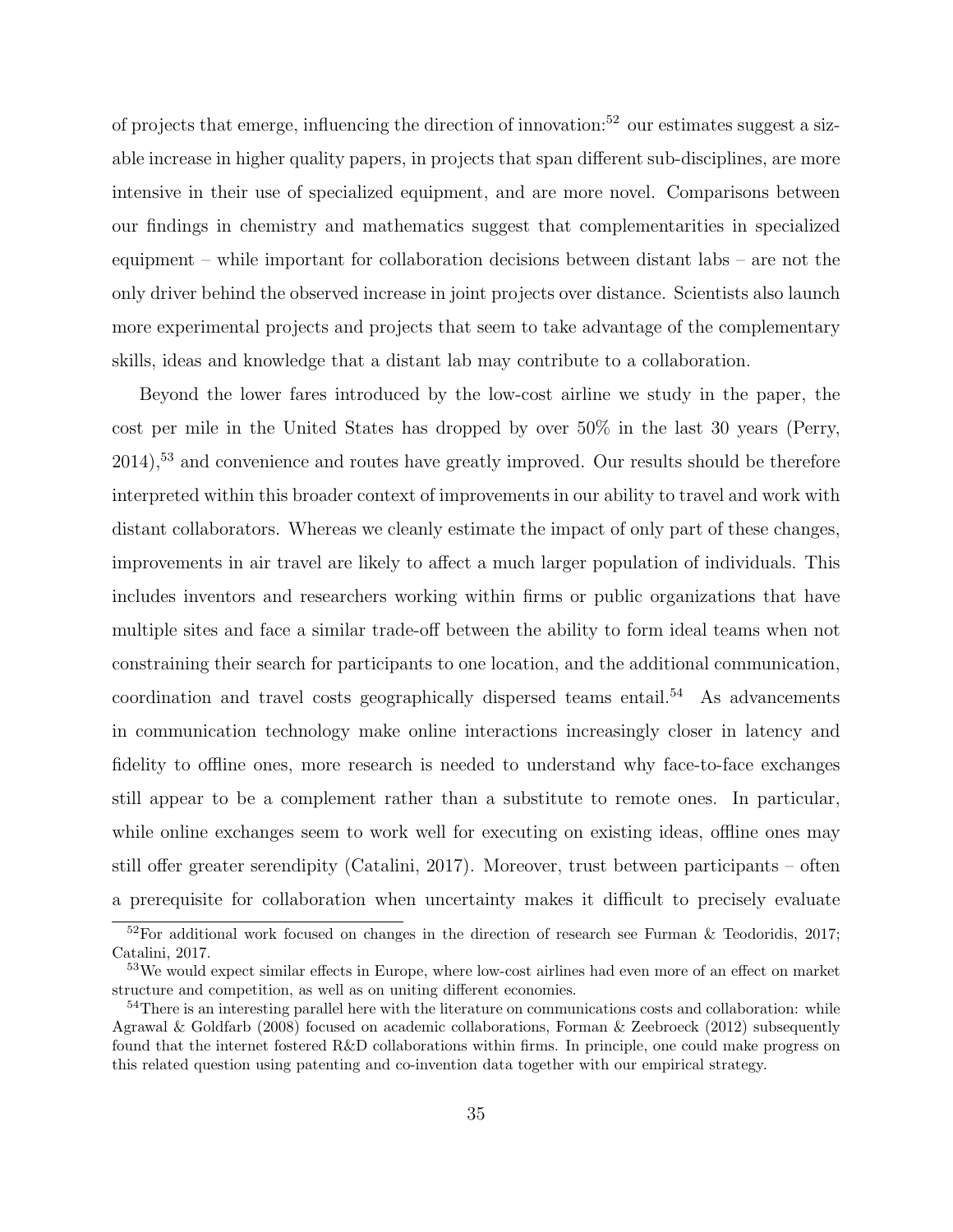individual contributions and effort – seems to still depend on individuals having spent enough unstructured time together in the same location.

Overall, relative to location decisions, which are extremely expensive for organizations to shape in the short run, the paper shows that investments targeted at facilitating travel and incentivizing face-to-face interactions may have higher returns than previously expected. This is because they not only affect the intensity of collaboration, but also the quality and impact of the resulting work. By facilitating better matches and more productive teams, they also support novel recombinations of ideas. While it may be tempting for firms and public funding agencies to assume that they can rely on technology to reduce costs and replace travel, our results support the view that – at least in the case of innovative outcomes – this is unlikely to be the case. The findings also show that this constitutes an opportunity for these organizations, as support for travel is a flexible policy lever that can be adjusted over time to shape R&D trajectories.

Whereas geographic distance acts as a sizable disincentive to collaboration and idea recombination, organizations can institutionalize and encourage travel to offset its effect. From a policy perspective, support for travel and better infrastructure can also be used to offer better opportunities to individuals and organizations that are located away from key innovation hubs. Further exploring the trade-offs geographic frictions introduce in these different contexts is a fruitful area for subsequent research.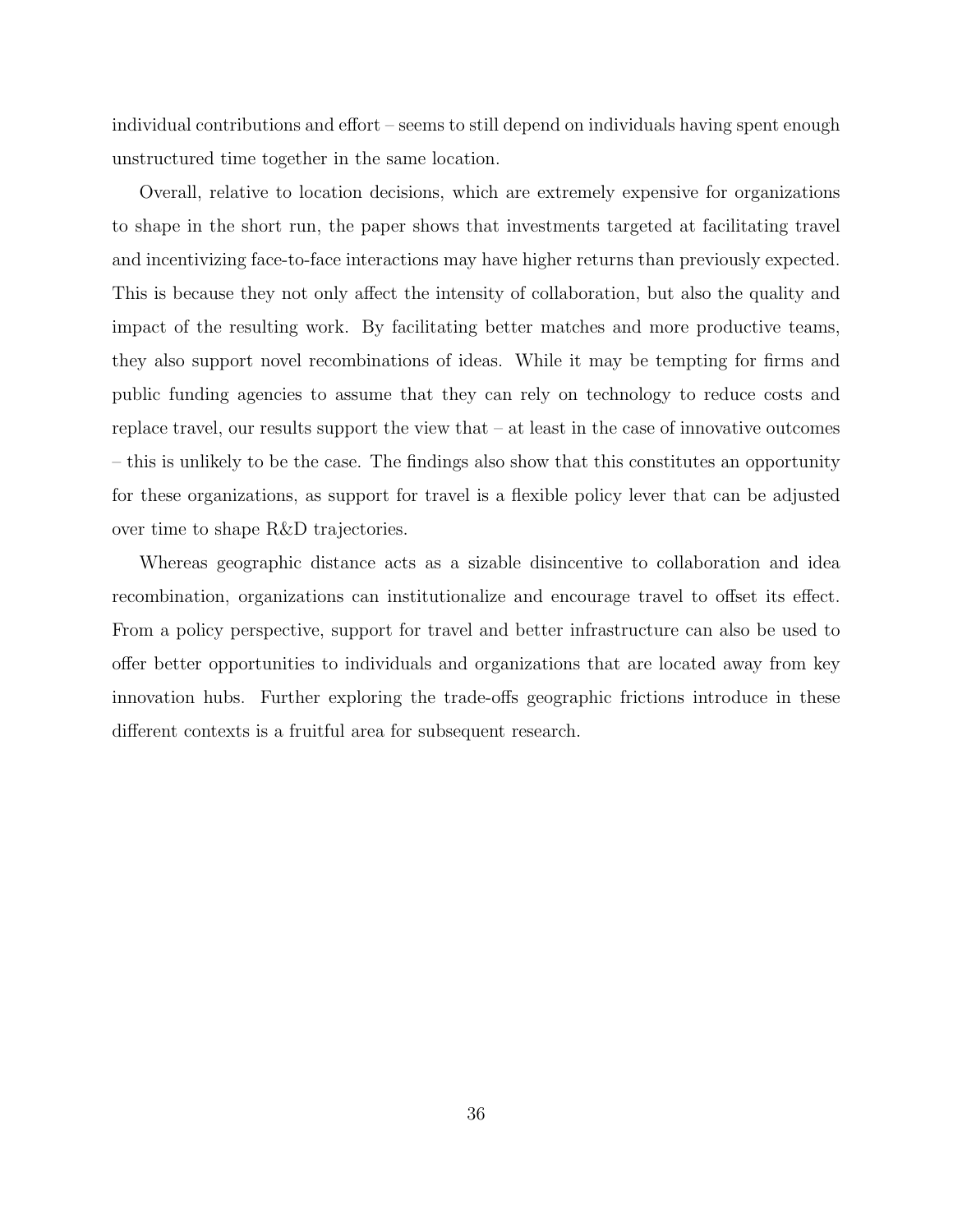### References

Adams, J. D., Black, G. C., Clemmons, J. R., & Stephan, P. E. (2005). Scientific teams and institutional collaborations: Evidence from US universities, 1981-1999. Research policy, 34(3), 259-285.

**Agrawal, A., Catalini, C., & Goldfarb, A.** (2015). Crowdfunding: Geography, social networks, and the timing of investment decisions. Journal of Economics & Management Strategy, 24(2), 253-274.

Agrawal, A., & Goldfarb, A. (2008). Restructuring Research: Communication Costs and the Democratization of University Innovation. American Economic Review, 98(4), 1578- 90.

Bernstein, S., Giroud, X., & Townsend, R. R.  $(2015)$ . The Impact of Venture Capital Monitoring. The Journal of Finance.

Bikard, M., Murray, F. & Gans, S.  $(2015)$  Exploring Trade-offs in the Organization of Scientific Work: Collaboration and Scientific Reward. Management Science. 61(7), 1473- 1495.

Blum, B. S., & Goldfarb, A. (2006). Does the internet defy the law of gravity? Journal of International Economics, 70(2), 384-405.

Borenstein, S., & Rose, N. L.  $(2007)$ . How airline markets work... or do they? Regulatory reform in the airline industry. No. w13452. National Bureau of Economic Research.

Boudreau, K. J., Brady, T., Ganguli, I., Gaule, P., Guinan, E., Hollenberg, T., & Lakhani, K. (2017). A Field Experiment on Search Costs and the Formation of Scientific Collaborations. Review of Economics and Statistics. 99(4):565-576

Boudreau, K. J., Guinan E. C., Lakhani, K., Riedl, C. (2016). Looking Across and Looking Beyond the Knowledge Frontier: Intellectual Distance, Novelty, and Resource Allocation in Science. Management Science 62(10): 2765-2783.

Cairncross, F. (1997). The death of distance: How the communications revolution will change our lives. Boston: Harvard Business School Press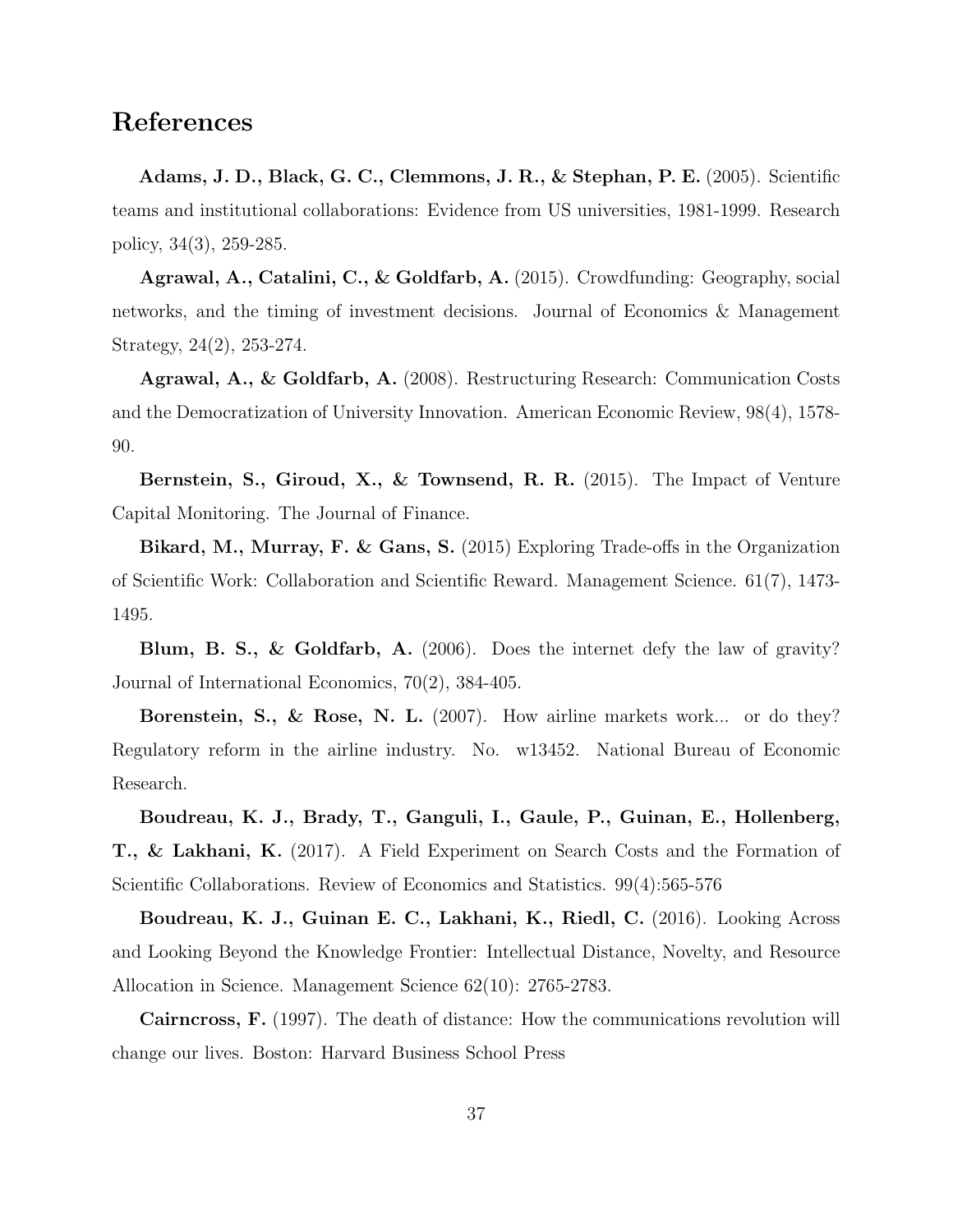Campos, de Leon & Mcquilin (2018). Lost in the Storm: The Academic Collaborations that Went Missing in Hurricane Issac. Economic Journal, 128(610):995-1018.

Catalini, C. (2017). Microgeography and the direction of inventive activity. Management Science, 10.1287/mnsc.2017.2798

Chai, S. & Freeman, R. (2018) Knowledge Spillover and Collaboration through Temporary Colocation. Mimeo, ESSEC Business School

Criscuolo, P., Dahlander, L., Grohsjean, T., & Salter, A. (2017). Evaluating Novelty: The Role of Panels in the Selection of R&D Projects. Academy of Management Journal 60 (2), 433-460

Ding, W. W., Levin, S. G., Stephan, P. E., & Winkler, A. E. (2010). The impact of information technology on academic scientists' productivity and collaboration patterns. Management Science, 56(9), 1439-1461.

Diospatonyi, I., Horvai, G., Braun, T. (2001). Publication Speed in Analytical Chemistry Journals. Journal of Chemical Information and Computer Sciences, 41, 1452- 1456.

Falk-Krzesinski, H. J., Contractor, N., Fiore, S. M., Hall, K. L., Kane, C., Keyton, J., Thompson Klein, J., Spring, B., Stokols, D., & Trochim W. (2011). Mapping a research agenda for the science of team science. Research Evaluation, 20, 145158

Forman, C., Goldfarb, A., & Greenstein, S. (2005). How did location affect adoption of the commercial Internet? Global village vs. urban leadership. Journal of urban Economics, 58(3), 389-420.

Forman, C., & Zeebroeck, N. V. (2012). From wires to partners: How the Internet has fostered R&D collaborations within firms. Management science, 58(8), 1549-1568.

**Friedman, T. L.** (2005). The world is flat: A brief history of the twenty-first century. New York, NY: Farrar, Straus and Giroux Publishers

Freeman, R. B., Ganguli, I., & Murciano-Goroff, R.  $(2014)$ . Why and wherefore of increased scientific collaboration (No. w19819). National Bureau of Economic Research.

**Furman, J. L., & Teodoridis, F.** (2017). The Cost of Research Tools and the Direction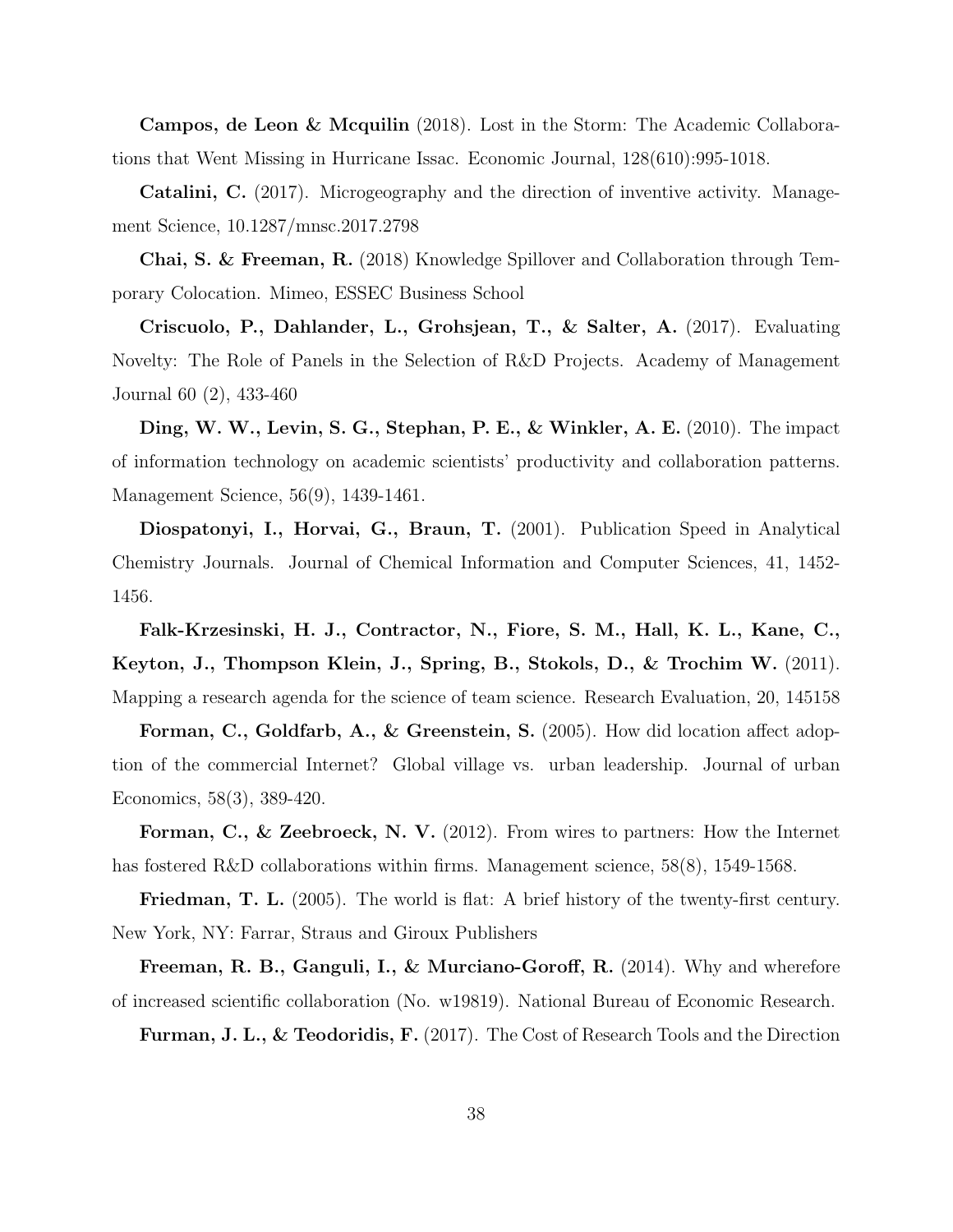of Innovation: Evidence from Computer Science and Electrical Engineering. Available at SSRN 3060599.

**Gaspar, J., & Glaeser, E. L.** (1998). Information technology and the future of cities. Journal of Urban Economics, 43(1), 136-156.

Glaeser, E. L., & Ponzetto, G. A.  $(2007)$ . Did the death of distance hurt Detroit and help New York? (No. w13710). National Bureau of Economic Research.

Goolsbee, A., & Syverson, C. (2008). How Do Incumbents Respond to the Threat of Entry? Evidence from the Major Airlines. The Quarterly Journal of Economics, 123(4), 1611-1633.

**Guimaraes, P., & Portugal, P.** (2010). A simple feasible procedure to fit models with high-dimensional fixed effects. Stata Journal,  $10(4)$ , 628.

Hamermesh, D., & Oster, S. (2002) "Tools or Toys? The Impact of High Technology on Scholarly Productivity" Economic Inquiry 40(4):539-555

Jacobs, J. (1969). The Life of Cities. New York, NY: Random House.

**Jones, B. F.** (2009). The burden of knowledge and the death of the renaissance man: Is innovation getting harder? The Review of Economic Studies, 76(1), 283-317.

Jones, B.F., Wuchty, S., Uzzi, B. (2008). Multi-University Research Teams: Shifting Impact, Geography and Stratification in Science. Science 322(5905), 1259-1262

Katz, J. (1994). Geographical proximity and scientific collaboration. Scientometrics, 31(1), 31-43.

Kim, E. H., Morse, A., & Zingales, L.  $(2009)$ . Are elite universities losing their competitive edge? Journal of Financial Economics, 93(3), 353-381.

Kremer, M. (1993). The O-ring theory of economic development. The Quarterly Journal of Economics, 108(3), 551-575.

**Leamer, E. E., & Levinsohn, J.** (1995). International trade theory: the evidence. Handbook of International Economics, 3, 1339-1394.

**Mairesse, J., & Turner, L.** (2005). Measurement and explanation of the intensity of co-publication in scientific research: An analysis at the laboratory level. NBER Working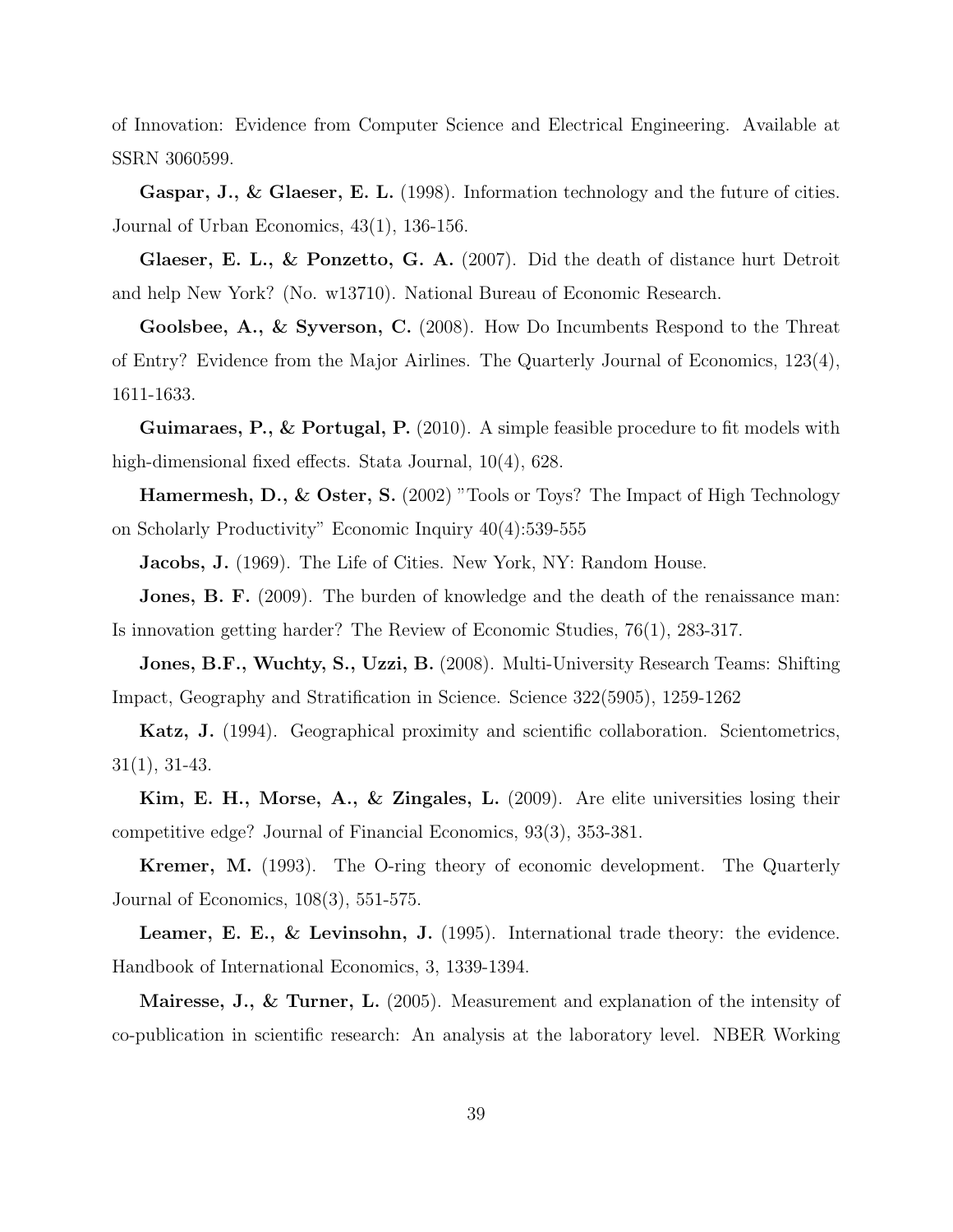Paper No 11172. National Bureau of Economic Research.

Milojevic, S. (2014). Principles of scientific research team formation and evolution. Proceedings of the National Academy of Sciences, 111, 39843989.

Morrison, S. A. (2001). Actual, adjacent, and potential competition: Estimating the full effect of Southwest Airlines. Journal of Transport Economics and Policy, 239-256.

National Academies (2004). Facilitating Interdisciplinary Research. Washington, DC: National Academies Press

National Science Foundation (2015) Doctorate Recipients from U.S. Universities: 2014. NSF 16-300. National Science Foundation.

Perry, M. (2014) "The cost of air travel in the US has been remarkably stable for the last decade, and 17% cheaper than 20 years ago" Carpe Diem, Blog of American Entreprise Institute. https://www.aei.org/publication/the-cost-of-air-travel-in-the-us-hasbeen-remarkably-stable-for-the-last-decade-and-17-cheaper-than-20-years-ago/ accessed March 17, 2016

Polanyi, M. (1958). Personal Knowledge: Towards a Post-Critical Philosophy. University of Chicago Press, Chicago

**Rosenblatt T. & Mobius M.** (2004) Getting closer or drifting apart? Quarterly Journal of Economics 119(3):971-1009

**Rosenthal, S. S., & Strange, W. C.** (2001) The determinants of agglomeration. Journal of Urban Economics, 50(2):191-229.

Sauermann, H., Haeussler, C. (2017) Authorship and contribution disclosures. Science Advances 3, e1700404.

**Stephan, P. E.** (2012). How Economics Shapes Science. Cambridge, MA: Harvard University Press.

**Storper, M., & Venables, A. J.** (2004). Buzz: face-to-face contact and the urban economy. Journal of Economic Geography, 4(4), 351-370.

Teodoridis, F. (2017). Understanding Team Knowledge Production: The Interrelated Roles of Technology and Expertise. Management Science.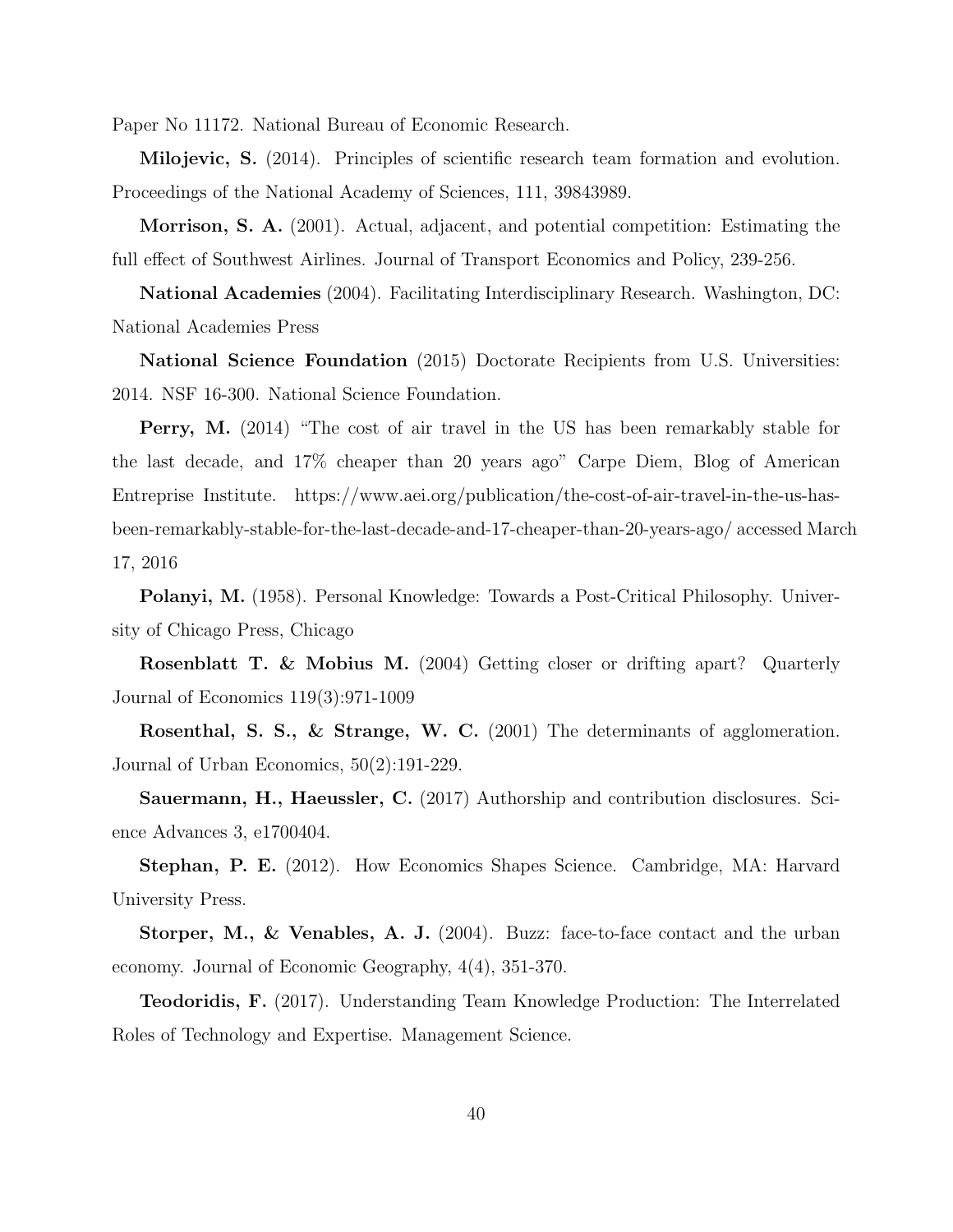Transportation Research Board, National Research Council (1999). Entry and Competition in the US Airline Industry: Issues and Opportunities. Washington, DC: National Academy Press

Uzzi, B., Mukherjee, S., Stringer, M., Jones, B. (2013). Atypical Combinations and Scientific Impact. Science 342, 468-472.

Von Hippel, E. (1994). "Sticky information and the locus of problem solving: implications for innovation. Management science, 40(4), 429-439.

Wang, J., Veugelers, R., Stephan, P. (2017). Bias against novelty in science: A cautionary tale for users of bibliometric indicators, Research Policy, Volume 46(8), 1416- 1436

Walsh, J.P., Lee, Y.-N. (2015). The bureaucratization of science. Research Policy 44, 1584-1600.

Wu, L., Wang D. & Evans, J. A. (2019). Large teams develop and small teams disrupt science and technology. Nature, 566, 378382.

Wuchty, S., Jones, B. F., & Uzzi, B. (2007). The increasing dominance of teams in production of knowledge. Science, 316(5827), 1036-1039.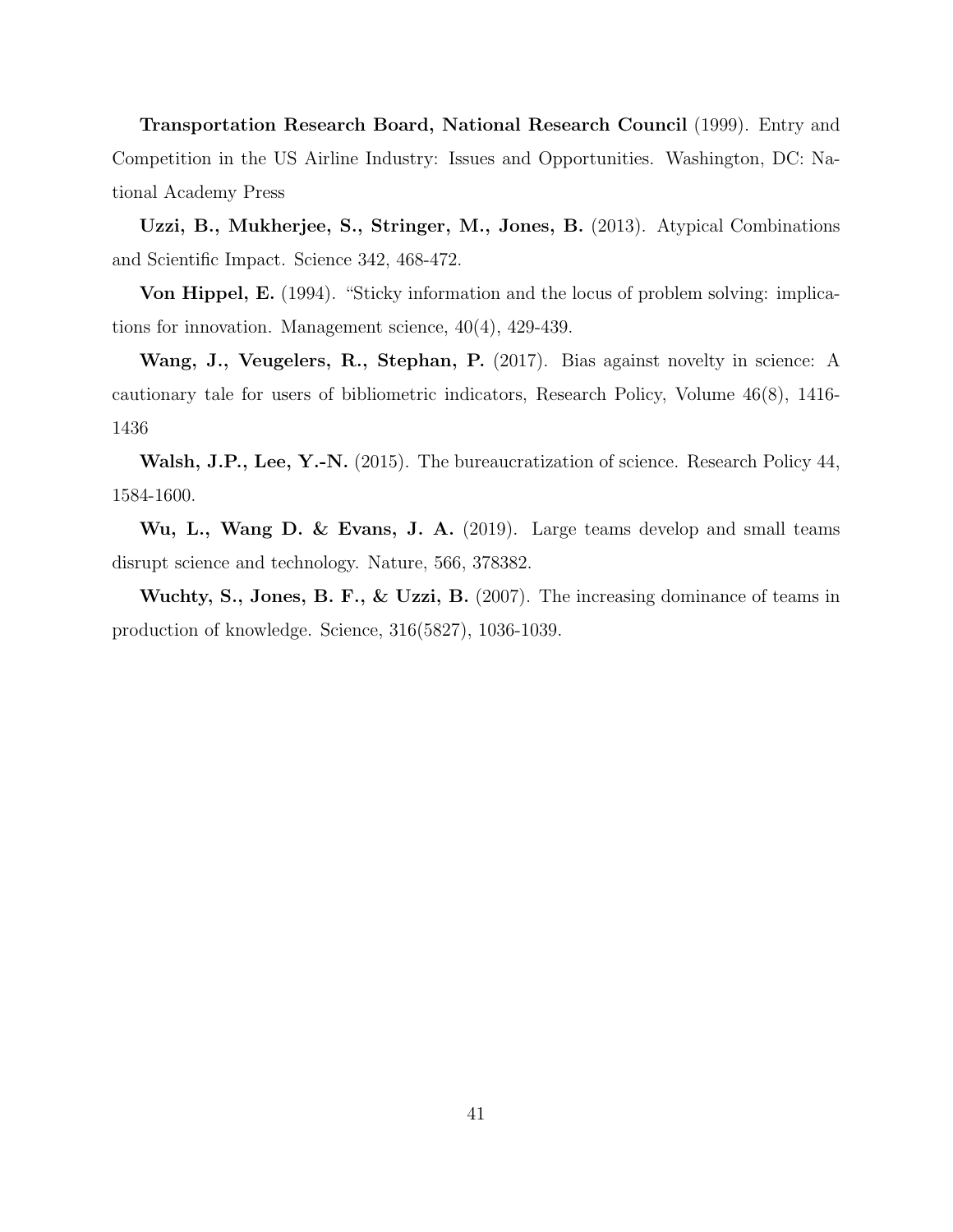# Tables

| Variable                                                            | Mean   | Std. Dev. |
|---------------------------------------------------------------------|--------|-----------|
| Individual Scientist Level (n=845)                                  |        |           |
| Age                                                                 | 49.6   | 11.0      |
| Female                                                              | .10    | $.30\,$   |
| Average R&D budget                                                  | 279.88 | 226.75    |
| in dept. $(1000s$ USD)                                              |        |           |
| Speciality:                                                         |        |           |
| Physical chemistry                                                  | .32    | .47       |
| Biochemistry                                                        | .22    | .41       |
| Inorganic chemistry                                                 | .14    | .34       |
| Organic chemistry                                                   | .13    | $.34\,$   |
| Material science                                                    | .11    | .31       |
| Other                                                               | .08    | .27       |
| Individual-Pair Level $(n=758)$                                     |        |           |
| Year of Southwest entry                                             | 2001   | $4.5\,$   |
| Distance (in miles)                                                 | 1232   | 808.6     |
| Years in sample                                                     | 17.3   | 4.6       |
| Total copublications                                                | 1.9    | 3.4       |
| Copub. both before and after                                        | .09    | .28       |
| Copub. before Southwest entry                                       | .49    | .50       |
| Copub. after Southwest entry                                        | .60    | .49       |
| Individual-Pair-Year Level $(n=13,147)$                             |        |           |
| Copublications                                                      | .11    | .41       |
| Local copubs                                                        | 1.83   | 2.69      |
| Local copubs with less productive colleagues                        | 0.62   | 1.42      |
| Different type of chemistry                                         | 0.46   | 0.50      |
| One above average                                                   | 0.67   | 0.47      |
| Both above average                                                  | 0.26   | 0.44      |
| Individual-pair-year level conditional on copublication $(n=1,177)$ |        |           |
| Cites                                                               | 44.95  | 71.83     |
| Equipment Intensive 1                                               | 0.35   | 0.58      |
| Equipment Intensive 2                                               | 0.48   | 0.87      |
| Novel trends                                                        | 0.12   | 0.36      |
| Mean share novel                                                    | 0.10   | 0.24      |
| Max share novel                                                     | 0.12   | 0.26      |
| Total share novel                                                   | 0.13   | 0.31      |
| Novel in field                                                      | 0.30   | 0.40      |

### Table 1: Summary Statistics (Main Sample)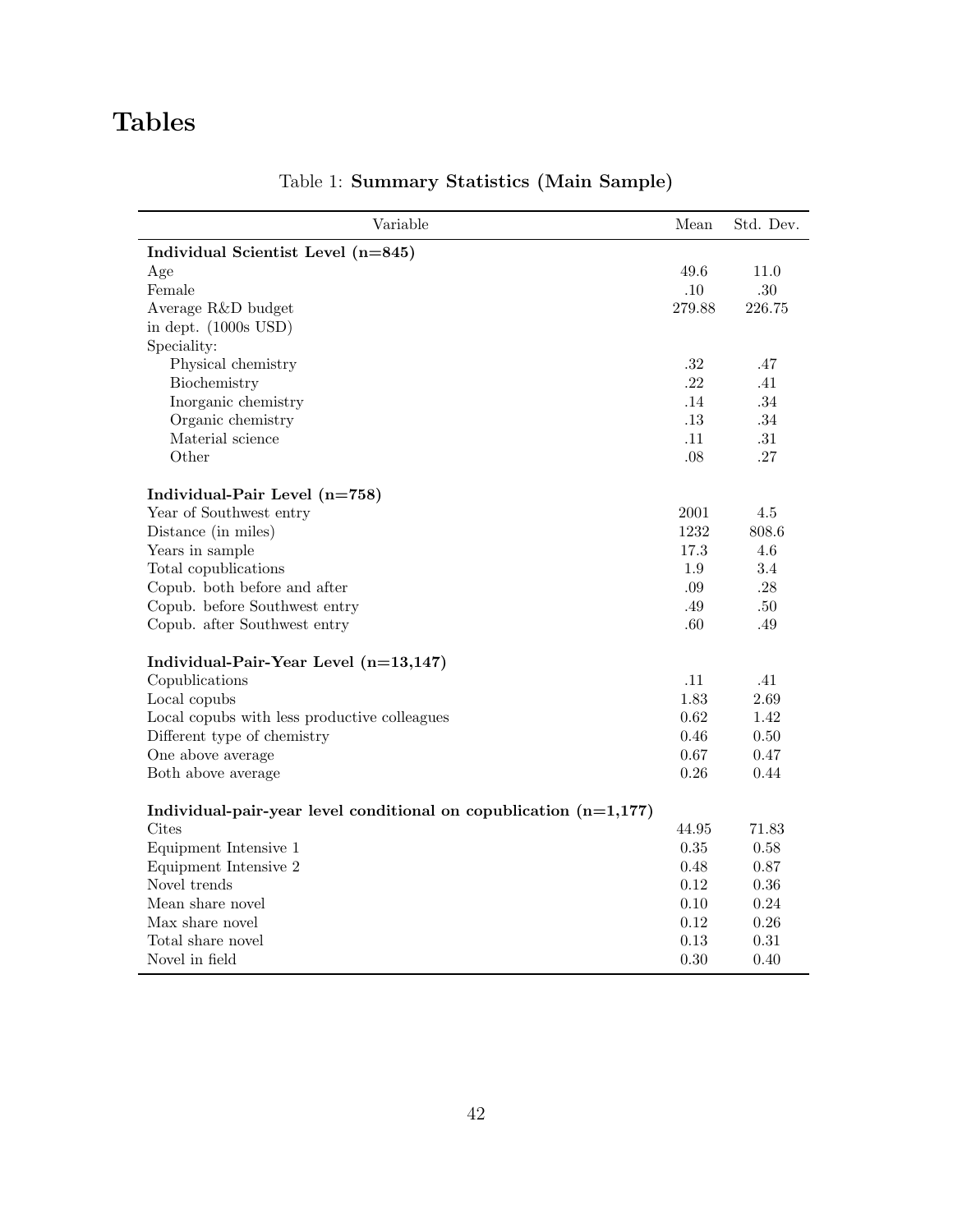|                             | Distant Pairs Not<br><b>Experiencing SW</b> | Analysis<br>Sample | P-Value For<br>Equality of Means |
|-----------------------------|---------------------------------------------|--------------------|----------------------------------|
| Total copublications        | 1.78                                        | 1.90               | 0.19                             |
| Number of years observed    | 13.85                                       | 17.51              | < 0.01                           |
| Age (average in pair)       | 49.16                                       | 51.23              | < 0.01                           |
| Different type of chemistry | 0.46                                        | 0.45               | 0.79                             |
| Average R&D budget in dept. | 288.9                                       | 278.1              | 0.17                             |
| Observations                | 5,954                                       | 758                |                                  |

Table 2: Comparing Pairs in the Analysis Sample to Pairs Not Experiencing Southwest

Table 3: Effects of Southwest Entry on Price, Passengers and Routes

|                            | $\left( 1\right)$<br>Passengers<br>log) | $\left( 2\right)$<br>Mean Price<br>$(\log)$ | (3)<br>Average Miles<br>Flown $(\log)$ | $\left(4\right)$<br>Direct Flight | (5)<br>Number<br>of Transfers |
|----------------------------|-----------------------------------------|---------------------------------------------|----------------------------------------|-----------------------------------|-------------------------------|
| Southwest Entry            | $0.4437***$                             | $-0.1910***$                                | 0.0007                                 | 0.0002                            | $-0.0174***$                  |
|                            | (0.0050)                                | (0.0024)                                    | (0.0006)                               | (0.0004)                          | (0.0017)                      |
| Airport-Pair Fixed Effects | Yes                                     | Yes                                         | Yes                                    | Yes                               | Yes                           |
| Year Fixed Effects         | Yes                                     | Yes                                         | Yes                                    | Yes                               | Yes                           |
| Mean of Dep. Variable      | 4.238                                   | 5.454                                       | 7.066                                  | 0.007                             | 1.239                         |
| Number of Pairs            | 55750                                   | 55750                                       | 55739                                  | 55750                             | 55750                         |
| Number of Observations     | 956029                                  | 956029                                      | 955983                                 | 956029                            | 956029                        |

Notes: Robust standard errors in parentheses. \*  $p < 0.1$ , \*\*  $p < 0.05$ , \*\*\*  $p < 0.01$ , Southwest entry is an indicator variable that takes value 1 if Southwest has started operating a flight between airports. All specifications include airport-pair fixed effects and year fixed effects. Estimation by ordinary least squares.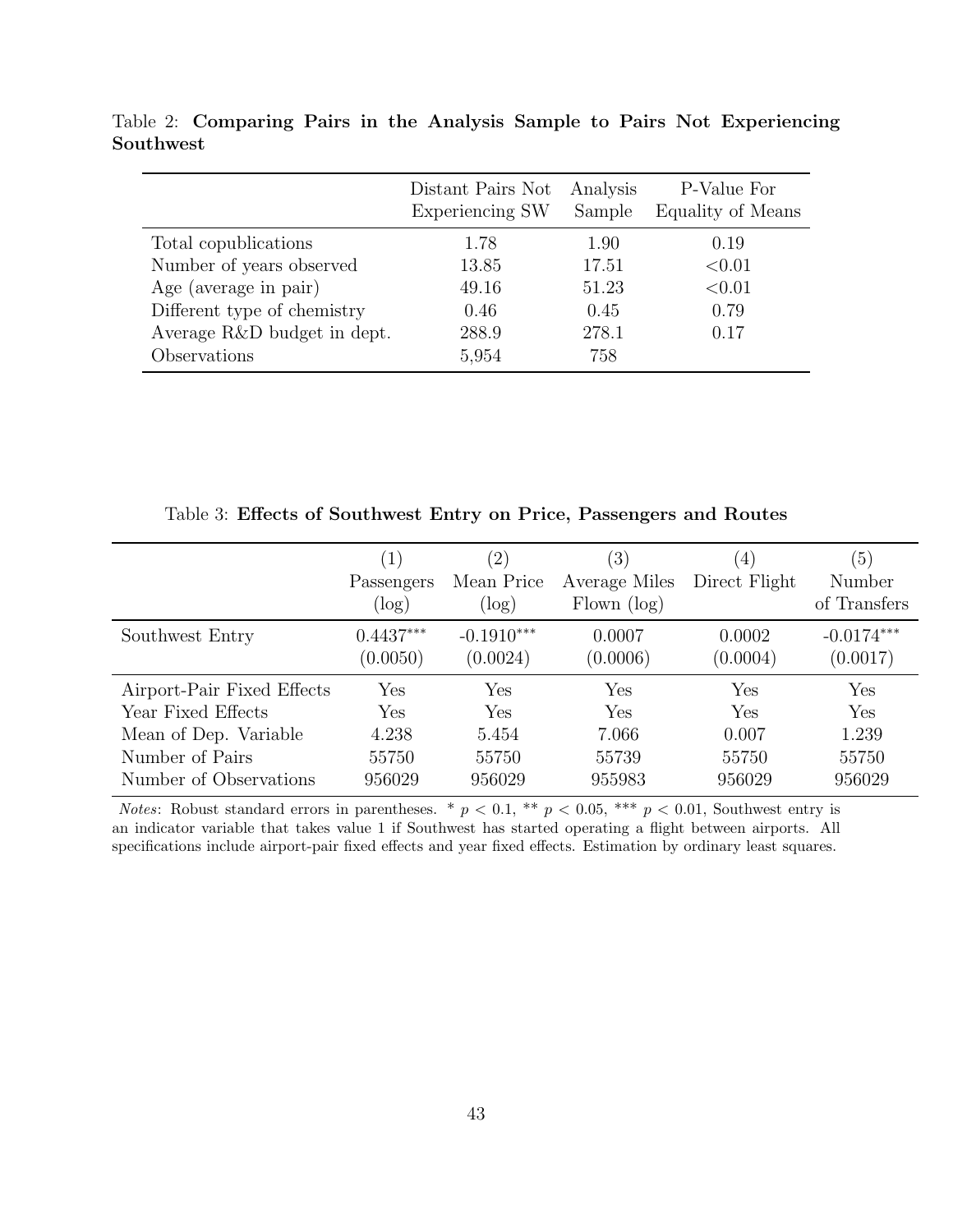| $DV =$ Copublications                   | (1)<br><b>Baseline</b> | (2)<br>Controls       | (3)<br>Controls        | (4)<br>Timing         | (5)<br>Placebo 1 | (6)<br>Placebo <sub>2</sub> |
|-----------------------------------------|------------------------|-----------------------|------------------------|-----------------------|------------------|-----------------------------|
| Southwest Entry                         | $0.505***$<br>(0.121)  | $0.526***$<br>(0.121) | $0.526***$<br>(0.121)  |                       |                  | $-0.029$<br>(0.216)         |
| Mean Age                                |                        | $0.153***$<br>(0.008) | $0.268***$<br>(0.015)  |                       |                  |                             |
| Dept R&D Budget<br>per Faculty (log)    |                        | $0.364***$<br>(0.127) | $0.364***$<br>(0.127)  |                       |                  |                             |
| Years Since Both<br>Have a PhD          |                        |                       | $-0.230***$<br>(0.022) |                       |                  |                             |
| Southwest Entry $(-1)$                  |                        |                       |                        | 0.078<br>(0.152)      |                  |                             |
| Southwest Entry $(0)$                   |                        |                       |                        | $0.485***$<br>(0.150) |                  |                             |
| Southwest Entry $(1)$                   |                        |                       |                        | $0.518***$<br>(0.166) |                  |                             |
| Southwest Entry $(2)$                   |                        |                       |                        | $0.582***$<br>(0.181) |                  |                             |
| Fake Southwest Entry<br>(Random Timing) |                        |                       |                        |                       | 0.095<br>(0.121) |                             |
| Individual Pair FE                      | Yes                    | Yes                   | Yes                    | Yes                   | Yes              | Yes                         |
| Year FE                                 | Yes                    | Yes                   | Yes                    | Yes                   | Yes              | Yes                         |
| Number of Pairs                         | 758                    | 758                   | 758                    | 758                   | 758              | 171                         |
| Number of Obs.                          | 13,147                 | 13,147                | 13,147                 | 13,147                | 13,147           | 2,945                       |

Table 4: Effect of Southwest Entry on Copublications at the Individual-Pair Level

Notes: Robust standard errors in parentheses. \*  $p < 0.1$ , \*\*  $p < 0.05$ , \*\*\*  $p < 0.01$ . The dependent variable is the number of copublications between pairs of scientists. Southwest entry is an indicator variable that takes value 1 if Southwest has started operating a flight from airports close to the respective scientists. All specifications include individual-pair fixed effects and year fixed effects. Column 1 is our baseline specification. Column 2 adds controls for the age of the pair members and departmental R&D budget per faculty (both variables are means across the two pairs members). Column 3 additionally controls for the numbers of years that have passed since both pairs members obtained their PhD. Column 4 replaces Southwest entry with a set of indicator variables corresponding to different times from or since entry: Southwest entry (-1) is an indicator variable if the observation is in the year preceding Southwest entry; Southwest entry  $(0)$ , Southwest entry  $(1)$ , Southwest entry  $(2+)$  are defined analogously for the year of Southwest entry, the year after Southwest entry, and two years or more after Southwest entry. Column 5 is a placebo where we pretend Southwest entry has occurred in a random year for each pair. Column 6 is a placebo where we look at the set of pairs (not included in the baseline specification) who experienced Southwest entry followed by a Southwest exit event shortly thereafter. Estimation by Poisson Quasi-Maximum Likelihood.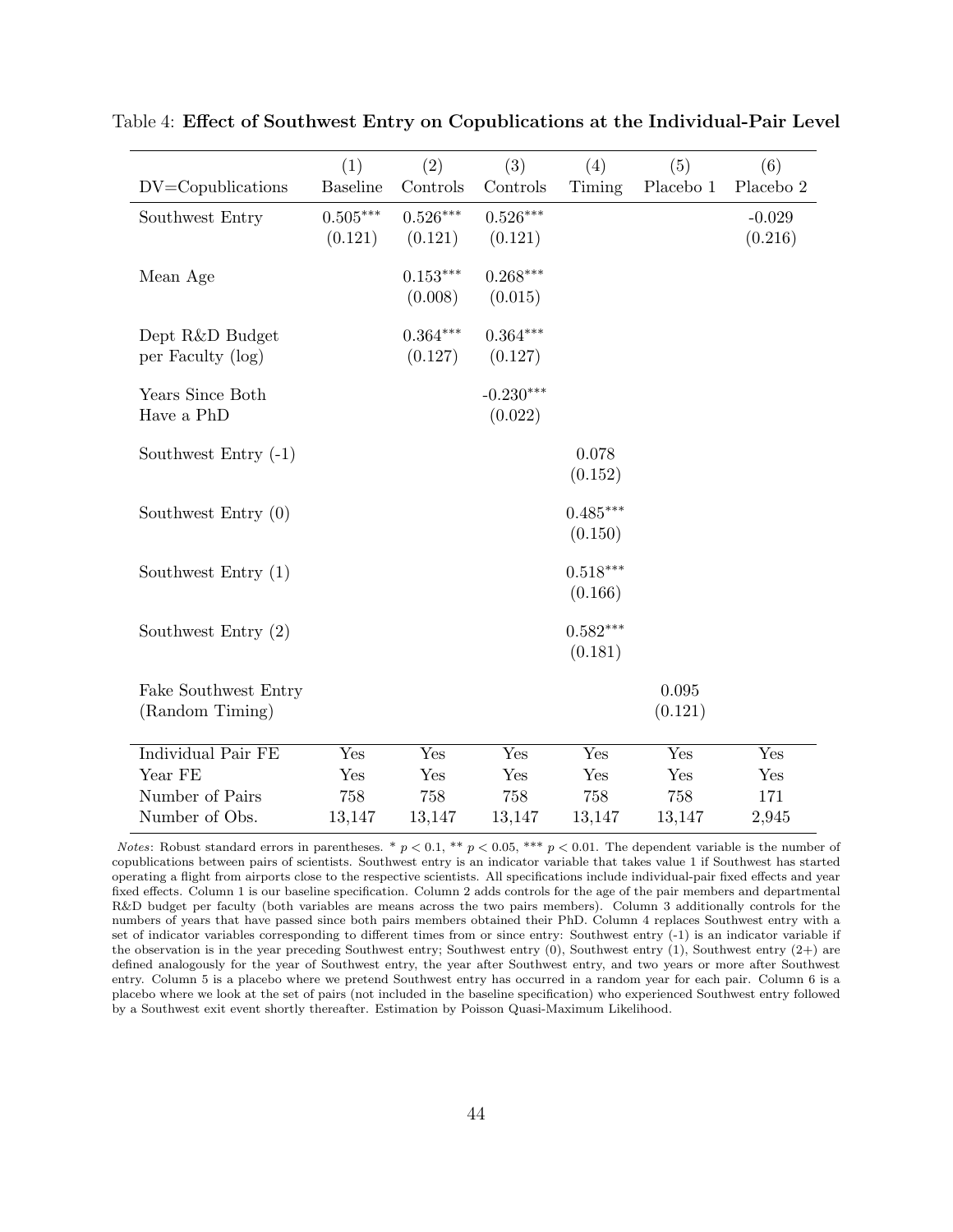|                        | (1)         |
|------------------------|-------------|
| $DV = Copublications$  | Mathematics |
|                        |             |
| Southwest Entry        | $0.247**$   |
|                        | (0.123)     |
| Pair Fixed Effects     | Yes         |
| Year Fixed Effects     | Yes         |
| Number of Pairs        | 431         |
| Number of Observations | 5,514       |

Table 5: Effect of Southwest Entry on Collaboration Among Mathematicians

*Notes*: Robust standard errors in parentheses. \*  $p < 0.1$ , \*\*  $p < 0.05$ , \*\*\*  $p < 0.01$ . These regressions are based on a dataset of U.S. mathematicians constructed using MathSciNet and the Mathematics Geneaology Project.

| $DV = Copublications$             | $\left( 1\right)$<br>All | $^{\prime}2)$<br>Chemistry | $\left( 3\right)$<br><b>Biology</b> | $\left(4\right)$<br>Physics | $\left(5\right)$<br>Engineering |
|-----------------------------------|--------------------------|----------------------------|-------------------------------------|-----------------------------|---------------------------------|
| Southwest Entry                   | $0.503***$<br>(0.020)    | $0.159***$<br>(0.033)      | $0.494***$<br>(0.032)               | $0.141***$<br>(0.031)       | $0.238***$<br>(0.055)           |
| CBSA Pair Fixed Effects           | Yes                      | Yes                        | Yes                                 | Yes                         | Yes                             |
| Year Fixed Effects<br>City Trends | Yes<br>Yes               | Yes<br>Yes                 | <b>Yes</b><br>Yes                   | Yes<br>Yes                  | Yes<br><b>Yes</b>               |
| Testing $H_0$                     |                          |                            | $(3)=(2)$                           | $(4) = (2)$                 | $(5)= (2)$                      |
| Number of Pairs                   | 48,274                   | 15,303                     | 22,079                              | 15,872                      | 7,635                           |
| p-value<br>Number of Observations | 965,480                  | 306,060                    | 0.045<br>441,580                    | 0.701<br>317,440            | 0.216<br>152,700                |

Table 6: Southwest Entry and Collaborations Between U.S. Regions (CBSAs)

*Notes*: Robust standard errors in parentheses. \*  $p < 0.1$ , \*\*  $p < 0.05$ , \*\*\*  $p < 0.01$  These regressions are run at the CBSA-pair level. The dependent variable is the number of copublications between pairs of CBSAs. Southwest entry is an indicator variable that takes value 1 if Southwest has started operating a flight from airports close to the respective cities. Column 1 is based on copublications in all journals in our sample. Columns 2, 3, 4, 5, are based on chemistry, biology, physics and engineering journals respectively. All specifications include CBSA-pair fixed effects, year fixed effects, an origin-CBSA time trend and a destination-CBSA time trend. We also report p-values of statistical tests for the equality of Southwest Entry coefficients across samples. Estimation by Poisson Quasi-Maximum Likelihood.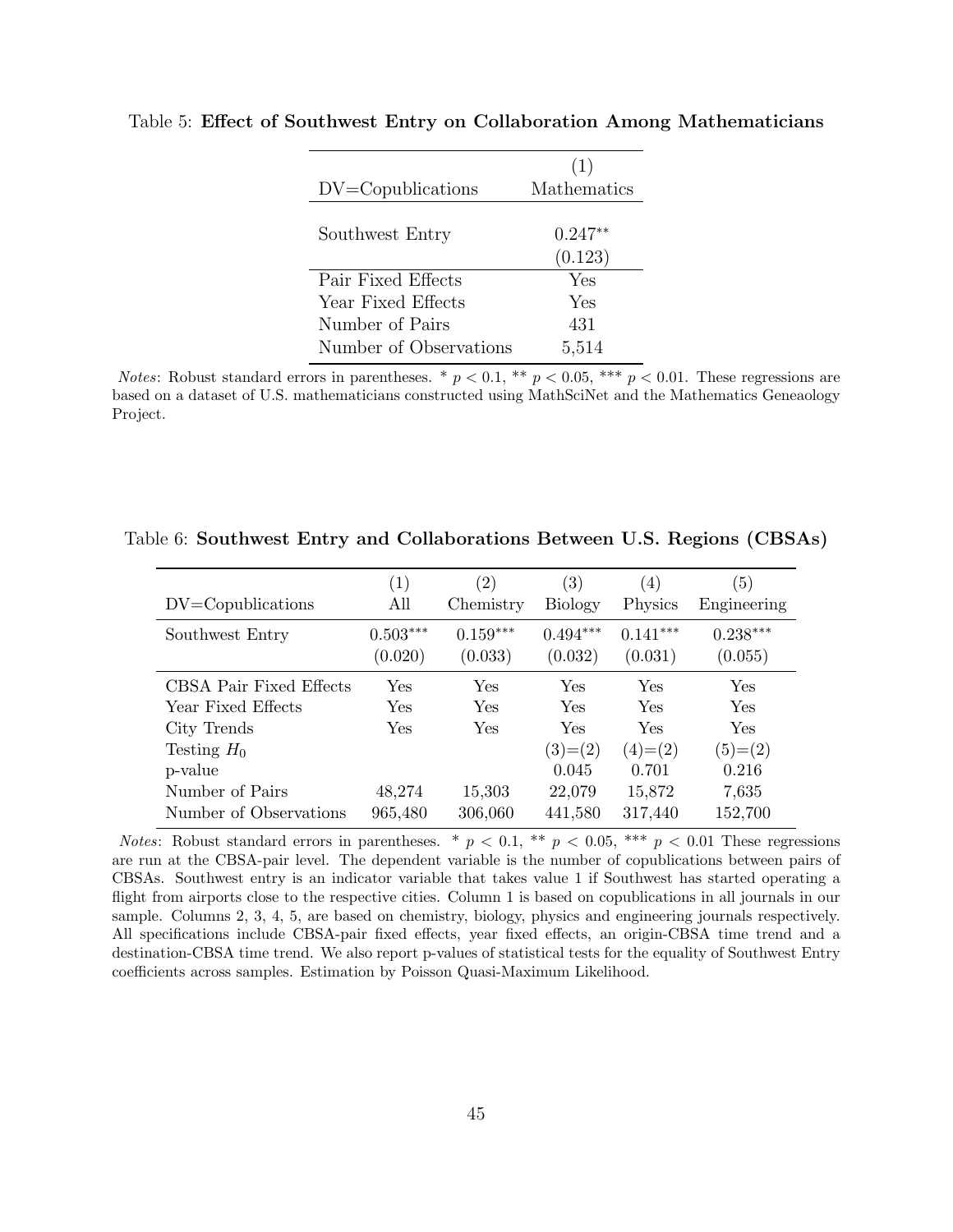| Panel A: Chemistry     |                      |                   |            |              |                |
|------------------------|----------------------|-------------------|------------|--------------|----------------|
|                        | (1)                  | $\left( 2\right)$ | (3)        | (4)          | (5)            |
| $DV = Copublications$  | <b>Both Less</b>     | One More          | Both More  | Same type    | Different Type |
|                        | Productive           | Productive        | Productive | of Chemistry | of Chemistry   |
| Southwest Entry        | 0.228                | $0.566***$        | $0.863***$ | $0.340**$    | $0.668***$     |
|                        | (0.292)              | (0.153)           | (0.272)    | (0.164)      | (0.165)        |
| Pair Fixed Effects     | $\operatorname{Yes}$ | Yes               | Yes        | Yes          | Yes            |
| Year Fixed Effects     | Yes                  | Yes               | Yes        | Yes          | Yes            |
| Testing $H_0$          |                      | $(2)= (1)$        | $(3)=(1)$  |              | $(4) = (5)$    |
| p-value                |                      | 0.015             | 0.003      |              | 0.002          |
| Number of pairs        | 154                  | 403               | 101        | 417          | 341            |
| Number of observations | 2498                 | 6597              | 1630       | 7183         | 5964           |

Table 7: Effect of Southwest Entry on Copublications: Which Pairs Are Most Affected?

#### Panel B: Mathematics

|                        | $\left(1\right)$ | $\left( 2\right)$ | $^{\prime}3)$ | $\left( 4\right)$    | $\left[5\right]$ |
|------------------------|------------------|-------------------|---------------|----------------------|------------------|
| $DV = Copublications$  | Both Less        | One more          | Both More     | Same type            | Different Type   |
|                        | Productive       | Productive        | Productive    | Math                 | of Math          |
| Southwest Entry        | 0.196            | 0.002             | $0.374**$     | 0.260                | 0.204            |
|                        | (0.364)          | (0.192)           | (0.155)       | (0.173)              | (0.158)          |
| Pair Fixed Effects     | Yes              | Yes               | Yes           | $\operatorname{Yes}$ | Yes              |
| Year Fixed Effects     | Yes              | Yes               | Yes           | Yes                  | Yes              |
| Testing $H_0$          |                  | $(2)= (1)$        | $(3)=(1)$     |                      | $(4) = (5)$      |
| p-value                |                  | 0.638             | 0.653         |                      | 0.900            |
| Number of pairs        | 61               | 155               | 263           | 180                  | 299              |
| Number of observations | 859              | 2001              | 3318          | 2223                 | 3955             |

Notes: Robust standard errors in parentheses. \*  $p < 0.1$ , \*\*  $p < 0.05$ , \*\*\*  $p < 0.01$ . Panel A corresponds to our main chemistry sample. Panel B corresponds to the mathematics sample. The dependent variables in all specifications is the number of copublications. Different columns correspond to different subsamples in terms of productivity (columns 1-3) and whether both pair-members are specialized in the same subfield (column 4) or not. Productivity is measured as of the time of Southwest entry. All specifications are estimated by Poisson Quasi-Maximum Likelihood and include year fixed effects and pair fixed effects.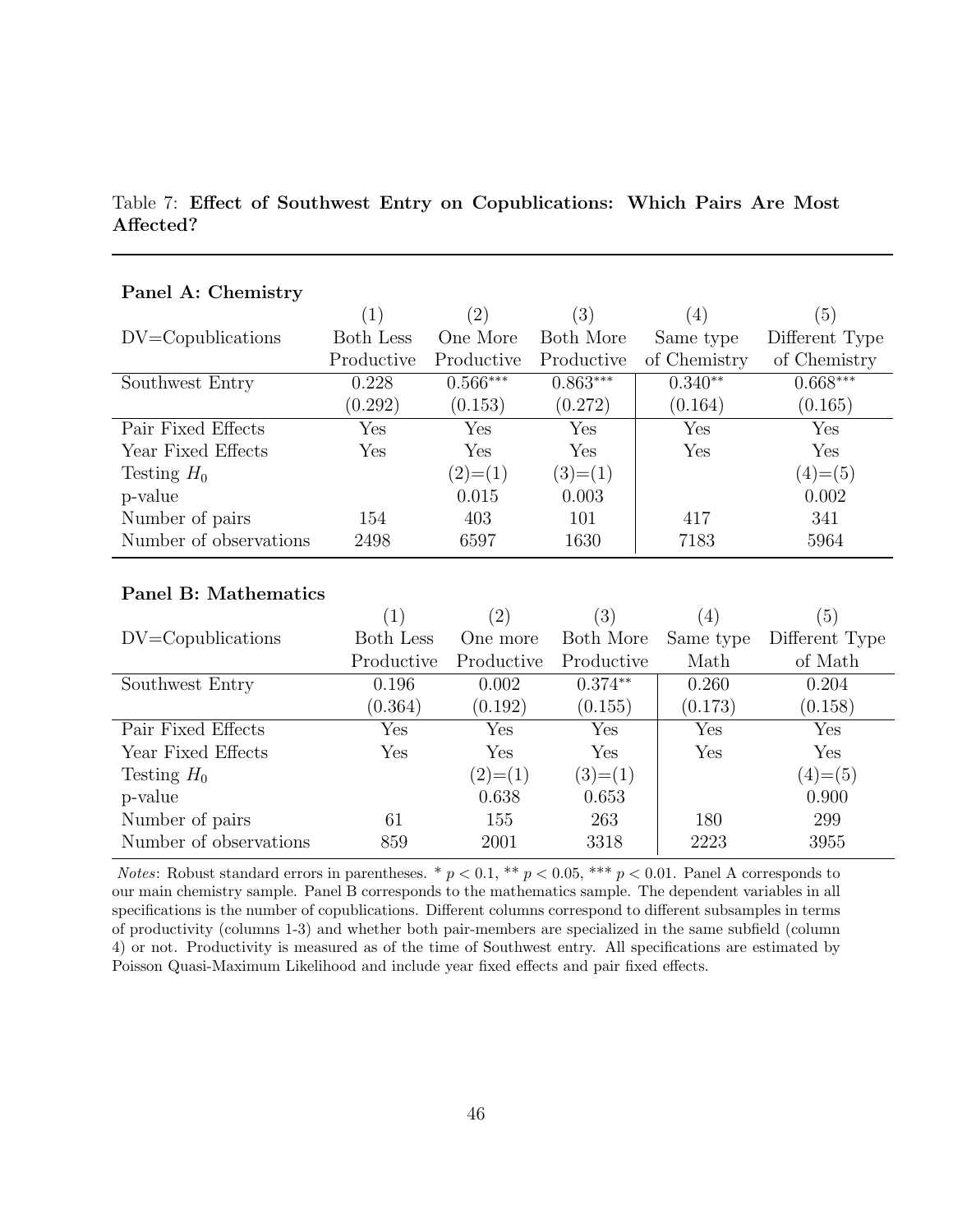| Panel A: Chemistry          | (1)        | (2)                   | (3)                   |
|-----------------------------|------------|-----------------------|-----------------------|
|                             | All Local  | More Productive Pairs | Less Productive Pairs |
|                             | Pairs      | with Less Productive  | With Less Productive  |
|                             |            | Local Colleagues      | Local Colleagues      |
| Southwest Entry             | $0.092**$  | $-0.686***$           | $0.169**$             |
|                             | (0.040)    | (0.262)               | (0.070)               |
| Pair Fixed Effects          | Yes        | Yes                   | Yes                   |
| Year Fixed Effects          | Yes        | Yes                   | Yes                   |
| Nr of pairs                 | 741        | 126                   | 547                   |
| Nr of obs.                  | 12,939     | 2,305                 | 9,533                 |
|                             |            |                       |                       |
| <b>Panel B: Mathematics</b> | (1)        | (2)                   | (3)                   |
|                             | All Local  | More Productive Pairs | Less Productive Pairs |
|                             | Pairs      | with Less Productive  | With Less Productive  |
|                             |            | Local Colleagues      | Local Colleagues      |
| Southwest Entry             | $0.196***$ | $-0.838*$             | $0.471**$             |
|                             | (0.064)    | (0.457)               | (0.219)               |
| Pair Fixed Effects          | Yes        | Yes                   | Yes                   |
| Year Fixed Effects          | Yes        | Yes                   | Yes                   |
| Nr of pairs                 | 896        | 60                    | 186                   |
| Nr of obs.                  | 11,665     | 848                   | 2,484                 |

#### Table 8: Southwest Entry and Local Copublications

Notes: Robust standard errors in parentheses. \*  $p < 0.1$ , \*\*  $p < 0.05$ , \*\*\*  $p < 0.01$ . Panel A corresponds to our main chemistry sample. Panel B corresponds to the mathematics sample. In both samples, we construct the set of local copublications of pairs affected by Southwest entry and use it as the dependent variable in column A. We also tag the set of local copublications with local colleagues whose productivity is below departmental average in the years preceding Southwest entry, and use it as the dependent variable in columns 2 and 3. The specification of column 2 is run on the sample of pairs where both members are above departmental average in productivity. The specification of column 3 is run on the sample of pairs where one or both members are below departmental average in productivity. Pairs that have all zero outcomes are dropped from the respective regressions, which results in the number of observations in columns 2 and 3 not summing up to the number of observations in column 1. All specifications are estimated by Poisson Quasi-Maximum Likelihood and include pair fixed effects and year fixed effects.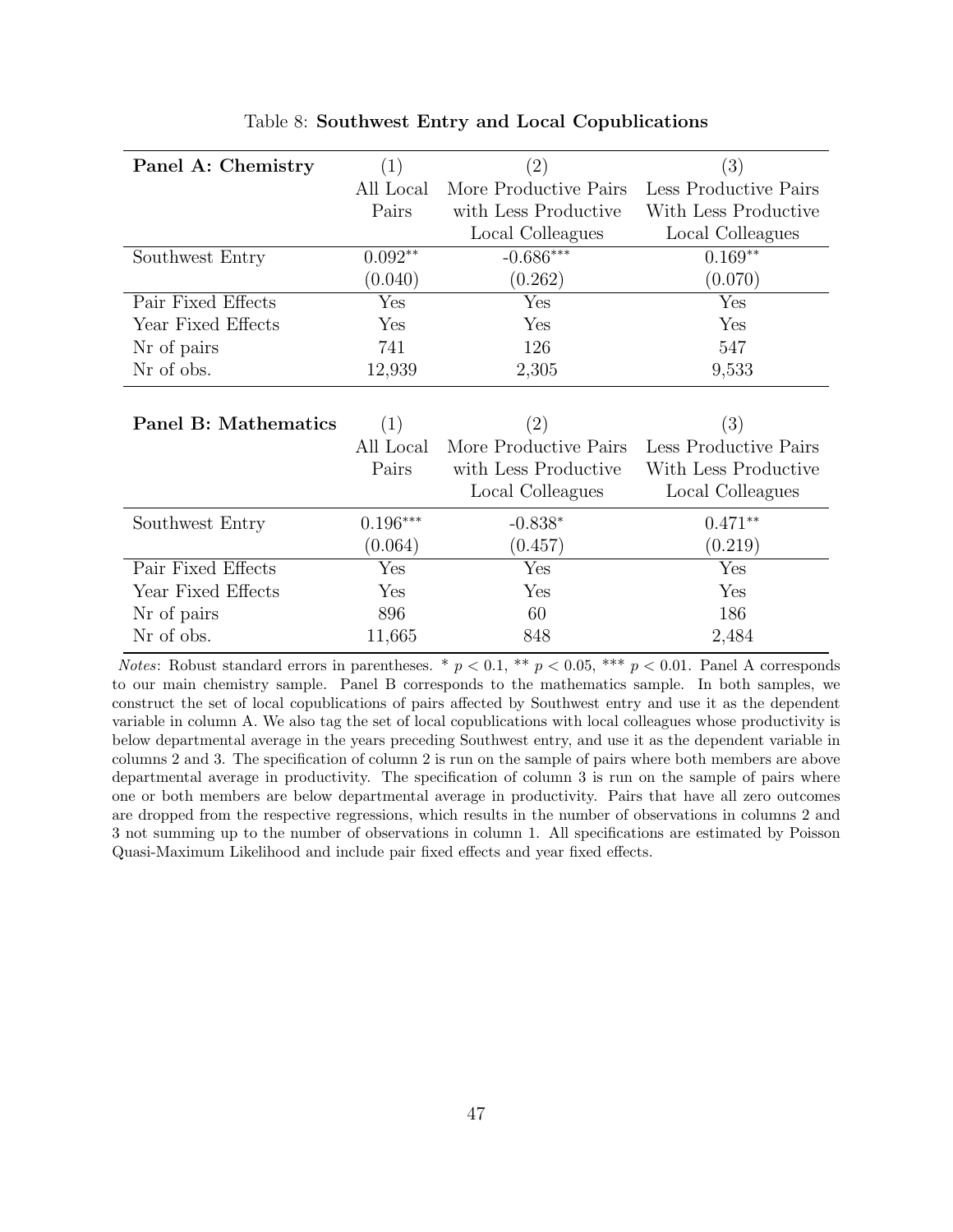|                    |          | $\frac{2}{\text{Novel}}$ | $\widehat{\mathfrak{S}}$ | $\bigoplus$ | $\widehat{G}$              |                                       |                        | $\circledast$                            |
|--------------------|----------|--------------------------|--------------------------|-------------|----------------------------|---------------------------------------|------------------------|------------------------------------------|
|                    | Cites    |                          | Mean Share               | Max Share   |                            | $(6)$<br>Novel                        | ${\bf Equipment}$      | Equipment                                |
|                    |          | Trends                   | Novel                    | Novel       | Total Share 1.<br>Novel 1. | In field                              | Intensive <sup>1</sup> | ntensive 2                               |
| Southwest Entry    | $0.420*$ | $1.175*$                 |                          | $0.069*$    | $0.093*$                   | $-0.008$                              | $0.839***$             | $0.647^{*}$                              |
|                    | (0.234)  | (0.687)                  | $0.057$ * $(0.034)$      | (0.040)     | (0.048)                    | (0.085)                               | (0.303)                | (0.356)                                  |
| Pair Fixed Effects | Yes      |                          |                          |             |                            |                                       |                        |                                          |
| Year Fixed Effects | Yes      | $\frac{Y}{Y}$ es         | Yes                      | $Y_{CS}$    | Yes<br>Yes                 | $\frac{Y_{\text{CS}}}{Y_{\text{CS}}}$ | Yes<br>Yes             |                                          |
| Number of pairs    | $^{189}$ | 25                       | 758                      | 758         | 758                        | 758                                   | $\rm 74$               | $\frac{V_{\text{ES}}}{V_{\text{ES}}}$ 74 |
| Number of obs.     |          | 137                      | 1,177                    | 177         | 1,177                      | 1,177                                 | 261                    |                                          |

| Entry on the lype of Collaborations<br>-<br>7<br>( |
|----------------------------------------------------|
| Ç                                                  |
| I                                                  |
|                                                    |
|                                                    |
| ׇ֚֓                                                |
| .<br>ו<br>ann in Don Tr<br>$\frac{1}{2}$           |
| i<br> <br> -<br>؟<br>ا<br>İ                        |
| $\frac{1}{2}$                                      |

collaborated in the focal year. The dependent variables are the number of cites received (column 1), various measures of novelty based on keywords (column 2-6) and the number of equipment-intensive collaborations based on ving keywords (column 2-6) and the number of equipment-intensive collaborations based on keywords (column 7 and 8). Pairs that never have a Notes: Robust standard errors in parentheses. \*  $p < 0.1$ , \*\*  $p < 0.05$ , \*\*\*  $p < 0.01$ . These regressions are conditional on the pair having  $n = 1$ . collaborated in the focal year. The dependent variables are the number of cites received (column 1), various measures of novelty based on non-zero value of the dependent variable are dropped from the regressions. All specifications include individual-pair fixed effects and year fixed effects. Estimation by Poisson Quasi-Maximum Likelihood. Note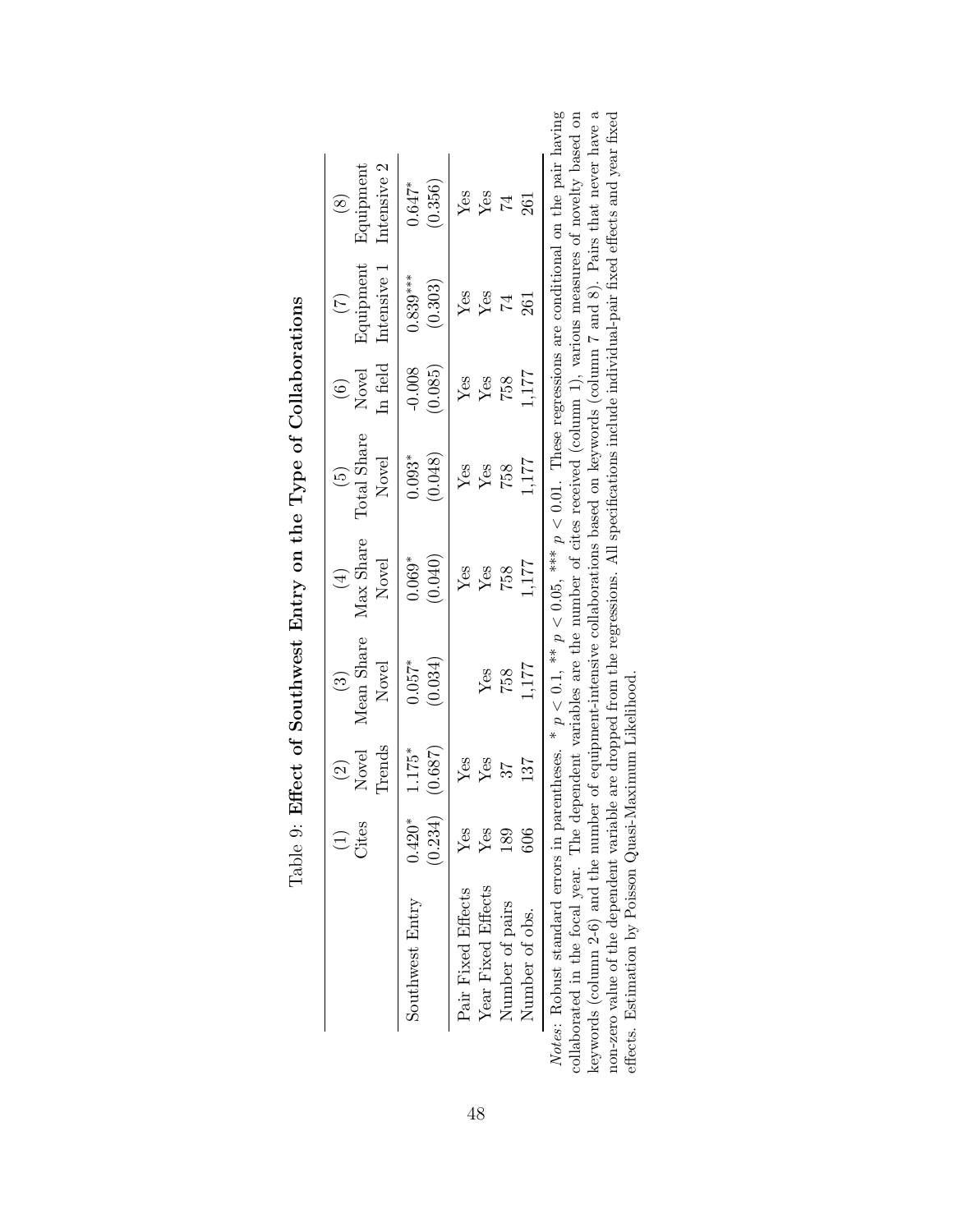|                                      |                         | $\operatorname{Quality}$                       |                         |                                                            |                                             | Type                                    |                                 |                                           |
|--------------------------------------|-------------------------|------------------------------------------------|-------------------------|------------------------------------------------------------|---------------------------------------------|-----------------------------------------|---------------------------------|-------------------------------------------|
|                                      | Copulos                 | Cites-Weighted<br>Copubs<br>$\widehat{\Omega}$ | Frends<br>Novel         | $\bigcirc$ verall<br>Novel<br>$\left( \frac{1}{2} \right)$ | in Field<br>Novel<br>$\widehat{\mathbb{G}}$ | Across-Field<br>Copubs<br>$\widehat{6}$ | Equipment<br>Intensive 1<br>(1) | Intensive 2<br>Equipment<br>$\circledast$ |
| Southwest Entry 0.208***             | (0.0647)                | $0.240**$<br>(0.0995)                          | $0.235***$<br>(0.0710)  | $0.365***$<br>(0.112)                                      | (0.0687)<br>$0.125*$                        | $0.266***$<br>(0.116)                   | $0.264***$<br>(0.0871)          | $0.236**$<br>(0.0939)                     |
| CBSA-Pair FE<br>Year FE<br>.<br>Obs. | 40,227<br>$Y$ es<br>Yes | 39,517<br>Yes<br>Yes                           | 34,847<br>Yes<br>$Y$ es | 28,616<br>Yes<br>$Y$ es                                    | 36,704<br>Yes<br>Yes                        | 27,379<br>$Y$ es<br>$Y$ es              | 29,767<br>$Y$ es<br>Yes         | 29,767                                    |

| ֧֖֖֖֚֚֚֚֚֚֚֚֚֝֝<br>֧֖֖֖֖֖֖֖֖֚֚֚֚֚֚֚֚֚֚֚֚֚֚֚֚֚֚֝<br>֧<br>$\frac{1}{1}$<br> <br> <br> <br> <br>ı<br>$\begin{smallmatrix} 1 \ 2 \ 2 \ 3 \end{smallmatrix}$ |
|---------------------------------------------------------------------------------------------------------------------------------------------------------|
| $\frac{1}{2}$<br> <br> <br> <br>;<br><<br>.<br>)                                                                                                        |
| I                                                                                                                                                       |
| -<br> }<br> <br>I                                                                                                                                       |
| .<br>.<br>.<br>.<br>.<br>$\frac{1}{2}$<br>$\frac{1}{2}$<br>$\ddot{\phantom{0}}$                                                                         |
| )<br>ן                                                                                                                                                  |
| ì<br>$\frac{1}{2}$<br>$\frac{1}{2}$                                                                                                                     |

*Notes*: Robust standard errors in parentheses. \*  $p < 0.01$ , \*\*  $p < 0.05$ , \*\*\*  $p < 0.01$ . These regressions are run at the CBSA-pair level and are based on a large sample of publications in chemistry-related fields. The d of publications in chemistry and chemistry-related fields. The dependent variable in column 1 is the number of copublications between pairs of CBSAs. Column 2 uses citation-weighted copublications as dependent variable. Columns 3 to 5 use our different specifications of novelty. Columns 6 counts across-field collaborations, and

Columns 7 and 8 equipment intensive ones, as inferred from the keywords associated with the papers.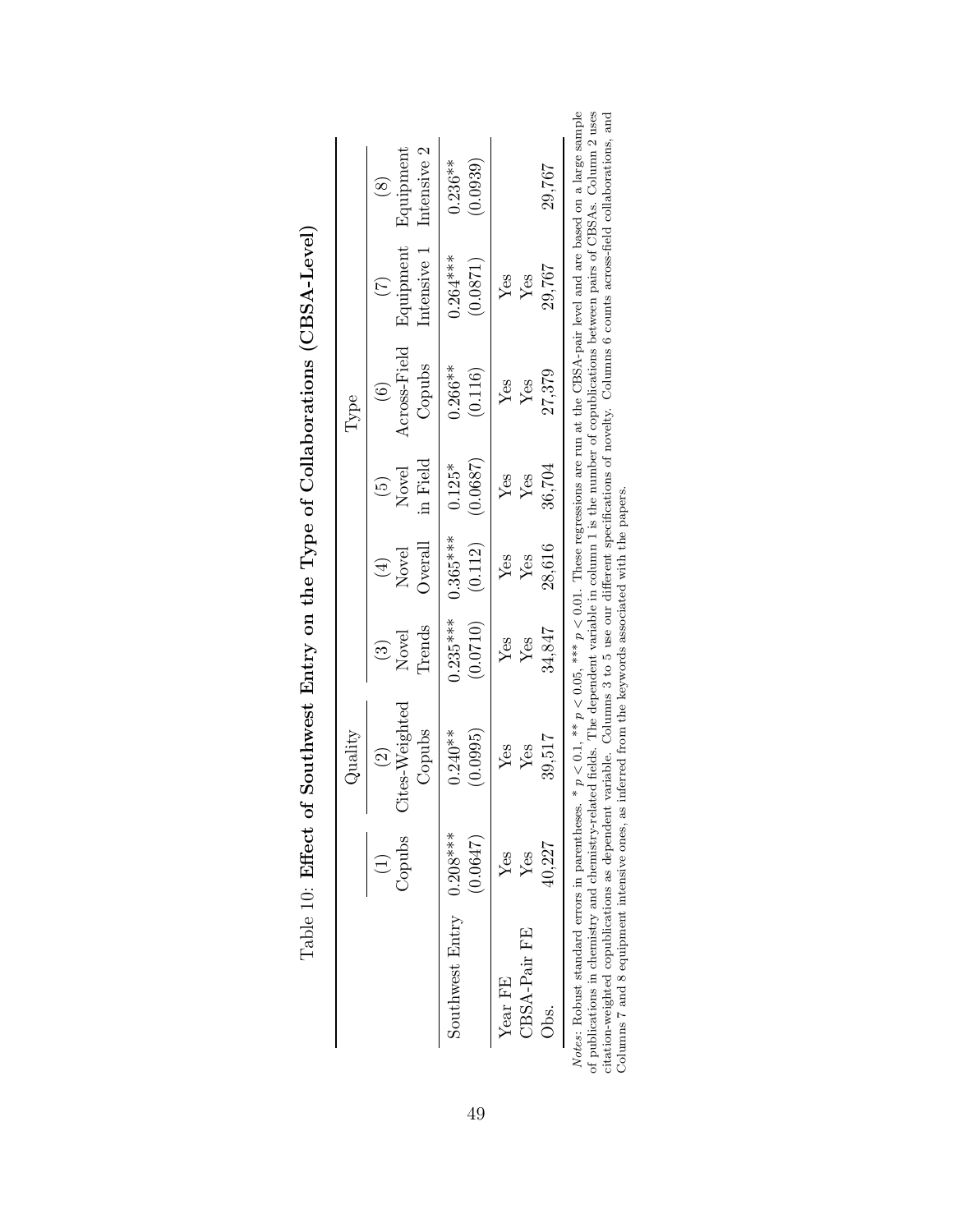|                               | (1)         | (2)         |
|-------------------------------|-------------|-------------|
|                               | Cites       | Cites       |
|                               | Chemistry   | Math        |
| Distant collaboration         | $0.0674***$ | $0.2277***$ |
|                               | (0.0026)    | (0.0069)    |
| (Local collaboration omitted) |             |             |
| Individual Fixed Effects      | Yes         | Yes         |
| Year Fixed Effects            | Yes         | Yes         |
| Number of pairs               | 4,737       | 2,104       |
| Number of observations        | 46,060      | 12,187      |

Table 11: Quality of Distant and Local Collaborations at the Scientist Level

*Notes*: Robust standard errors in parentheses. \*  $p < 0.1$ , \*\*  $p < 0.05$ , \*\*\*  $p < 0.01$ . The data underlying these regressions is the same as in the main analyses but is now structured at the individual scientist level. An observation is a paper which we tag as either a distant or a local collaboration; papers not involving a collaboration with another faculty member are excluded. The dependent variable is the number of cites received, and the variable of interest is whether the paper is a distant collaboration, with local collaborations as the omitted category. All specifications are estimated by Poisson Quasi-Maximum Likelihood and include individual scientist fixed effects and year fixed effects.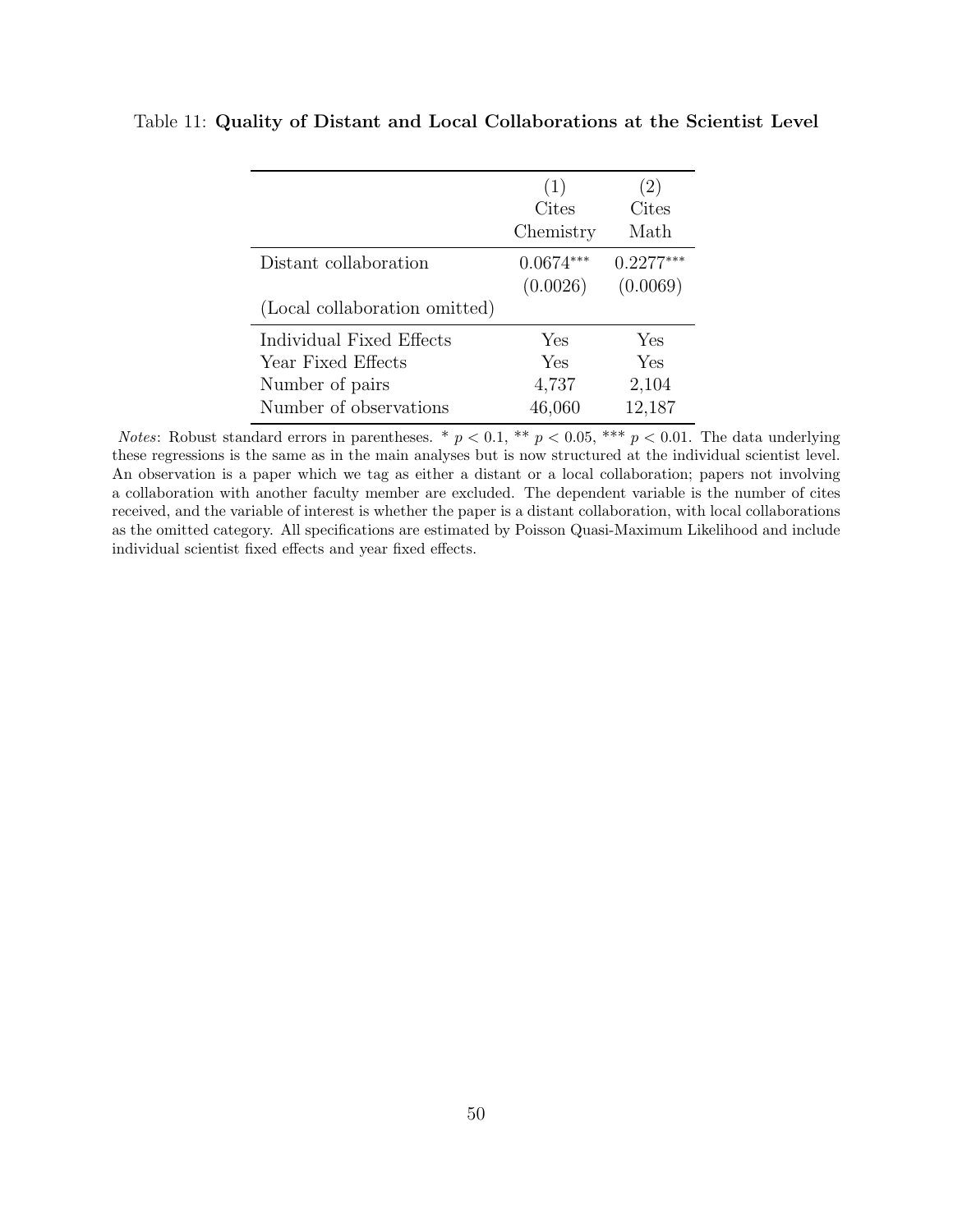### Figures



Figure 1: Dynamics of the Effect of Southwest Entry: Individual-Pair Level

Notes: To generate this graph, we regress individual copublications on year fixed effects, pair effects and a set of indicator variables corresponding to 5 years before Southwest entry, 4 years before Southwest entry, ..., 4 years after Southwest entry, 5 years after Southwest entry (1 year before Southwest entry is omitted). We then plot the coefficients associated with these indicator variables against time to/from Southwest entry, superimposing a linear fit line before entry and after entry. The vertical bars represent 95% confidence intervals. The coefficient for the year immediately before entry is set to zero and displayed without a confidence interval since it our baseline year.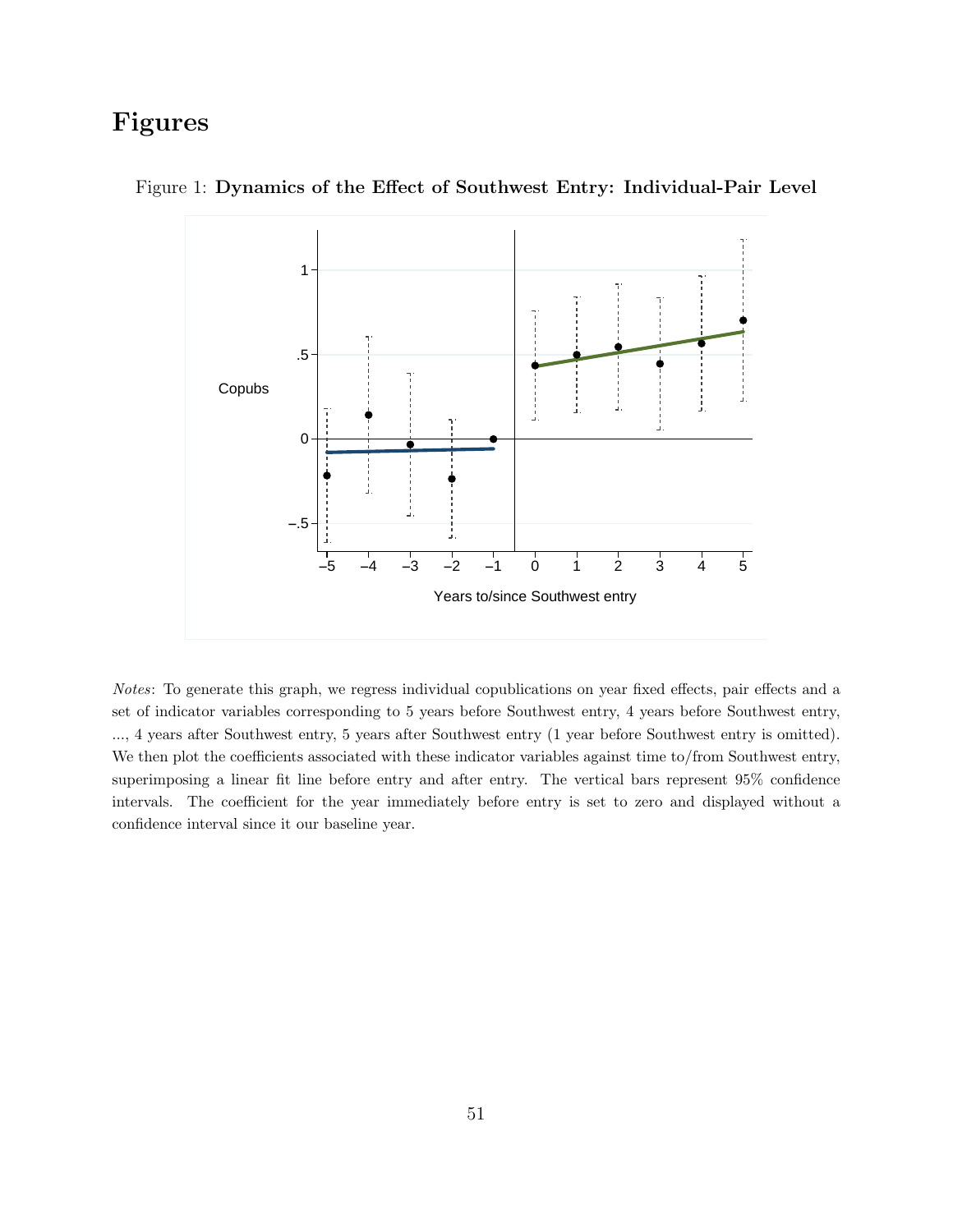### Online Appendix

### Appendix A: Tables

|                      | $\left( 1\right)$ | $^{\prime}2)$ | $\left( 3\right)$ | (4)         | $\left( 5\right)$ | (6)          |
|----------------------|-------------------|---------------|-------------------|-------------|-------------------|--------------|
|                      |                   | No LC         | LC                | excl. entry | excl. entry       | excl. entry  |
| $DV = \text{Copubs}$ | <b>Baseline</b>   | before SW     | before SW         | by other LC | by MC             | by LC and MC |
|                      |                   |               |                   |             |                   |              |
| Southwest Entry      | $0.505***$        | $0.625***$    | 0.291             | $0.498***$  | $0.477***$        | $0.441***$   |
|                      | (0.121)           | (0.157)       | (0.199)           | (0.131)     | (0.145)           | (0.157)      |
| Pair Fixed Effects   | Yes               | Yes           | Yes               | Yes         | Yes               | Yes          |
| Year Fixed Effects   | Yes               | Yes           | Yes               | Yes         | Yes               | Yes          |
| Number of pairs      | 758               | 479           | 279               | 649         | 556               | 480          |
| Number of obs.       | 13,147            | 8,349         | 4,798             | 11,261      | 9,711             | 8,367        |

#### Table A-1: Presence and Concurrent Entry of Other Airlines

Notes: Robust standard errors in parentheses. \*  $p < 0.1$ , \*\*  $p < 0.05$ , \*\*\*  $p < 0.01$ . Column 1 is the baseline regression. Column 2 limits the sample to pairs in locations where no other low-cost airline was operating in the year before Southwest entry. Conversely, column 3 limits the sample to pairs in locations where another low-cost airline was operating in the year before Southwest entry. Column 4 excludes cases where another low cost company entered in the same year as Southwest, column 5 excludes cases where another major company entered in the same year as Southwest and column 6 excludes both of these groups.

| (1)<br>All | (2)<br>NE corridor<br>only | (3)<br>excluding<br>NE corridor |
|------------|----------------------------|---------------------------------|
| $0.505***$ | $-0.745$                   | $0.559***$                      |
|            |                            | (0.123)                         |
| Yes        | Yes                        | Yes                             |
| Yes        | Yes                        | Yes                             |
| 758        | 31                         | 727                             |
| 13,147     | 564                        | 12,583                          |
|            | (0.121)                    | (0.597)                         |

Table A-2: Northeast Corridor Falsification Test

*Notes*: Standard errors in parentheses.  $*$   $p < 0.1$ ,  $**$   $p < 0.05$ ,  $***$   $p < 0.01$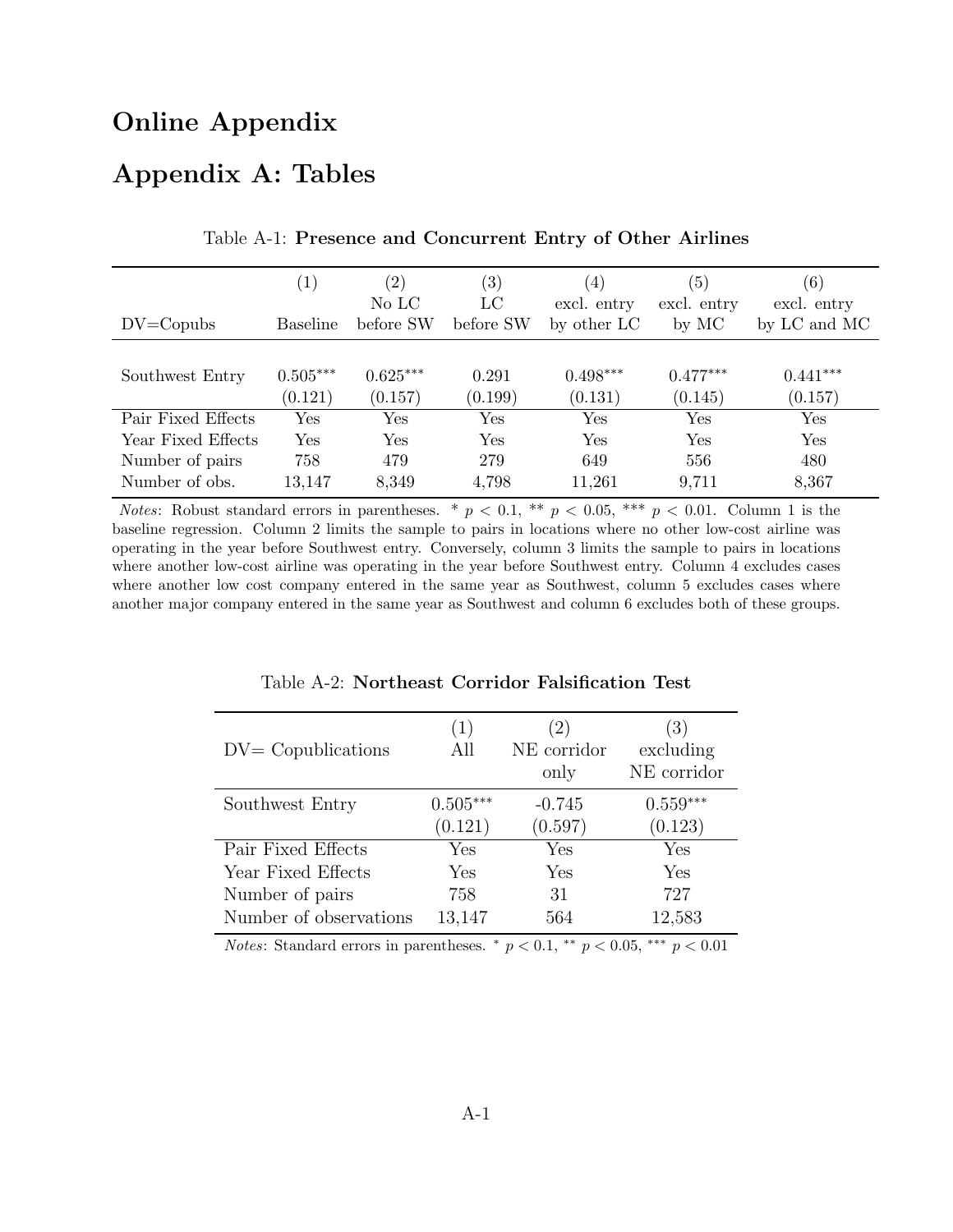|                    | (1)            | (2)            | $\left( 3\right)$ |
|--------------------|----------------|----------------|-------------------|
|                    | Poisson        | <b>OLS</b>     | <b>OLS</b>        |
|                    | Copublications | Copublications | Any copublication |
| Southwest Entry    | $0.505***$     | $0.052***$     | $0.030***$        |
|                    | (0.121)        | (0.015)        | (0.010)           |
| Pair Fixed Effects | Yes            | Yes            | Yes               |
| Year Fixed Effects | Yes            | Yes            | Yes               |
| Number of pairs    | 758            | 758            | 758               |
| Number of obs.     | 13,147         | 13,147         | 13,147            |

Table A-3: Alternative Functional Forms

Notes: Robust standard errors in parentheses. \*  $p < 0.1$ , \*\*  $p < 0.05$ , \*\*\*  $p < 0.01$ . Southwest entry is an indicator variable that takes value 1 if Southwest has started operating a flight from airports close to the respective scientists. Column 1 is the baseline regression at the individual pair level (estimated by Poisson Quasi-Maximum Likelihood.) Column 2 estimates the same specification with ordinary least squares. Column 3 is a linear probability model with an indicator variable for any copublication.

| $DV = Copublications$ | (1)             | (2)             | (3)        |
|-----------------------|-----------------|-----------------|------------|
| Southwest Entry       | $0.505***$      | $0.505***$      | $0.492***$ |
|                       | (0.121)         | (0.100)         | (0.134)    |
| Pair Fixed Effects    | Individual pair | Individual pair | City Pair  |
| Year Fixed Effects    | Yes             | Yes             | Yes        |
| Clustering            | Individual pair | City pair       | City pair  |
| Number of obs.        | 13,147          | 13,147          | 13,147     |

Table A-4: Inference with City-Pair Clustering

Notes: \*  $p < 0.1$ , \*\*  $p < 0.05$ , \*\*\*  $p < 0.01$ . The dependent variable is the number of copublications between pairs of scientists. Southwest entry is an indicator variable that takes value 1 if Southwest has started operating a flight from airports close to the respective scientists. Column 1 is our baseline regressions with individual pair fixed effects and individual pair clustering. In column 2, we keep individual pair fixed effects but cluster at the city pair level, using the POI2HDFE Stata command that implements the algorithm from Guimaraes & Portugal (2010). In column 3, we replace individual pair fixed effects with city pair fixed effects and cluster by city pair fixed effects.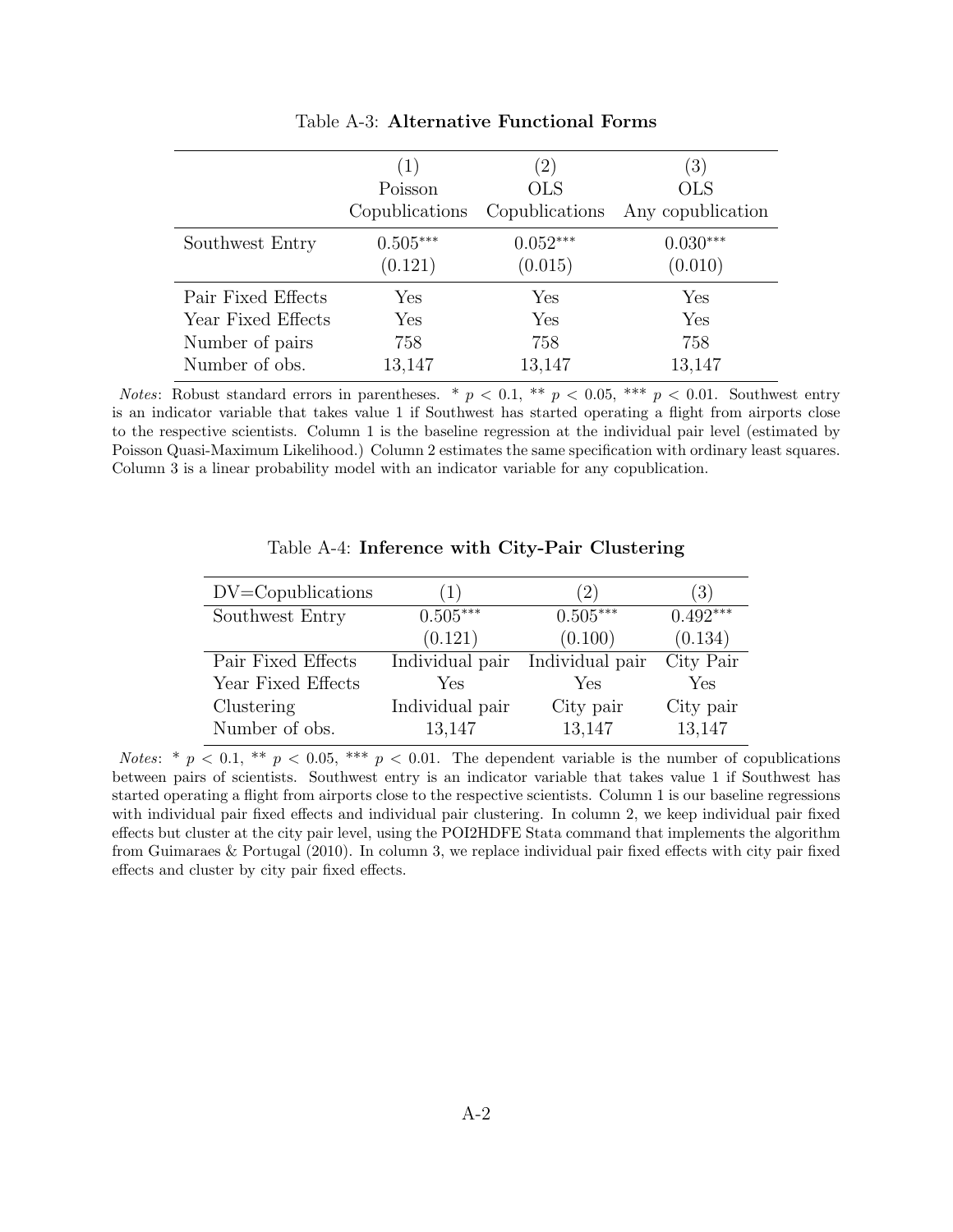| $DV =$ Copublications |                 | $2^{\circ}$             | $\left(3\right)$     |
|-----------------------|-----------------|-------------------------|----------------------|
| Southwest Entry       | $0.505***$      | $0.308***$              | $0.424***$           |
|                       | (0.121)         | (0.118)                 | (0.112)              |
| Pair Fixed Effects    | Yes             | Yes                     | Yes                  |
| Year Fixed Effects    | Yes             | Yes                     | Yes                  |
| Comment               | <b>Baseline</b> | Excluding outlier pairs | Winsorizing outliers |
| Number of pairs       | 758             | 732                     | 758                  |
| Number of obs.        | 13,147          | 12,701                  | 13,147               |

Table A-5: Sensitivity to Outliers

Notes: \*  $p < 0.1$ , \*\*  $p < 0.05$ , \*\*\*  $p < 0.01$ , The dependent variable is the number of copublications between pairs of scientists. Southwest entry is an indicator variable that takes value 1 if Southwest has started operating a flight from airports close to the respective scientists. Column 1 is our baseline regression with individual pair fixed effects and individual pair clustering. In column 2, we exclude pairs that have more than two copublications in any given year. In column 3, we winsorize observations that have more than two copublications to two.

| $DV = copublications$   |                 | (2)             | (3)             |
|-------------------------|-----------------|-----------------|-----------------|
| Southwest Entry         | $0.505***$      | $0.500***$      | $0.337***$      |
|                         | (0.121)         | (0.129)         | (0.124)         |
| Pair Fixed Effects      | Individual pair | University Pair | University Pair |
| Year Fixed Effects      | Yes             | Yes             | Yes             |
| Sample includes         | $\rm No$        | No              | Yes             |
| non-collaborating pairs |                 |                 |                 |
| Number of obs.          | 13,147          | 13,147          | 1,425,523       |

Notes: Robust standard errors in parentheses. \*  $p < 0.1$ , \*\*  $p < 0.05$ , \*\*\*  $p < 0.01$ . Southwest entry is an indicator variable that takes value 1 if Southwest has started operating a flight from airports close to the respective scientists. Estimation by Poisson Quasi-Maximum Likelihood. Column 1 is our baseline regression, which includes only pairs of scientists who collaborate at some point. Column 2 keeps the same sample but replaces individual pair fixed effect by university pair fixed effects. Column 3 adds a 10% random sample of non-collaboration pairs to the sample of collaborating pairs and is run with university pair fixed effects.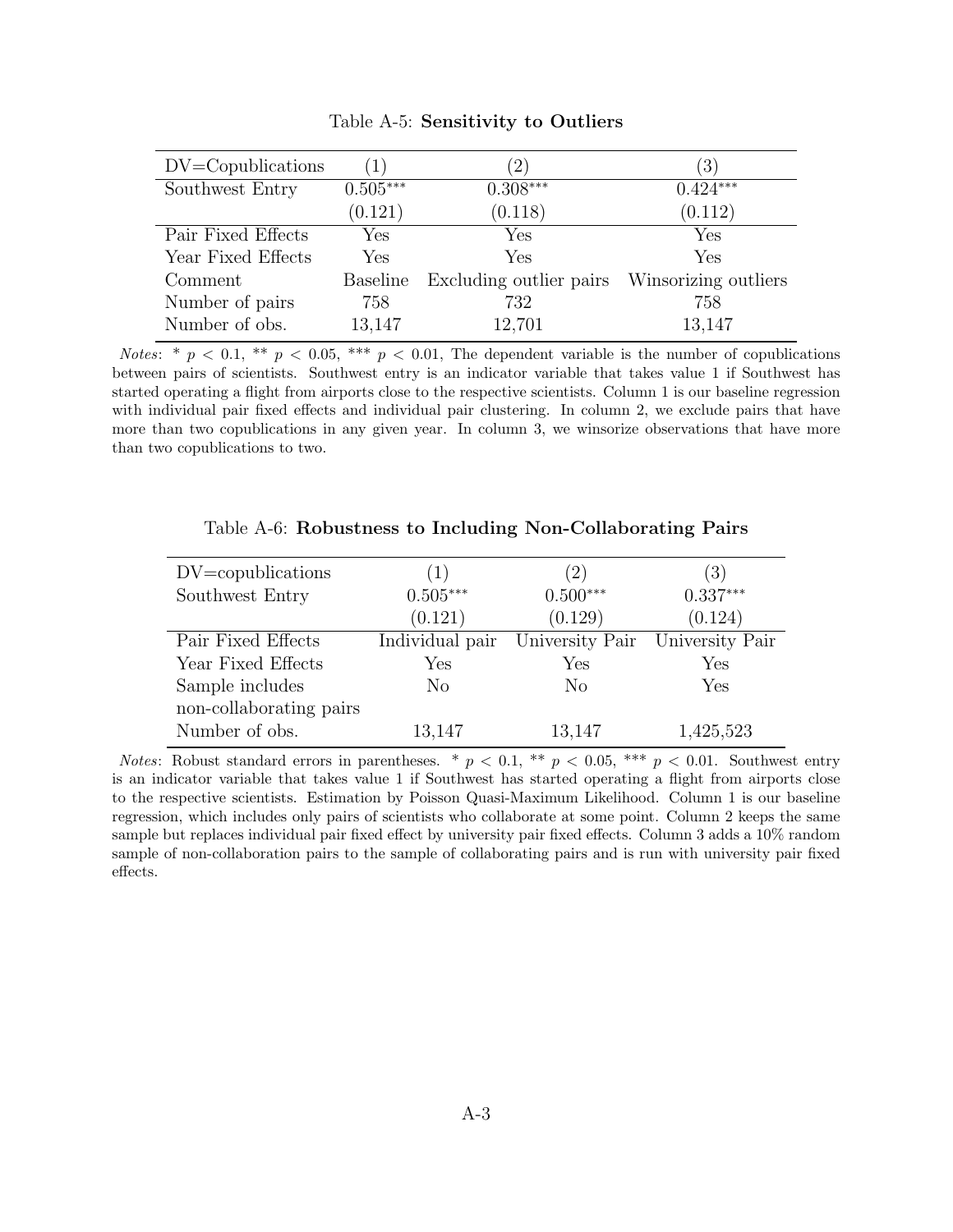|                        |                            | Panel A: Age at Entry        |                           |  |
|------------------------|----------------------------|------------------------------|---------------------------|--|
|                        | (1)                        | (2)                          |                           |  |
|                        | One or Both Above 50       | Both Below 50                |                           |  |
| Southwest Entry        | $0.354***$                 | $0.796***$                   |                           |  |
|                        | (0.129)                    | (0.249)                      |                           |  |
| Testing $H_0$          |                            | $(1)= (2)$                   |                           |  |
| p-value                |                            | 0.0471                       |                           |  |
| Number of pairs        | 552                        | 206                          |                           |  |
| Number of observations | 9,803                      | 3,344                        |                           |  |
|                        |                            | Panel B: R&D Budget at Entry |                           |  |
|                        | (1)                        | (2)                          | (3)                       |  |
|                        | <b>Both Below Average</b>  | One Below Average            | <b>Both Above Average</b> |  |
| Southwest Entry        | $0.719***$                 | $0.426*$                     | $0.431**$                 |  |
|                        | (0.228)                    | (0.249)                      | (0.200)                   |  |
| Testing $H_0$          |                            | $(1)=\overline{(2)}$         | $(1)=$ $(\overline{3})$   |  |
| p-value                |                            | 0.253                        | 0.262                     |  |
| Number of pairs        | 244                        | 220                          | 294                       |  |
| Number of observations | 4,245                      | 3,833                        | 5,069                     |  |
|                        | Panel C: Distance at Entry |                              |                           |  |
|                        | (1)                        | (2)                          | (3)                       |  |
|                        | Less than 1000             | Between 1000 and 2000        | Above 2000                |  |
| Southwest Entry        | 0.135                      | $0.506***$                   | $0.907***$                |  |
|                        | (0.219)                    | (0.174)                      | (0.252)                   |  |
| Testing $H_0$          |                            | $(1)=(2)$                    | $(1)= (3)$                |  |
| p-value                |                            | 0.126                        | 0.007                     |  |
| Number of pairs        | 188                        | 392                          | 178                       |  |
| Number of observations | 3,097                      | 7,001                        | 3,049                     |  |
|                        |                            | Panel D: Gender              |                           |  |
|                        | (1)                        | (2)                          |                           |  |
|                        | One or Both Female         | Both Male                    |                           |  |
| Southwest Entry        | 0.059                      | $0.585***$                   |                           |  |
|                        | (0.322)                    | (0.130)                      |                           |  |
| Testing $H_0$          |                            | $(1)= (2)$                   |                           |  |
| p-value                |                            | 0.0665                       |                           |  |
| Number of pairs        | 118                        | 640                          |                           |  |
| Number of observations | 1,906                      | 11,241                       |                           |  |

### Table A-7: Heterogeneous Effects of Southwest Entry

Notes: The dependent variable in all specifications is the number of copublications. All specifications include pair fixed effects and year fixed effects. Robust standard errors in parentheses. \*  $p < 0.1$ , \*\*  $p < 0.05$ , \*\*\*  $p < 0.01$ .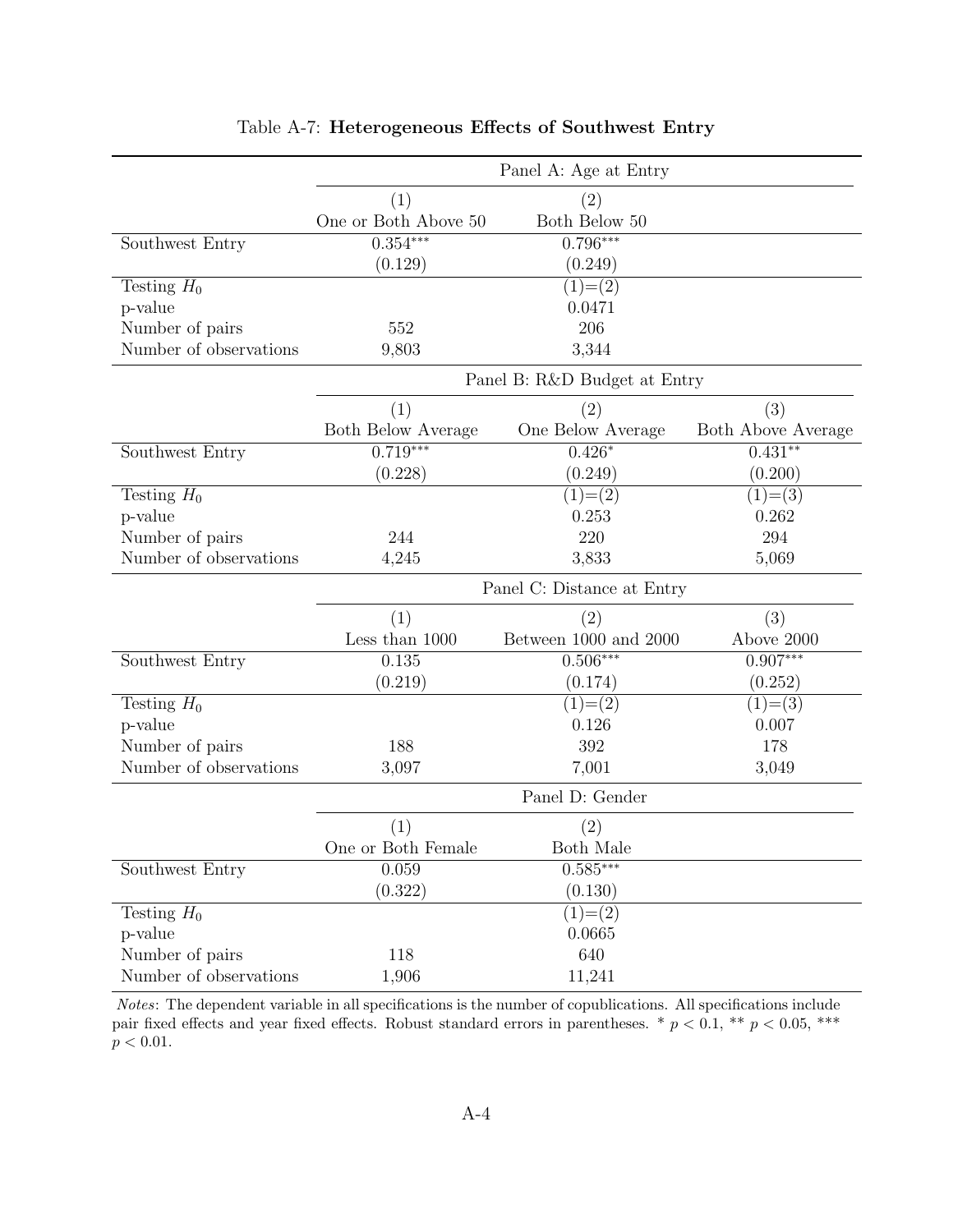|                        | $\perp$                                                       | $\left( 2\right)$ | $\left(3\right)$ |
|------------------------|---------------------------------------------------------------|-------------------|------------------|
| $DV =$ Copublications  | Neither in K-intensive One in K-intensive Both in K-intensive |                   |                  |
| Southwest entry        | 0.364                                                         | $0.679***$        | $0.349**$        |
|                        | (0.226)                                                       | (0.208)           | (0.175)          |
| Pair Fixed Effects     | Yes                                                           | Yes               | ${\rm Yes}$      |
| Year Fixed Effects     | $\operatorname{Yes}$                                          | Yes               | Yes              |
| Number of pairs        | 206                                                           | 229               | 323              |
| Number of observations | 3,502                                                         | 3,983             | 5,662            |

Table A-8: Southwest Entry in Capital-Intensive Subfields of Chemistry

 $Notes:~Robust~standard~errors~in~parents.~*~p<0.1,~^{**}~p<0.05,~^{***}~p<0.01.$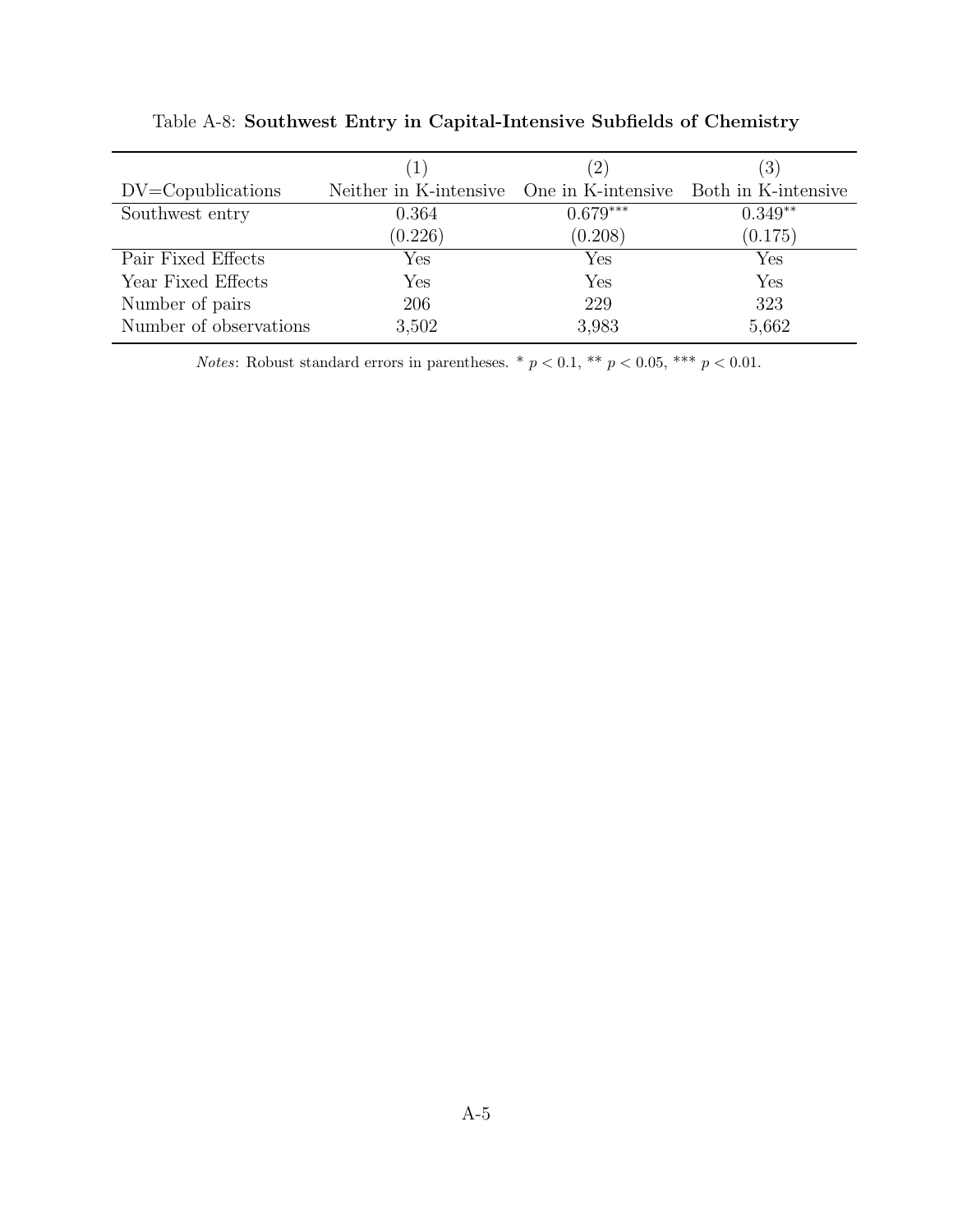|                        | (1)             | (2)              | (3)              |
|------------------------|-----------------|------------------|------------------|
| $DV =$ Copublications  | <b>Baseline</b> | Extensive Margin | Intensive Margin |
| Southwest Entry        | $0.505***$      | $0.410***$       | $0.806***$       |
|                        | (0.121)         | (0.135)          | (0.234)          |
| Pair Fixed Effects     | Yes             | ${\rm Yes}$      | Yes              |
| Year Fixed Effects     | Yes             | Yes              | Yes              |
| Number of pairs        | 758             | 692              | 66               |
| Number of observations | 13,147          | 11,969           | 1,178            |

Table A-9: Intensive and Extensive Margin of Southwest Entry

Notes: Robust standard errors in parentheses. \*  $p < 0.1$ , \*\*  $p < 0.05$ , \*\*\*  $p < 0.01$ . The dependent variable is the number of copublications between pairs of scientists. Southwest entry is an indicator variable that takes value 1 if Southwest has started operating a flight from airports close to the respective scientists. Column 1 is the baseline specification. Column 2 restricts the sample to pairs of scientists who collaborate either before or after entry, but not both; Column 3 restricts the sample to pairs of scientists who collaborate both before and after entry. All specifications include individual-pair fixed effects and year fixed effects. Estimation by Poisson Quasi-Maximum Likelihood.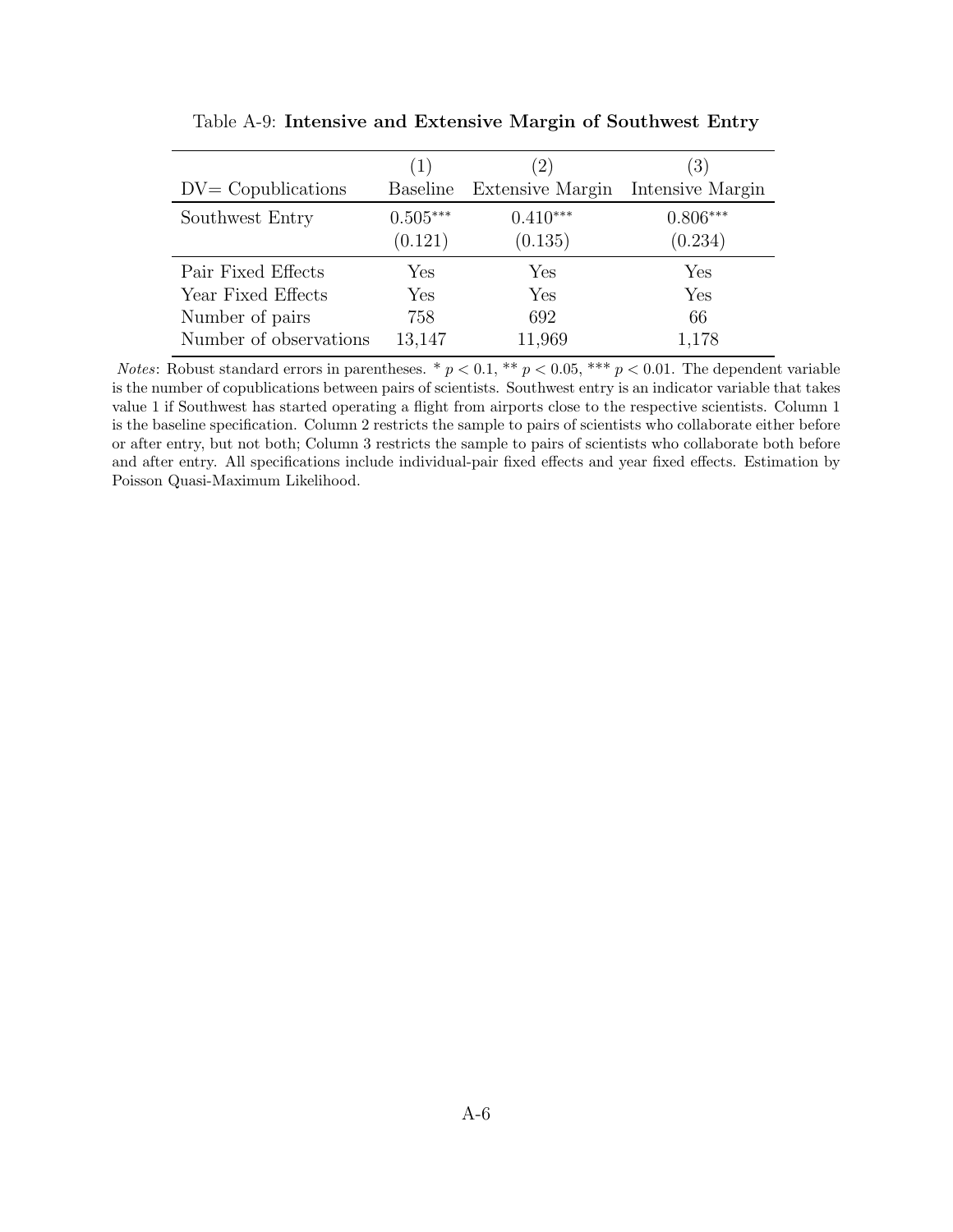|                        | (1)                   | (2)              |
|------------------------|-----------------------|------------------|
|                        | Intensive Margin      | Intensive Margin |
| $DV =$ Copublications  | Advisor-Advisee Pairs | Other Pairs      |
| Southwest Entry        | $1.020*$              | $0.844***$       |
|                        | (0.566)               | (0.241)          |
| Pair Fixed Effects     | Yes                   | Yes              |
| Year Fixed Effects     | ${\rm Yes}$           | Yes              |
| Number of observations | 126                   | 1,052            |

Table A-10: Intensive Margin Pairs: Advisor-Advisee Pairs versus Others

*Notes*: Robust standard errors in parentheses.  $*$   $p$  < 0.1,  $**$   $p$  < 0.05,  $***$   $p$  < 0.01. Advisor-advisee pair takes value one for pairs with at least one copublication before Southwest entry where one of is the first author and the other is the last.

Table A-11: Changing the Definition of Proximate Airport

|                    | (1)        | $\left(2\right)$ | $\left(3\right)$ | 4)         |
|--------------------|------------|------------------|------------------|------------|
|                    | 10 miles   | 25 miles         | 50 miles         | 100 miles  |
| Southwest Entry    | $0.896***$ | $0.583***$       | $0.505***$       | $0.323***$ |
|                    | (0.206)    | (0.116)          | (0.095)          | (0.073)    |
| Pair Fixed Effects | Yes        | Yes              | Yes              | Yes        |
| Year Fixed Effects | Yes        | Yes              | Yes              | Yes        |
| Number of pairs    | 150        | 433              | 758              | 1,127      |
| Number of obs.     | 2,600      | 7,275            | 13,147           | 19,292     |

*Notes*: Standard errors in parentheses.  $*$   $p < 0.1$ ,  $**$   $p < 0.05$ ,  $***$   $p < 0.01$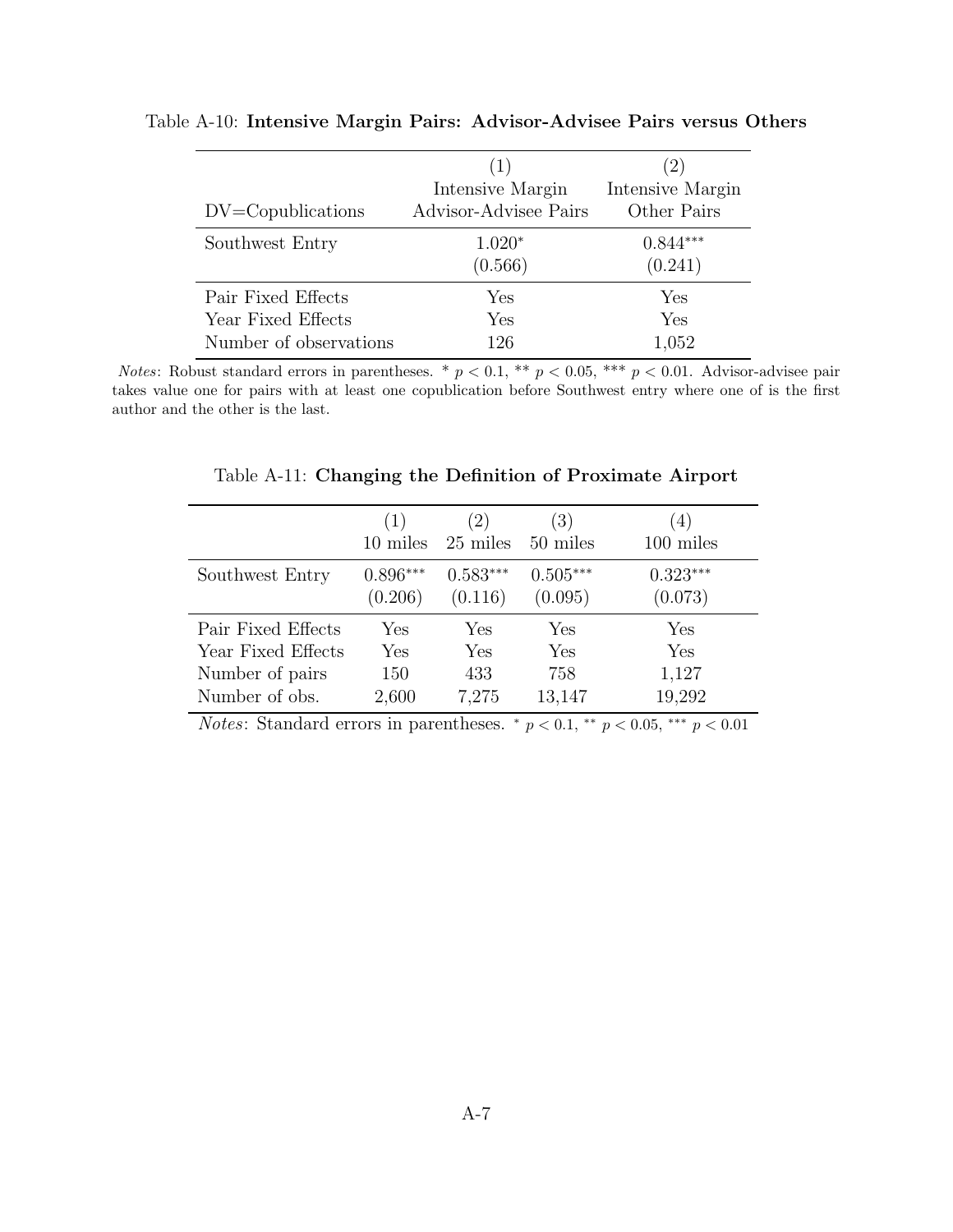|                        | (1)            | (2)              |
|------------------------|----------------|------------------|
|                        | Cites-weighted | Novelty-weighted |
| Southwest entry        | $-1.054***$    | $-0.008$         |
|                        | (0.322)        | (0.046)          |
| Pair Fixed Effects     | Yes            | Yes              |
| Year Fixed Effects     | Yes            | Yes              |
| Number of pairs        | 125            | 124              |
| Number of observations | 1,547          | 419              |

Table A-12: Quality and Novelty of Copublications of Productive Scientists with Less Productive Local Colleagues

*Notes*: Robust standard errors in parentheses. \*  $p < 0.1$ , \*\*  $p < 0.05$ , \*\*\*  $p < 0.01$ .

Table A-13: Using Journals to Define Fields of Specialization

| Field               | Journal (examples)                            |
|---------------------|-----------------------------------------------|
| Biochemistry        | Journal of Biological Chemistry, Biochemistry |
| Inorganic Chemistry | <i>Inorganic Chemistry</i>                    |
| Material Science    | Macromolecules, Advanced Materials            |
| Physical Chemistry  | Journal of Physical Chemistry                 |
| Organic Chemistry   | Journal of Organic Chemistry, Organic Letters |

The area of specialization for a given faculty member is inferred from the journals s/he publishes in. For instance, a faculty member who publishes often in the Journal of Biological Chemistry is assumed to be specialized in biochemistry.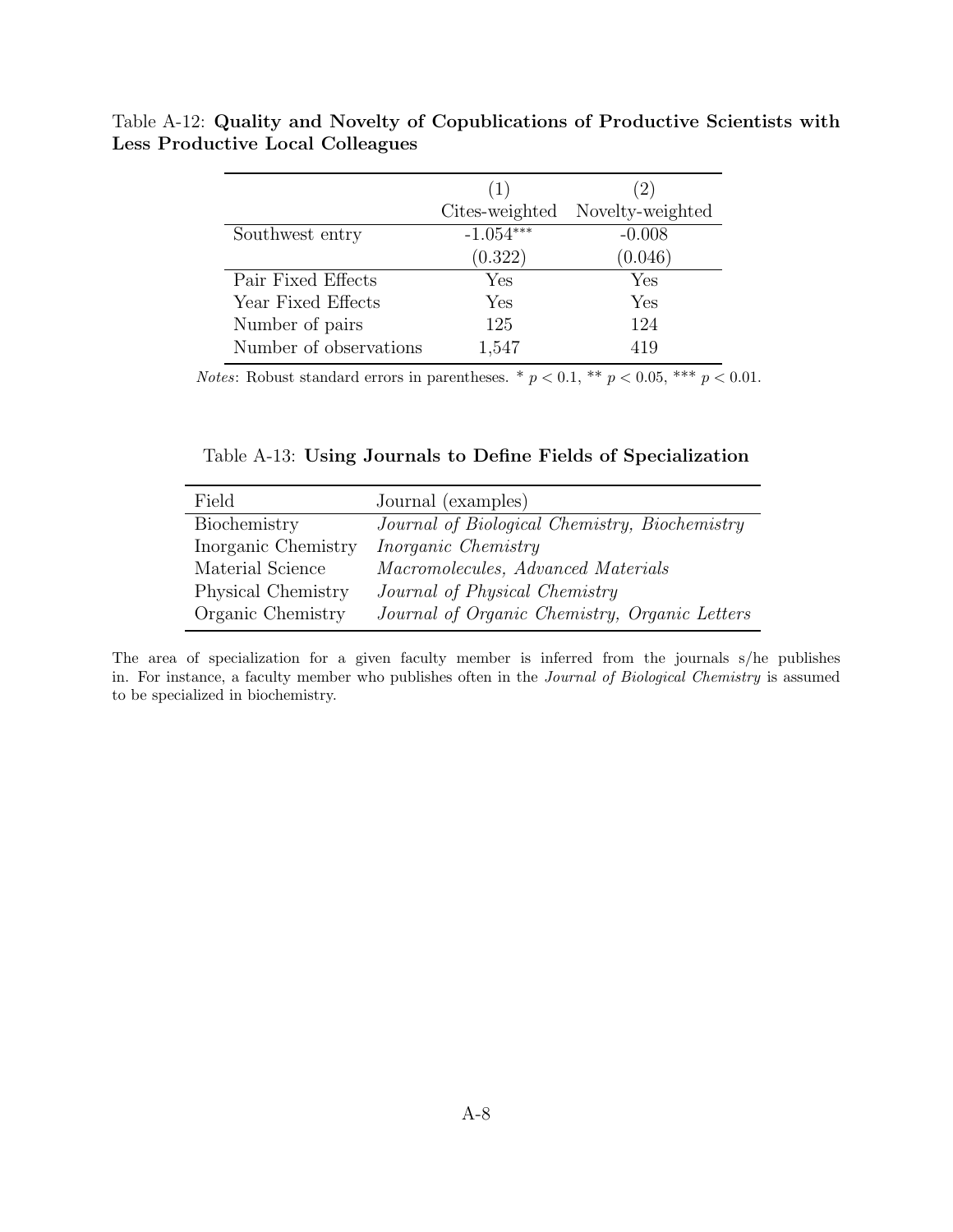|                    | Mean    | Standard deviation |
|--------------------|---------|--------------------|
| All copubs         | 1.42    | 23.51              |
| Chemistry copubs   | 0.22    | 3.89               |
| Biology copubs     | 0.35    | 6.83               |
| Physics copubs     | 0.21    | 3.10               |
| Engineering copubs | 0.07    | 1.33               |
| Southwest entry    | 0.16    | 0.36               |
| Year               | 1999.50 | 5.77               |

Table A-14: Summary Statistics (CBSA Sample Across Fields)

Notes: The unit of observation is a CBSA-pair-year. N=965,480. This data is used in Table 6.

|                                 | Mean    | Standard deviation |
|---------------------------------|---------|--------------------|
| Copublications                  | 0.05    | 0.27               |
| Southwest entry                 | 0.60    | 0.49               |
| Year                            | 2001.55 | 5.20               |
| One more productive.            | 0.41    | 0.49               |
| Both more productive            | 0.44    | 0.50               |
| Different speciality            | 0.68    | 0.47               |
| Local copublications            | 0.26    | 0.67               |
| Local copublications            | 0.03    | 0.18               |
| with less productive colleagues |         |                    |

Table A-15: Summary Statistics (Mathematics Sample)

Notes: The unit of observation is a scientist-pair year. This data is used in Tables 5, 7 (panel B), and 8 (panel C).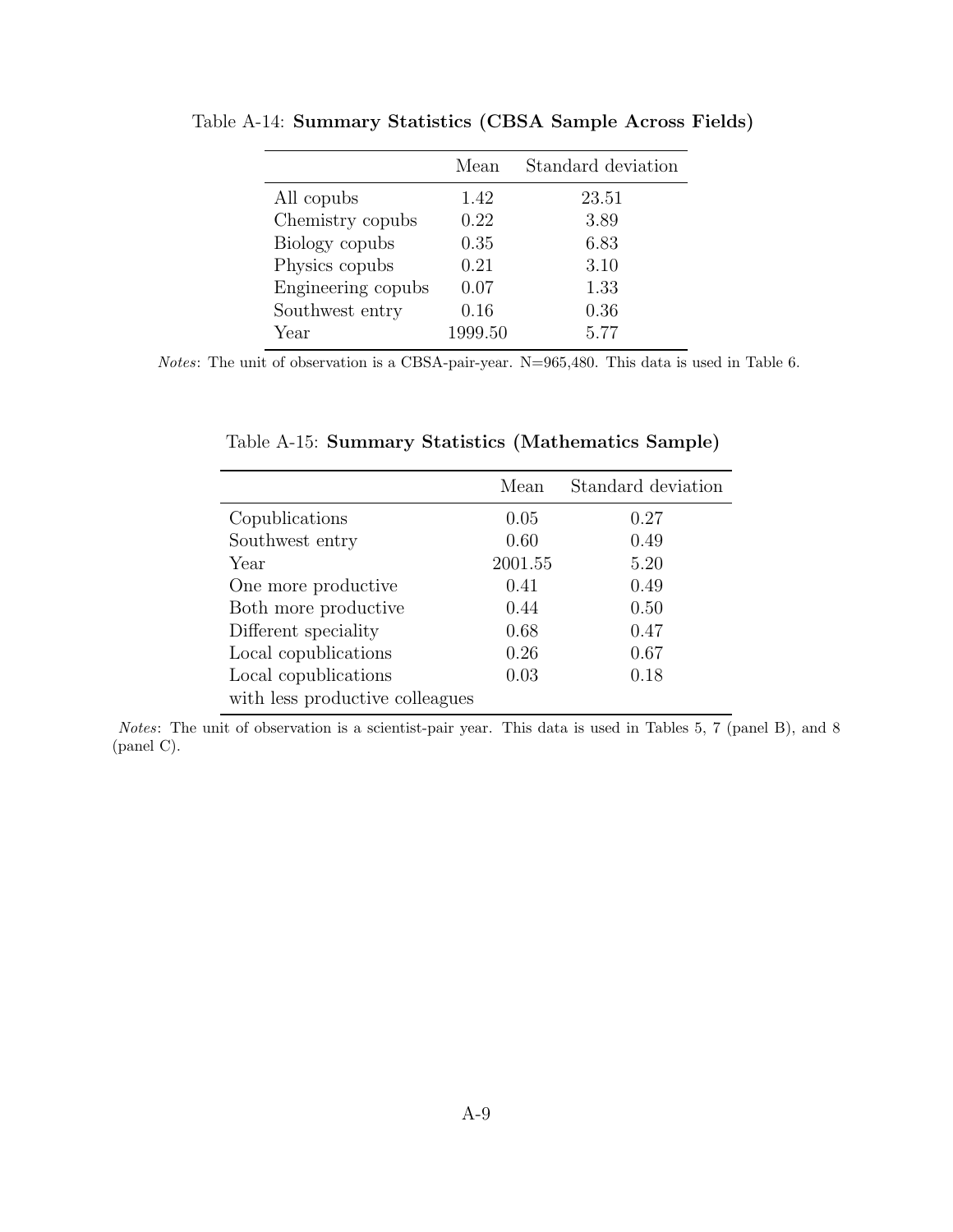| Copublications               | 2.11    | 5.45   |
|------------------------------|---------|--------|
|                              |         |        |
| Citation-Weighted Copubs     | 81.64   | 310.41 |
| Novel Copubs 1               | 0.59    | 1.66   |
| Novel Copubs 2               | 0.36    | 1.17   |
| Novel in Field 1             | 0.49    | 0.91   |
| Across-Field Copubs          | 0.31    | 1.05   |
| Equipment Intensive Copubs 1 | 0.35    | 1.09   |
| Equipment Intensive Copubs 2 | 0.51    | 1.66   |
| Southwest entry              | 0.36    | 0.48   |
| Year                         | 2007.22 | 4.72   |

Table A-16: Summary Statistics (Chemistry Collaborations Across CBSAs)

Notes: The unit of observation is a CBSA-pair-year (N=40,227). This data is used in Table 10.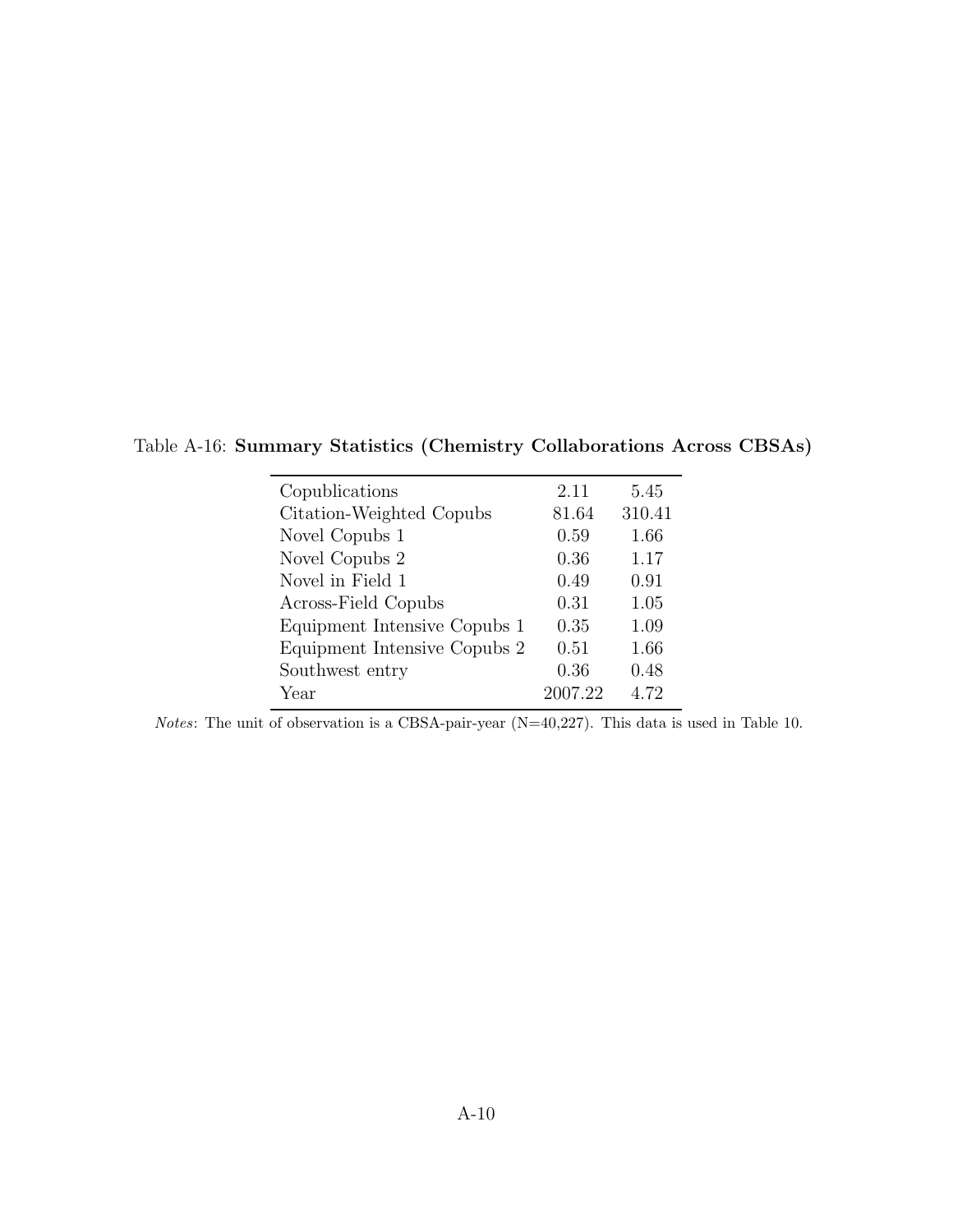| average<br>above<br><b>Both</b><br>average<br>above<br><b>One</b> |                                                                                                                                                                                                                                                                              | 1.000<br>$\begin{array}{c} 1.000 \\ 0.198 \end{array}$                 |
|-------------------------------------------------------------------|------------------------------------------------------------------------------------------------------------------------------------------------------------------------------------------------------------------------------------------------------------------------------|------------------------------------------------------------------------|
| chemistry<br>Different<br>type of                                 |                                                                                                                                                                                                                                                                              | $\begin{array}{c} 1.000 \\ 0.048 \\ 0.032 \end{array}$                 |
| less productive<br>Local with                                     | 1.000                                                                                                                                                                                                                                                                        | 0.069<br>$0.024$<br>$0.035$                                            |
| copubs<br>Local                                                   | 0.437<br>00(                                                                                                                                                                                                                                                                 | 0.077<br>770.05<br>0.103                                               |
| in field<br>Novel                                                 | $1.000$<br>$-0.045$<br>$-0.012$                                                                                                                                                                                                                                              | $0.119$<br>$-0.031$<br>$-0.011$                                        |
| Total<br>share<br>novel                                           | $\begin{array}{c} 1.000 \\ 0.518 \\ 0.037 \\ 0.014 \end{array}$                                                                                                                                                                                                              | $0.051$<br>$0.048$<br>$0.078$                                          |
| share<br>novel<br>Max                                             | $1.000$<br>$0.942$<br>$0.549$<br>$0.044$<br>$0.013$                                                                                                                                                                                                                          | $0.059$<br>$0.038$<br>$0.079$                                          |
| Mean<br>share<br>novel                                            | $\begin{array}{c} 1.000 \\ 0.953 \\ 0.870 \\ 0.528 \\ 0.029 \\ \end{array}$                                                                                                                                                                                                  | $0.057$<br>$0.017$<br>$-0.082$                                         |
| Novel<br>trends                                                   | $\begin{array}{c} 1.000 \\ 1.034 \\ 0.035 \\ 0.020 \\ 0.131 \\ 0.059 \\ 0.0116 \\ 0.0116 \\ \end{array}$                                                                                                                                                                     | $\begin{array}{c} 0.015 \\ -0.024 \end{array}$                         |
| Intensive<br>Equip.<br>$\sim$                                     | $1.006$<br>$0.033$<br>$0.106$<br>$0.120$<br>$0.024$<br>$0.021$                                                                                                                                                                                                               | 0.144<br>0.008<br>0.011                                                |
| Equip.<br>Intensive                                               | $\begin{array}{l} 1.000\\ 0.884\\ 0.015\\ 0.026\\ 0.090\\ 0.126\\ 0.13\\ 0.003\\ 0.003\\ 0.003\\ 0.003\\ 0.003\\ 0.003\\ 0.003\\ 0.003\\ 0.003\\ 0.003\\ 0.003\\ 0.003\\ 0.003\\ 0.003\\ 0.003\\ 0.003\\ 0.003\\ 0.003\\ 0.003\\ 0.003\\ 0.003\\ 0.003\\ 0.003\\ 0.0$        | $\begin{array}{c} 0.133 \\ 0.002 \\ 0.017 \end{array}$                 |
| Cites                                                             | $-0.055$<br>$0.030$<br>$0.093$<br>$0.140$<br>$0.113$<br>$-0.030$<br>1.000<br>0.53<br>0.103                                                                                                                                                                                   | $-0.041$<br>$-0.085$<br>0.109                                          |
| Year                                                              | $0.102$<br>$0.218$<br>$0.220$<br>$0.228$<br>$1.000$<br>$0.220$<br>0.016<br>$0.082$<br>$0.122$<br>0.029<br>0.005                                                                                                                                                              | 1.017<br>0.030<br>0.009                                                |
| Copubs Southwest<br>Entry                                         | $\begin{array}{c} 0.109 \\ 0.073 \\ 0.086 \\ 0.030 \\ 0.147 \\ 0.146 \\ 0.146 \end{array}$<br>$\begin{array}{c} 0.045 \\ 0.106 \\ 0.018 \end{array}$<br>0.644<br>0001                                                                                                        | 0.053<br>0.010<br>0.040                                                |
|                                                                   | 0.006<br>0.002<br>1.178<br>1.275<br>1.196<br>0.000<br>0.015<br>0.345<br>0.55<br>0.320<br>0.018                                                                                                                                                                               | $-0.005$<br>0.017<br>0.035                                             |
| Variables                                                         | Equipment Intensive 2<br>Local copubs with less<br>Equipment Intensive 1<br>productive colleagues<br>Mean share novel<br>Total share novel<br>Max share novel<br>Southwest entry<br><b>Copublications</b><br>Local copubs<br>Novel trends<br>Novel in field<br>Year<br>Cites | Different type of chemistry<br>Both above average<br>One above average |

| n m m l n                                      |
|------------------------------------------------|
|                                                |
| $\frac{1}{2}$                                  |
| $\frac{1}{2}$<br>i<br>$\overline{\phantom{a}}$ |
| Ì<br>ζ                                         |
| Į<br>ı                                         |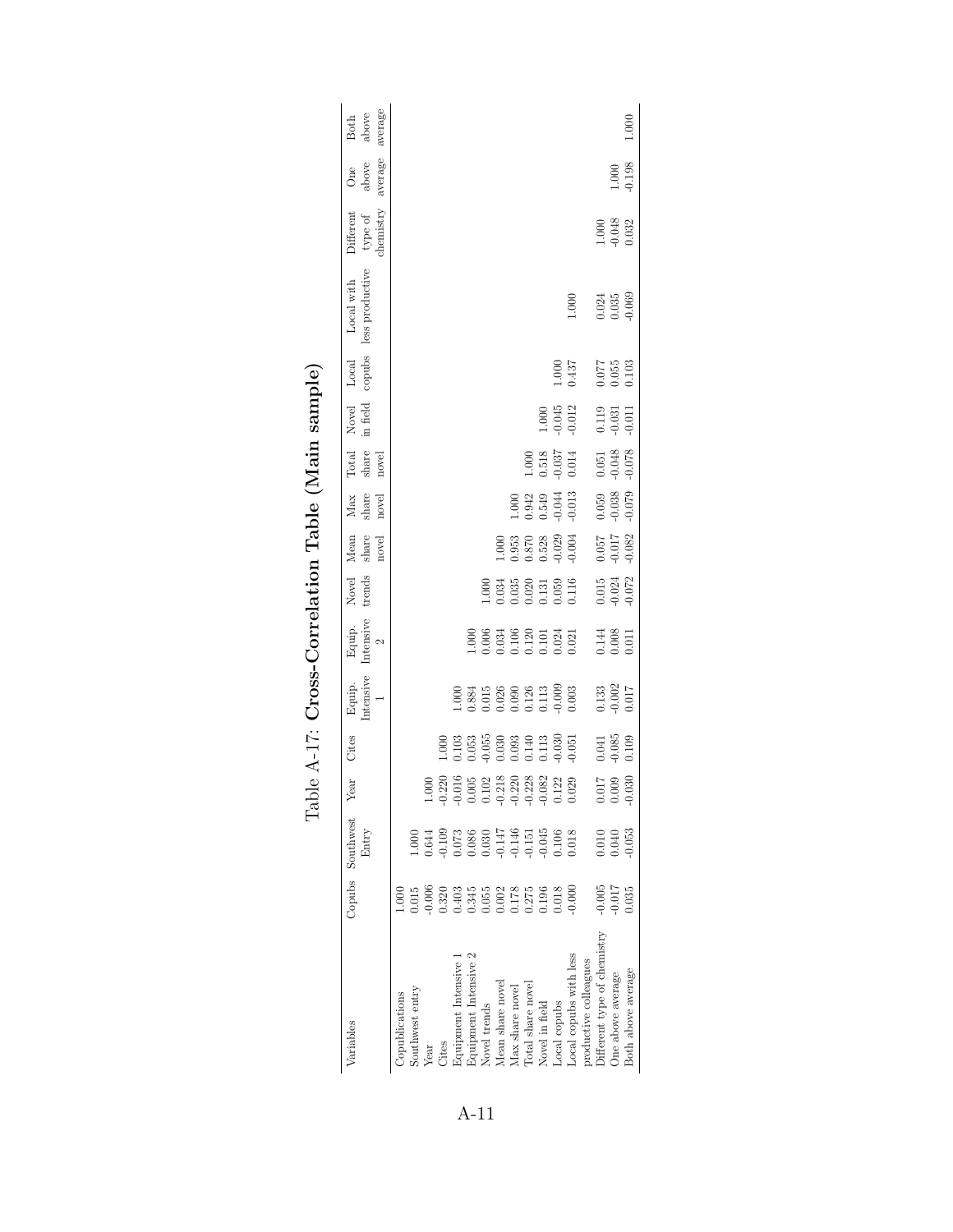| 1.000<br>Year<br>Southwest<br>$\frac{1.000}{0.245}$<br>Biology Physics Engineering<br>Copubs Copubs CopubsBentry<br>$-0.016$<br>$0.016$<br>1.000<br>$-0.010$<br>0.770<br>1.000<br>0.011<br>-0.007<br>0.014<br>0.775<br>0.604<br>1.000<br>Chemistry<br>Copubs |
|--------------------------------------------------------------------------------------------------------------------------------------------------------------------------------------------------------------------------------------------------------------|
|                                                                                                                                                                                                                                                              |
|                                                                                                                                                                                                                                                              |
|                                                                                                                                                                                                                                                              |
|                                                                                                                                                                                                                                                              |
|                                                                                                                                                                                                                                                              |
|                                                                                                                                                                                                                                                              |
|                                                                                                                                                                                                                                                              |
|                                                                                                                                                                                                                                                              |
|                                                                                                                                                                                                                                                              |

| ı<br>י.<br>בו<br>$\overline{ }$        |
|----------------------------------------|
| )<br> <br>                             |
| $\sim$<br>i<br>֧֓֜֕֜֜֜                 |
| $\frac{1}{2}$                          |
| .<br>גול<br>$\frac{1}{2}$<br>-<br>E    |
| ֘<br>$\frac{1}{2}$<br>)<br> <br> <br>Ì |
| くくく<br>l<br>ζ                          |
| l<br>ı<br>י<br>                        |

Notes: The unit of observation in this dataset is a CBSA-pair year. N=965,480. This data underpins Table 6. Notes: The unit of observation in this dataset is a CBSA-pair year. N=965,480. This data underpins Table 6.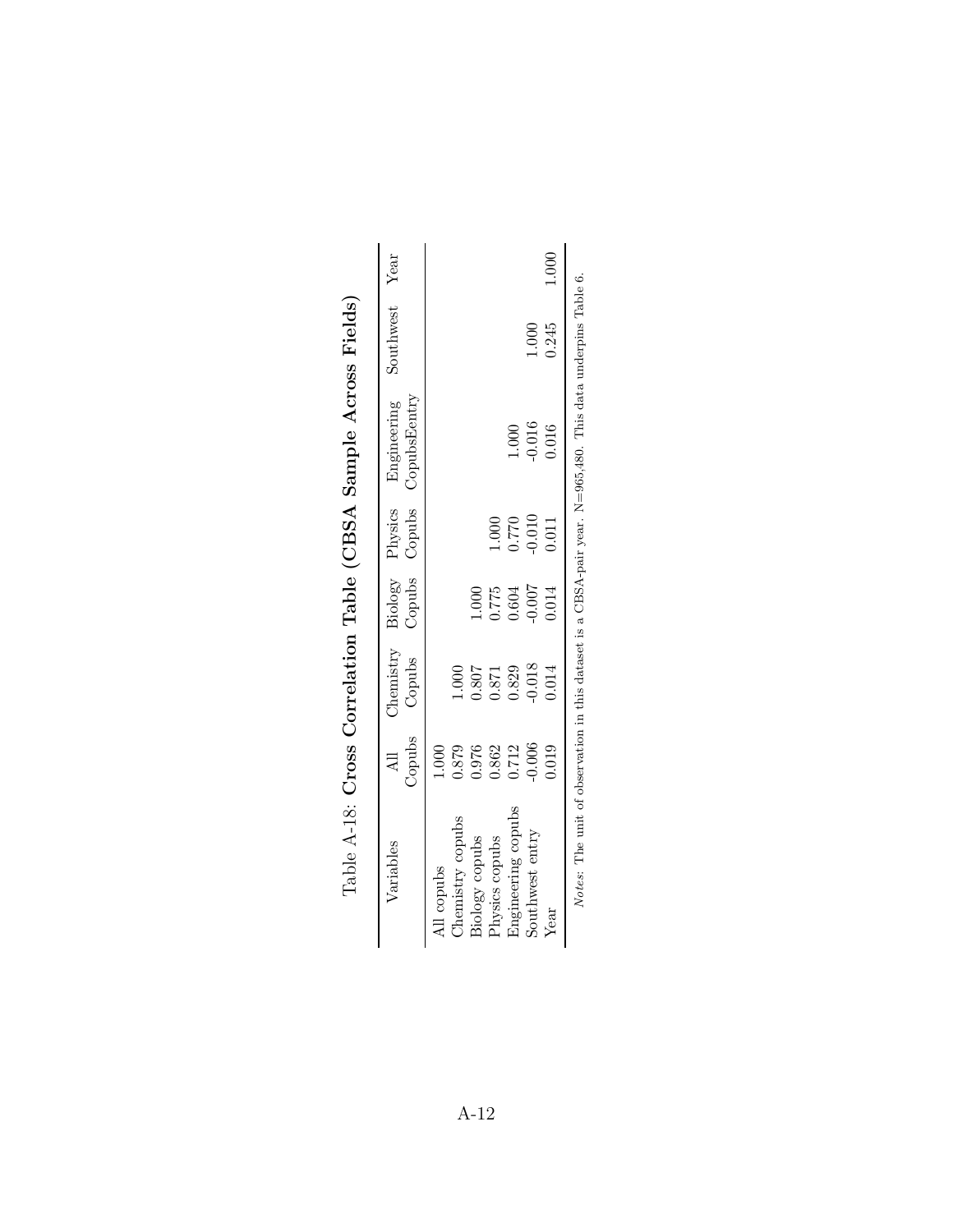| Variables                       | Copublications                                                                                | Southwest                                                                                  | Year                                                                                        | One                                                                      | <b>Both</b>                                                     | <b>Different</b>                                       | Local<br>copubs       | Local copubs                    |
|---------------------------------|-----------------------------------------------------------------------------------------------|--------------------------------------------------------------------------------------------|---------------------------------------------------------------------------------------------|--------------------------------------------------------------------------|-----------------------------------------------------------------|--------------------------------------------------------|-----------------------|---------------------------------|
|                                 |                                                                                               | entry                                                                                      |                                                                                             | more productive                                                          | more productive                                                 | speciality                                             |                       | with less productive colleagues |
| Copublications                  | 1.000                                                                                         |                                                                                            |                                                                                             |                                                                          |                                                                 |                                                        |                       |                                 |
| Southwest entry                 |                                                                                               |                                                                                            |                                                                                             |                                                                          |                                                                 |                                                        |                       |                                 |
| Year                            | $\begin{array}{c} 0.023 \\ 0.018 \\ 0.049 \\ 0.073 \\ 0.063 \\ 0.034 \\ 0.034 \\ \end{array}$ | $\begin{array}{c} 1.000 \\ 0.545 \\ 0.015 \\ 0.041 \\ 0.001 \\ 0.007 \\ 0.007 \end{array}$ |                                                                                             |                                                                          |                                                                 |                                                        |                       |                                 |
| One more productive             |                                                                                               |                                                                                            | $\begin{array}{c} 1.000 \\ -0.021 \\ 0.009 \\ 0.014 \\ 0.030 \\ 0.030 \\ 0.033 \end{array}$ |                                                                          |                                                                 |                                                        |                       |                                 |
| Both more productive            |                                                                                               |                                                                                            |                                                                                             |                                                                          |                                                                 |                                                        |                       |                                 |
| $\Delta$ ifferent speciality    |                                                                                               |                                                                                            |                                                                                             | $\begin{array}{c} 1.000 \\ 0.739 \\ 0.035 \\ 0.061 \\ 0.001 \end{array}$ | $\begin{array}{c} 1.000 \\ 0.063 \\ 0.112 \\ 0.062 \end{array}$ |                                                        |                       |                                 |
| Local copubs                    |                                                                                               |                                                                                            |                                                                                             |                                                                          |                                                                 | $\begin{array}{c} 1.000 \\ 0.022 \\ 0.008 \end{array}$ |                       |                                 |
| Local copubs                    |                                                                                               |                                                                                            |                                                                                             |                                                                          |                                                                 |                                                        | $\frac{1.000}{0.236}$ | 1.000                           |
| with less productive colleagues |                                                                                               |                                                                                            |                                                                                             |                                                                          |                                                                 |                                                        |                       |                                 |
|                                 |                                                                                               |                                                                                            |                                                                                             |                                                                          |                                                                 |                                                        |                       |                                 |

| $\sim$<br>I<br>ζ<br>こくこく<br>ً<br>ا<br>ı                                    |
|----------------------------------------------------------------------------|
| $\frac{1}{2}$<br>$\frac{1}{2}$<br>'<br>                                    |
| ı<br>֖֖֖֧֧֧֧֧֧֚֚֚֚֚֚֚֚֚֚֚֚֚֚֚֚֚֚֚֚֚֚֚֚֚֚֚֚֬֝֓֝֓֝֓֝֬֝֓<br>$\mathbf{r}$<br>้ |
| Ì                                                                          |
| l<br>j<br>-<br>E                                                           |

Notes: The unit of observation in this dataset is a scientist-pair year. N=965,480. This data underpins table 5, 7 (panel B), and 8 (panel C) Notes: The unit of observation in this dataset is a scientist-pair year. N=965,480. This data underpins table 5, 7 (panel B), and 8 (panel C)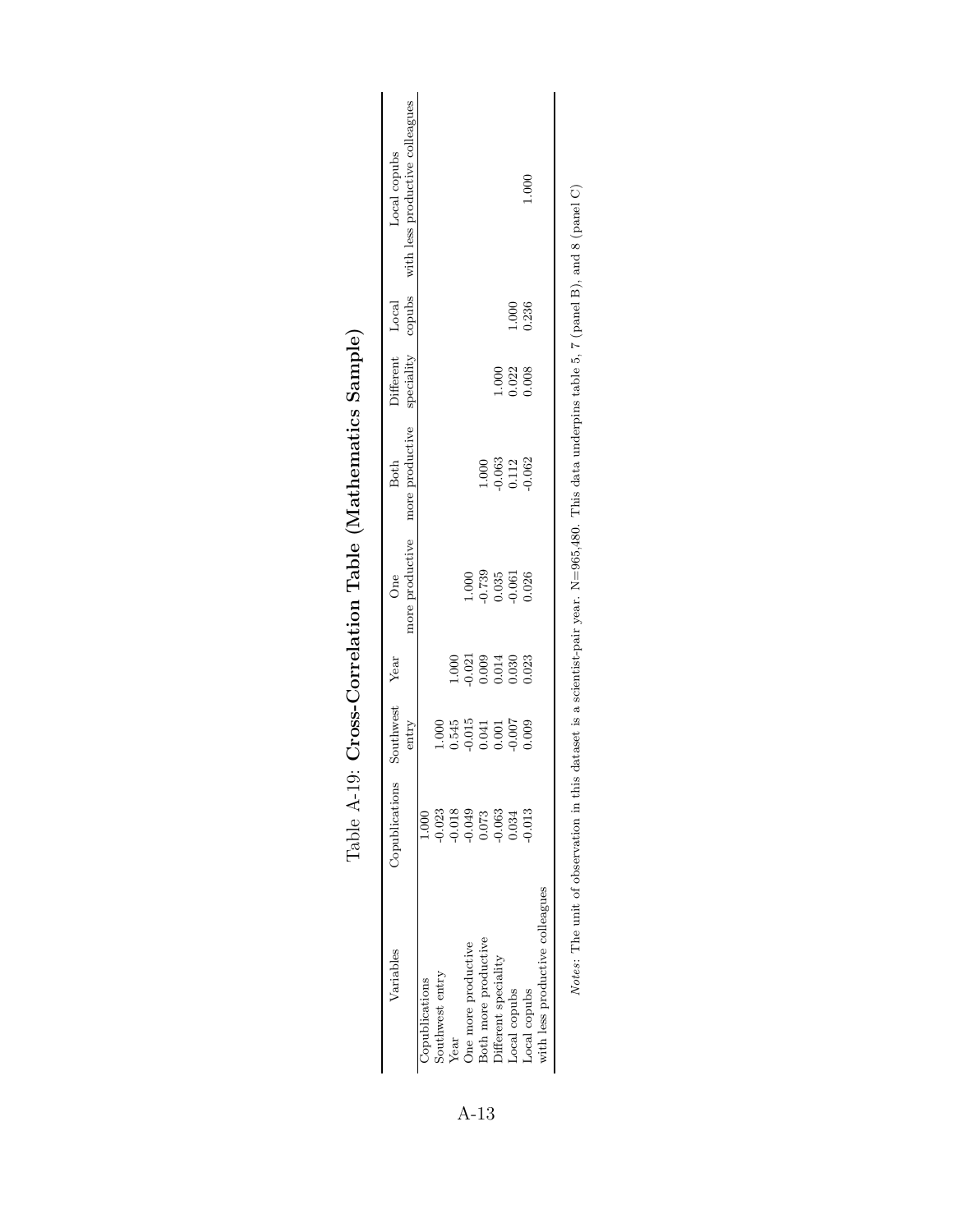| Variables                          |       | Copubs Citation-Weighted<br>Copubs | Novel | Novel | Novel    | Copubs 1 Copubs 2 in Field 1 Copubs | Copubs 1 | Across-Field Equipment Intensive Equipment Intensive Southwest<br>Copubs <sub>2</sub> | $entry$                                       | Year  |
|------------------------------------|-------|------------------------------------|-------|-------|----------|-------------------------------------|----------|---------------------------------------------------------------------------------------|-----------------------------------------------|-------|
|                                    |       |                                    |       |       |          |                                     |          |                                                                                       |                                               |       |
| Copublications                     |       |                                    |       |       |          |                                     |          |                                                                                       |                                               |       |
| <b>Copulation-Weighted Copulos</b> | 0.753 | 1.000                              |       |       |          |                                     |          |                                                                                       |                                               |       |
| Novel Copubs 1                     | 0.868 | .638                               | 1.000 |       |          |                                     |          |                                                                                       |                                               |       |
|                                    | 0.709 | :544                               | 0.718 | 00    |          |                                     |          |                                                                                       |                                               |       |
| Novel Copubs 2<br>Novel in Field 1 | 1.084 | 0.065                              | 0.195 | 1.311 | 000      |                                     |          |                                                                                       |                                               |       |
| Across-Field Copubs                | 0.752 | 1578                               | 0.638 | 0.568 | 0.076    | 000                                 |          |                                                                                       |                                               |       |
| Equipment Intensive Copubs 1       | 0.811 | 1.621                              | 0.739 | 0.616 | 0.097    | 0.701                               | 000      |                                                                                       |                                               |       |
| Equipment Intensive Copubs 2       | 0.764 | .579                               | 0.700 | 0.586 | 0.098    | 0.665                               | 0.956    | 1.000                                                                                 |                                               |       |
| Southwest entry                    | 141   | 0.126                              | 0.129 | 0.091 | $-0.001$ | 0.063                               | 0.098    | 0.088                                                                                 |                                               |       |
| Year                               | 1.162 | 1.076                              | 0.183 | 0.068 | 0.166    | 0.039                               | 0.122    | 0.119                                                                                 | $\begin{array}{c} 1.000 \\ 0.066 \end{array}$ | 1.000 |

| $\begin{smallmatrix} 2 \ 3 \ 2 \end{smallmatrix}$<br>$\frac{1}{\sqrt{2}}$<br>)<br>) |
|-------------------------------------------------------------------------------------|
| )<br> <br>!<br>.<br>המחיר הייתה ה                                                   |
| '<br>$\overline{\phantom{a}}$<br>i<br>Ì                                             |
| :<br>י<br>Ī                                                                         |
| į<br>י<br>                                                                          |
| $\frac{1}{4}$<br>$\overline{\phantom{a}}$<br>Ò                                      |
| ŗ.<br>ζ                                                                             |
| ı<br>-<br> <br>                                                                     |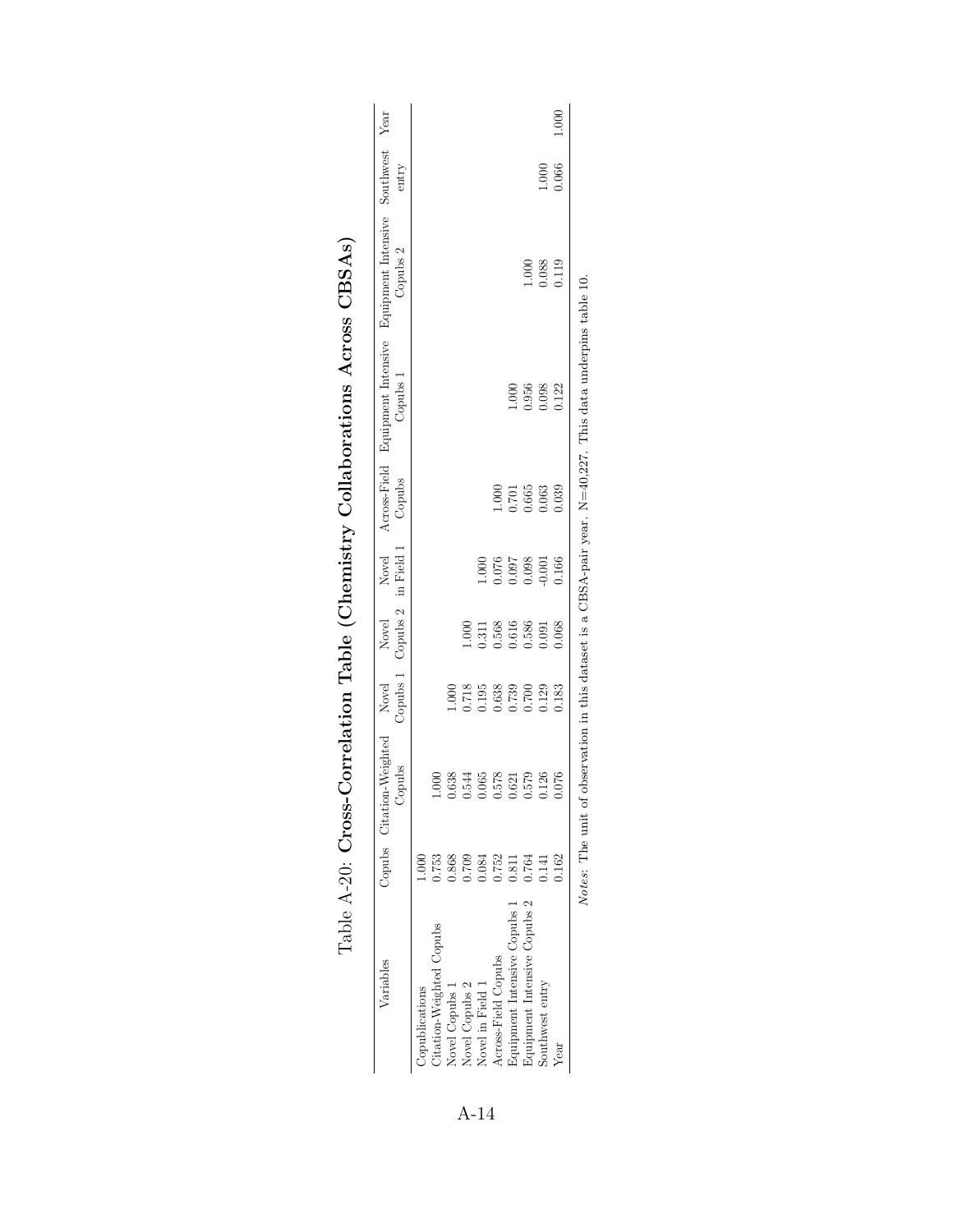### Appendix A: Figures



Figure A-1: Dynamics of The Effect of Southwest Entry: CBSA-Pair Level

Notes: To generate this graph, we regress CBSA copublications on year fixed effects, pair effects, origin-CBSA and destination-CBSA time trends, and a set of indicator variables corresponding to 5 years before Southwest entry, 4 years before Southwest entry, ..., 4 years after Southwest entry, 5 years after Southwest entry (5 years before Southwest entry omitted). We then plot the coefficients associated with these indicator variables against time to/from Southwest entry, superimposing a linear fit line before entry and after entry.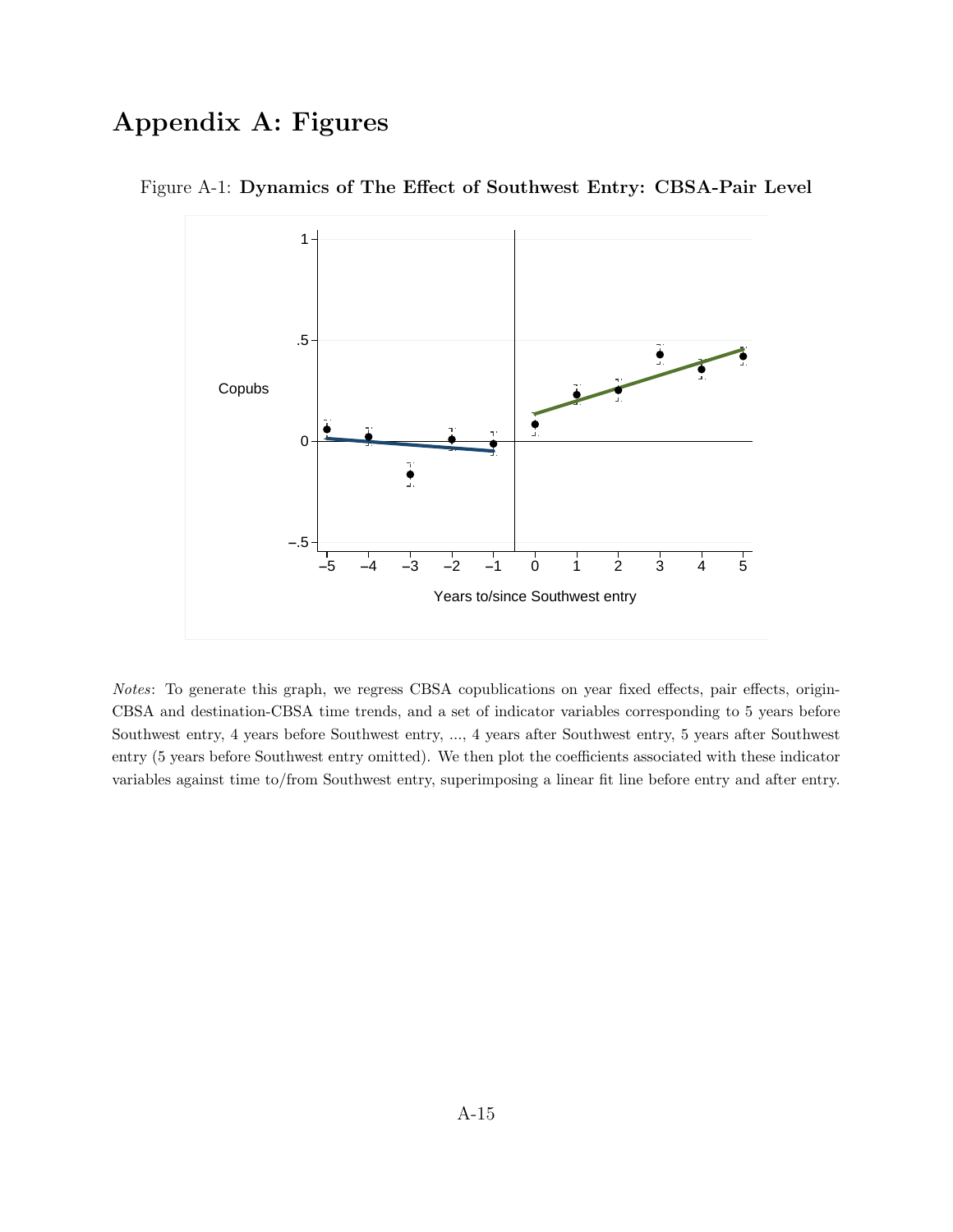### Appendix B: Theoretical Model Under  $w=0$

## **B1:**  $\pi_D^* > \pi_{G,L}^*$

Intuitively, if scientists go on the global market for co-authors and end up with someone of the same quality as a local co-author (the outside option), then returns will be lower because they have to incur travel costs:

$$
\frac{(p_L q)^2}{2\alpha} > \frac{(p_L q)^2}{4\alpha} (1 + \frac{1}{2} t_L^*) > 0
$$
\n
$$
\iff \frac{1}{2} > \frac{1}{4} + \frac{1}{8} t_L^* > 0,\tag{15}
$$

since the maximum value of  $t_L^*$  is 1. Q.E.D.

## B2:  $\pi_{G,H}^* > \pi_D^*$  requires an assumption on parameters

$$
\pi_{G,H}^* - \pi_D^* > 0 \tag{16}
$$

$$
\iff \frac{(p_H q)^2}{4\alpha} (1 + \frac{1}{2} t_H^*) - \frac{(p_L q)^2}{2\alpha} > 0
$$
\n
$$
\iff (p_H)^2 (1 + \frac{1}{2} t_H^*) > 2(p_L)^2 \tag{17}
$$

Intuitively, the benefit of a better co-author has to compensate for higher travel costs.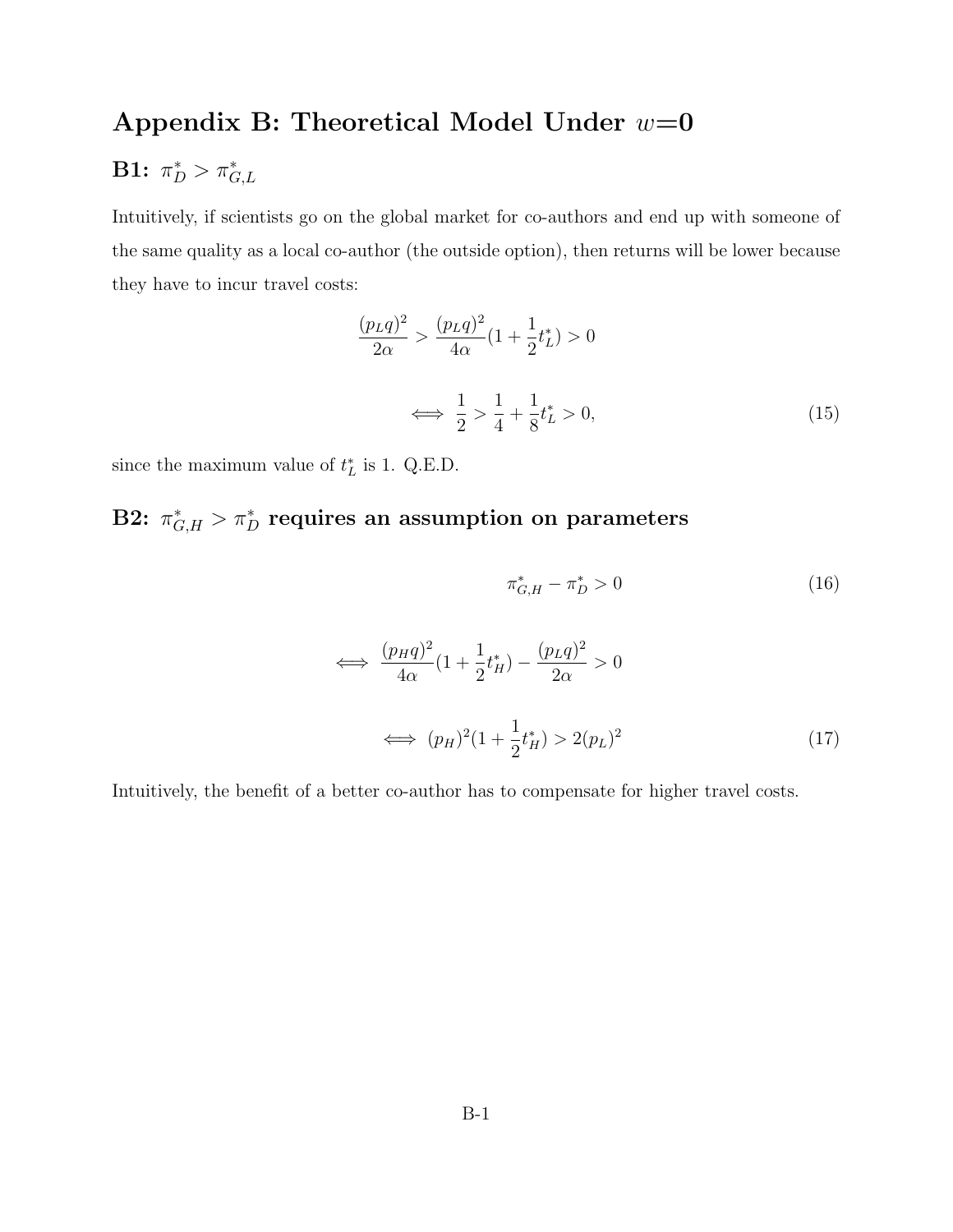## B3:  $\pi_G^* > \pi_D^*$  requires an assumption on parameters

$$
(1-z)\pi_{G,L}^* + z\pi_{G,H}^* - \pi_D^* > 0 \tag{18}
$$

$$
\iff (1-z)\frac{(p_Lq)^2}{4\alpha}(1+\frac{1}{2}t_L^*) + z\frac{(p_Hq)^2}{4\alpha}(1+\frac{1}{2}t_H^*) - \frac{(p_Lq)^2}{2\alpha} > 0
$$
\n
$$
\iff (1-z)(p_L)^2(1+\frac{1}{2}t_L^*) + z(p_H)^2(1+\frac{1}{2}t_H^*) - 2(p_L)^2 > 0
$$
\n
$$
\iff z[(p_H)^2(1+\frac{1}{2}t_H^*) - (p_L)^2(1+\frac{1}{2}t_L^*)] - (p_L)^2(1-\frac{1}{2}t_L^*) > 0
$$
\n(19)

Intuitively, the benefit of a better co-author has to compensate for higher travel costs. Conditional on this being the case, the greater the likelihood that this will happen (i.e. z high), the more attractive the choice of a distant co-author becomes.

B4: 
$$
\frac{\partial [\pi_G^* - \pi_D^*]}{\partial q} > 0
$$
 requires an assumption on parameters First,  $\frac{\partial [\pi_{G,H}^*]}{\partial q}$ :

$$
\frac{\partial \pi_{G,H}^*}{\partial q} = \frac{(p_H)^2 q}{2\alpha} (1 + \frac{1}{2} t_H^*) + \frac{(p_H q)^2}{4\alpha} \frac{1}{2} \frac{(p_H)^2 q}{4\alpha \beta} \n= \frac{(p_H)^2 q}{2\alpha} (1 + t_H^*)
$$
\n(20)

Second,  $\frac{\partial [\pi_{G,L}^*]}{\partial q}$ :  $\frac{\partial \pi_{G,L}^*}{\partial q} =$  $(p_L)^2 q$  $2\alpha$  $(1 + t_L^*)$ ) (21) Third,  $\frac{\partial [\pi_D^*]}{\partial q}$ : 2

$$
\frac{\partial \pi_D^*}{\partial q} = \frac{(p_L)^2 q}{\alpha} \tag{22}
$$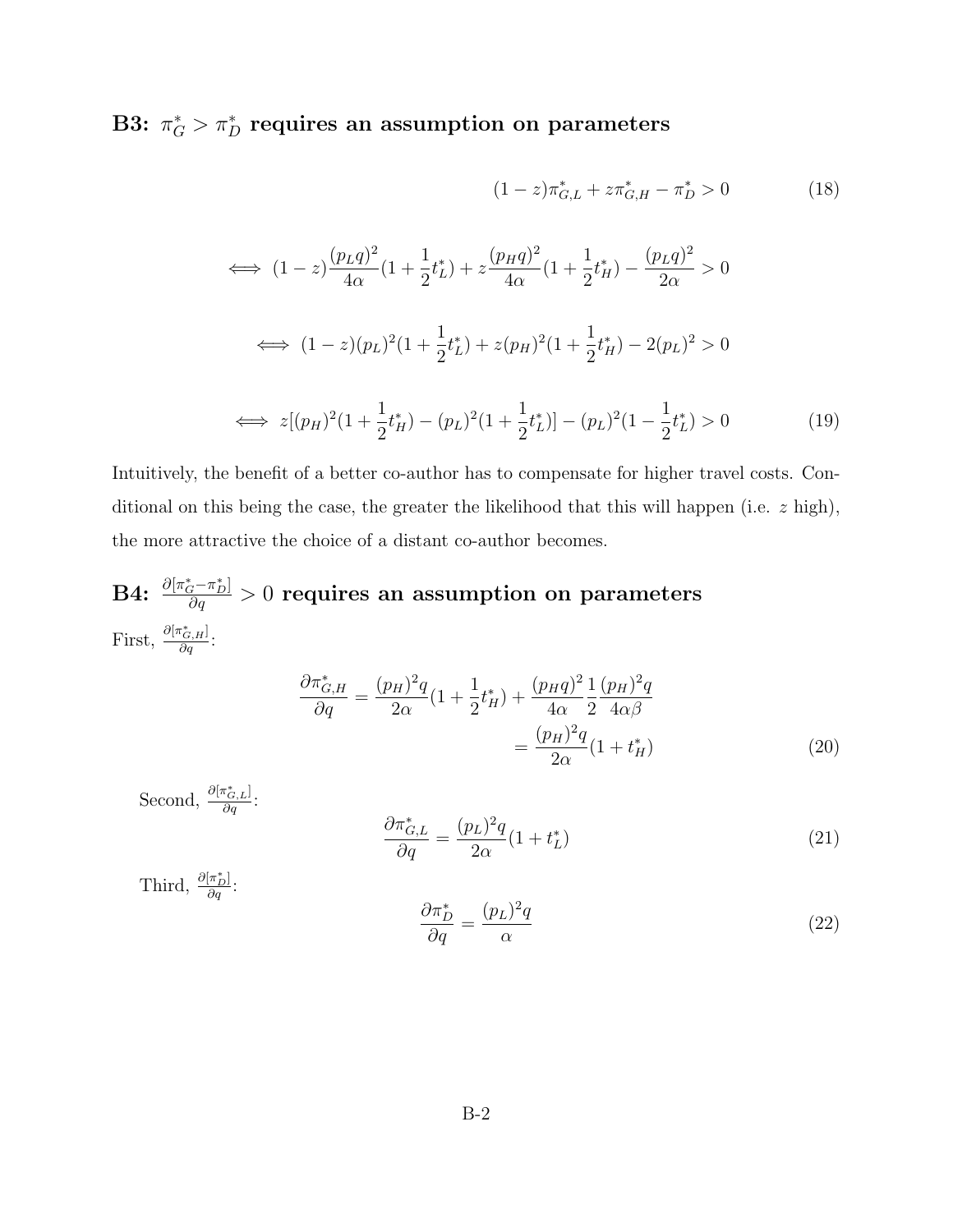Finally, use the three previous results to show:  $\frac{\partial [\pi_{G}^{*} - \pi_{D}^{*}]}{\partial q}$ ∂q

$$
(1-z)\frac{\partial \pi_{G,L}^*}{\partial q} + z \frac{\partial \pi_{G,H}^*}{\partial q} > \frac{\partial \pi_D^*}{\partial q}
$$
 (23)

$$
\iff (1-z)\frac{(p_L)^2 q}{2\alpha}(1+t_L^*) + z\frac{(p_H)^2 q}{2\alpha}(1+t_H^*) > \frac{(p_L)^2 q}{\alpha}
$$
\n
$$
\iff \frac{q}{2\alpha}[(1-z)(p_L)^2(t_L^*-1) + z[(p_H)^2(1+t_H^*) - 2(p_L)^2]] > 0 \tag{24}
$$

The first term is negative since  $t_L^*$  is between 0 and 1. This reflects the idea that if a scientist uses the global market, s/he can end up with a co-author of the same quality as a local co-author, but with the addition of travel costs. The second term is positive and reflects the idea that if a scientist uses the global market s/he can end up with a co-author of higher quality with probability z. Ignoring the first term  $\frac{q}{2\alpha}$ , we simplify and re-write:

$$
\iff (1-z)(p_L)^2(t_L^* - 1) + z[(p_H)^2(1 + t_H^*) - 2(p_L)^2] > 0
$$
\n
$$
\iff z[(p_H)^2(1 + t_H^*) - (p_L)^2(1 + t_L^*)] - (p_L)^2(1 - t_L^*) > 0
$$
\n(25)

Note that the condition to satisfy  $\frac{\partial [\pi_{G}^{*} - \pi_{D}^{*}]}{\partial q}$  is very similar to the condition to satisfy  $\pi_{G}^{*} - \pi_{D}^{*}$ 0. The subsection below will show that if the level condition  $(\pi_G^* - \pi_D^* > 0)$  is satisfied, then the difference condition  $\left(\frac{\partial [\pi_G^* - \pi_D^*]}{\partial q}\right)$  is automatically satisfied. Therefore, no further assumptions are needed in addition to the level condition.

### B5: Comparing the level condition to the difference condition

Level condition:  $\pi_G^* - \pi_D^* > 0$  means:

$$
z[(p_H)^2(1+\frac{1}{2}t_H^*)-(p_L)^2(1+\frac{1}{2}t_L^*)]-(p_L)^2(1-\frac{1}{2}t_L^*)>0
$$
\n(26)

Difference condition:  $\frac{\partial [\pi_G^* - \pi_D^*]}{\partial q} > 0$  means

$$
z[(p_H)^2(1+t_H^*)-(p_L)^2(1+t_L^*)]-(p_L)^2(1-t_L^*)>0\tag{27}
$$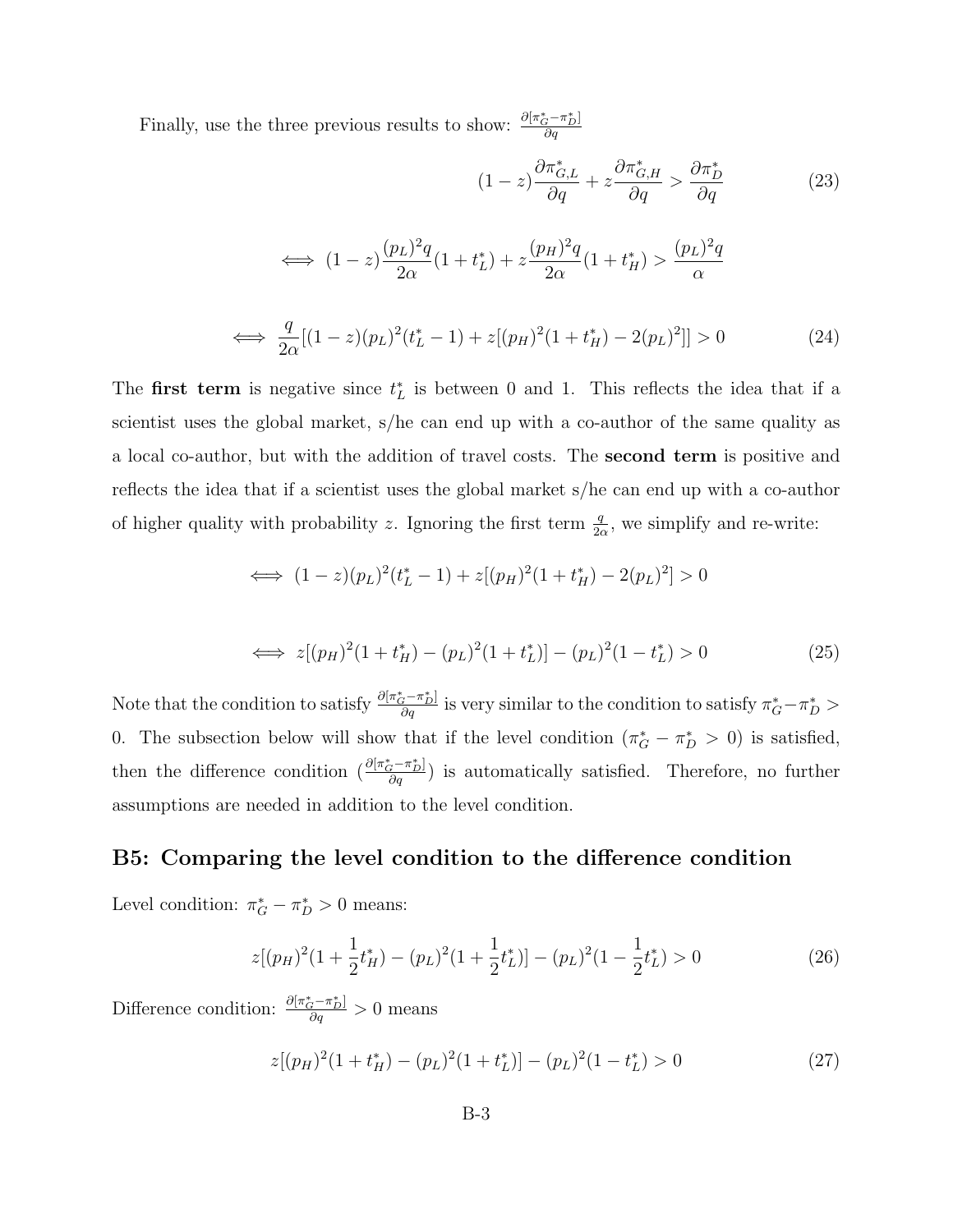Therefore, by combining both conditions one can show that:

$$
\frac{\partial[\pi_G^* - \pi_D^*]}{\partial q} > \pi_G^* - \pi_D^*
$$
\n
$$
\iff z[(p_H)^2(1 + t_H^*) - (p_L)^2(1 + t_L^*)] - (p_L)^2(1 - t_L^*) >
$$
\n
$$
z[(p_H)^2(1 + \frac{1}{2}t_H^*) - (p_L)^2(1 + \frac{1}{2}t_L^*)] - (p_L)^2(1 - \frac{1}{2}t_L^*)
$$
\n
$$
\iff z[(p_H)^2(t_H^*) - (p_L)^2(t_L^*)] + (p_L)^2(t_L^*) >
$$
\n
$$
z[(p_H)^2(\frac{1}{2}t_H^*) - (p_L)^2(\frac{1}{2}t_L^*)] + (p_L)^2(\frac{1}{2}t_L^*)
$$
\n
$$
\iff 2z[(p_H)^2(t_H^*) - (p_L)^2(t_L^*)] + 2(p_L)^2(t_L^*) >
$$
\n
$$
z[(p_H)^2(t_H^*) - (p_L)^2(t_L^*)] + (p_L)^2(t_L^*) >
$$
\n
$$
\iff z[(p_H)^2(t_H^*) - (p_L)^2(t_L^*)] + (p_L)^2(t_L^*) >
$$

Therefore, if a given project is preferred under a distant co-author, this effect is magnified when project quality rises.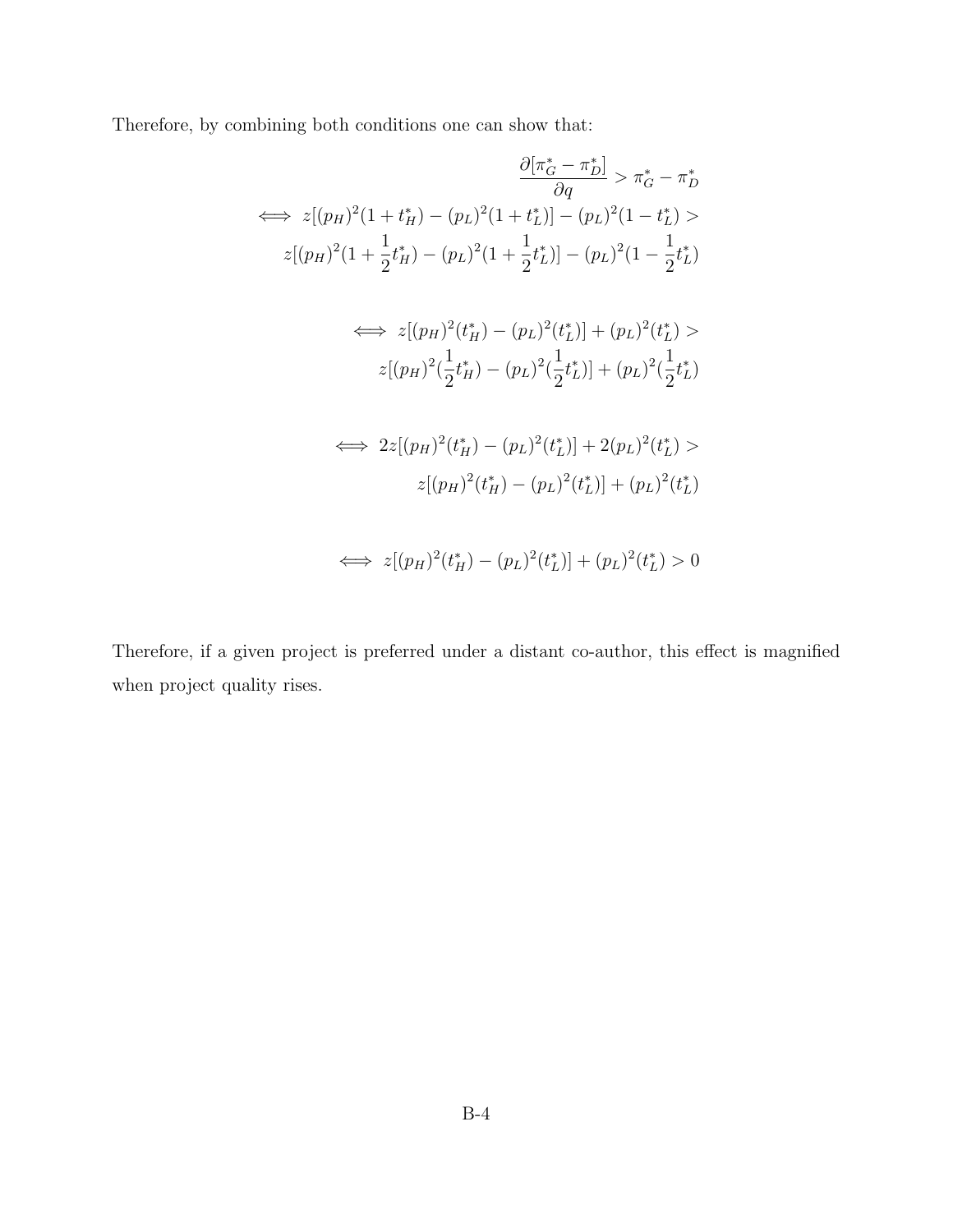### Appendix C: Theoretical Model Under  $z > w > 0$

Here we address the general case where  $z > w > 0$  (in the main text we solved for the specific case where  $w = 0$ ).

Returns under a local co-author are:

$$
\pi_L^* = (1 - w) \frac{(p_B q)^2}{2\alpha} + w \frac{(p_G q)^2}{2\alpha} = \frac{q^2}{2\alpha} (w p_G^2 + (1 - w) p_B^2).
$$
 (28)

Returns under a distant co-author are:

$$
\pi_D^* = \frac{q^2}{4\alpha} (z p_G^2 (1 + \frac{t_G^*}{2}) + (1 - z) p_B^2 (1 + \frac{t_B^*}{2})),\tag{29}
$$

where  $t_i^* = \frac{(p_i q)^2}{8\alpha\beta}$ .

Therefore, the difference between both profit levels can be shown to be:

$$
\pi_D^* - \pi_L^* = \frac{q^2}{4\alpha} [p_G^2(z(1 + \frac{t_G^*}{2}) - 2w) + p_B^2((1 - z)(1 + \frac{t_B^*}{2}) - 2(1 - w))].\tag{30}
$$

By again using the definition of  $\beta = \frac{1}{\theta}$  $\frac{1}{\theta}$ , one can show that:

$$
\frac{\partial[\pi_D^* - \pi_L^*]}{\partial \theta} = (\frac{q^2}{8\alpha})^2 (zp_G^4 + (1-z)p_B^4) > 0,
$$
\n(31)

and from here one can see that the three predictions of the main text are satisfied.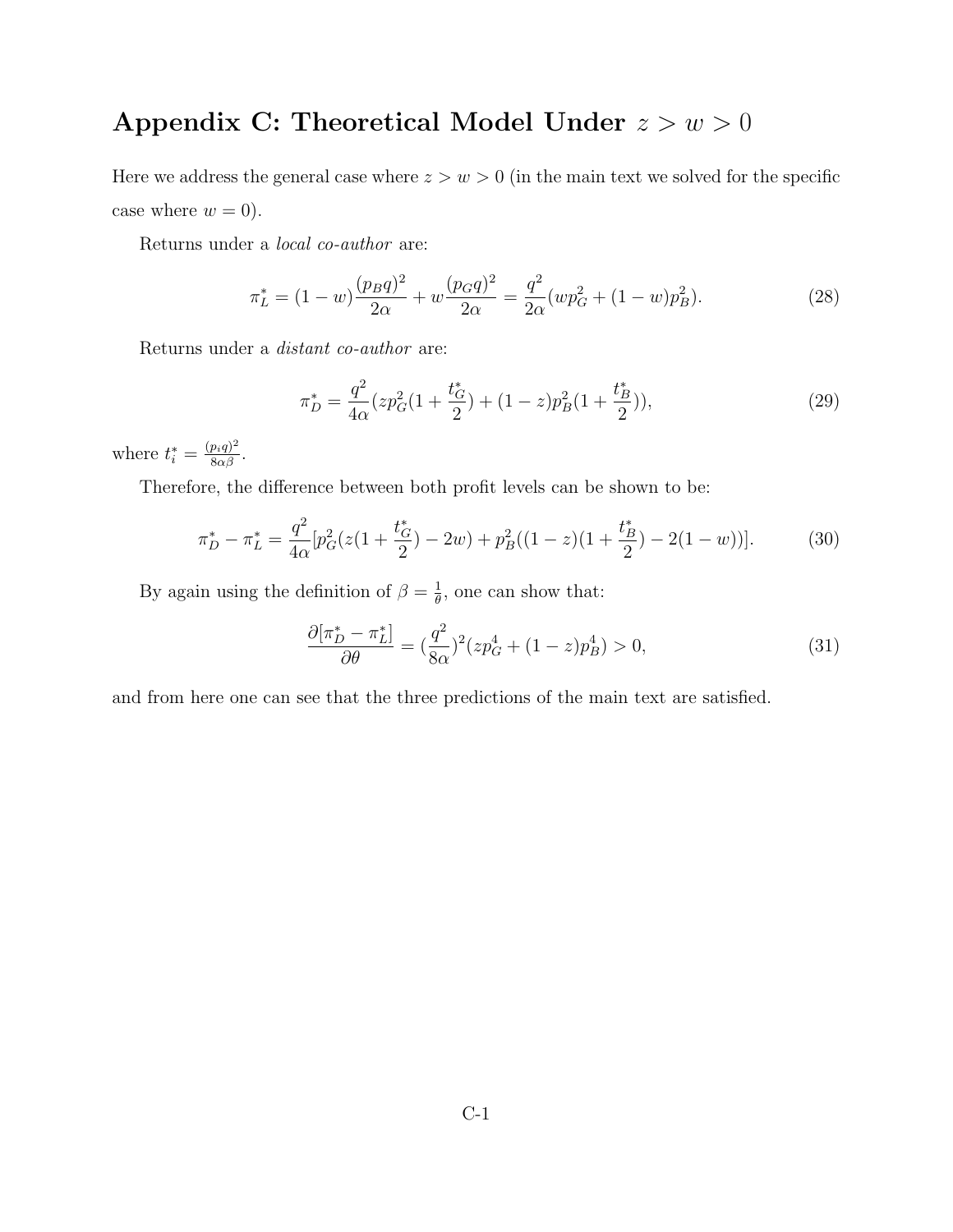# Appendix D: Extension of the Theoretical Model Based on Project Variance

In the baseline model, the parameter q representing project quality is taken as given, and the probability of success of a project depends on the quality of a match with a given co-author. While the global pool of co-authors offers potentially better matches and therefore a higher probability of success, working with distant co-authors incurs travel costs. In an effort to streamline the exposition, the baseline model also does not incorporate any form of project heterogeneity beyond q.

In this extension, we introduce two elements: first, there are two states of the world (good and bad) each occurring with 50% probability. Second, there are two types of projects (safe and risky) with the same expected value  $q$ , but different variance. The greater variance is modelled by a bigger gap in the realization of  $q$  between the two states of the world.

The underlying logic of the extension is to represent a world in which novel projects are high variance (i.e. they are more risky), while incremental ones are relatively safe. The goal of the extension is to explore how reductions in travel costs affect high versus low variance projects.

The two types of projects have the following properties:

- If the *safe project* is chosen, there are two possible states of the world, each happening with 50% probability:  $q_2$  in the bad state of the world and  $q_3$  in the good state of the world
- If the *risky project* is chosen, there are two possible states of the world, each happening with 50% probability:  $q_1$  in the bad state of the world and  $q_4$  in the good state of the world.

Assume that the expected value of  $q$  is the same for both safe and risky projects, such that  $q_2 + q_3 = q_1 + q_4$ . We impose this so that the results of our comparative statics are purely driven by the differences in variance, not the mean. As a result, the risky project has more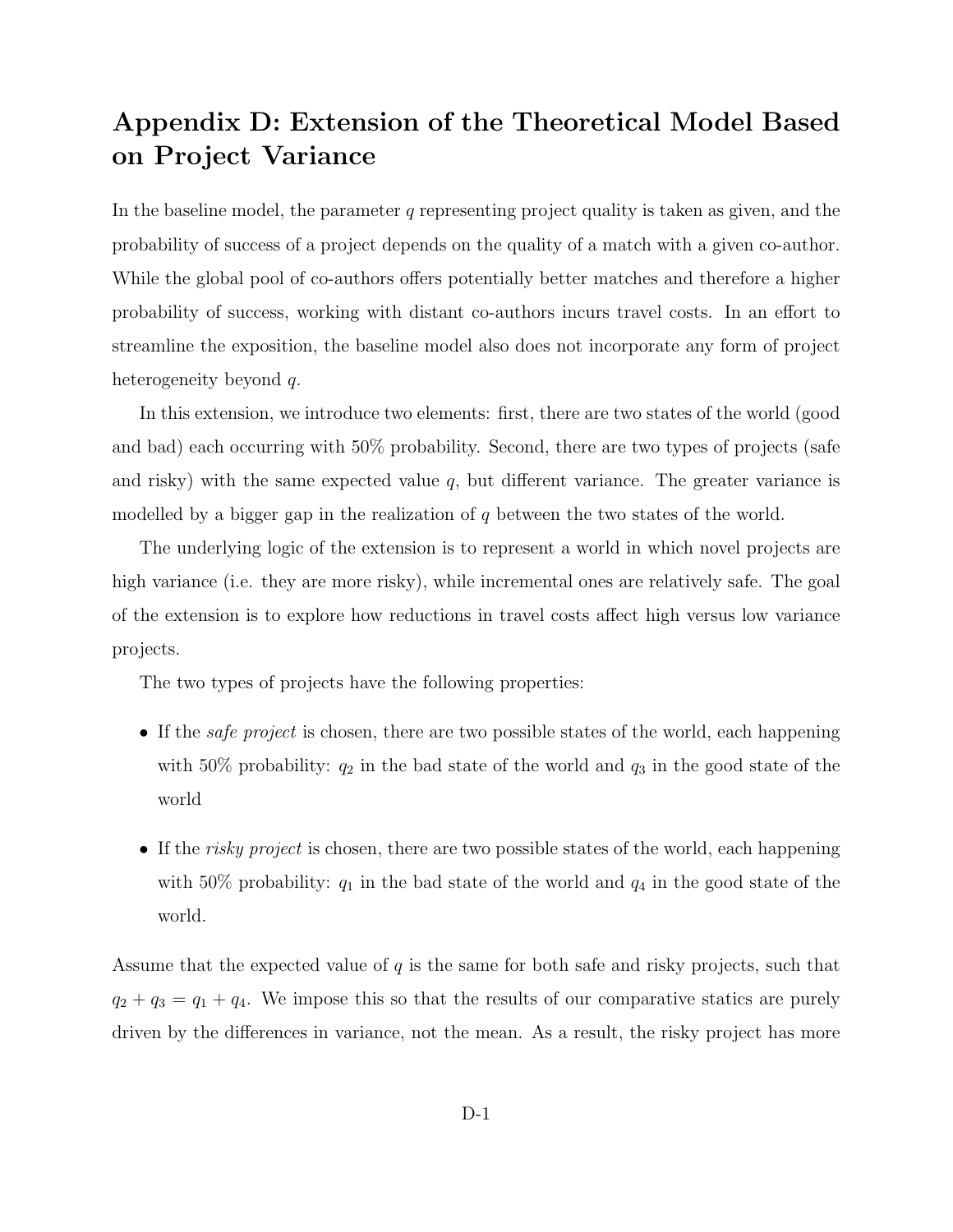extreme outcomes both in the good and in the bad states of the world:

$$
q_1 < q_2 \le q_3 < q_4
$$

One can think of novel projects as being extremely successful in the good state of the world and, at the same time, complete failures in the bad state of the world. For a scientist, the alternative is to develop a safer, incremental project with profitability levels that depend less on the state of the world. The next two subsections compare how outcomes for a given project type depend on the co-author being local versus distant.

#### D1 Local Co-Author

Once the state of the world is realized, scientists choose effort according to the equations of the baseline model, such that:

$$
e_i^* = \frac{p_i q_i}{\alpha}
$$

$$
\pi_{L,i}^* = \frac{(p_i q_i)^2}{2\alpha}
$$

One can show that expected returns under the safe project are:

$$
\pi_{L,S}^* = \frac{p_L^2}{4\alpha} (q_2^2 + q_3^2)
$$

Similarly, expected returns under the *risky project* are:

$$
\pi^*_{L,R} = \frac{p_L^2}{4\alpha}(q_1^2+q_4^2)
$$

#### D2 Distant Co-author

Expected returns under the safe project, after optimally choosing effort are:

$$
\pi_{D,S}^* = \frac{p_H^2}{8\alpha} \left[ q_2^2 \left( 1 + \frac{(p_H q_2)^2}{16\alpha \beta} \right) + q_3^2 \left( 1 + \frac{(p_H q_3)^2}{16\alpha \beta} \right) \right]
$$

Similarly, expected returns under the *risky project* are:

$$
\pi^*_{D,R} = \frac{p_H^2}{8\alpha} [q_1^2 \left(1 + \frac{(p_H q_1)^2}{16\alpha\beta}\right) + q_4^2 \left(1 + \frac{(p_H q_4)^2}{16\alpha\beta}\right)]
$$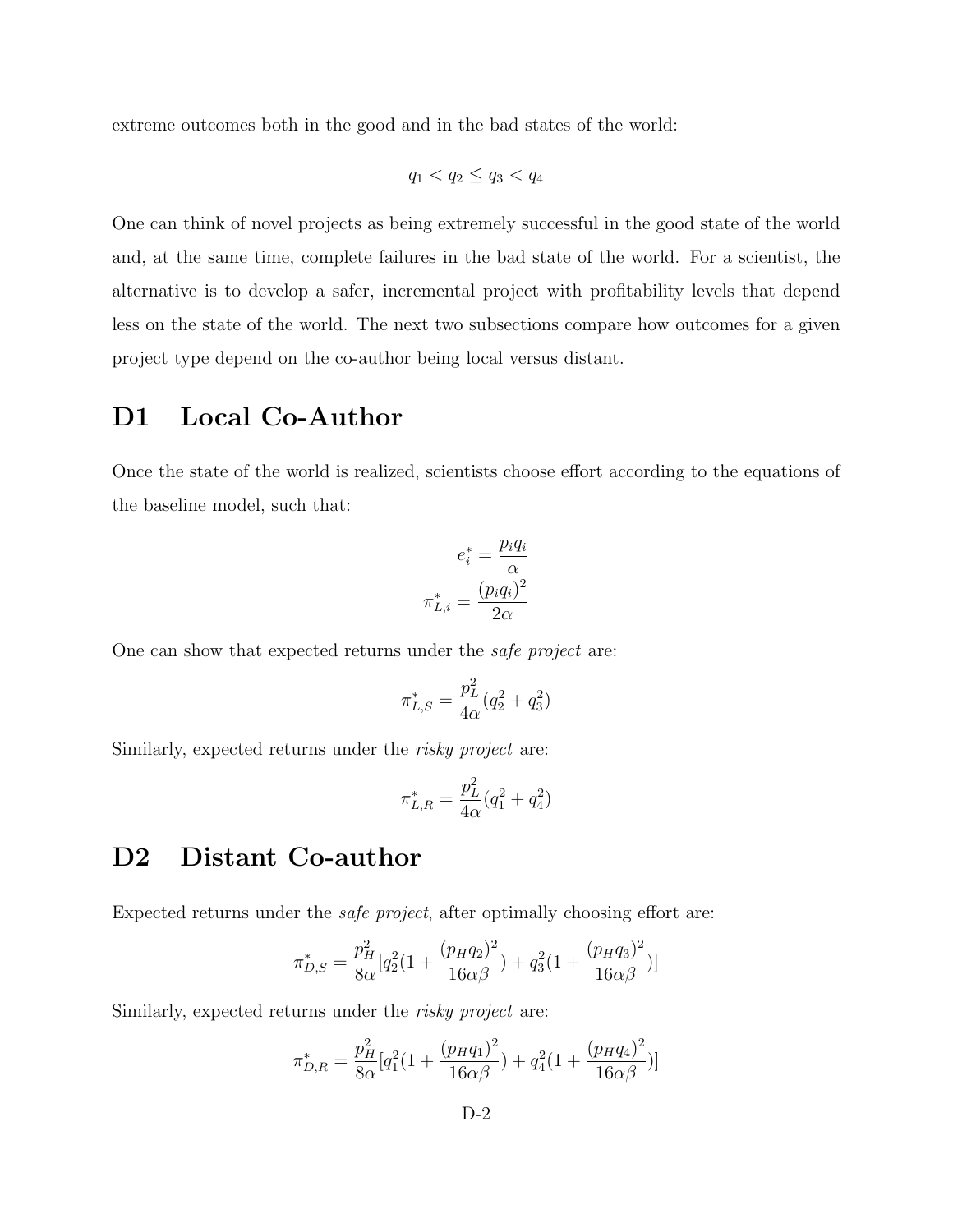# D3 Choice of Co-Author After a Reduction in Travel Costs

Recall that  $\beta = \frac{1}{\theta}$  $\frac{1}{\theta}$ , such that an increase in  $\theta$  is an increase in travel efficiency (or equivalently a reduction in travel costs). In the comparative statics presented here, we want to evaluate how reductions in travel costs affect the optimal choice of co-author. Conditional on choosing the *safe project*, the reduction in travel costs makes the choice of a distant co-author more likely because of the following increase in expected returns:

$$
\frac{\partial [\pi_{D,S}^* - \pi_{L,S}^*]}{\partial \theta} = \frac{p_H^4}{2(8\alpha)^2} (q_2^4 + q_3^4) > 0
$$

Similarly, conditional on choosing the *risky project*, the reduction in travel costs makes the choice of a distant co-author more likely by the following increase in expected returns:

$$
\frac{\partial[\pi^*_{D,R} - \pi^*_{L,R}]}{\partial \theta} = \frac{p_H^4}{2(8\alpha)^2} (q_1^4 + q_4^4) > 0
$$

The key question we need to address is which type of project is affected the most. By combining the two previous equations and comparing them in relative terms, we see that the reduction in travel costs will make distant co-authors more appealing for risky projects if  $\frac{\partial [\pi_{D,R}^*-\pi_{L,R}^*]}{\partial \theta} > \frac{\partial [\pi_{D,S}^*-\pi_{L,S}^*]}{\partial \theta}$ . One can easily show that this equation can be simplified to:

$$
q_1^4+q_4^4>q_2^4+q_3^4\\
$$

For simplicity, let us assume a scenario in which  $q_2 = q_3 = q$  such that the variance under the safe project is zero, and where we still assume that the expected value is the same for both the safe and the risky project:

$$
2q = q_1 + q_4
$$

One can generalize the values of  $q_1$  and  $q_4$  in the following way:  $q_1 = \alpha q$  and  $q_4 = (2 - \alpha)q$ , with  $0 < \alpha < 1$ . It is possible to show that for any value of  $\alpha$ , the condition  $\frac{\partial [\pi_D, R^* - \pi_L, R^*]}{\partial \theta} >$  $\frac{\partial [\pi_D, S^*-\pi_L, S^*]}{\partial \theta}$  is satisfied. This implies that reductions in travel costs make distant co-authors more appealing especially for projects with higher variance in outcomes (e.g. more novel, interdisciplinary).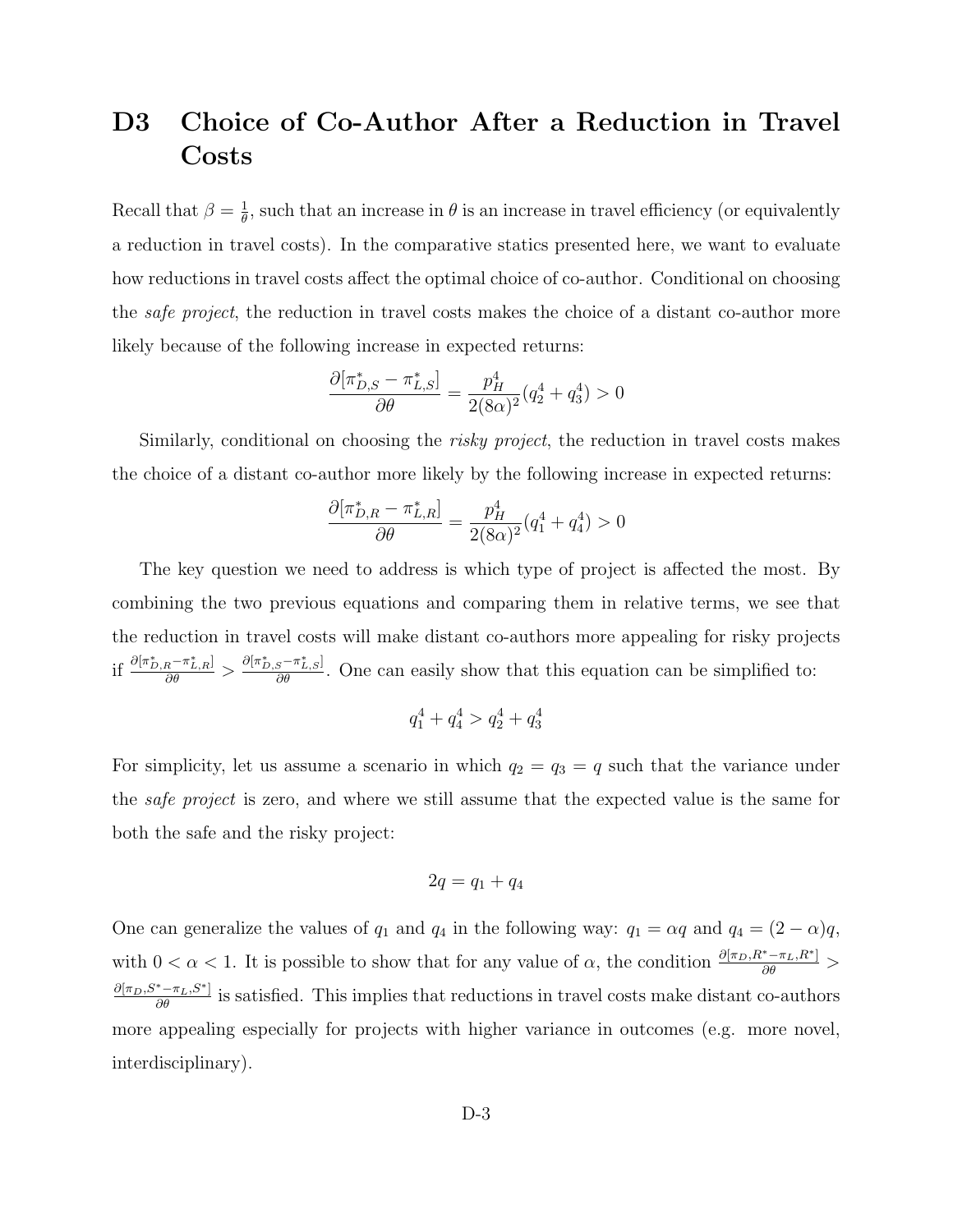# Appendix E: Extension of the Theoretical Model Based on Project Specialization

In the baseline version of the theoretical framework, projects are homogeneous and co-authors only differ in how they influence the probability of success. In this extension, instead, we allow for a continuum of projects that have different needs for specialized (versus not) coauthors.

More specialized projects can have higher returns, but only if the scientist manages to attract a suitable co-author with specialized knowledge. If the co-author match is bad, then these specialized projects underperform. Conditional on a project's need for specialization, scientists endogenously choose the optimal type of co-author both in terms of distance as well as specialization. Intuitively, the trade-off is the following: in the global pool of co-authors, one can find all possible types of specialists, but at the cost of incurring both travel as well as search costs that increase with the co-author's specialization. In the local pool, one is more limited in the scope of co-author specialization available, but there are no travel costs.

The goal of this exercise is to explore how a reduction in travel costs affects the optimal type of co-author chosen depending on the degree of specialization of the project. In particular, we want to understand which type of project benefits more.

### E1 Distant Co-Author

The profit function under a distant co-author is:

$$
\pi_D(e,t) = \gamma \frac{\theta - B}{\theta - s} e - \alpha \frac{e^2}{t} - \beta t^2 - s,
$$

where  $B > 1^{55}$  There is a continuum of projects  $\theta \in (B, \bar{\theta})$  that differ in their degree of specialization. The fact that  $B > 1$  ensures that the higher the value of  $\theta$ , the more beneficial it is to have a more specialized co-author  $(s)$ .

The co-author's degree of specialization  $s \in [0,1]$  is endogenously chosen in response to the project's need for specialization. Intuitively, the more specialized the project is (higher

 $55$ The goal of the constant B is to ensure that this ratio increases with the project's degree of specialization θ.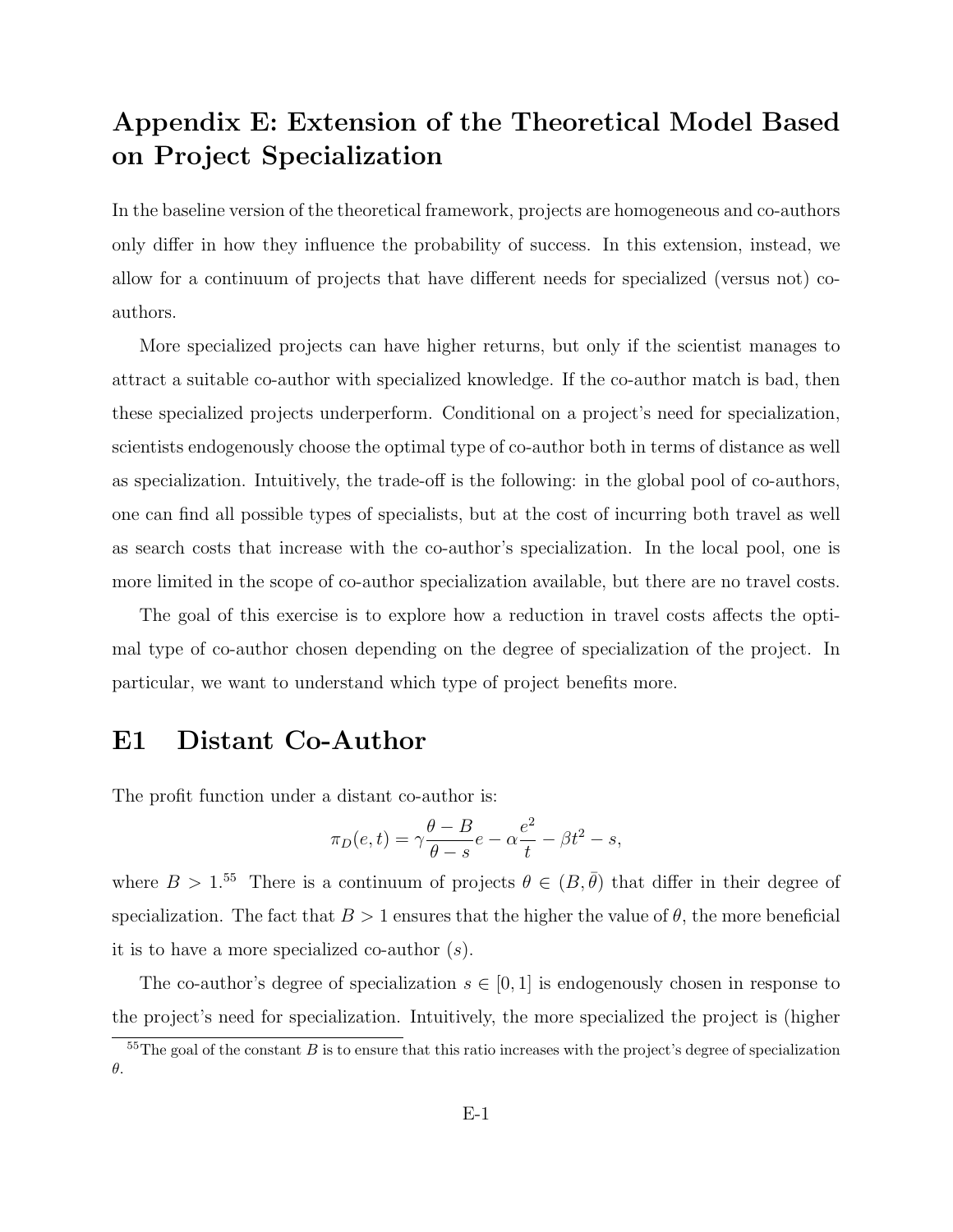θ), the more important it is to find a specialized co-author (higher s), so that s and θ are complements. The search cost is a linear function of the degree of specialization reflecting the fact that the more specialized the co-author one desires, the more one has to incur search costs.

Last, the travel cost is  $t \in [0, 1]$ . At the highest possible value of the travel cost  $(t = 1)$ , the effort cost reduces to  $-\alpha e^2$ , which is exactly the cost faced by the scientist choosing a local co-author (as we will see in the next subsection). The first order conditions with respect to  $e$  and  $t$  are, respectively:

$$
e = \frac{\gamma t}{2\alpha} \frac{\theta - B}{\theta - s}
$$

$$
t^3 = \frac{\alpha e^2}{2\beta}
$$

By plugging the former in the latter, we obtain the following optimal amount of travel:

$$
t(s) = \frac{1}{2\alpha\beta} \left(\frac{\gamma}{2}\right)^2 \left(\frac{\theta - B}{\theta - s}\right)^2 \in [0, 1]
$$

Plugging this back into FOC(e), we get:

$$
e(s) = \frac{\gamma^3}{16\alpha^2 \beta} \left(\frac{\theta - B}{\theta - s}\right)^3
$$

Plugging these two last equations into the profit function, we obtain:

$$
\pi_D^*(s) = \frac{1}{4\alpha^2 \beta} \left(\frac{\gamma}{2}\right)^4 \left(\frac{\theta - B}{\theta - s}\right)^4 - s \tag{32}
$$

#### E2 Local Co-Author

The profit function under a local co-author is:

$$
\pi_L(e) = \gamma \frac{\theta - B}{\theta - s} e - \alpha e^2 - s,
$$

where there are no travel costs. In the local pool of co-authors, one can only find up to a given limit of co-author specialization  $(s_L)$ .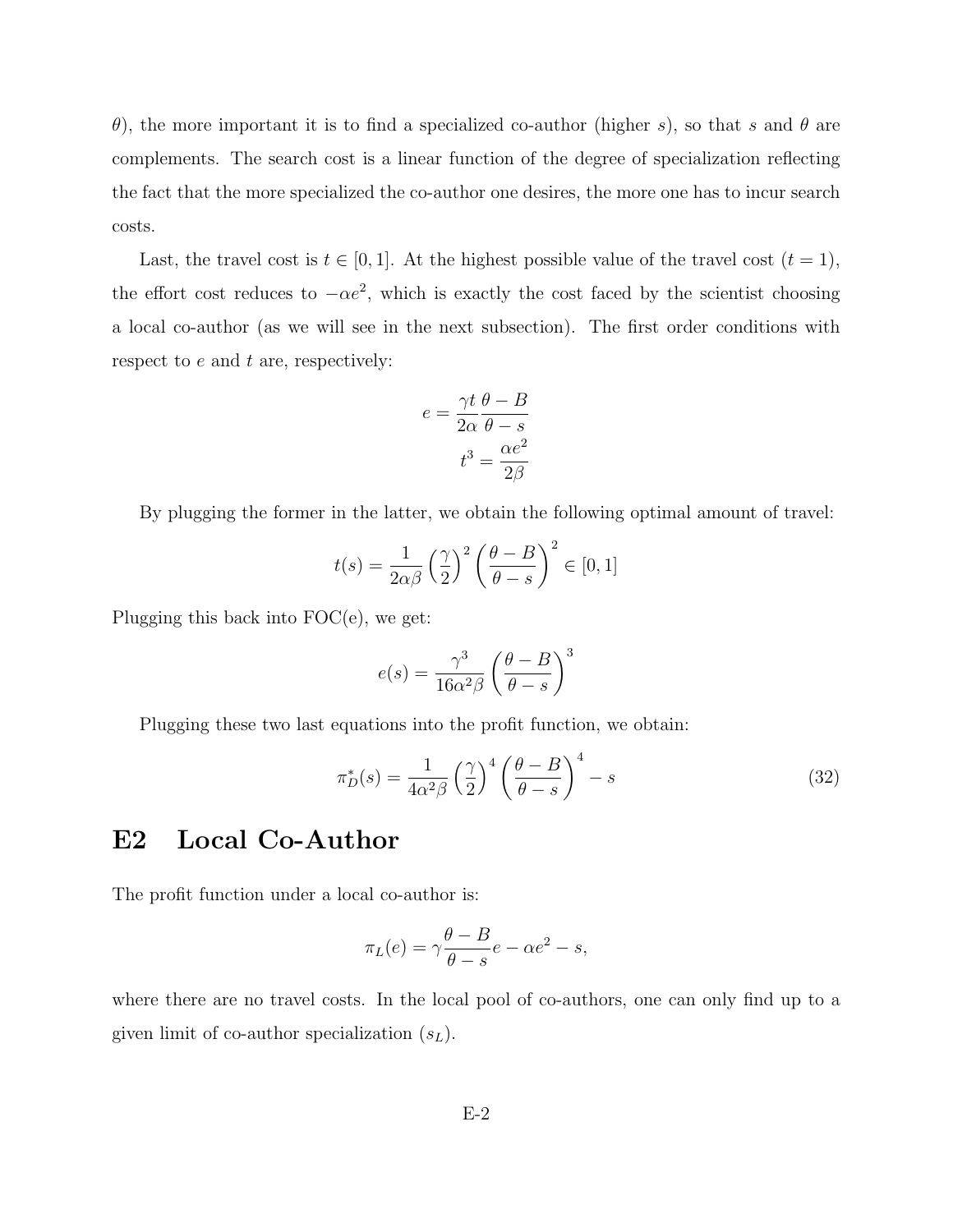The FOC with respect to effort is:

$$
e(s) = \frac{\gamma}{2\alpha} \frac{\theta - B}{\theta - s}
$$

Plugging this equation into the profit function, we obtain:

$$
\pi_L^*(s) = \frac{1}{\alpha} \left(\frac{\gamma}{2}\right)^2 \left(\frac{\theta - B}{\theta - s}\right)^2 - s
$$

## E3 Case of Non-Binding  $s_L$ : Comparison of Returns Under Local vs Distant Co-Authors

This case occurs for projects with a low level of  $\theta$ , i.e. not too specialized ones. As the optimal co-author in terms of specialization for these projects is rather low, the local market is perfectly capable of providing such a co-author. For this reason, there is intuitively no need to go to the distant market. This argument is illustrated in equations below.

By plugging the equation for the optimal amount of travel,  $t(s) = \frac{1}{2\alpha\beta} \left(\frac{\gamma}{2}\right)$  $\left(\frac{\gamma}{2}\right)^2\left(\frac{\theta-B}{\theta-s}\right)$  $\left(\frac{\theta-B}{\theta-s}\right)^2 \in [0,1]$ into the profit functions of both distant and local co-authors, we can easily compare profit levels for these two co-author types. For distant co-authors,

$$
\pi_D^*(s) = \frac{1}{4\alpha^2 \beta} \left(\frac{\gamma}{2}\right)^4 \left(\frac{\theta - B}{\theta - s}\right)^4 - s
$$

$$
= \frac{1}{2\alpha} \left(\frac{\gamma}{2}\right)^2 \left(\frac{\theta - B}{\theta - s}\right)^2 t(s) - s
$$

$$
= \beta t(s)^2
$$

For local co-authors,

$$
\pi_L^*(s) = \frac{1}{\alpha} \left(\frac{\gamma}{2}\right)^2 \left(\frac{\theta - B}{\theta - s}\right)^2 - s
$$

$$
= \beta 2t(s)
$$

Under the same level of co-author specialization  $(s)$ , the local co-author will always be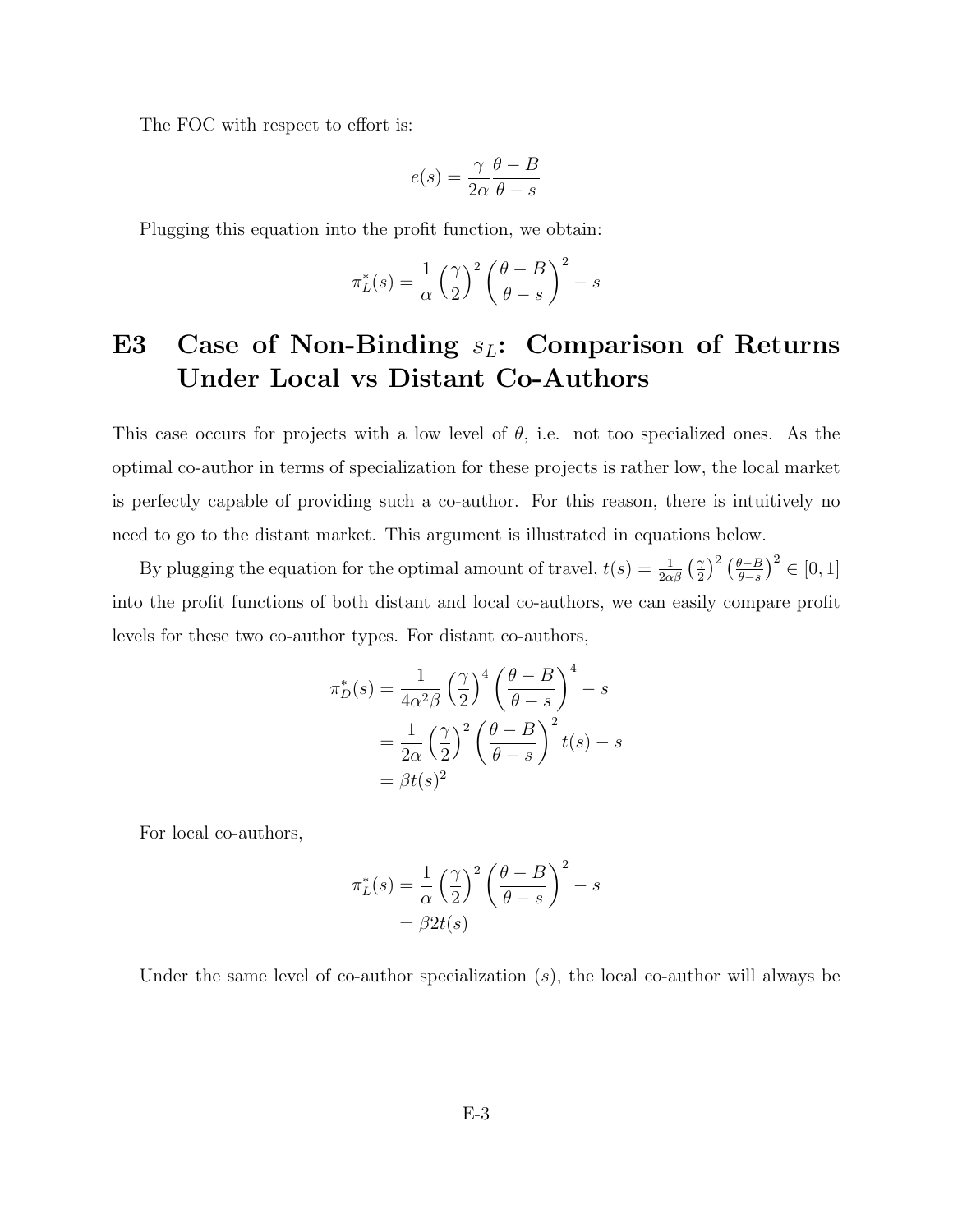preferred:

$$
\pi_L^*(s) > \pi_D^*(s)
$$
  

$$
\iff 2\beta t(s) > \beta t(s)^2
$$
  

$$
\iff 2 > t(s)
$$
  

$$
Q.E.D.
$$

Intuitively, this is driven by the fact that collaborating with the local co-author does not add travel costs. Therefore, if the local pool offers a degree of specialization that is enough for the project, there is no need to search for co-authors over distance.

## E4 Case of Binding  $s_L$ : Comparison of Returns Under Local vs Distant Co-authors

If the upper bound of local specialization is below the optimal desired level of co-author specialization for a given project, then it is a priori not clear anymore if local co-authors will be preferred. By working with a local co-author, the scientist saves travel costs but does not reach the desired specialization level for the projects (i.e.  $s_L < s$  leading to  $t(s_L) < t(s)$ ), which harms the overall returns due to the complementarity between project specialization and co-author fit.

If the specialization gap under a local co-author is too large, then switching to the distant co-author will be the optimal choice:

$$
\pi_L^*(s) < \pi_D^*(s)
$$
\n
$$
\iff 2\beta t(s_L) < \beta t(s)^2
$$
\n
$$
\iff 2t(s_L) < t(s)^2
$$
\n
$$
\iff 2\left(\frac{\theta - B}{\theta - s_L}\right)^2 < \frac{1}{2\alpha\beta} \left(\frac{\gamma}{2}\right)^2 \left(\frac{\theta - B}{\theta - s}\right)^4
$$
\n
$$
\iff \frac{(\theta - s)^4}{(\theta - s_L)^2} < \frac{1}{4\alpha\beta} \left(\frac{\gamma}{2}\right)^2 (\theta - B)^2
$$